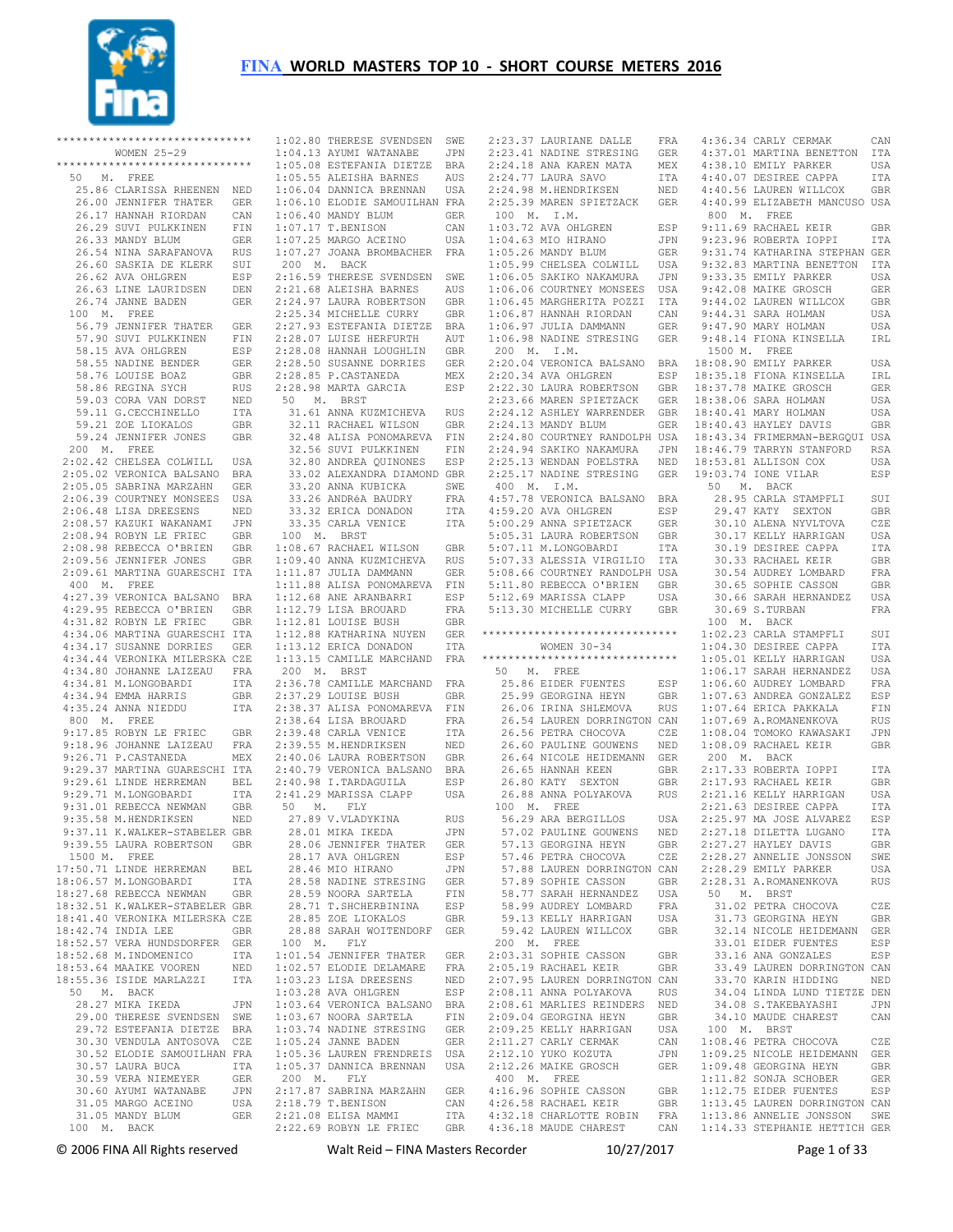

 1:14.56 NICOLETA COICA ITA 1:14.94 BELEN DOMENECH ESP 200 M. BRST 2:32.78 NICOLE HEIDEMANN GER 2:33.94 PETRA CHOCOVA CZE 2:40.67 NICOLETA COICA ITA 2:43.24 STEPHANIE HETTICH GER 2:43.69 ELENA PICCARDO ITA 2:45.09 GAëLLE PAROT FRA 2:47.51 CARLY CERMAK CAN 2:48.22 LAURA BECCALLI ITA 2:48.91 FIONA KING GBR 2:49.09 ELIZABETH MANCUSO USA 50 M. FLY 27.08 YUKA KATO JPN 27.30 IRINA SHLEMOVA RUS 28.47 PAULINE GOUWENS NED 28.74 PETRA CHOCOVA 28.77 YUKI MIYATAKE JPN 28.79 MELANIE SALDUCCI FRA 28.81 LINDA LUND TIETZE DEN 28.90 KATY SEXTON GBR 29.11 RINA SHIMIZU JPN 29.19 NICOLE HEIDEMANN GER 100 M. FLY 59.82 ANNA POLYAKOVA RUS 1:03.08 CARLA STAMPFLI SUI 1:04.56 CLARE YOUNG GBR 1:04.70 RACHAEL KEIR GBR 1:04.87 SARAH HERNANDEZ USA 1:04.96 SARA PAPINI ITA 1:05.47 RINA SHIMIZU JPN 1:05.97 CARLA BECKMANN GER  $1 \cdot 06$  16 A WYSOCKA-KHAN TRL 1:06.31 MICHELLE MOZDZEN USA 200 M. FLY 2:21.88 RACHAEL KEIR GBR  $2:22.78$  SARA PAPINI 2:24.95 CLARE YOUNG GBR 2:29.11 ROOS VAN ESCH NED 2:29.47 A.WYSOCKA-KHAN TRL 2:30.23 CHIARA PULVIRENTI ITA 2:30.96 SABINA MARTINEZ ESP 2:31.20 HAYLEY DAVIS GBR 2:31.43 STEPHANIE DENNIS CAN 2:32.16 WENDY TEMPELS AUS 100 M. I.M. 1:03.31 PETRA CHOCOVA CZE 1:04.07 GEORGINA HEYN GBR 1:05.13 NICOLE HEIDEMANN GER 1:05.37 LAUREN DORRINGTON CAN 1:06.27 AUDREY LOMBARD FRA 1:06.39 LINDA LUND TIETZE DEN 1:06.53 EIDER FUENTES ESP 1:06.59 ANNELIE JONSSON SWE 1:06.95 LORETO LORENZO ESP 1:07.20 SONJA SCHOBER GER 9:52.29 BECKY HUNNEWELL USA 200 M. I.M.  $2:16.52$  SOPHIE TURBAN 2:23.44 ELIZABETH MANCUSO USA 18:38.47 KELLY DUGHMOSH GBR 2:23.49 RACHAEL KEIR GBR 2:25.32 DESIREE CAPPA ITA 2:25.48 AUDREY LOMBARD FRA 2:26.10 SONJA SCHOBER GER 2:26.70 YUKO KOZUTA JPN 2:27.08 TATIANA SEVIERI BRA 2:27.18 CARLY CERMAK CAN 2:27.69 LORETO LORENZO ESP 400 M. I.M. 5:14.17 CARLY CERMAK CAN 5:14.64 BELEN DOMENECH ESP 5:14.84 YUKO KOZUTA JPN 5:17.20 KATHARINA STEPHAN GER 5:19.87 EMILY PARKER USA 5:21.10 TOMOKO SAKIMOTO JPN 5:21.12 CAROL LOCK GBR 5:23.00 DEBORAH DESSERT FRA 5:24.14 MARIA PUNET ARG 5:24.52 ROOS VAN ESCH NED

 WOMEN 35-39 \*\*\*\*\*\*\*\*\*\*\*\*\*\*\*\*\*\*\*\*\*\*\*\*\*\*\*\*\*\* 1:05.42 KANA MORIHISA JPN 1:05.46 FLORENCE RIERA FRA 50 M. FREE 25.93 JOHANNA SJOBERG SWE 26.22 LAURA ROCA ESP 26.33 OLESSIA BOUROVA ITA 26.60 MALIN BORENSJO SWE 26.81 E.CHAMBON-PHARR FRA<br>26.91 KATRINE ALCAIDE USA 26.91 KATRINE ALCAIDE USA 27.29 LYUDMILA GRAUR RUS 27.35 KARINE BILSKI FRA 27.40 GIUSEPPA ZIZZO ITA 27.44 HITOMI MATSUDA JPN 100 M. FREE 57.51 LAURA ROCA ESP 58.85 E.CHAMBON-PHARR FRA 59.46 OLESSIA BOUROVA ITA CZE 1:00.18 DOREEN LOWE GER 1:00.23 CARLA VAINE BRA 1:00.27 GIUSEPPA ZIZZO ITA 1:00.31 KATJA OTTO GER 1:00.45 REBECCA SMITH GBR 1:00.63 GABRIELA KOSTKOVA CZE 1:00.91 J.HARMSEN-BAK NED 200 M. FREE 2:06.84 LAURA ROCA ESP 2:08.38 E.CHAMBON-PHARR FRA 2:09.27 HITOMI MATSUDA JPN 2:11.47 KARINE BILSKI FRA 2:12.15 M.D'AMBOISE CAN 2:12.82 NANCY THIBAULT CAN 2:12.91 JULIE DUCROCQ FRA 2:12.97 EMMA WILLS GBR 2:12.99 DELIA BADOUX NED 2:13.41 SATU RAHKONEN FIN 400 M. FREE 4:32.22 E.CHAMBON-PHARR FRA 4:36.21 CAROLINA BENEYTO ESP 4:36.70 EMMA WILLS GBR 4:40.03 NANCY THIBAULT CAN 4:43.08 C.GROSSMANN GER 4:43.50 ELIZABETH GODFREY GBR 4:45.19 LUCIA BUSSOTTI ITA 4:45.64 CHIARA BENVENUTI ITA 4:46.56 M.D'AMBOISE CAN 4:46.67 J.ZETTERSTROM SWE 800 M. FREE 9:26.47 EMMA WILLS GBR 9:33.44 CAROLINA BENEYTO ESP 9:44.56 MELINDA WILLIAMS USA 9:44.75 C.GROSSMANN GER 9:45.38 KELLY DUGHMOSH GBR 9:49.62 MIREIA GOMEZ ESP 9:50.86 LUCIA BUSSOTTI TTA 9:50.96 J.ZETTERSTROM SWE 9:51.55 SATSUKI HIRUKAWA JPN 1500 M. FREE FRA 17:59.96 EMMA WILLS GBR 18:52.43 CHIARA BENVENUTI ITA 19:13.68 KRISTY BRACKSTONE AUS 19:26.95 EMMA IGELSTROM SWE 19:28.04 S.CLARA GOMES POR 19:30.06 KAREN SCHULTZ USA 19:33.72 MARTA FLORES ESP 19:42.59 JENNIFER GARDINER CAN 19:46.81 DOMINIKA MICHALIK POL 50 M. BACK 27.63 NORIKO INADA USA 30.17 RAQUEL GIL ESP<br>30.26 FLORENCE RIERA FRA 30.26 FLORENCE RIERA 30.26 FLORENCE NAME BRA<br>30.76 CARLA VAINE BRA 30.77 KANA MORIHISA JPN 30.92 MARI AARI FIN 30.97 KARINE BILSKI FRA 30.98 KIRSTY JOHNSON GBR 31.00 OLESSIA BOUROVA ITA 31.17 ELIZABETH GODFREY GBR

 \*\*\*\*\*\*\*\*\*\*\*\*\*\*\*\*\*\*\*\*\*\*\*\*\*\*\*\*\*\* 100 M. BACK 1:03.34 NORIKO INADA USA 4:43.96 G.ANDRIEUX FRA 4:45.23 JESSICA WOODDISSE GBR 1:06.86 ELIZABETH GODFREY GBR 1:07.00 KARINE BILSKI FRA 1:07.14 E.CHAMBON-PHARR FRA 1:07.36 CARLA VAINE BRA<br>1:07.47 KIRSTY JOHNSON GBR 1:07.47 KIRSTY JOHNSON GBR 1:07.66 YOSHIMI YOSHIMURA JPN 1:08.24 MARI AARI FIN 200 M. BACK 2:20.81 KANA MORIHISA JPN<br>2:25.64 EMMA WILLS GBR 2:25.64 EMMA WILLS GBR 2:27.23 CARLA VAINE BRA 2:23.04 BRA<br>2:27.23 CARLA VAINE BRA<br>2:27.46 ELIZABETH GODFREY GBR 2:27.60 MOLLIE GROVER USA 2:27.81 EBONY EBENWALDNER AUS 2:28.37 JULIE DUCROCQ FRA<br>2:28.58 MACHIKO IWASHITA JPN 2:28.58 MACHIKO IWASHITA 2:30.61 ERICA CARROLL USA 2:31.47 ARIANNA POZZOBON ITA 50 M. BRST 32.94 LAURA ROCA ESP 33.64 MALIN BORENSJO SWE<br>33.86 HITOMI MATSUDA JPN 33.86 HITOMI MATSUDA JPN<br>33.92 EMMA IGELSTROM SWE 33.92 EMMA IGELSTROM 33.95 LAëTITIA DUBOIS FRA 34.21 EMMA OLIVER GBR 34.89 SATU RAHKONEN FIN 34.96 SATSUKI HIRUKAWA JPN 34.98 SAISONI HINGE.<br>34.98 C.SAILLET-CAZAL FRA 35.00 MARI AARI FIN 100 M. BRST 1:12.50 HITOMI MATSUDA JPN 1:13.33 EMMA IGELSTROM SWE 1:13.70 LAëTITIA DUBOIS FRA 1:13.96 SATSUKI HIRUKAWA JPN 1:14.55 LAURA ROCA ESP 1:14.95 EMMA OLIVER GBR 1:15.30 C.SAILLET-CAZAL FRA<br>1:15.97 SATU RAHKONEN FIN  $1 \cdot 15$  97 SATU RAHKONEN 1:16.54 CAROLINA BENEYTO ESP 1:16.56 MARGREET AANSTOOT SWE \*\*\*\*\*\*\*\*\*\*\*\*\*\*\*\*\*\*\*\*\*\*\*\*\*\*\*\*\*\* 200 M. BRST 2:38.34 HITOMI MATSUDA JPN 2:39.89 CAROLINA BENEYTO ESP 2:41.55 SATSUKI HIRUKAWA JPN 2:44.49 NANCY THIBAULT CAN 2:47.57 M.CHAMBERLIN USA<br>2:48.48 C.SAILLET-CAZAL FRA  $2 \cdot 48$   $48$   $C$  satillet-cazal. 2:48.85 LUCIA BUSSOTTI ITA 2:48.88 SATU RAHKONEN FIN 2:49.50 KRISIE MELSEN USA 2:49.62 MERITXELL GONFAUS ESP 50 M. FLY 27.54 NORIKO INADA USA 27.83 JOHANNA SJOBERG SWE<br>28.55 MALIN BORENSJO SWE 28.55 MALIN BORENSJO 28.82 OLESSIA BOUROVA ITA 28.86 MABI TSUKIOKA JPN 28.90 GABRIELA KOSTKOVA CZE 1:00.25 EKATERINA YUDINA RUS 29.40 DOREEN LOWE GER 29.43 ZUZANNA PISARSKA POL 1:00.41 SOPHIA SKOU DEN 1:00.68 SARAH FARRELLY IRL 29.50 E.BELLINGER GBR 29.52 KATRINE ALCAIDE USA 100 M. FLY 1:04.00 HITOMI MATSUDA JPN<br>1:05.20 DOREEN LOWE GER 1:05.20 DOREEN LOWE GER 1:05.24 OLESSIA BOUROVA ITA 1:05.36 E.BELLINGER GBR ......<br>1:05.45 ERIN MORO USA<br>1:05.48 ILDIKO SZEKELY USA 1:05.48 ILDIKO SZEKELY 1:05.70 GABRIELA KOSTKOVA CZE 1:06.67 E.RAVIER BEL 1:07.43 MICHELE KISEL USA 1:07.56 VALERIA DAMIANI ITA 200 M. FLY<br>2.23.77 TLDIKO SZEKELY 2:23.77 ILDIKO SZEKELY USA 2:25.00 L. CARVALHO AUS 2:25.93 ERIN MORO USA 2:27.64 DANI GOLDEN USA 2:28.24 VALERIA DAMIANI ITA

 2:28.71 GABRIELA KOSTKOVA CZE 2:28.98 E.BELLINGER GBR 2:33.27 SANDRA FELIP ESP 2:36.55 MARTA MONACI ITA 2:37.88 ANDREA SMITH CAN 100 M. I.M. 1:05.64 LAURA ROCA ESP 1:06.80 MARI AARI FIN 1:07.48 KANA MORIHISA JPN 1:07.73 KATJA OTTO GER 1:07.75 HITOMI MATSUDA JPN 1:08.19 MABI TSUKIOKA JPN 1:08.33 BRUNA BUMACHAR BRA 1:08.45 ELIZABETH GODFREY GBR 1:08.54 SATSUKI HIRUKAWA JPN 1:08.70 GABRIELA KOSTKOVA CZE 200 M. I.M. 2:20.71 HITOMI MATSUDA JPN 2:20.99 LAURA ROCA ESP 2:28.65 SATU RAHKONEN FIN 2:29.26 ELIZABETH GODFREY GBR 2:29.52 FRANZISKA FLECK GER 2:30.12 NANCY THIBAULT CAN 2:30.87 MACHIKO IWASHITA JPN 2:31.00 SATSUKI HIRUKAWA JPN 2:31.06 M.D'AMBOISE CAN 2:31.16 BRUNA BUMACHAR BRA 400 M. I.M. 5:13.93 HITOMI MATSUDA JPN 5:17.17 CAROLINA BENEYTO ESP 5:18.00 MARI AARI FIN 5:18.89 KANA MORIHISA JPN 5:20.45 MACHIKO IWASHITA JPN 5:22.45 DANI GOLDEN USA 5:24.03 LUCIA BUSSOTTI ITA 5:24.70 YOSHIMI YOSHIMURA JPN 5:24.92 M.D'AMBOISE CAN 5:25.62 BECKY HUNNEWELL USA \*\*\*\*\*\*\*\*\*\*\*\*\*\*\*\*\*\*\*\*\*\*\*\*\*\*\*\*\*\* WOMEN 40-44 50 M. FREE 26.49 ERIKA BRAUN USA 26.60 SANDRA KAZIKOVA CZE 26.83 F.TRAVAGLINI ITA 26.84 RAAKEL LUOTO FIN 26.96 LOUISE KARLSSON SWE 27.22 ELENA BABIKOVA RUS 27.22 OLGA POZDNYAKOVA RUS 27.28 EKATERINA YUDINA RUS 27.53 SOPHIA SKOU DEN 27.57 MICHELLE WARE GBR 100 M. FREE 57.83 ERIKA BRAUN USA 58.61 F.TRAVAGLINI ITA 58.75 RAAKEL LUOTO FIN 59.26 CINDY BERTELINK CAN 59.46 ELENA BABIKOVA RUS 1:00.71 MICHELLE WARE GBR 1:01.06 TRINA SCHAETZ USA 200 M. FREE 2:05.90 CINDY BERTELINK CAN 2:09.81 DAWN PALMER GBR 2:11.14 KIRSTEN CAMERON GBR 2:11.45 F.TRAVAGLINI ITA 2:11.80 SARAH FARRELLY IRL 2:14.19 KYOKO MINOBE JPN 2:14.91 DORA CERVA HUN 2:15.33 VALESCA CRUZ BRA 2:15.71 G.ANDRIEUX FRA 2:15.77 VERENA KROMEKE GER 400 M. FREE<br>4.26.19 CINDY BERTELINK 4:26.19 CINDY BERTELINK CAN 4:26.43 KIRSTEN CAMERON GBR 4:37.08 DAWN PALMER GBR

© 2006 FINA All Rights reserved Walt Reid – FINA Masters Recorder 10/27/2017 Page 2 of 33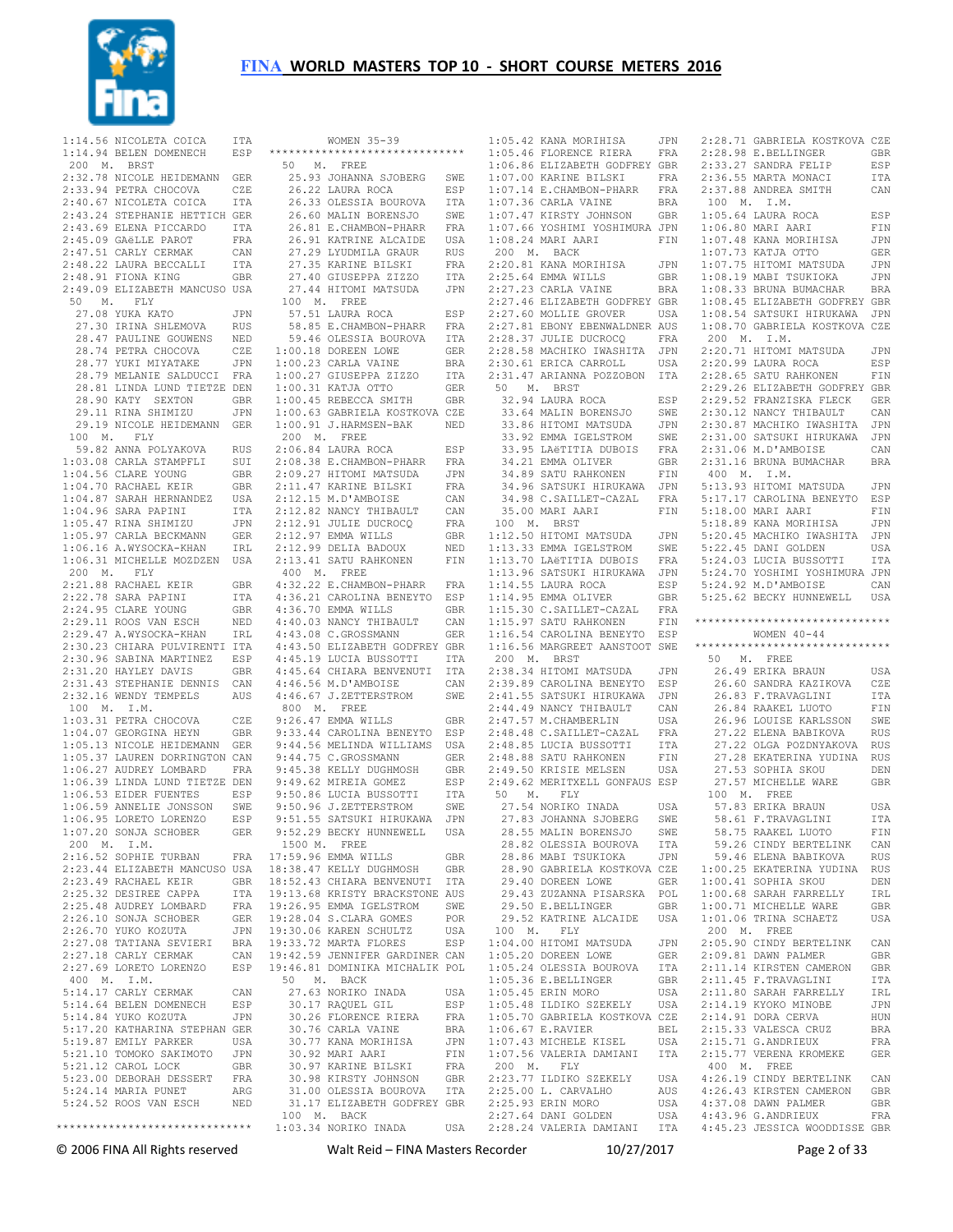

4:45.42 DORA CERVA HUN<br>4:46.04 CECY COHEN AMKTE MEX  $4:46.04$  CECY COHEN AMKIE 4:47.54 LISELOTTE JOLING NED 4:48.28 GAIA NALDINI ITA 4:49.74 A.REKOWSKI GER 800 M. FREE 8:55.34 KIRSTEN CAMERON GBR 9:07.73 HEIDI GEORGE USA<br>9:33.47 DAWN PALMER GRR  $9:33.47$  DAWN PALMER 9:38.90 GAIA NALDINI ITA 9:44.44 JESSICA WOODDISSE GBR 9:47.77 CECY COHEN AMKIE MEX 9:51.76 G.ANDRIEUX FRA 9:56.16 A.REKOWSKI GER 9:56.17 GRITH SIGSGAARD NED 9:57.40 AMY PARENT USA 1500 M. FREE 17:06.01 HEIDI GEORGE USA 17:09.60 KIRSTEN CAMERON GBR  $18 \cdot 07$  20 GAIA NALDINI ITA 18:34.36 JESSICA WOODDISSE GBR 18:54.52 GRITH SIGSGAARD NED 19:02.10 SARA NELSON USA 19:02.85 LISELOTTE JOLING NED 19:23.13 NATHALIE BELAND CAN 19:29.16 CARLI TYSON CAN 19:30.02 DEBORA SOMMAZZI ITA 50 M. BACK 29.53 RAAKEL LUOTO FIN 30.57 GISELI PEREIRA BRA 31.33 YULIYA FROLOVA RUS 31.34 MICHELLE WARE GBR 32.00 SANDRA KAZIKOVA CZE 32.16 NAHOMI SHIRATA JPN 32.38 CHRISTINA SPISKE GER 32.39 A.MUGNIER FRA 32.45 MARIA RIVERA VEN 32.46 F.HORNSCHUH GER 100 M. BACK 1:04.32 RAAKEL LUOTO FIN 1:06.38 GISELI PEREIRA BRA 1:07.13 ERIKA BRAUN USA  $1 \cdot 09$  18 F HORNSCHUH GER 1:09.24 HILLIARY THOMPSON USA 1:09.44 MICHELLE WARE GBR 1:09.71 DARIA FAJKOWSKA POL 1:09.81 C.J-SPONCELLER SWE 1:09.94 MARIA RIVERA VEN 1:10.10 NAHOMI SHIRATA JPN 200 M. BACK 2:23.17 GISELI PEREIRA BRA 2:32.36 GUDULE VD MEER NED 2:32.55 MITSUKO AZEYANAGI JPN 2:33.17 R.PREVITERA ITA 2:33.23 A.MUGNIER FRA 2:34.59 M.THOMPSON-EDW CAN 2:34.69 LARISSA HEROLD USA 2:35.25 LINDSAY WOOD USA 2:36.49 ROBERTA MORI ITA 2:37.48 F.HORNSCHUH GER 50 M. BRST 34.13 RAAKEL LUOTO FIN 34.32 TRINA SCHAETZ USA 34.47 SARAH JAMES AUS 34.55 HELEN GORMAN GBR 34.94 KAREN KEY GBR 35.18 CLARE WILKINSON GBR 35.26 S.CONDOR-FISHER USA 35.32 R.CRESCENTINI ITA 35.40 PETRA DUFKOVA CZE 35.60 SHARON BURCHELL GBR 100 M. BRST 1:13.89 HELEN GORMAN GBR 1:16.02 RAAKEL LUOTO FIN 1:16.24 KAREN KEY GBR 1:17.00 TRINA SCHAETZ USA 1:17.31 CLARE WILKINSON GBR 1:17.59 YUKA KAWAI JPN 1:18.30 CINDY BERTELINK CAN 1:18.39 AYAKA MIURA JPN 1:18.41 MIYUKI SAITO JPN

| $1:18.50$ SARAH JAMES                                                                                                                                                                                                                                                                                                                                                                                                                                   | AUS               |
|---------------------------------------------------------------------------------------------------------------------------------------------------------------------------------------------------------------------------------------------------------------------------------------------------------------------------------------------------------------------------------------------------------------------------------------------------------|-------------------|
| 1:18.00 -<br>200 M. BRST<br>2:40.37 HELEN GORMAN<br>2003 VUKA KAWAI                                                                                                                                                                                                                                                                                                                                                                                     |                   |
|                                                                                                                                                                                                                                                                                                                                                                                                                                                         | GBR               |
|                                                                                                                                                                                                                                                                                                                                                                                                                                                         | JPN               |
|                                                                                                                                                                                                                                                                                                                                                                                                                                                         | JPN               |
|                                                                                                                                                                                                                                                                                                                                                                                                                                                         | GBR               |
| 2:40.37 HELEN GURPHAN<br>2:49.08 AYAKA MIURA<br>2:50.40 LUCY RYAN<br>2:50.40 LUCY RYAN<br>2:50.98 KIYOMI SAKAI<br>2:52.42 CLARE WILKINSON<br>2:52.42 CLARE WILKINSON                                                                                                                                                                                                                                                                                    | $\mathtt{JPN}$    |
|                                                                                                                                                                                                                                                                                                                                                                                                                                                         | GBR               |
| 2:53.97 EUNICE NISHIMURA<br>2:54.83 MARTA ALVAREZ<br>2:55.88 SARAH ARMSTRONG                                                                                                                                                                                                                                                                                                                                                                            | BRA               |
|                                                                                                                                                                                                                                                                                                                                                                                                                                                         | ESP<br>CAN        |
| 2:55.90 A.ZACHAREK                                                                                                                                                                                                                                                                                                                                                                                                                                      | FRA               |
| 50 M. FLY                                                                                                                                                                                                                                                                                                                                                                                                                                               |                   |
| 28.60 ERIKA BRAUN                                                                                                                                                                                                                                                                                                                                                                                                                                       | USA               |
| 28.91 RAAKEL LUOTO                                                                                                                                                                                                                                                                                                                                                                                                                                      | ${\rm F\,IN}$     |
| 29.16 EKATERINA YUDINA RUS<br>29.22 YAYOI MUKAI JPN                                                                                                                                                                                                                                                                                                                                                                                                     |                   |
|                                                                                                                                                                                                                                                                                                                                                                                                                                                         |                   |
|                                                                                                                                                                                                                                                                                                                                                                                                                                                         | <b>RUS</b>        |
| 29.28 OLGA POZDNYAKOVA<br>29.30 SANDRA KAZIKOVA<br>29.41 SOPHIA SKOU                                                                                                                                                                                                                                                                                                                                                                                    | CZE               |
| 29.30 CHILE<br>29.41 SOPHIA SKOU<br>29.62 YURIKO IKEDA<br>29.64 CINDY BERTELINK                                                                                                                                                                                                                                                                                                                                                                         | DEN               |
|                                                                                                                                                                                                                                                                                                                                                                                                                                                         | JPN               |
|                                                                                                                                                                                                                                                                                                                                                                                                                                                         | CAN               |
| 29.82 MIHO YOSHIDA                                                                                                                                                                                                                                                                                                                                                                                                                                      | JPN               |
| $100 \quad \textrm{M} \centerdot \qquad \textrm{FLY}$                                                                                                                                                                                                                                                                                                                                                                                                   |                   |
| $1:05.13$ ERIKA BRAUN<br>1:05.23 CINDY BERTELINK CAN                                                                                                                                                                                                                                                                                                                                                                                                    | USA               |
|                                                                                                                                                                                                                                                                                                                                                                                                                                                         | JPN               |
| 1:06.66 YURIKO IKEDA<br>1:07.65 MAUREEN REA<br>1:08.29 O.BRONITSKAYA                                                                                                                                                                                                                                                                                                                                                                                    | USA               |
|                                                                                                                                                                                                                                                                                                                                                                                                                                                         | <b>RUS</b>        |
| $1:08.34$ ANTJE AUHL                                                                                                                                                                                                                                                                                                                                                                                                                                    | GER               |
|                                                                                                                                                                                                                                                                                                                                                                                                                                                         |                   |
|                                                                                                                                                                                                                                                                                                                                                                                                                                                         |                   |
| 1:08.34 ANTJE AUHL GER<br>1:08.43 C.GUIDI-SWAN CAN<br>1:08.47 DORA CERVA HUN<br>1:09.01 JENNIFER CAMPBELL CAN                                                                                                                                                                                                                                                                                                                                           |                   |
| 1:09.31 CHRIS WIEGAND                                                                                                                                                                                                                                                                                                                                                                                                                                   | GER               |
| 200 M. FLY                                                                                                                                                                                                                                                                                                                                                                                                                                              |                   |
|                                                                                                                                                                                                                                                                                                                                                                                                                                                         | DEN               |
|                                                                                                                                                                                                                                                                                                                                                                                                                                                         | CAN               |
|                                                                                                                                                                                                                                                                                                                                                                                                                                                         | GBR               |
| 2:25.20 SOPHIA SKOU<br>2:35.17 C.GUIDI-SWAN<br>2:36.26 JANET MCLEAN<br>2:36.70 KINCSO VENCZEL                                                                                                                                                                                                                                                                                                                                                           | HUN               |
| 2:37.36 CLAUDIA NUNEZ                                                                                                                                                                                                                                                                                                                                                                                                                                   | ARG               |
| 2:37.55 LIANNA BADRAN<br>2:38.52 CORINNA MIEDE                                                                                                                                                                                                                                                                                                                                                                                                          | USA               |
|                                                                                                                                                                                                                                                                                                                                                                                                                                                         | GER               |
| $\begin{tabular}{llllll} \multicolumn{4}{c}{2:39.41}{\hspace{3mm}} &\multicolumn{4}{c}{\hspace{3mm}} &\multicolumn{4}{c}{\hspace{3mm}} &\multicolumn{4}{c}{\hspace{3mm}} &\multicolumn{4}{c}{\hspace{3mm}} &\multicolumn{4}{c}{\hspace{3mm}} &\multicolumn{4}{c}{\hspace{3mm}} &\multicolumn{4}{c}{\hspace{3mm}} &\multicolumn{4}{c}{\hspace{3mm}} &\multicolumn{4}{c}{\hspace{3mm}} &\multicolumn{4}{c}{\hspace{3mm}} &\multicolumn{4}{c}{\hspace{3mm$ |                   |
|                                                                                                                                                                                                                                                                                                                                                                                                                                                         |                   |
| 100 M. I.M.                                                                                                                                                                                                                                                                                                                                                                                                                                             |                   |
|                                                                                                                                                                                                                                                                                                                                                                                                                                                         | FIN               |
| 1:04.73 RAAKEL LUOTO<br>1:06.90 ERIKA BRAUN<br>1:08.11 HELEN GORMAN                                                                                                                                                                                                                                                                                                                                                                                     | USA               |
|                                                                                                                                                                                                                                                                                                                                                                                                                                                         | GBR               |
| 1:08.11 HELEN GUNDEN<br>1:08.19 HIDEKO MAKINO JPN<br>1:08.40 SANDRA KAZIKOVA CZE<br>-----                                                                                                                                                                                                                                                                                                                                                               |                   |
|                                                                                                                                                                                                                                                                                                                                                                                                                                                         |                   |
| 1:08.48 F.TRAVAGLINI<br>1:08.53 DAWN PALMER<br>1:09.26 YAYOI MUKAI<br>1:09.30 O.BRONITSKAYA                                                                                                                                                                                                                                                                                                                                                             | <b>ITA</b>        |
|                                                                                                                                                                                                                                                                                                                                                                                                                                                         | GBR               |
|                                                                                                                                                                                                                                                                                                                                                                                                                                                         | JPN               |
|                                                                                                                                                                                                                                                                                                                                                                                                                                                         | RUS               |
| 1:09.82 JANEY MAYVILLE                                                                                                                                                                                                                                                                                                                                                                                                                                  | USA               |
| 200 M. I.M.                                                                                                                                                                                                                                                                                                                                                                                                                                             | GBR               |
| 2:26.46 DAWN PALMER<br>2:28.09 CINDY BERTELINK                                                                                                                                                                                                                                                                                                                                                                                                          | CAN               |
| 2:31.02 HELEN GORMAN                                                                                                                                                                                                                                                                                                                                                                                                                                    | GBR               |
| $2:31.63$ GISELI PEREIRA                                                                                                                                                                                                                                                                                                                                                                                                                                | BRA               |
| 2:31.79 PATRIZIA BORIO                                                                                                                                                                                                                                                                                                                                                                                                                                  | ITA               |
| 2:33.74 DORA CERVA                                                                                                                                                                                                                                                                                                                                                                                                                                      | HUN               |
| $2:34.52$ CHRIS WIEGAND                                                                                                                                                                                                                                                                                                                                                                                                                                 | GER               |
|                                                                                                                                                                                                                                                                                                                                                                                                                                                         | <b>RUS</b>        |
| 2:35.10 O.BRONITSKAYA<br>2:35.15 YURIKO IKEDA<br>2:35.16 KEIKO NAGAYA                                                                                                                                                                                                                                                                                                                                                                                   | JPN               |
|                                                                                                                                                                                                                                                                                                                                                                                                                                                         | JPN               |
| $400$ M. I.M.                                                                                                                                                                                                                                                                                                                                                                                                                                           |                   |
| 5:12.94 DAWN PALMER<br>5:28.40 JANET MCLEAN                                                                                                                                                                                                                                                                                                                                                                                                             | GBR               |
|                                                                                                                                                                                                                                                                                                                                                                                                                                                         | GBR               |
| 5:31.97 LISELOTTE JOLING<br>5:33.72 O.BRONITSKAYA<br>5:34.08 LIANNA BADRAN                                                                                                                                                                                                                                                                                                                                                                              | NED<br><b>RUS</b> |
|                                                                                                                                                                                                                                                                                                                                                                                                                                                         | USA               |
|                                                                                                                                                                                                                                                                                                                                                                                                                                                         | MEX               |
|                                                                                                                                                                                                                                                                                                                                                                                                                                                         | NED               |
|                                                                                                                                                                                                                                                                                                                                                                                                                                                         | USA               |
|                                                                                                                                                                                                                                                                                                                                                                                                                                                         | ITA               |
| 5:35.29 CECY COHEN AMKIE<br>5:35.29 CECY COHEN AMKIE<br>5:36.57 E.KLAARBERGER<br>5:37.78 STACEY BRUCE<br>5:38.04 I.PIANCASTELLI<br>5:40.80 DIANA CORREA                                                                                                                                                                                                                                                                                                 | COL               |
|                                                                                                                                                                                                                                                                                                                                                                                                                                                         |                   |
| ******************************                                                                                                                                                                                                                                                                                                                                                                                                                          |                   |
| WOMEN $45-49$                                                                                                                                                                                                                                                                                                                                                                                                                                           |                   |

| ******************************                   |            |           | 1:08.60 SYLVIE ALLERY                                            | FRA         |
|--------------------------------------------------|------------|-----------|------------------------------------------------------------------|-------------|
| 50<br>М.<br>FREE                                 |            |           | 1:09.04 HELEN WHITFORD                                           | AUS         |
| 27.16 AMY MOORHEAD                               | USA        |           | 1:09.83 STEPHANIE STONE                                          | USA         |
| 27.32 ANDREA KUTZ                                | GER        |           | 1:09.98 ANDREA KUTZ                                              | GER         |
| 27.34 LISA BLACKBURN                             | USA        |           | 1:10.02 ANA YSA TEJEDA                                           | PUR         |
| 27.62 MANUELA SCHUBERT                           | GER        |           | 1:10.19 PETRA LANG                                               | AUT         |
| 27.66 MONICA SORO                                | ITA        |           | 1:11.32 STEFANIA CORVO                                           | ITA         |
| 27.78 HELENA ABERG                               | SWE        |           | 1:11.65 ALI PHESSE                                               | GBR         |
| 27.80 NINA WILLIAMS                              | GBR        | 200<br>М. | BACK                                                             |             |
| 27.87 HELEN SADLER                               | GBR        |           | 2:20.17 JOANNA CORBEN                                            | GBR         |
| 27.91 OLGA BORISOVA<br>28.00 JILL LUTZ           | RUS<br>MAS |           | 2:23.92 CINDY MABEE<br>2:26.13 STEPHANIE STONE                   | CAN<br>USA  |
| 100 M.<br>FREE                                   |            |           | 2:28.62 HELEN WHITFORD                                           | AUS         |
| 58.53 LISA BLACKBURN                             | USA        |           | 2:32.94 PETRA LANG                                               | AUT         |
| 1:00.52 MONICA SORO                              | ITA        |           | 2:33.09 SYLVIE ALLERY                                            | FRA         |
| 1:00.52 BARBARA KEHBEIN                          | GER        |           | 2:35.50 LAURA PALASCIANO                                         | ITA         |
| 1:01.29 CINDY MABEE                              | CAN        |           | 2:37.01 STEFANIA CORVO                                           | ITA         |
| 1:01.57 HELEN SADLER                             | GBR        |           | 2:37.64 T.TEDESCHINI                                             | ITA         |
| 1:01.74 AMY MOORHEAD                             | USA        |           | 2:38.28 JENNIFER RIDGE                                           | USA         |
| 1:01.75 MELINDA MAROSI                           | HUN        | 50<br>М.  | BRST                                                             |             |
| 1:01.79 ANDREA KUTZ                              | GER        |           | 34.20 LISA BLACKBURN                                             | USA         |
| 1:02.17 NINA WILLIAMS                            | GBR        |           | 35.06 SABINA VITALONI                                            | ITA         |
| 1:02.25 OLGA BORISOVA                            | RUS        |           | 35.35 M.GOELEMA-KOEK                                             | NED         |
| 200 M.<br>FREE                                   |            |           | 35.63 LAURA MOLINARI                                             | ITA         |
| 2:12.16 VALERIA VERGANI                          | ITA        |           | 35.67 STEFANIA MONTI                                             | ITA         |
| 2:12.38 MONICA SORO                              | ITA        |           | 36.00 H.BOHUSLAVKOVA                                             | CZE         |
| 2:12.77 ALISON ZAMANIAN                          | USA        |           | 36.01 ANDREA KUTZ                                                | GER         |
| 2:14.42 STEPHANIE STONE                          | USA        |           | 36.08 HEIDI HUNT                                                 | GBR         |
| 2:14.57 BARBARA KEHBEIN                          | GER        |           | 36.28 A-L VILHELMSSON                                            | SWE         |
| 2:14.63 CINDY MABEE                              | CAN        |           | 36.39 V.SCHLESINGER                                              | GER         |
| 2:14.73 DIANA SZOKOL                             | HUN        | Μ.<br>100 | BRST                                                             |             |
| 2:15.77 CINTA VILANOVA                           | ESP        |           | 1:13.55 LISA BLACKBURN                                           | USA         |
| 2:15.82 MANUELA SCHUBERT                         | GER        |           | 1:16.90 DEIRDRE MORRIS                                           | IRL         |
| 2:16.02 NICOLA LATTY                             | GBR        |           | 1:17.19 H. BOHUSLAVKOVA                                          | CZE         |
| 400 M.<br>FREE                                   |            |           | 1:17.62 SABINA VITALONI                                          | ITA         |
| 4:35.44 VALERIA VERGANI                          | ITA        |           | 1:17.94 LAURA MOLINARI                                           | ITA         |
| 4:39.28 ALISON ZAMANIAN                          | USA        |           | 1:18.26 KEIKO OKAMOTO                                            | JPN         |
| 4:40.25 DIANA SZOKOL                             | HUN        |           | 1:18.89 EMI KAGAYA                                               | JPN         |
| 4:42.59 STEPHANIE STONE                          | USA        |           | 1:19.17 A-L VILHELMSSON                                          | SWE         |
| 4:45.45 NICOLA LATTY                             | GBR        |           | 1:19.36 M.GOELEMA-KOEK                                           | NED         |
| 4:45.99 DANIELA SABATINI                         | ITA        |           | 1:19.46 LORRAINE WHEATLEY GBR                                    |             |
| 4:46.43 C. THIELEMANN                            | GER        | 200 M.    | BRST                                                             |             |
|                                                  |            |           |                                                                  |             |
| 4:47.16 CINDY MABEE                              | CAN        |           | 2:49.13 LAUREL HILL                                              | USA         |
| 4:47.50 PHILIPPA RICKARD                         | GBR        |           | 2:50.05 H.BOHUSLAVKOVA                                           | CZE         |
| 4:47.95 JILL GELLATLY                            | USA        |           | 2:50.25 SABINA VITALONI                                          | ITA         |
| 800 M.<br>FREE                                   |            |           | 2:50.98 DEIRDRE MORRIS                                           | IRL         |
| 9:21.83 ALISON ZAMANIAN                          | USA        |           | 2:51.30 KEIKO OKAMOTO                                            | JPN         |
| 9:50.03 JACQUI ROBINSON                          | AUS        |           | 2:53.49 EMI KAGAYA                                               | JPN         |
| 9:51.57 JILL GELLATLY                            | USA        |           | 2:53.69 LAURA MOLINARI                                           | ITA         |
| 9:52.31 PHILIPPA RICKARD                         | GBR        |           | 2:54.48 RAINY GOODALE                                            | USA         |
| 9:52.82 NICOLA LATTY                             | GBR        |           | 2:55.02 KETTING-KLAASSER                                         | NED         |
| 9:57.20 DANIELA SABATINI                         | ITA        |           | 2:55.07 LORRAINE WHEATLEY GBR                                    |             |
| 10:07.24 LORRAINE WHEATLEY GBR                   |            | 50<br>М.  | FLY                                                              |             |
| 10:08.14 KAREN STEIN                             | NED        |           | 29.90 MONICA SORO                                                | ITA         |
| 10:08.75 SANDRINE MEUGNIOT FRA                   |            |           | 30.07 HELENA ABERG                                               | SWE         |
| 10:10.51 SYLVIE WILCZYNSKI FRA                   |            |           | 30.26 CINDY MABEE                                                | CAN         |
| 1500 M. FREE                                     |            |           | 30.29 MARGARET CONZE                                             | USA         |
| 17:57.50 VALERIA VERGANI                         | ITA        |           | 30.48 ILARIA TOCCHINI                                            | ITA         |
| 18:42.56 STEPHANIE STONE                         | USA        |           | 30.49 PHILIPPA RICKARD GBR                                       |             |
| 18:42.93 DEBORAH DAWSON                          | USA        |           | 30.51 PETRA LANG                                                 | AUT         |
| 18:56.11 JILL GELLATLY                           | USA        |           | 30.54 ANDREA KUTZ                                                | GER         |
| 18:57.75 PHILIPPA RICKARD GBR                    |            |           | 30.76 JEANNE PETIT                                               | GBR         |
| 19:05.44 DANIELA SABATINI  ITA                   |            |           | 30.86 I.BOOT-DE GROOT                                            | NED         |
| 19:14.04 KAREN ZEMLIN                            | USA        | 100 M.    | FLY                                                              |             |
| 19:16.40 T.TEDESCHINI                            | ITA        |           | 1:05.83 MONICA SORO                                              | ITA         |
| 19:17.36 KAREN STEIN                             | NED        |           | 1:07.52 PHILIPPA RICKARD GBR                                     |             |
| 19:18.40 PAMELA NIX                              | AUS        |           | $1:07.70$ SARA DYKES                                             | GBR         |
| 50<br>M. BACK                                    |            |           | 1:07.74 BARBARA KEHBEIN                                          | GER         |
| 30.84 ANDREA KUTZ                                | GER        |           | 1:08.06 PETRA THODIN                                             | FIN         |
| 31.23 CINDY MABEE                                | CAN        |           | 1:08.42 CINDY MABEE                                              | CAN         |
| 31.31 ANA YSA TEJEDA                             | PUR        |           | 1:09.38 ELIZABETH WOOLNER GBR                                    |             |
| 31.64 SYLVIE ALLERY                              | FRA        |           | $1:09.65$ PETRA LANG                                             | AUT         |
| 31.67 MONICA SORO                                | ITA        |           | 1:10.01 ALISON ZAMANIAN                                          | USA         |
| 32.32 HELEN SADLER                               | GBR        |           | 1:10.12 IRENE EDARD                                              | ${\tt FRA}$ |
| 32.41 T.GIOVANNA                                 | ITA        | 200 M.    | FLY                                                              |             |
| 32.64 PETRA LANG                                 | AUT        |           | 2:32.59 NICOLA LATTY                                             | GBR         |
| 32.87 JOANNA CORBEN                              | GBR        |           | 2:32.64 ALISON ZAMANIAN                                          | USA         |
| 32.90 IARA SCARPELLI                             | BRA        |           | 2:35.33 CINDY MABEE                                              | CAN         |
| 100 M. BACK                                      |            |           | 2:38.89 IRÈNE EDARD                                              | ${\tt FRA}$ |
| $1:05.86$ CINDY MABEE<br>$1:07.70$ JOANNA CORBEN |            |           | CAN 2:41.86 ELEONORA FERRANDO ITA<br>GBR 2:43.26 BONNIE MOSS USA |             |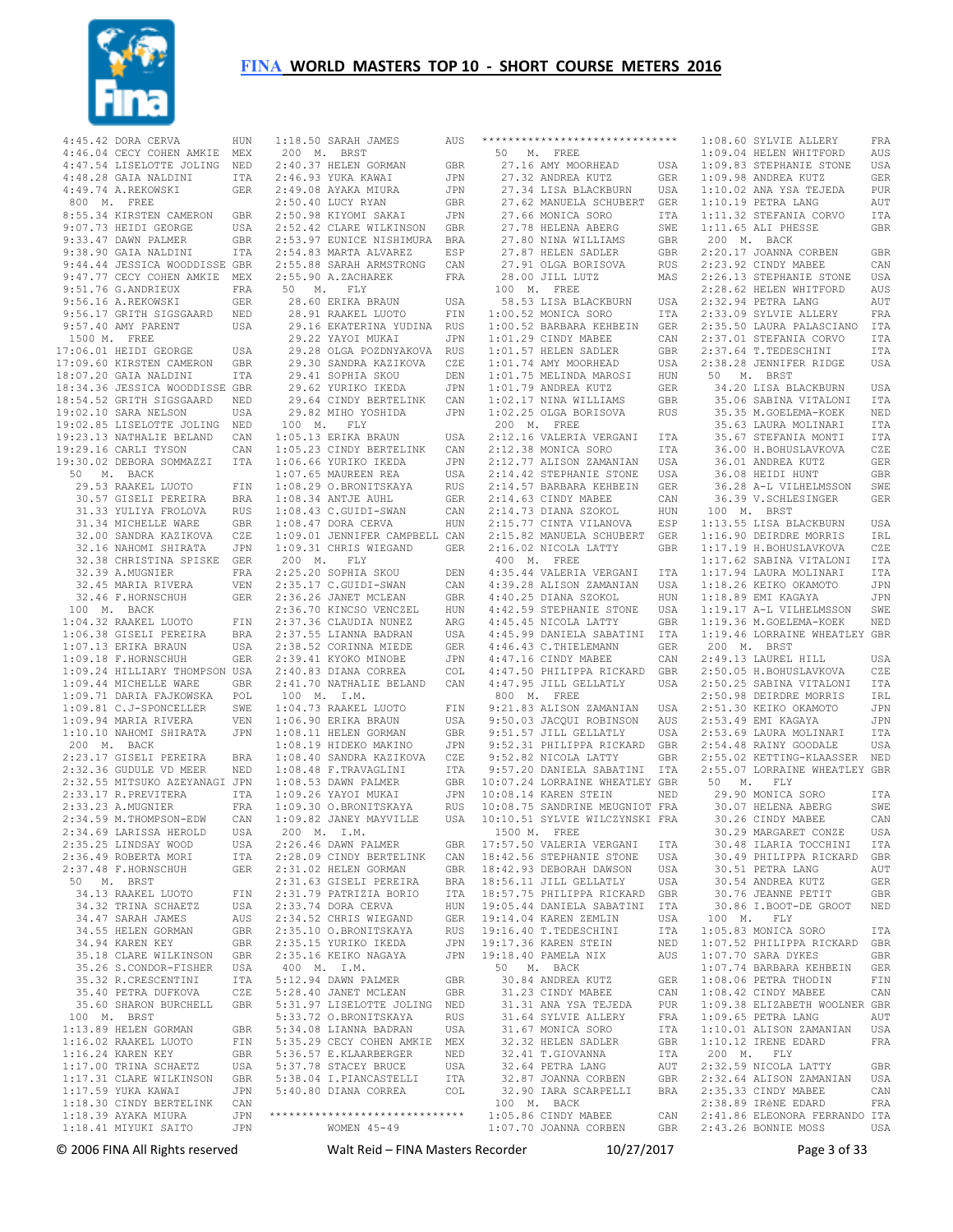

 2:44.00 PHILIPPA O'GRADY GBR  $2:45.14$  C.THIELEMANN 2:47.17 ANNE STEELE AUS 2:47.48 SUSANNE TANNO SUI 100 M. I.M. 1:05.88 LISA BLACKBURN USA 1:08.63 MONICA SORO ITA 1:09.24 CINDY MABEE CAN<br>1:09.97 BARBARA KEHBEIN GER 1:09.97 BARBARA KEHBEIN GER 1:09.98 ANDREA KUTZ GER 1:10.07 SABINA VITALONI ITA 1:11.05 VLADA BOUROVA ITA 1:11.09 ILARIA TOCCHINI ITA 1:11.96 AMY MOORHEAD USA 1:12.19 LAUREL HILL USA 200 M. I.M. 2:30.79 CINDY MABEE CAN 2:32.89 HELEN WHITFORD AUS 2:32.96 SABINA VITALONI ITA  $2.33.05$  MONICA SORO ITA 2:33.97 ALISON ZAMANIAN USA 2:34.20 STEPHANIE STONE USA 2:36.08 LAUREL HILL USA 2:36.26 C.THIELEMANN GER 2:36.30 NICOLA LATTY GBR 2:38.23 JOANNA CORBEN GBR 400 M. I.M. 5:20.17 ALISON ZAMANIAN USA 5:21.74 NICOLA LATTY GBR 5:23.42 BARBARA KEHBEIN GER 5:28.85 C.THIELEMANN GER 5:30.35 CINDY MABEE CAN 5:36.72 LORRAINE WHEATLEY GBR 5:47.67 PHILIPPA O'GRADY GBR 5:48.39 JEANNE PETIT NED 5:50.32 SARAH BYRON AUS 5:51.80 NATHALIE JOURNAUX FRA \*\*\*\*\*\*\*\*\*\*\*\*\*\*\*\*\*\*\*\*\*\*\*\*\*\*\*\*\*\* WOMEN 50-54 \*\*\*\*\*\*\*\*\*\*\*\*\*\*\*\*\*\*\*\*\*\*\*\*\*\*\*\*\*\* 50 M. FREE 26.38 MARIE FUZZATI FRA 27.22 ANETTE PHILIPSSON SWE 27.50 JENNIE BUCKNELL AUS 27.88 EDITH OTTERMANN RSA 28.23 DANIELA DE PONTI ITA 28.26 COLLETTE SAPPEY USA 28.34 JUNKO NAKANO JPN 28.41 MARIA NORBERG SWE 28.51 JILL ASCH USA 28.53 SILVIA PAROCCHI ITA 100 M. FREE 58.87 MARIE FUZZATI FRA 1:00.15 JENNIE BUCKNELL AUS 1:00.95 ANETTE PHILIPSSON SWE 1:01.52 DANIELA DE PONTI ITA 1:03.06 SANDRA CROUSSE PER 1:03.57 VERENA HASELHOFF GER 1:03.70 AI MEKATA JPN  $1 \cdot 03$  81 NORMA CAHILL  $R$  1:03.85 MAITE GARCIA ESP 1:03.86 COLLETTE SAPPEY USA 200 M. FREE 2:11.63 ELLEN REYNOLDS USA 2:14.50 DANIELA DE PONTI ITA 2:14.72 KAREN GRAHAM GBR 2:15.61 SUSANNE HORST GER 2:15.96 C.PETERSEN USA 2:15.99 INA ZIEGLER GER 2:16.10 NORMA CAHILL IRL 2:17.17 MAITE GARCIA ESP 2:17.27 SILVIA PAROCCHI ITA 2:17.57 JANE ANN HOAG ITA 400 M. FREE 4:40.46 ELLEN REYNOLDS USA 4:45.95 NORMA CAHILL IRL 4:45.96 MAITE GARCIA ESP  $4 \cdot 46$  38 C. PETERSEN USA 4:46.55 JANE ANN HOAG ITA 4:47.92 SHANNON MCINTYRE USA

| 4:49.91 KAREN GRAHAM<br>4:51.44 INA ZIEGLER                                     | GBR          |
|---------------------------------------------------------------------------------|--------------|
|                                                                                 | GER          |
| 4:54.25 DANIELA DE PONTI                                                        | ITA          |
| 4:54.75 ILKA LOWENSTEYN                                                         | CAN          |
| 800 M. FREE                                                                     |              |
| $9:44.40$ JANE ANN HOAG                                                         | ITA          |
|                                                                                 | IRL          |
| 9:45.02 NORMA CAHILL<br>9:56.01 C.PETERSEN                                      | USA          |
| 9:59.44 ILKA LOWENSTEYN CAN                                                     |              |
| 10:03.14 KATRIEN DELAENDER BEL                                                  |              |
| 10:05.87 MARIE FUZZATI                                                          | FRA          |
| 10:10.39 KAREN GRAHAM                                                           | GBR          |
| 10:13.04 M.ELIAS-WILLIAMS                                                       | USA          |
| 10:13.23 LAURIE HUG                                                             | USA          |
| 10:19.77 A-M KARAJAMIES                                                         | FIN          |
| 1500 M. FREE                                                                    |              |
| 18:44.66 C. PETERSEN                                                            |              |
| 18:54.06 JANE ANN HOAG                                                          | USA          |
|                                                                                 | ITA          |
| 19:09.98 M.ELIAS-WILLIAMS                                                       | USA          |
| 19:14.35 LAURIE HUG                                                             | USA          |
| 19:48.87 CHANTAL VENNE<br>19:50.95 KARIN ELMBERG                                | CAN          |
|                                                                                 | SWE          |
| 19:52.60 BARBARA ZAHORIK                                                        | USA          |
| 19:55.32 JUNE FALCONER                                                          | GBR          |
| 20:27.12 CORDELIA BRACHT                                                        | SWE          |
| 20:31.12 KARI ADAMS                                                             | USA          |
| 50 M. BACK                                                                      |              |
| 31.58 MARIE FUZZATI                                                             | FRA          |
| 32.17 SUSAN WILLIAMS                                                            | USA          |
| 32.35 JENNIE BUCKNELL                                                           | AUS          |
| 32.37 HIROKO NOGUCHI                                                            | JPN          |
| 182.44 SILVIA PAROCCHI<br>32.44 SILVIA PAROCCHI                                 | ITA          |
| 32.44 CAROLINE LINDBORG SWE                                                     |              |
| 32.65 MIKI NAMAI                                                                | JPN          |
| 32.69 L.BOSTIC                                                                  | USA          |
|                                                                                 | JPN          |
| 32.80 JUNKO NAKANO<br>32.87 JULIE HOYLE                                         | GBR          |
| 100 M. BACK                                                                     |              |
| 1:06.97 MARIE FUZZATI                                                           | $_{\rm FRA}$ |
| $1:07.63$ ELLEN REYNOLDS                                                        | USA          |
|                                                                                 | ITA          |
| 1:08.91 SILVIA PAROCCHI<br>1:08.91 SILVIA PAROCCHI<br>1:10.45 MIKI NAMAI        | JPN          |
| 1:11.05 CAROLINE LINDBORG SWE                                                   |              |
| $1:12.15$ SYLVIA BUXTON                                                         | USA          |
| 1:12.22 JULIE HOYLE                                                             | GBR          |
|                                                                                 | ITA          |
| 1:12.72 JANE ANN HOAG<br>1:13.08 KAZUE MAETOGE                                  | JPN          |
| 1:13.15 SYLVIE TREMBLAY                                                         | CAN          |
|                                                                                 |              |
| 200 M. BACK                                                                     |              |
| 2:26.08 ELLEN REYNOLDS                                                          | USA          |
| 2:27.99 SILVIA PAROCCHI<br>2:28.99 MARIE FUZZATI<br>2:28.99 MARIE FUZZATI       | ITA          |
|                                                                                 | FRA          |
|                                                                                 | USA          |
|                                                                                 | ITA          |
| 2:20.5<br>2:34.48 C.PETERSEN<br>2:36.21 JANE ANN HOAG<br>22.36.21 JANE ANN HOAG | <b>GBR</b>   |
| 2:37.55 MIKI NAMAI                                                              | JPN          |
| 2:38.63 MAITE GARCIA                                                            | ESP          |
| 2:39.14 ANGELA DELISSEN                                                         | GER          |
| 2:39.62 SYLVIE TREMBLAY                                                         | CAN          |
| 50 M. BRST                                                                      |              |
| 34.92 UTE HASSE                                                                 | ESP          |
| 35.26 MONICA CORO                                                               | ITA          |
| 35.28 MARZENA KULIS                                                             | <b>ITA</b>   |
| 35.89 MARIOLA KULIS                                                             | POL          |
| 36.34 DANIELA DE PONTI                                                          | ITA          |
| 36.55 KELLY RODGERS                                                             | CAN          |
| 36.75 ELKE SCHMITZ                                                              | ${\tt GER}$  |
| 36.87 YOKO SATO                                                                 | JPN          |
| 36.90 TERRI MACDOUGALL                                                          | CAN          |
| 37.12 PETRA KROGER                                                              | GER          |
| 100 M. BRST                                                                     |              |
| 1:15.86 MARZENA KULIS                                                           | <b>ITA</b>   |
| $1:16.55$ UTE HASSE                                                             | ESP          |
| 1:18.43 MONICA CORO                                                             | ITA          |
| 1:19.60 CAROLINE KRATTLI                                                        | USA          |
|                                                                                 | <b>RUS</b>   |
| 1:19.92 T.PROKOFIEVA<br>1:20.21 KELLY RODGERS<br>1:20.73 YOKO SATO              | CAN          |
|                                                                                 | JPN          |
| $1:21.16$ SUSANNE HORST                                                         | GER          |
| 1:21.38 E.OLSZEWSKA                                                             | POL          |
| 1:21.38 MARIOLA KULIS                                                           | POL          |
|                                                                                 |              |

 200 M. BRST 2:45.70 MARZENA KULIS ITA 50 M. FREE 27.81 LESLIE LIVINGSTON USA 2:50.36 ELLEN REYNOLDS USA 2:55.78 T.PROKOFIEVA RUS 2:56.61 UTE HASSE ESP 2:57.68 KELLY RODGERS 2:58.12 SHANNON MCINTYRE USA 3:00.79 LOTTE KOBBELGAARD DEN 3:01.81 ANETTE PHILIPSSON SWE 3:03.47 DEENA ESPARZA USA 3:03.86 B.HUNDSDORFER GER 50 M. FLY 100 M. FREE 29.65 SUSAN WILLIAMS USA 30.06 DANIELA DE PONTI ITA 1:03.94 MA CARMEN NAVARRO ESP 1:04.08 LYNN MARSHALL CAN 30.06 MARIE FUZZATI FRA 30.13 ANETTE PHILIPSSON SWE 1:04.14 BARBARA GELLRICH GER 1:04.96 SARAH MACDONALD CAN 30.64 NATALIYA MATVEEVA RUS 30.78 MARIA NORBERG SWE 30.95 ULRIKA ANDERSSON SWE 31.08 VERENA HASELHOFF GER 31.15 SILVIA PAROCCHI ITA 31.25 MARINA GONDA HUN 100 M. FLY 1:06.88 DANIELA DE PONTI ITA 2:13.58 LYNN MARSHALL CAN 1:07.73 SILVIA PAROCCHI ITA 1:08.64 ANETTE PHILIPSSON SWE 2:18.32 K.PALACE USA 2:18.37 BARBARA GELLRICH GER 1:09.22 MAITE GARCIA ESP 1:10.25 ILKA LOWENSTEYN CAN 2:20.20 MA CARMEN NAVARRO ESP 2:22.17 REBECCA PERROTT NZL 1:11.46 KATRIEN DELAENDER BEL 1:11.81 BIRGIT LOHBERG USA 1:11.81 BIRGII DOMBERS CORA<br>1:11.83 ARLENE DELMAGE USA 1:11.98 S. PALMER-WHITE AUS 1:12.56 VERENA HASELHOFF GER 2:25.31 ANN KOURI CAN 200 M. FLY 2:31.17 DANIELA DE PONTI ITA 2:32.22 ILKA LOWENSTEYN CAN 2:35.49 S. PALMER-WHITE AUS 2:41.51 ARLENE DELMAGE USA 2:41.63 LAURIE HUG USA<br>2:41.73 M.DANIELA ITA<br>2:46.08 JUNE FALCONER GBR<br>2:46.21 ANETTE PHILIPSSON SWE 2:47.80 CHANTAL VENNE CAN 2:49.33 LUCILLA CORIO ITA 100 M. I.M. 1:09.41 ANETTE PHILIPSSON SWE 1:09.75 DANIELA DE PONTI ITA 1:10.32 SILVIA PAROCCHI ITA 10:03.33 K.PALACE USA 10:09.29 BARBARA GELLRICH GER 1:10.46 ELLEN REYNOLDS USA 1:11.00 SUSAN WILLIAMS USA 10:15.17 ANDREA BLOCK USA 10:17.05 DYMPHNA MORRIS IRL 1:11.65 ANGELA DELISSEN GER 1:12.42 SHANNON MCINTYRE USA 10:22.93 ENEY JONES USA 10:25.15 CECILIA STANFORD RSA 1:12.62 INA ZIEGLER GER 1:12.87 MONICA CORO ITA 10:38.62 NAOKO SHINO JPN 10:46.46 JULI NIEVERGELT USA  $1:12.88$  UTE HASSE 200 M. I.M. 2:29.87 ELLEN REYNOLDS USA 2:32.10 DANIELA DE PONTI ITA 2:32.45 ANETTE PHILIPSSON SWE 2:36.38 SILVIA PAROCCHI ITA 2:37.07 ILKA LOWENSTEYN CAN 2:37.33 ANGELA DELISSEN GER 2:41.41 SHANNON MCINTYRE USA 20:20.64 ELLIE NAJJAR USA 2:41.83 SOPHIE MONGINET BRA 20:21.41 REBECCA PERROTT NZL 2:42.27 M.LUISA CABANERO ESP 2:42.41 ALLIE PRICE GBR 20:44.53 NAOKO SHIDE JPN 20:58.90 CARLA GARBARINO ITA 400 M. I.M.<br>5·32 37 ANGELA DELISSEN GER 5:32.37 ANGELA DELISSEN GER 5:39.03 SHANNON MCINTYRE USA 5:43.10 CLAUDIA RADICE ITA 5:43.58 JUDY BROWN GBR 5:44.06 PIERRETTE MICHEL BEL 5:46.30 ALLIE PRICE GBR 5:48.54 CHANTAL VENNE CAN 5:52.19 INA ZIEGLER GER 5:52.37 JUNE FALCONER GBR 5:53.86 MARJAN REMMITS NED \*\*\*\*\*\*\*\*\*\*\*\*\*\*\*\*\*\*\*\*\*\*\*\*\*\*\*\*\*\* 1:10.08 LESLIE LIVINGSTON USA WOMEN 55-59 \*\*\*\*\*\*\*\*\*\*\*\*\*\*\*\*\*\*\*\*\*\*\*\*\*\*\*\*\*\* 1:12.96 ANN KOURI CAN

 28.84 SARAH MACDONALD CAN 29.46 MA CARMEN NAVARRO ESP 29.52 CHRIS WENZEL USA 29.53 L.CADY-FERNANDES USA 29.57 LYNN MARSHALL CAN 29.58 BARBARA GELLRICH GER 29.61 JUDITH HATTLE GBR 29.73 TRACI GRANGER USA 29.81 K.ANDRUS-HUGHES USA 1:05.23 K.PALACE USA 1:05.34 CHRISTINE PORTER GBR 1:05.47 JENNY WHITELEY AUS 1:05.74 KIM CROUCH USA 1:05.90 CHRIS WENZEL USA 1:06.19 AMY JO RIEGER PUR 200 M. FREE 2:22.43 ANDREA BLOCK USA 2:24.94 CECILIA STANFORD RSA 2:25.01 DYMPHNA MORRIS IRL 2:25.03 AMY JO RIEGER PUR<br>2:25.31 ANN KOURI CAN 400 M. FREE 4:37.35 LYNN MARSHALL CAN 4:54.30 JENNY WHITELEY AUS 4:54.94 BARBARA GELLRICH GER 4:56.22 K.PALACE USA 4:59.10 ANDREA BLOCK USA 5:00.15 DYMPHNA MORRIS IRL 5:01.20 CECILIA STANFORD RSA 5:04.08 ROBYN CROTTY NZL 5:05.25 REBECCA PERROTT NZL 5:07.76 AMY JO RIEGER PUR 800 M. FREE 9:33.78 LYNN MARSHALL CAN 10:46.46 JULI NIEVERGELT USA<br>10:51.49 REIKO SHOJI JPN 1500 M. FREE 18:06.01 LYNN MARSHALL CAN<br>
19:00.59 K.PALACE USA<br>
19:41.20 ENEY JONES USA<br>
19:43.66 DYMPHNA MORRIS IRL<br>
19:58.62 CECILIA STANFORD RSA<br>
19:59.39 KAREN ELLY GBR 50 M. BACK<br>30.12 LESLIE LIVINGSTON USA 30.12 LESLIE LIVINGSTON USA 33.99 ANN KOURI CAN 34.00 FRANCES MCEACHRAN USA 34.25 K.ANDRUS-HUGHES USA 34.64 LYNN MARSHALL CAN 34.67 BONNIE BILICH USA 35.07 NAOKO SHINO JPN 35.34 MERRIE WALTS USA 35.36 JOANNE SUTCLIFFE AUS 35.52 JENNY WHITELEY AUS 100 M. BACK 1:12.87 LYNN MARSHALL CAN

© 2006 FINA All Rights reserved Walt Reid – FINA Masters Recorder 10/27/2017 Page 4 of 33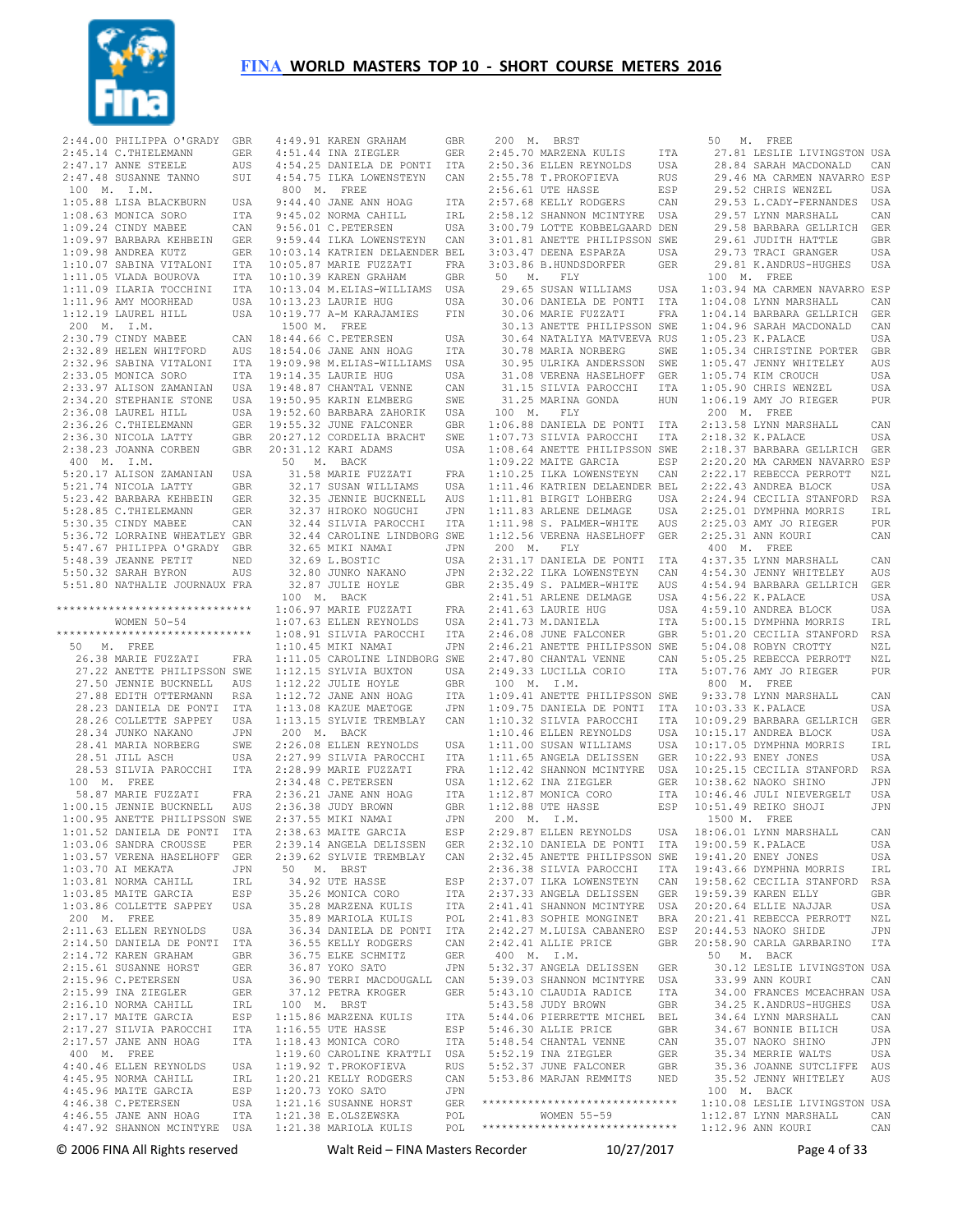

1:14.11 BONNIE BILICH USA<br>1:14.47 KANDRUS-HUGHES USA  $1:14.47$  K.ANDRUS-HUGHES 1:15.62 KAZUMI MORI JPN 1:16.26 MERRIE WALTS USA 1:16.26 JUDITH HATTLE GBR 1:16.76 NAOKO SHINO JPN 1:17.27 AROMA MARTORELL BRA 200 M. BACK 2:31.71 LYNN MARSHALL CAN 2:37.84 NAOKO SHIDE JPN 2:39.94 BONNIE BILICH USA 2:40.01 ANN KOURI CAN 2:43.36 KAZUMI MORI JPN 2:44.58 K.ANDRUS-HUGHES USA 2:44.60 JOANNE SUTCLIFFE AUS 2:45.15 JANIS SHIRRIFF CAN 2:45.73 REBECCA PERROTT NZL 2:47.01 PAMELA TORREY USA 50 M. BRST 36.44 PIA THULSTRUP DEN 37.54 KIM CROUCH USA 37.59 SARAH MACDONALD CAN 37.62 LESLIE LIVINGSTON USA 37.83 JENNY WHITELEY AUS 38.02 SETSUKO MATSUI JPN 38.29 MISA KUWANO JPN 38.47 ALICEA BOSCATTO ARG 38.78 CHRIS WENZEL USA 38.79 REISS-ABDULRAHMAN GER 100 M. BRST 1:21.29 ALICIA BOSCATTO ARG 1:21.89 PIA THULSTRUP DEN 1:23.05 SARAH MACDONALD CAN 1:23.24 JUDITH HATTLE GBR 1:23.25 KIM CROUCH USA 1:23.56 KATE SORENSEN DEN 1:23.66 MISA KUWANO JPN 1:24.32 LESLIE LIVINGSTON USA \*\*\*\*\*\*\*\*\*\*\*\*\*\*\*\*\*\*\*\*\*\*\*\*\*\*\*\*\*\* 1:16.57 DIANE COETZEE RSA 1:24.80 JENNY WHITELEY AUS 1:25.23 BARBARA GELLRICH GER 200 M. BRST 3:00.84 ALICIA BOSCATTO ARG 3:01.11 JENNY WHITELEY AUS 3:01.40 KIM CROUCH USA 3:01.64 KATE SORENSEN DEN 3:03.89 JUDITH HATTLE GBR 3:04.00 LYNN MARSHALL CAN 3:04.08 MISA KUWANO JPN 3:08.83 AMANDA HEATH GBR 3:10.59 TOMOKO OKADA JPN 3:11.16 BéATRICE BISSON FRA 50 M. FLY 29.39 LESLIE LIVINGSTON USA 31.46 TRACI GRANGER USA 31.57 MA CARMEN NAVARRO ESP 31.76 JENNY WHITELEY AUS 31.81 JUDITH HATTLE GBR 32.12 ANDREA BLOCK USA 32.50 CHANTAL ROCHAT FRA 32.68 LYNN MARSHALL CAN 32.73 SARAH MACDONALD CAN 32.74 BARBARA GELLRICH GER 100 M. FLY 1:09.67 LYNN MARSHALL CAN 1:10.10 ANDREA BLOCK USA 1:11.32 JUDITH HATTLE GBR 1:11.98 MA CARMEN NAVARRO ESP 1:12.98 TRACI GRANGER USA 1:14.11 CECILIA STANFORD RSA 1:16.23 MARIA HUNG USA 1:16.72 TULLIA GIVANNI ITA 1:17.23 C.GROOT-HEDLIN USA  $1:17.23$  ANN KOURI 200 M. FLY 2:34.29 LYNN MARSHALL CAN 2:39.55 ANDREA BLOCK USA  $2 \cdot 41$ .97 JUDITH HATTLE GBR 2:52.36 MARIA HUNG USA 2:52.40 TRACI GRANGER USA 2:52.97 C.GROOT-HEDLIN USA

 2:55.51 M.RAMONA GUILLEN ESP 2:56.93 RIEKO SHOJI JPN 2:57.57 GABRIELE BRKOWSKI GER 100 M. I.M. 1:13.32 LYNN MARSHALL CAN 1:14.07 SARAH MACDONALD CAN  $1:14.12$  JUDITH HATTLE 1:14.80 ANN KOURI CAN<br>1:14.87 KIM CROUCH USA  $1:14.87$  KIM CROUCH 1:15.15 BARBARA GELLRICH GER 1:15.42 ANDREA BLOCK USA 1:15.82 JENNY WHITELEY AUS 1:15.99 JANIS SHIRRIFF CAN 1:16.28 AMY JO RIEGER PUR 200 M. I.M. 2:34.01 LYNN MARSHALL CAN 2:41.32 JUDITH HATTLE GBR 2:42.08 BARBARA GELLRICH GER 2:42.28 ANN KOURI CAN 2:44.01 JANIS SHIRRIFF CAN 2:44.71 KIM CROUCH USA 2:45.66 CECILIA STANFORD RSA 2:47.16 GABRIELE BRKOWSKI GER 2:47.31 SARAH MACDONALD CAN 2:47.63 NAOKO SHIDE JPN 400 M. I.M. 5:23.08 LYNN MARSHALL CAN 5:48.93 JUDITH HATTLE GBR 5:49.38 ROBYN CROTTY NZL 5:54.15 JANIS SHIRRIFF CAN 5:54.95 GABRIELE BRKOWSKI GER 5:57.79 K.PALACE USA 6:02.10 CECILIA STANFORD RSA 6:03.78 C.GROOT-HEDLIN USA 6:06.40 ELLIE NAJJAR USA 6:10.09 ALICIA BOSCATTO ARG WOMEN 60-64 \*\*\*\*\*\*\*\*\*\*\*\*\*\*\*\*\*\*\*\*\*\*\*\*\*\*\*\*\*\* 50 M. FREE 29.65 VERONICA HIBBEN USA 30.11 A.PIJTAK-RADERSMA NED 30.97 CATHY MERRITT CAN<br>31.01 ANGELA ZINGLER GER 31.01 ANGELA ZINGLER GER 31.02 JACKI HIRSTY USA 31.04 SYLVIE BOZON FRA 31.46 C.MCKELVEY USA 31.46 AVILA RHODES CAN 31.55 DIANE COETZEE RSA 31.63 LO KNAPP USA 100 M. FREE 1:04.76 VERONICA HIBBEN USA 1:07.34 A.PIJTAK-RADERSMA NED 1:09.02 JACKI HIRSTY USA 1:09.13 CATHY MERRITT CAN  $1 \cdot 09$  62 LO KNAPP USA 1:10.13 AVILA RHODES CAN 1:10.23 SUSANNA SORDELLI ITA 1:10.25 COLETTE CRABBE USA 1:10.31 PEGGY MCDONNELL USA 1:10.63 SYLVIE BOZON FRA 200 M. FREE 2:25.83 VERONICA HIBBEN USA 2:29.23 COLETTE CRABBE USA 2:30.04 A.PIJTAK-RADERSMA NED 2:30.48 NANCY MARTIN USA 2:30.67 CHARLENE O'BRIEN USA 2:31.09 SUSANNA SORDELLI ITA 2:32.72 C.TARANTINO ITA 2:33.17 DIANE COETZEE RSA 2:34.02 CATHY MERRITT CAN 2:34.43 PEGGY MCDONNELL USA 400 M. FREE 5:10.08 VERONICA HIBBEN USA 5:12.77 NANCY MARTIN USA 5:13.43 DIANE COETZEE RSA 5:14.09 SUSANNA SORDELLI ITA 5:16.83 C.TARANTINO ITA 5:18.55 BETH ESTEL USA

 2:54.94 L.NAGOVITSYNA RUS 5:23.27 COLETTE CRABBE USA 200 M. BRST 5:26.03 KAREN EINSIDLER USA 5:26.60 AUDREY COOPER GBR 5:27.05 PEGGY MCDONNELL USA 800 M. FREE 10:42.74 C.TARANTINO ITA 10:50.18 CHARLENE O'BRIEN USA 10:51.94 DIANE COETZEE RSA 10:56.23 COLETTE CRABBE USA<br>10:56.54 NANCY MARTIN USA  $10:56.54$  NANCY MARTIN 10:56.97 KAREN EINSIDLER USA 10:57.15 BETH ESTEL USA 11:00.52 AUDREY COOPER GBR 11:05.30 CHRISTIE CIRAULO USA 11:06.62 VERONICA HIBBEN USA 1500 M. FREE 20:21.72 C.TARANTINO ITA<br>20:38.60 NANCY MARTIN USA  $20:38.60$  NANCY MARTIN 20:39.25 COLETTE CRABBE USA 20:44.63 AUDREY COOPER GBR 21:10.33 DARCY LAFOUNTAIN USA 21:17.04 VERONICA HIBBEN USA 21:25.34 CAROLYN BATTIN USA<br>21:39.43 SUSAN HELMRICH USA 21:39.43 SUSAN HELMRICH USA<br>
22:04.83 JUNKO SATO JPN<br>
22:15.65 DIANE SPENCE USA<br>
50 M. BACK<br>
35.87 DIANE COETZEE RSA 36.37 JOAN PFINSGRAFF USA<br>37.12 VERONICA HIBBEN USA 37.12 VERONICA HIBBEN 37.14 NORIKO KOBAMATSU JPN 37.42 COLETTE CRABBE 37.53 SYLVIE BOZON FRA 37.62 A.PIJTAK-RADERSMA NED 37.98 C.TARANTINO ITA 38.09 BETH ESTEL USA 38.11 K.TUNNICLIFFE GBR 100 M. BACK 1:18.98 JOAN PFINSGRAFF USA 1:19.38 DIANA NASH GBR 1:20.03 COLETTE CRABBE USA 1:20.45 VERONICA HIBBEN USA 1:20.77 NORIKO KOBAMATSU JPN 1:21.70 LINDA HUNT CAN 1:22.00 SUSANNA SORDELLI ITA 1:22.71 C.TARANTINO ITA 1:23.83 A.PIJTAK-RADERSMA NED 200 M. BACK 2:48.01 DIANE COETZEE RSA 2:49.36 SUSANNA SORDELLI ITA 2:51.51 JOAN PFINSGRAFF USA 2:53.65 KAREN EINSIDLER USA 2:53.83 LO KNAPP USA 2:54.58 DIANA NASH GBR 2:54.61 C.TARANTINO ITA<br>2:56.47 ANDRA JAUNZEME USA  $2:56.47$  ANDRA JAUNZEME 2:56.70 NORIKO KOBAMATSU JPN 2:58.26 LINDA HUNT CAN 50 M. BRST 38.38 DAGMAR FRESE GER 38.63 AVILA RHODES CAN 38.87 COLETTE CRABBE USA<br>38.97 BETH ESTEL USA 38.97 BETH ESTEL 39.69 SALLY SHIELDS GBR 40.77 LINDA CHAPMAN USA 40.87 LO KNAPP USA 41.01 IRINA SHANGINA RUS 41.03 KEIKO UTSUMI JPN 41.12 DANIELLE BRAULT 100 M. BRST 1:24.39 COLETTE CRABBE USA 1:25.89 DAGMAR FRESE GER 1:26.26 AVILA RHODES CAN<br>1·27.11 BETH ESTEL USA 1:27.11 BETH ESTEL USA<br>1:27.63 LO KNAPP USA  $1:27.63$  LO KNAPP 1:28.01 LINDA CHAPMAN USA 1:29.84 IRINA SHANGINA RUS 1:29.91 KEIKO UTSUMI 1:29.99 LIANA CORNIANI 1:30.79 RENE STARRATT CAN

 $3:04.70$  LO KNAPP USA<br> $3:08.21$  COLETTE CRABBE USA 3:08.21 COLETTE CRABBE 3:10.10 AVILA RHODES CAN 3:13.04 KEIKO UTSUMI JPN 3:13.70 BETH ESTEL USA 3:14.54 IRINA SHANGINA RUS<br>3:14.72 AUDREY COOPER GBR 3:14.72 AUDREY COOPER GBR 3:20.30 INEKE WEEKERS NED<br>3:20.91 LINDA CHAPMAN 11SA 3:20.91 LINDA CHAPMAN 3:21.25 SUSANNA SORDELLI ITA 50 M. FLY 32.54 VERONICA HIBBEN USA 33.43 ANGELA ZINGLER GER 33.89 CHRISTIE CIRAULO USA 34.19 COLETTE CRABBE USA 34.88 ELAINE VALDEZ USA 34.88 A.CORNELLI ITA 35.02 RENE STARRATT CAN 35.19 JEANNE LAPPIN USA 35.36 GUNILLA LEINSKOLD SWE 35.76 CHARLENE O'BRIEN USA 100 M. FLY<br>1:14.77 COLETTE CRABBE USA 1:14.77 COLETTE CRABBE USA<br>JPN 1:17.28 JEANNE LAPPIN USA 1:17.28 JEANNE LAPPIN USA 1:19.02 VERONICA HIBBEN USA 1:19.17 CHARLENE O'BRIEN USA 1:21.71 ANDRA JAUNZEME USA 1:23.49 A.CORNELLI ITA 1:23.63 JEAN APPLEBY GBR 1:23.68 JOANNE WAINWRIGHT USA 1:24.02 ELAINE VALDEZ USA 1:24.24 BEVERLY AMICK USA 200 M. FLY 2:59.29 JEANNE LAPPIN USA 3:02.09 CHRISTIE CIRAULO USA 3:05.77 ELAINE VALDEZ USA 3:06.44 ANDRA JAUNZEME USA 3:07.16 JOANNE WAINWRIGHT USA 3:14.71 SALLY MILLS GBR 3:15.14 AVILA RHODES CAN 3:15.97 JUNKO SATO JPN 3:16.97 SUSANNA SORDELLI ITA 3:18.69 AUDREY COOPER GBR 100 M. I.M. 1:17.34 COLETTE CRABBE USA 1:19.05 A.PIJTAK-RADERSMA NED 1:19.63 VERONICA HIBBEN USA 1:20.44 AVILA RHODES CAN 1:20.65 SUSANNA SORDELLI ITA 1:20.86 RENE STARRATT CAN 1:20.92 BETH ESTEL USA 1:21.82 JEAN APPLEBY GBR 1:21.94 CATHY MERRITT CAN 1:22.04 PEGGY MCDONNELL USA 200 M. I.M. 2:47.18 COLETTE CRABBE USA 2:52.21 SUSANNA SORDELLI ITA 2:54.83 BETH ESTEL USA 2:54.93 JEANNE LAPPIN USA 2:56.06 A.PIJTAK-RADERSMA NED 2:56.22 ANDRA JAUNZEME USA 2:58.72 CATHY MERRITT CAN 2:59.21 KEIKO UTSUMI JPN 2:59.82 AUDREY COOPER GBR 3:01.80 AVILA RHODES CAN 400 M. I.M. 5:54.91 COLETTE CRABBE USA 6:07.12 SUSANNA SORDELLI ITA CAN 6:16.40 AUDREY COOPER GBR 6:20.35 BETH ESTEL USA 6:22.41 ELAINE VALDEZ USA 6:25.89 ANDRA JAUNZEME USA 6:26.11 KEIKO UTSUMI JPN 6:28.42 JOANNE WAINWRIGHT USA 6:35.50 KAREN BIERWERT USA  $6.43$   $03$  JUNKO SATO  $JPM$ \*\*\*\*\*\*\*\*\*\*\*\*\*\*\*\*\*\*\*\*\*\*\*\*\*\*\*\*\*\* WOMEN 65-69 \*\*\*\*\*\*\*\*\*\*\*\*\*\*\*\*\*\*\*\*\*\*\*\*\*\*\*\*\*\* 50 M. FREE

© 2006 FINA All Rights reserved Walt Reid – FINA Masters Recorder 10/27/2017 Page 5 of 33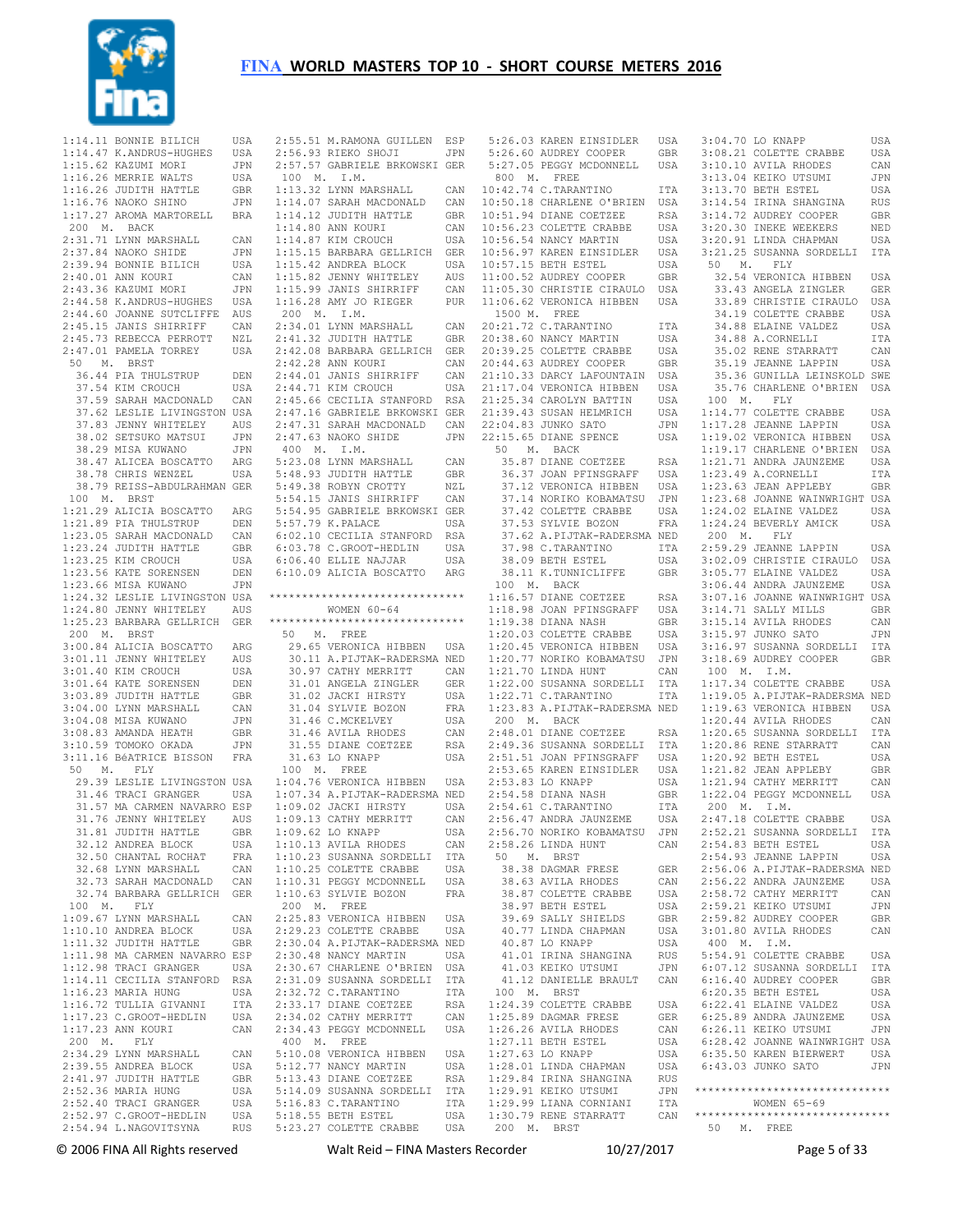

| 29.30 LAURA VAL                                                   | USA            |
|-------------------------------------------------------------------|----------------|
| 31.76 SANDERINA KRUGER                                            |                |
|                                                                   | RSA            |
| 31.85 CONNY BOER-BUYS                                             | NED            |
| 32.37 JOEL FELDMANN                                               | USA            |
| 32.41 C.NIEUWENHUIS                                               | NED            |
| 32.76 JANETTE JEFFREY                                             |                |
|                                                                   | AUS            |
| 33.27 YOSHIKO KADOSAKA                                            | JPN            |
| 33.72 BENEDICTE DUPREZ                                            | FRA            |
| 33.85 MARISSA ROLLNICK                                            | RSA            |
| 33.95 HATSUE TSUTSUMI                                             |                |
|                                                                   | JPN            |
| 100 M. FREE                                                       |                |
| 1:05.27 LAURA VAL                                                 | USA            |
|                                                                   | NED            |
| 1:00.27 LIVES<br>1:10.66 CONNY BOER-BUYS<br>1:12.35 C.NIEUWENHUIS | NED            |
|                                                                   |                |
| 1:12.44 CECILIA MCCLOSKEY USA                                     |                |
| 1:14.11 S.LOFTUS-CHARLEY USA<br>1:14.96 HELLA VERSFELD CAN        |                |
|                                                                   |                |
| 1:15.18 FRAN HARE                                                 | USA            |
| 1:15.28 AKIKO IWAMIZU                                             | JPN            |
|                                                                   |                |
| $1:16.27$ JOEL FELDMANN                                           | USA            |
| 1:16.35 RACHEL BARTON                                             | GBR            |
| 200 M. FREE                                                       |                |
| $2:25.41$ LAURA VAL                                               | USA            |
|                                                                   |                |
| 2:35.21 S.LOFTUS-CHARLEY                                          | USA            |
| 2:36.98 CHARLOTTE DAVIS                                           | USA            |
| 2:37.13 CONNY BOER-BUYS                                           | NED            |
| 2:41.94 SANDERINA KRUGER                                          | RSA            |
|                                                                   | USA            |
| 2:42.49 FRAN HARE                                                 |                |
| 2:44.47 BENEDICTE DUPREZ                                          | FRA            |
| 2:46.60 HELLA VERSFELD                                            | CAN            |
| 2:47.28 C.NIEUWENHUIS                                             | NED            |
| 2:48.79 NOBUKO SATA                                               |                |
|                                                                   | JPN            |
| 400 M. FREE                                                       |                |
| $5:06.74$ LAURA VAL                                               | USA            |
| 5:22.78 S.LOFTUS-CHARLEY                                          | USA            |
| 5:44.47 CHARLOTTE DAVIS                                           |                |
|                                                                   | USA            |
| 5:46.56 CONNY BOER-BUYS                                           | NED            |
| 5:48.26 FRAN HARE                                                 | USA            |
| 5:50.12 CHRISTIE HAYES                                            | USA            |
| 5:53.67 BENEDICTE DUPREZ                                          | FRA            |
|                                                                   |                |
| 5:55.22 BARBARA DUNBAR                                            | USA            |
| 5:58.96 MARGARETA RAINER                                          | SWE            |
| 5:59.67 MAUREEN MONS                                              | <b>RSA</b>     |
| 800 M. FREE                                                       |                |
| 10:34.67 LAURA VAL                                                |                |
|                                                                   | USA            |
| 10:55.71 S.LOFTUS-CHARLEY                                         | USA            |
| 11:52.80 CONNY BOER-BUYS<br>11:56.44 CURIOTIE WANDS               | NED            |
| 11:56.44 CHRISTIE HAYES                                           | USA            |
| 12:00.56 FRAN HARE                                                | USA            |
| 12:11.09 ELEANOR PINFOLD                                          |                |
|                                                                   | NZL            |
| 12:11.53 BARBARA DUNBAR                                           | USA            |
| 12:21.63 MARGARETA RAINER                                         | SWE            |
| 12:30.86 MAUREEN MONS                                             | RSA            |
| 12:34.56 LILIA VACA                                               | MEX            |
|                                                                   |                |
| 1500 M. FREE                                                      |                |
| 20:21.61 LAURA VAL                                                | USA            |
| 20:37.63 S.LOFTUS-CHARLEY                                         | USA            |
| 21:52.87 FRAN HARE                                                | USA            |
| 23:08.71 BARBARA DUNBAR                                           | USA            |
| 23:18.27 ELEANOR PINFOLD                                          |                |
|                                                                   | NZL            |
| 23:49.66 TRACY CLARKSON                                           | AUS            |
| 23:56.64 MAUREEN MONS                                             | RSA            |
| 24:25.98 SANDRA VINCENT                                           | GBR            |
| 24:28.95 CAROLYN LYMAN                                            | USA            |
|                                                                   |                |
| 24:29.70 LYNN RHUE                                                | USA            |
| 50 M.<br>BACK                                                     |                |
| 34.12 LAURA VAL                                                   | USA            |
| 35.86 CECILIA MCCLOSKEY                                           | USA            |
| 37.27 BENEDICTE DUPREZ                                            | FRA            |
|                                                                   |                |
| 37.71 CHARLOTTE DAVIS                                             | USA            |
| 39.12 RACHEL BARTON                                               | GBR            |
| 39.91 HELLA VERSFELD                                              | $\mathtt{CAN}$ |
| 40.07 TAKAKO NAKAMORI                                             | JPN            |
|                                                                   |                |
| 40.98 ALISON GWYNN                                                | GBR            |
| 41.60 SYLVIE LEGRUX                                               | FRA            |
| 41.91 MARILYN EARP                                                | AUS            |
| 100 M. BACK                                                       |                |
| 1:14.99 LAURA VAL                                                 | USA            |
|                                                                   |                |
| 1:22.17 BENEDICTE DUPREZ                                          | FRA            |
| 1:27.09 HELLA VERSFELD                                            | CAN            |
| 1:28.20 S.LOFTUS-CHARLEY USA                                      |                |
|                                                                   |                |

1:29.25 JULIE GUNTHORP NZL<br>1:29.60 TAKAKO NAKAMORI JPN 1:29.60 TAKAKO NAKAMORI JPN<br>1:30.29 ANKE KLATT GER 1:30.29 ANKE KLATT GER 1:30.53 MARILYN EARP AUS 1:30.62 BARBARA LANG ITA 1:31.52 PATRICIA REYNOLDS GBR 200 M. BACK 2:43.74 LAURA VAL USA 2:52.56 CECILIA MCCLOSKEY USA 2:58.80 BENEDICTE DUPREZ FRA 3:05.00 HELLA VERSFELD CAN 3:06.96 S.LOFTUS-CHARLEY USA<br>3:12.25 JULIE GUNTHORP NZL  $3:12.25$  JULIE GUNTHORP 3:12.50 ANNE CORK GBR 3:13.65 PATRICIA REYNOLDS GBR 3:13.95 ANKE KLATT GER 3:16.22 BARBARA LANG ITA 50 M. BRST 41.38 JANETTE JEFFREY AUS 42.13 LAURA VAL USA 42.43 JENNIFER MERRITT GBR 42.74 NATHALIE MACAIRE FRA<br>43.03 GRETE HEUGL AUT 43.03 GRETE HEUGL 44.06 ANNEROSE TROBISCH GER 44.20 JANET GETTLING USA 44.29 KAYAKO HIROSE JPN 44.95 TOTH CSANADINE HUN 45.37 ERIKA MRAZOVA SVK 100 M. BRST 1:30.81 CHARLOTTE DAVIS USA<br>1:30.92 JANETTE JEFFREY AUS 1:30.92 JANETTE JEFFREY 1:33.05 JENNIFER MERRITT GBR 1:33.17 NATHALIE MACAIRE FRA  $1.34$  92 LAURA VAL USA 1:36.50 GRETE HEUGL AUT 1:37.45 ANNEROSE TROBISCH GER 1:37.76 S.LOFTUS-CHARLEY USA 1:38.23 KAYAKO HIROSE JPN 1:38.86 MACHIKO OGATA JPN 200 M. BRST 3:20.34 JENNIFER MERRITT GBR 3:24.52 NATHALIE MACAIRE FRA 3:32.17 S.LOFTUS-CHARLEY USA 3:34.17 GRETE HEUGL AUT 3:35.76 PAM MUNDAY AUS 3:36.35 ROSA SEGARRA ESP 3:37.07 MARIJKE ALDERSON AUS 3:37.42 KAYAKO HIROSE JPN 3:38.07 SUMIYO KURIMOTO JPN 3:38.56 MARTINE GONTHIER CAN 50 M. FLY 33.53 LAURA VAL USA 33.56 CHARLOTTE DAVIS USA 35.58 CECILIA MCCLOSKEY USA 35.99 SUMIKO KOBAYASHI JPN 36.22 YOSHIKO KADOSAKA JPN 36.38 JOEL FELDMANN USA 36.39 C.NIEUWENHUIS NED 36.90 SYLVIE LEGRUX FRA 37.01 CONNY BOER-BUYS NED 37.58 MARILYN EARP AUS 100 M. FLY  $1 \cdot 15$   $40$  LAURA VAL USA 1:21.13 CECILIA MCCLOSKEY USA 1:25.68 S.LOFTUS-CHARLEY USA 1:30.03 SUMIKO KOBAYASHI JPN 1:30.56 SYLVIE LEGRUX FRA 1:31.39 MARILYN EARP AUS 1:32.69 C.NIEUWENHUIS NED 1:32.86 N.DESTAILLEUR-VAN FRA 1:34.75 SIGRID BOEDER GER 1:34.91 MICHIKO OTO JPN 200 M. FLY 2:45.20 LAURA VAL USA 3:03.97 S.LOFTUS-CHARLEY USA 3:32.15 PAM MUNDAY AUS 3:35.23 SUMIKO KOBAYASHI JPN 3:38.83 MICHIKO OTO JPN 3:39.15 N.DESTAILLEUR-VAN FRA 3:43.56 SUMIYO KURIMOTO JPN 3:44.41 SYLVIE LEGRUX FRA

|           |                                | USA        |                                | USA        |
|-----------|--------------------------------|------------|--------------------------------|------------|
|           | 3:46.24 JANET GETTLING         |            | 7:01.68 MARY POHLMANN          |            |
|           | 3:47.45 ANA FERREIRA           | POR        | 7:01.78 ANNE JONES             | <b>RSA</b> |
| 100 M.    | I.M.                           |            | 800 M.<br>FREE                 |            |
|           | 1:16.67 LAURA VAL              | USA        | 12:11.34 CAROLYN BOAK          | USA        |
|           | 1:25.16 YOSHIKO KADOSAKA       | JPN        | 12:42.21 KATHY SLIFER          | USA        |
|           | 1:25.75 JANETTE JEFFREY        |            | 13:20.34 E.KETELSEN            |            |
|           |                                | AUS        |                                | DEN        |
|           | 1:26.50 HELLA VERSFELD         | CAN        | 13:34.84 ELAINE BLOWER         | GBR        |
|           | 1:26.67 C.NIEUWENHUIS          | NED        | 13:42.59 BEVERLY MONTRELLA USA |            |
|           | 1:27.88 JOEL FELDMANN          | USA        | 13:56.65 MONIKA BREETSCH       | ITA        |
|           | 1:29.45 CONNY BOER-BUYS        | NED        | 14:13.79 KATSUE NOMURA         | JPN        |
|           |                                |            |                                |            |
|           | 1:29.59 JENNIFER MERRITT       | GBR        | 14:22.94 MARY POHLMANN         | USA        |
|           | 1:30.27 SYLVIE LEGRUX          | FRA        | 14:26.56 UTE HOLE              | GER        |
|           | 1:30.30 HELI HOUBEN            | <b>GER</b> | 14:36.97 LINDA JUNE WEBB       | COL        |
| 200<br>М. | I.M.                           |            | 1500 M.<br>FREE                |            |
|           |                                |            | 26:33.06 ELAINE BLOWER         |            |
|           | 2:48.15 LAURA VAL              | USA        |                                | GBR        |
|           | 2:55.88 CECILIA MCCLOSKEY USA  |            | 26:50.04 KEIKO NAKAO           | JPN        |
|           | 2:59.30 S.LOFTUS-CHARLEY       | USA        | 27:00.91 MARY POHLMANN         | USA        |
|           | 3:02.59 CHARLOTTE DAVIS        | USA        | 27:03.50 KATSUE NOMURA         | JPN        |
|           | 3:15.82 C.NIEUWENHUIS          | NED        | 27:16.55 KUNIKO KOBAYASHI      | JPN        |
|           |                                |            |                                |            |
|           | 3:15.84 SYLVIE LEGRUX          | FRA        | 28:21.43 SUMIKO TANI           | JPN        |
|           | 3:19.43 MARGARETA RAINER       | SWE        | 28:22.61 KAY NEILL             | AUS        |
|           | 3:19.78 ROSA SEGARRA           | ESP        | 28:22.79 KATSUKO EGAWA         | JPN        |
|           | 3:20.93 CHRISTIE HAYES         | USA        | 28:24.30 KYOKO MORI            | JPN        |
|           |                                |            |                                |            |
|           | 3:22.70 SUMIYO KURIMOTO        | JPN        | 28:26.28 JANE KATZ             | USA        |
| 400<br>М. | I.M.                           |            | 50<br>Μ.<br>BACK               |            |
|           | 5:55.00 LAURA VAL              | USA        | 37.67 DIANN UUSTAL             | USA        |
|           | 6:16.30 S.LOFTUS-CHARLEY       | USA        | 37.91 CLARY MUNNS              | AUS        |
|           | 6:22.01 CECILIA MCCLOSKEY USA  |            | 38.38 MARGIT OHLSSON           |            |
|           |                                |            |                                | SWE        |
|           | 7:09.71 SUMIYO KURIMOTO        | JPN        | 40.88 BITTE AXLING             | SWE        |
|           | 7:16.64 MAUREEN MONS           | RSA        | 40.97 E.KETELSEN               | DEN        |
|           | 7:18.22 JENNIFER IRELAND       | RSA        | 41.26 PENNY STEELE             | AUS        |
|           | 7:21.39 ANA MARIA CANAVAL PER  |            | 42.20 MARIE STVERAKOVA         | CZE        |
|           |                                |            |                                |            |
|           | 7:21.91 ROSA SEGARRA           | ESP        | 42.42 MARIA BALLA              | HUN        |
|           | 7:23.70 IRENE NESTOR           | SUI        | 42.81 HIROMI SATO              | JPN        |
|           | 7:27.86 JANET GETTLING         | USA        | 43.44 BRIGITTE MERTEN          | GER        |
|           |                                |            | М.<br>100<br>BACK              |            |
|           | ****************************** |            |                                |            |
|           |                                |            | 1:22.65 DIANN UUSTAL           | USA        |
|           | WOMEN 70-74                    |            | 1:25.60 MARGIT OHLSSON         | SWE        |
|           | ****************************** |            | 1:25.80 CLARY MUNNS            | AUS        |
| 50        | M. FREE                        |            | 1:29.53 E.KETELSEN             | DEN        |
|           |                                |            |                                |            |
|           | 32.38 DIANN UUSTAL             | USA        | 1:30.29 NORIKO YOSHIDA         | JPN        |
|           | 33.56 BITTE AXLING             | SWE        | 1:34.03 MARIA BALLA            | HUN        |
|           |                                |            |                                |            |
|           | 34.19 BRIGITTE MERTEN          | GER        |                                | GBR        |
|           |                                |            | 1:34.21 ELAINE BLOWER          |            |
|           | 34.57 CLARY MUNNS              | AUS        | 1:35.72 BRIGITTE MERTEN        | GER        |
|           | 34.77 CORRIE VERHOEVEN         | NED        | 1:36.98 FRANCES JENKINS        | GBR        |
|           | 34.97 IKUKO OKADO              | JPN        | 1:37.17 KAZUKO TAKAGI          | JPN        |
|           | 35.72 JUDY WILSON              | GBR        | 200<br>М.<br>BACK              |            |
|           |                                |            |                                |            |
|           | 35.82 REBECCA KAY              | USA        | 3:07.31 DIANN UUSTAL           | USA        |
|           | 35.85 V.DICKINSON              | USA        | 3:08.07 CLARY MUNNS            | AUS        |
|           | 36.15 JEN THOMASSON            | AUS        | 3:14.97 E.KETELSEN             | DEN        |
| 100 M.    | FREE                           |            | 3:19.39 NORIKO YOSHIDA         | JPN        |
|           |                                |            |                                | <b>GBR</b> |
|           | 1:12.58 DIANN UUSTAL           | USA        | 3:25.71 FRANCES JENKINS        |            |
|           | 1:16.52 CLARY MUNNS            | AUS        | 3:26.29 ELAINE BLOWER          | GBR        |
|           | 1:20.35 CORRIE VERHOEVEN       | NED        | 3:30.59 MARIE STVERAKOVA       | CZE        |
|           | 1:20.49 E.KETELSEN             | DEN        | 3:30.92 KAZUKO ITO             | JPN        |
|           |                                | GBR        |                                |            |
|           | 1:21.49 JUDY WILSON            |            | 3:32.16 HELEN TRIPPE           | <b>GBR</b> |
|           | 1:21.70 BRIGITTE MERTEN        | GER        | 3:35.08 FUSAKO ONO             | JPN        |
|           | 1:22.41 RITSUKO SUGIMURA       | JPN        | 50 M. BRST                     |            |
|           | 1:23.11 JEN THOMASSON          | AUS        | 44.46 NOBUKO YASUDA            | <b>JPN</b> |
|           | 1:24.34 RENATA BASTEK          | POL        | 44.74 BRIGITTE MERTEN          | GER        |
|           |                                | CAN        | 44.83 DIANN UUSTAL             |            |
|           | 1:24.71 GEORGINA LOPEZ         |            |                                | USA        |
| 200 M.    | FREE                           |            | 44.91 BITTE AXLING             | SWE        |
|           | 2:43.60 DIANN UUSTAL           | USA        | 45.06 MASAKO KAITO             | JPN        |
|           | 2:58.42 CLARY MUNNS            | AUS        | 45.36 DIANE FORD               | GBR        |
|           | 2:59.62 E.KETELSEN             |            |                                |            |
|           |                                | DEN        | 46.47 MARGOT PETTIJOHN         | USA        |
|           | 3:00.23 KATHY SLIFER           | USA        | 46.48 JUDITH ALDEN             | GBR        |
|           | 3:03.19 CORRIE VERHOEVEN NED   |            | 46.67 GINGER PIERSON           | USA        |
|           | 3:06.53 RITSUKO SUGIMURA       | JPN        | 46.89 CHIEKO NAKANISHI         | JPN        |
|           | 3:07.57 PATRICIA BAKER         | AUS        | <b>BRST</b><br>100 M.          |            |
|           |                                |            |                                |            |
|           | 3:08.31 FUSAKO ONO             | JPN        | 1:35.32 NOBUKO YASUDA          | <b>JPN</b> |
|           | 3:10.50 CAROL FELLOWS          | GBR        | 1:36.93 MARGOT PETTIJOHN       | USA        |
|           | 3:10.97 NORIKO YOSHIDA         | JPN        | 1:37.27 BRIGITTE MERTEN        | GER        |
|           | 400 M. FREE                    |            | 1:41.40 TAMAE FURUYA           | JPN        |
|           |                                |            |                                |            |
|           | 5:56.79 CAROLYN BOAK           | USA        | 1:41.71 GINGER PIERSON         | USA        |
|           | 6:06.19 KATHY SLIFER           | USA        | 1:41.96 DIANE FORD             | GBR        |
|           | 6:25.91 E.KETELSEN             | DEN        | 1:44.16 CHIEKO NAKANISHI       | JPN        |
|           | 6:41.63 ELAINE BLOWER          | GBR        | 1:45.73 CORRIE VERHOEVEN       | NED        |
|           |                                |            |                                |            |
|           | 6:42.25 DIANN UUSTAL           | USA        | 1:46.07 DANIELA BARNEA         | USA        |
|           | 6:43.72 NORIKO YOSHIDA         | JPN        | 1:46.53 FRANCES JENKINS        | GBR        |
|           | 6:52.03 SALLY DILLON           | USA        | 200 M. BRST                    |            |
|           | 6:52.33 BEVERLY MONTRELLA USA  |            | 3:28.32 NOBUKO YASUDA          | JPN        |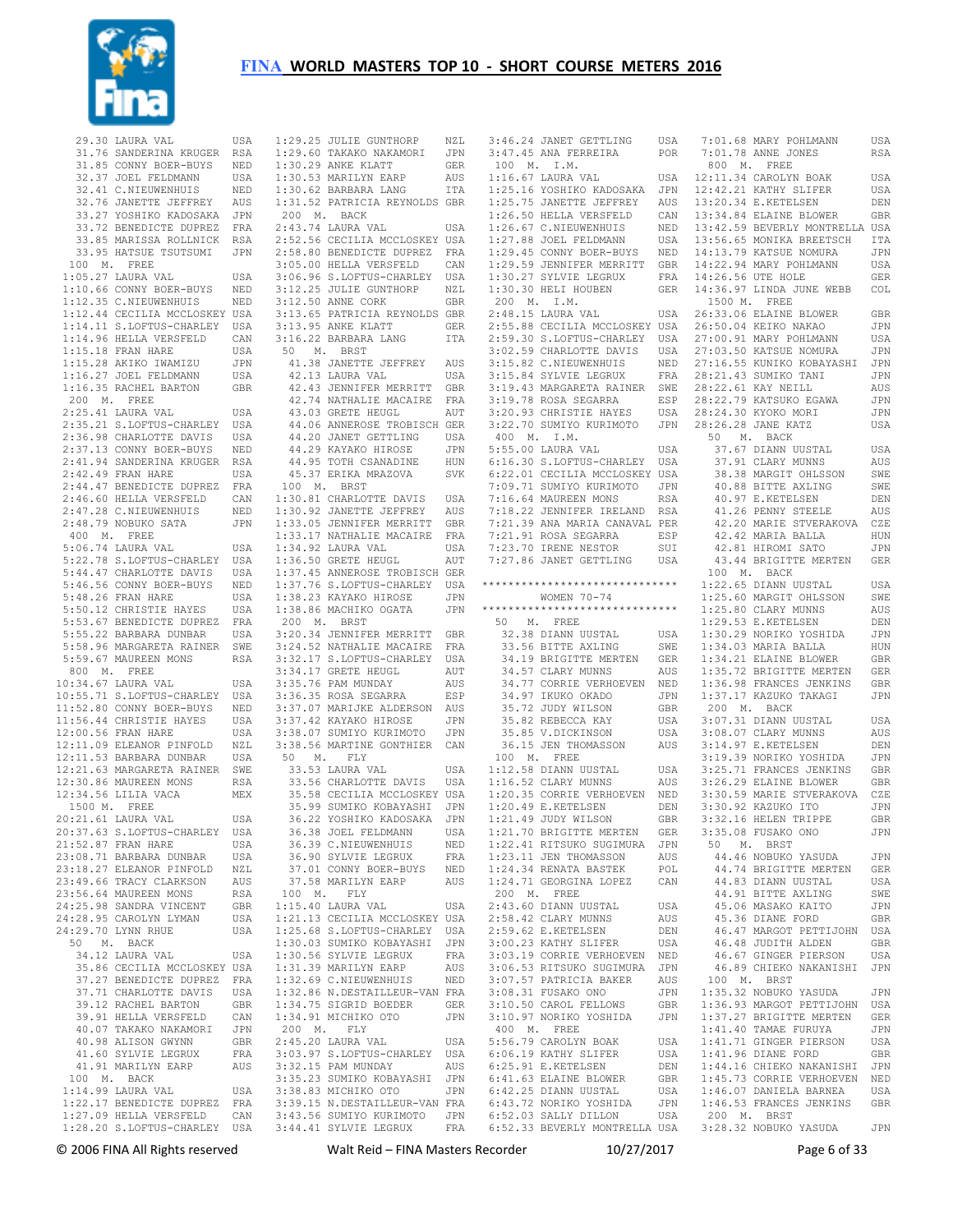

| 3:34.27 MARGOT PETTIJOHN       | USA        |           | 36.82 CHRISTEL SCHULZ         | GER        |           | 1:47.25 TOMIE SAITO      | JPN            |
|--------------------------------|------------|-----------|-------------------------------|------------|-----------|--------------------------|----------------|
| 3:46.13 CHIEKO NAKANISHI       | JPN        |           | 38.54 MASAKO KOHA             | JPN        |           | 1:47.45 KAZU KOYAMA      | JPN            |
| 3:46.33 GINGER PIERSON         | USA        |           | 39.09 CLAIRE O'DWYER          | IRL        |           | 1:47.52 HISAKO KITAYAMA  | JPN            |
| 3:47.62 PATRICIA BAKER         | AUS        |           | 39.17 HIROMI YAMAGOSHI        | JPN        |           | 1:48.19 UTE REMENYI      | AUT            |
| 3:47.98 DANIELA BARNEA         | USA        |           | 39.20 HIROKO INAMI            | JPN        |           | 1:48.66 LORNA HENRY      | USA            |
| 3:48.11 FRANCES JENKINS        | GBR        |           | 39.21 FUSAKO HIROOKA          | JPN        | 200 M.    | BACK                     |                |
| 3:48.90 DIANE FORD             | GBR        |           | 39.63 TERUKO KABURAGI         | JPN        |           | 3:46.09 LORNA HENRY      | USA            |
| 3:51.59 SEIKO HASEBE           | JPN        |           | 40.08 TOKIKO OKUJIMA          | JPN        |           | 3:46.76 JANET MASTERS    | <b>GBR</b>     |
| 3:51.98 INGEBORG SEIDEL        | GER        |           | 40.24 FUMIKO NAKAMURA         | JPN        |           | 3:48.68 ATSUYO KOMINAMI  | JPN            |
| 50<br>Μ.<br>FLY                |            | 100<br>М. | FREE                          |            |           | 3:51.52 CORINNA GOODMAN  | USA            |
| 35.12 DIANN UUSTAL             | USA        |           | 1:20.37 YOSHIKO OSAKI         | JPN        |           | 3:54.79 TOMIE SAITO      | JPN            |
| 36.69 BRIGITTE MERTEN          | GER        |           | 1:23.78 CHRISTEL SCHULZ       | GER        |           | 3:58.63 HIROKO OBAYASHI  | JPN            |
| 37.99 JUDY WILSON              | GBR        |           | 1:28.07 JILL COMPLIN          | GBR        |           | 4:00.08 MARGIT JEBE      | USA            |
| 39.56 BITTE AXLING             |            |           | 1:30.38 TOKIKO OKUJIMA        |            |           |                          |                |
|                                | SWE        |           |                               | JPN        |           | 4:04.44 FUSAKO KATO      | JPN            |
| 42.01 MARGOT PETTIJOHN         | USA        |           | 1:32.49 KIMIKO ITO            | JPN        |           | 4:05.96 KRYSTYNA NICPON  | POL            |
| 43.87 CARMEN HOFSTETTER GER    |            |           | 1:33.77 LINDA MACPHERSON      | CAN        |           | 4:08.13 MAYUMI KAIGE     | JPN            |
| 45.35 FUSAKO ONO               | JPN        |           | 1:33.96 MARIA PENNA           | BRA        | 50<br>Μ.  | <b>BRST</b>              |                |
| 45.51 RITA MOLNAR              | HUN        |           | 1:34.02 HIROKO INAMI          | JPN        |           | 48.50 KIYOKO YONEDA      | $\mathtt{JPN}$ |
| 45.68 CORRIE VERHOEVEN         | NED        |           | 1:34.18 TOMOKO YOSHIDA        | JPN        |           | 48.61 LUISE KNOPFLE      | <b>GER</b>     |
| 45.81 INGEBORG SEIDEL          | GER        |           | 1:34.52 MARGARET FITTOCK      | AUS        |           | 49.90 JOANN LEILICH      | USA            |
| 100 M.<br>FLY                  |            | 200 M.    | FREE                          |            |           | 50.68 TAYO FUJIEDA       | JPN            |
| 1:24.03 JUDY WILSON            | GBR        |           | 3:10.85 JILL COMPLIN          | GBR        |           | 50.69 CLAIRE O'DWYER     | IRL            |
| 1:28.40 BRIGITTE MERTEN        | GER        |           | 3:17.86 MARIA PENNA           | <b>BRA</b> |           | 51.17 KAZUKO KAJIWARA    | JPN            |
| 1:34.06 MARGOT PETTIJOHN       | USA        |           | 3:21.28 LINDA MACPHERSON      | CAN        |           | 51.35 ELSBETH FLICK      | <b>GER</b>     |
| 1:41.28 HARRIET BURE           | SWE        |           | 3:26.33 HISAKO KITAYAMA       | JPN        |           | 51.91 VERA SILVA         | BRA            |
| 1:44.12 SEIKO HASEBE           | JPN        |           | 3:28.78 KAZU KOYAMA           | JPN        |           | 52.28 HELI PAALOSALO     | FIN            |
| 1:46.21 KATSUKO SAITO          | JPN        |           | 3:29.66 TOSHIKO TANABE        | JPN        |           | 52.41 INGRID LUNING      | GER            |
| 1:46.36 RITA MOLNAR            | HUN        |           | 3:31.03 TAYO FUJIEDA          | JPN        | 100<br>М. | <b>BRST</b>              |                |
| 1:49.76 J.VOTRUBOVA            | CZE        |           | 3:33.54 PATRICIA BOND         | USA        |           | 1:41.72 LUISE KNOPFLE    | GER            |
| 1:49.83 KRYSTYNA FECICA        | POL        |           | 3:35.90 SUSAN MUNN            | USA        |           | 1:47.78 JOANN LEILICH    | USA            |
| 1:52.72 DANIELA BARNEA         | USA        |           | 3:37.05 ERDA DILLINGER        | CAN        |           | 1:48.40 TAYO FUJIEDA     | JPN            |
| 200 M.<br>FLY                  |            | 400<br>М. | FREE                          |            |           | 1:50.65 ELSBETH FLICK    | <b>GER</b>     |
| 3:26.57 CLARY MUNNS            |            |           | 6:54.09 JILL COMPLIN          |            |           |                          | ${\tt GER}$    |
|                                | AUS        |           |                               | GBR        |           | 1:53.78 INGRID LUNING    |                |
| 3:26.69 JUDY WILSON            | GBR        |           | 6:56.33 MARIA PENNA           | BRA        |           | 1:55.07 NORIKO TAKEDA    | JPN            |
| 3:27.16 CAROLYN BOAK           | USA        |           | 7:00.42 LINDA MACPHERSON      | CAN        |           | 1:55.56 CLAIRE O'DWYER   | IRL            |
| 3:30.68 MARGOT PETTIJOHN       | USA        |           | 7:16.62 TOSHIKO TANABE        | JPN        |           | 1:57.89 MITSUKO TANABE   | JPN            |
| 3:55.38 SEIKO HASEBE           | JPN        |           | 7:18.39 NORIKO AIDA           | JPN        |           | 1:58.12 FUMIYO KIMURA    | JPN            |
| 4:03.89 J.VOTRUBOVA            | CZE        |           | 7:22.48 YOSHIKO IZUMINAGA JPN |            |           | 1:58.12 S.VAN JAARSVELD  | RSA            |
| 4:05.91 DANIELA BARNEA         | USA        |           | 7:27.46 PATRICIA BOND         | USA        | 200<br>М. | <b>BRST</b>              |                |
| 4:14.10 NOBUKO TAKENAKA        | JPN        |           | 7:30.38 TAYO FUJIEDA          | JPN        |           | 3:42.26 LUISE KNOPFLE    | GER            |
| 4:18.86 MARY POHLMANN          | USA        |           | 7:33.61 MARGIT JEBE           | USA        |           | 3:55.29 TAYO FUJIEDA     | JPN            |
| 4:21.84 GINGER PIERSON         | USA        |           | 7:39.27 ERDA DILLINGER        | CAN        |           | 3:55.98 JOANN LEILICH    | USA            |
| 100 M.<br>I.M.                 |            | 800 M.    | FREE                          |            |           | 4:03.57 KAZUKO KAJIWARA  | JPN            |
| 1:23.23 DIANN UUSTAL           | USA        |           | 14:21.73 MARIA PENNA          | BRA        |           | 4:18.25 YUKIKO FUJIMOTO  | JPN            |
| 1:23.42 BRIGITTE MERTEN        | GER        |           | 14:26.01 JILL COMPLIN         | GBR        |           | 4:20.55 HIROKO OTANI     | JPN            |
| 1:24.41 CLARY MUNNS            | AUS        |           | 14:39.03 LINDA MACPHERSON     | CAN        |           | 4:24.26 IKUKO NAGASHIMA  | JPN            |
| 1:29.51 MARGIT OHLSSON         | SWE        |           | 15:18.40 LYNNE LUND           | USA        |           | 4:24.80 CORINNA GOODMAN  | USA            |
| 1:30.95 BITTE AXLING           | SWE        |           | 15:35.47 NORIKO AIDA          | JPN        |           | 4:33.24 ALIDA BRICHON    | CAN            |
| 1:31.82 NOBUKO YASUDA          | JPN        |           | 15:43.33 ERDA DILLINGER       | CAN        |           | 4:35.00 EMIKO TANAKA     | JPN            |
| 1:32.68 MARGOT PETTIJOHN       | USA        |           | 15:55.07 HIROKO KOBAYASHI     | JPN        | 50<br>Μ.  | FLY                      |                |
| 1:35.91 CORRIE VERHOEVEN       | NED        |           | 15:57.28 SUSAN LEUNER         | RSA        |           | 42.16 CHRISTEL SCHULZ    | GER            |
| 1:35.96 TAMAE FURUYA           | JPN        |           | 16:09.12 NORIKO MIKI          | JPN        |           | 44.84 HISAKO KITAYAMA    | JPN            |
| 1:36.32 ELIZABETH CRAIG        | <b>RSA</b> |           | 17:14.87 DEETTE SAUER         | USA        |           | 44.91 KIYOKO YONEDA      | JPN            |
| 200 M.<br>I.M.                 |            | 1500 M.   |                               |            |           | 45.30 CLAIRE O'DWYER     |                |
|                                |            |           | FREE                          |            |           |                          | IRL            |
| 3:10.26 CLARY MUNNS            | AUS        |           | 27:13.56 JILL COMPLIN         | GBR        |           | 46.01 HARU TSUKINO       | JPN            |
| 3:11.17 BRIGITTE MERTEN        | <b>GER</b> |           | 28:10.01 MARGARET FITTOCK     | AUS        |           | 47.36 HIROKO INAMI       | JPN            |
| 3:20.75 NOBUKO YASUDA          | JPN        |           | 29:16.94 LYNNE LUND           | USA        |           | 47.69 LUISE KNOPFLE      | GER            |
| 3:36.88 DANIELA BARNEA         | USA        |           | 29:19.71 ERDA DILLINGER       | CAN        |           | 47.71 TOKIKO OKUJIMA     | JPN            |
| 3:37.48 FUSAKO ONO             | JPN        |           | 31:13.51 JENNY BALL           | GBR        |           | 49.00 MARY ANN CASE      | USA            |
| 3:41.15 PATRICIA BAKER         | AUS        |           | 33:09.67 C.KETTERER           | FRA        |           | 49.40 MARCELA STASTNA    | CZE            |
| 3:44.83 SEIKO HASEBE           | JPN        |           | 33:44.99 KRYSTYNA NICPON      | POL        | 100 M.    | FLY                      |                |
| 3:48.35 KAZUKO ITO             | JPN        |           | 34:25.62 KIMIYO SUGITA        | JPN        |           | 1:51.41 JANET MASTERS    | GBR            |
| 3:49.49 FRANCES JENKINS        | GBR        |           | 34:50.19 HELENE JACQUES       | CAN        |           | 1:51.70 MARY ANN CASE    | USA            |
| 3:52.79 HATSUE FUJIOKA         | JPN        |           | 34:54.21 JOAN BAILEY          | GBR        |           | 1:56.63 MARCELA STASTNA  | CZE            |
| 400 M. I.M.                    |            |           | 50 M. BACK                    |            |           | 1:57.12 HARU TSUKINO     | JPN            |
| 6:47.91 BRIGITTE MERTEN        | GER        |           | 44.03 CHRISTEL SCHULZ         | GER        |           | 2:00.10 KIYOKO YONEDA    | JPN            |
| 7:12.34 KATHY SLIFER           | USA        |           | 44.72 YOSHIKO OSAKI           | JPN        |           | 2:00.46 SHOKO YAMADA     | JPN            |
| 7:38.19 DANIELA BARNEA         | USA        |           | 45.45 JANET BROWN             | GBR        |           | 2:05.19 HIROKO KOBAYASHI | JPN            |
| 7:44.54 PATRICIA BAKER         | AUS        |           | 46.84 JANET MASTERS           | GBR        |           | 2:05.21 SACHIKO HASEGAWA | JPN            |
| 7:56.52 SEIKO HASEBE           | JPN        |           | 48.30 KAZU KOYAMA             | JPN        |           | 2:05.97 LYUDMILA ZYKOVA  | <b>RUS</b>     |
| 8:17.59 MARY POHLMANN          | USA        |           | 48.31 TERUKO KABURAGI         | JPN        |           | 2:07.24 EMIKO TANAKA     | JPN            |
| 8:25.44 SUSAN MEYERS           | USA        |           | 49.22 TOMIE SAITO             | JPN        | 200 M.    | ${\rm FLY}$              |                |
| 8:39.79 ELZA ADOLPHO           | BRA        |           | 50.00 LORNA HENRY             | USA        |           | 4:29.93 MARY ANN CASE    | USA            |
| 8:40.90 INGA SIRO              | FIN        |           | 50.00 VERA SILVA              | BRA        |           | 4:36.55 HIROKO KOBAYASHI | JPN            |
| 8:51.53 KEIKO MIHARA           | JPN        |           | 50.10 ATSUYO KOMINAMI         | JPN        |           | 4:44.16 HARU TSUKINO     | JPN            |
|                                |            |           | 100 M. BACK                   |            |           | 4:53.77 NANCY STRETCH    | USA            |
| *****************************  |            |           | 1:36.76 CHRISTEL SCHULZ       | GER        |           | 4:55.88 MARION VALDEZ    | ARG            |
| WOMEN 75-79                    |            |           | 1:43.94 JANET MASTERS         | GBR        |           | 5:00.07 LYNNE LUND       | USA            |
| ****************************** |            |           | 1:45.46 JANET BROWN           | GBR        |           | 5:21.87 KAZUKO HIRATA    | JPN            |
| 50<br>M. FREE                  |            |           | 1:45.49 NORIKO TAKEDA         | JPN        |           | 5:25.39 HELENE JACQUES   | CAN            |
| 36.81 YOSHIKO OSAKI            | JPN        |           | 1:45.69 ATSUYO KOMINAMI       | JPN        |           | 5:28.69 KAYO MONDA       | JPN            |
|                                |            |           |                               |            |           |                          |                |
|                                |            |           |                               |            |           |                          |                |

 1:47.25 TOMIE SAITO JPN  $1:47.45$  KAZU KOYAMA 1:47.52 HISAKO KITAYAMA JPN 1:48.19 UTE REMENYI AUT 1:48.66 LORNA HENRY USA 200 M. BACK 3:46.09 LORNA HENRY USA<br>3:46.76 JANET MASTERS GBR 3:46.76 JANET MASTERS 3:48.68 ATSUYO KOMINAMI 3:51.52 CORINNA GOODMAN 3:54.79 TOMIE SAITO JPN 3:58.63 HIROKO OBAYASHI 4:00.08 MARGIT JEBE USA<br>4:00.08 MARGIT JEBE USA<br>4:04.44 FUSAKO KATO JPN  $4:04.44$  FUSAKO KATO 4:05.96 KRYSTYNA NICPON POL 4:08.13 MAYUMI KAIGE JPN 50 M. BRST 48.50 KIYOKO YONEDA JPN<br>48.61 LUISE KNOPFLE GER<br>49.90 JOANN LEILICH USA 48.61 LUISE KNOPFLE GER 49.90 JOANN LEILICH 50.68 TAYO FUJIEDA JPN 50.69 CLAIRE O'DWYER 51.17 KAZUKO KAJIWARA JPN 51.35 ELSBETH FLICK GER<br>51.91 VERA SILVA BRA 51.91 VERA SILVA 52.28 HELI PAALOSALO FIN 52.41 INGRID LUNING GER 100 M. BRST 1:41.72 LUISE KNOPFLE GER 1:47.78 JOANN LEILICH USA 1:48.40 TAYO FUJIEDA JPN 1:50.65 ELSBETH FLICK GER 1:53.78 INGRID LUNING GER 1:55.07 NORIKO TAKEDA JPN 1:55.56 CLAIRE O'DWYER IRL 1:57.89 MITSUKO TANABE JPN 1:58.12 FUMIYO KIMURA JPN 1:58.12 S.VAN JAARSVELD RSA 200 M. BRST 3:42.26 LUISE KNOPFLE GER 3:55.29 TAYO FUJIEDA JPN<br>3:55.98 JOANN LEILICH USA 3:55.98 JOANN LEILICH USA 4:03.57 KAZUKO KAJIWARA 4:18.25 YUKIKO FUJIMOTO JPN<br>4:20.55 HIROKO OTANI JPN  $4 \cdot 20$  55 hiroko otani 4:24.26 IKUKO NAGASHIMA JPN 4:24.80 CORINNA GOODMAN USA 4:33.24 ALIDA BRICHON CAN 4:35.00 EMIKO TANAKA JPN 50 M. FLY 42.16 CHRISTEL SCHULZ GER 44.91 KIYOKO YONEDA JPN<br>45.20 CLAIDE OLDWYER IRL 45.30 CLAIRE O'DWYER 46.01 HARU TSUKINO JPN 47.36 HIROKO INAMI JPN 47.69 LUISE KNOPFLE GER 47.71 TOKIKO OKUJIMA JPN 49.00 MARY ANN CASE USA 49.40 MARCELA STASTNA CZE 100 M. FLY 1:51.41 JANET MASTERS GBR 1:51.70 MARY ANN CASE USA 1:56.63 MARCELA STASTNA CZE 1:57.12 HARU TSUKINO JPN 2:00.10 KIYOKO YONEDA JPN 2:00.46 SHOKO YAMADA JPN 2:05.19 HIROKO KOBAYASHI JPN 2:05.21 SACHIKO HASEGAWA JPN 2:05.97 LYUDMILA ZYKOVA RUS<br>2:05.97 LYUDMILA ZYKOVA RUS<br>2:07.24 EMIXO TAMILI  $\begin{tabular}{ c c c c c c c c} \multicolumn{1}{c}{2:07.24}&EMIKO TANAKA & JPN \\ \multicolumn{1}{c}{200} & M. & FLY \\ \multicolumn{1}{c}{4:29.93}&MANRAN ANN CASE & USA \\ \multicolumn{1}{c}{4:36.55}&HIROKO KOBAYASHI & JPN \\ \multicolumn{1}{c}{4:44.16}&HARU TSUKINO & JPN \\ \multicolumn{1}{c}{4:53.77}&NANCY STRETCH & USA \\ \multicolumn{1}{c}{4:55.88}&MARION VALDEZ & ARG \\ \multicolumn{1}{c}{5:25.39}&HELENE$ 

© 2006 FINA All Rights reserved Walt Reid – FINA Masters Recorder 10/27/2017 Page 7 of 33 44.84 HISAKO KITAYAMA JPN 1:46.56 YUKIKO MATSUBARA JPN 100 M. I.M. 1:36.09 CHRISTEL SCHULZ GER 1:46.64 MARCELA STASTNA CZE 1:47.35 TAYO FUJIEDA JPN 1:47.94 NORIKO TAKEDA JPN 1:48.01 JANET MASTERS GBR 1:48.39 TOKIKO OKUJIMA JPN<br>1:48.83 SACHIKO HASEGAWA JPN 1:48.83 SACHIKO HASEGAWA JPN 1:49.12 HELI PAALOSALO FIN 1:49.49 ELSBETH FLICK GER 1:50.99 VERA SILVA BRA 200 M. I.M. 3:54.85 JANET MASTERS GBR 4:04.96 ANNEMARIE LUDICKE GER 4:07.79 KAZU KOYAMA JPN 4:09.08 SACHIKO HASEGAWA JPN 4:15.81 HIROKO KOBAYASHI JPN 4:16.65 EMIKO TANAKA JPN 4:18.14 CORINNA GOODMAN USA 4:20.21 HELGA DUNCAN AUS 4:20.96 NANCY STRETCH USA<br>4:21.88 SUSAN MUNN USA  $4:21.88$  SUSAN MUNN 400 M. I.M. 8:51.99 CORINNA GOODMAN USA 9:03.01 HIROKO KOBAYASHI JPN 9:08.45 NANCY STRETCH USA 9:12.37 LYNNE LUND USA 9:26.20 MARION VALDEZ ARG<br>9·58.76 HELENE JACOUES CAN 9:58.76 HELENE JACQUES \*\*\*\*\*\*\*\*\*\*\*\*\*\*\*\*\*\*\*\*\*\*\*\*\*\*\*\*\*\* WOMEN 80-84 \*\*\*\*\*\*\*\*\*\*\*\*\*\*\*\*\*\*\*\*\*\*\*\*\*\*\*\*\*\* 50 M. FREE 39.21 JOHNNIE DETRICK USA 42.91 GISELA GRUNER GER 43.09 YOSHIKO SATO JPN 43.54 LOTTIE GEURTS NED 43.95 URSULA FROHLICH GER 44.40 YURIKO NAGAMATSU JPN 44.55 DENISE ROBERTSON AUS 45.09 SATOKO MIYOSHI JPN 45.59 U.MEYER-TONNDORF GER 45.60 ULLA-BRITT OBERG SWE 100 M. FREE<br>1·32 76 JOHNNIE DETRICK – USA 1:32.76 JOHNNIE DETRICK USA 1:36.05 LOTTIE GEURTS NED 1:38.04 URSULA FROHLICH GER 1:43.35 YURIKO NAGAMATSU JPN 1:45.57 KASUMI ISHIKAWA JPN 1:46.83 HIROKO ORUI JPN 1:48.18 RYOKO YAMAMOTO JPN 1:48.55 JUDIE OLIVER CAN 1:49.57 KIKUKO YAMADA JPN 200 M. FREE 3:33.46 URSULA FROHLICH GER 3:51.94 KAZUE WATANABE JPN 3:54.40 KASUMI ISHIKAWA JPN 3:55.56 KIKUKO YAMADA JPN 3:57.52 JUDIE OLIVER CAN 3:58.20 HIROKO ORUI JPN 3:59.12 TSUYAKO WATANABE JPN 4:07.09 PATRICIA HASTINGS USA 4:08.04 MAE WALDIE CAN 4:12.64 SUMIRE ISHIHARA JPN 400 M. FREE 7:29.67 URSULA FROHLICH GER 8:25.51 KASUMI ISHIKAWA JPN 2:07.24 EMIKO TANAKA JPN 8:27.77 YOSHIE YUZAWA JPN 8:27.95 JUDIE OLIVER CAN 8:34.59 MAE WALDIE CAN 8:35.25 SUMIRE ISHIHARA JPN 8:46.65 DIANE ROSS AUS 8:48.73 ATSUKO TAKEUCHI JPN 8:49.28 ADRIENNE PIPES USA 8:50.59 FRANCES MCINTOSH CAN 800 M. FREE 15:12.42 URSULA FROHLICH GER 17:18.11 MAE WALDIE CAN

5:37.18 SUZUKO TANAKA JPN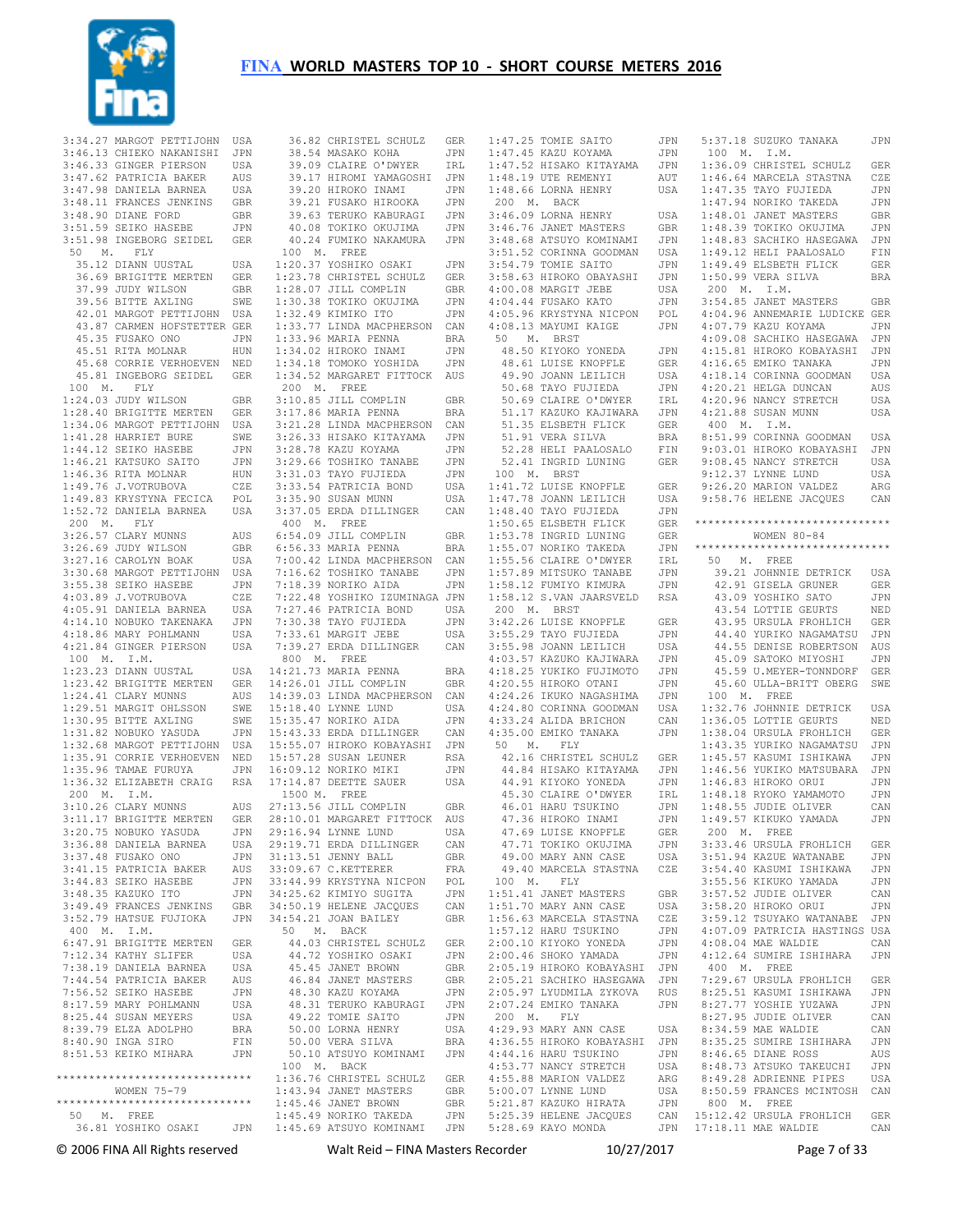

17:49.33 YOSHIE YUZAWA JPN 17:51.00 FRANCES MCINTOSH CAN 4:58.87 MAE WALDIE CAN 4:59.68 STEFANIA NOETZEL POL 18:02.59 ROSAURA HERNANDEZ MEX 18:15.02 ADRIENNE PIPES USA 18:23.11 SUMIRE ISHIHARA JPN 19:06.40 SACHIKO ONO JPN 19:08.41 EULAH VARTY CAN 19:12.39 ATSUKO TAKEUCHI JPN 1500 M. FREE 28:22.75 DENISE ROBERTSON AUS 28:57.32 URSULA FROHLICH GER 32:23.85 MAE WALDIE CAN 33:20.63 ETSUKO AZUMI JPN 33:34.51 YOSHIE YUZAWA JPN 34:28.62 FRANCES MCINTOSH CAN 34:33.27 ADRIENNE PIPES USA 35:43.11 EULAH VARTY CAN 36:30.39 MARTHA HENDERSON USA 36:34.78 ANNIE DE VOS NED 50 M. BACK 46.29 SHOKO YONEZAWA JPN 49.10 EVA JAROSOVA CZE 50.85 MAE WALDIE CAN 51.71 JUDIE OLIVER CAN 52.75 U.MEYER-TONNDORF GER 53.47 NANCY BROWN USA 54.02 ITSUKO KATSUBE JPN 54.42 TSUYAKO YAHATA JPN 55.58 LOTTIE GEURTS NED 55.76 HIROKO OGOSHI JPN 100 M. BACK 1:45.08 SHOKO YONEZAWA 1:45.36 EVA JAROSOVA CZE 1:53.30 JUDIE OLIVER CAN 1:55.37 MAE WALDIE CAN 2:01.99 KASUMI ISHIKAWA JPN 2:02.95 U.MEYER-TONNDORF GER 2:05.64 KAZUE WATANABE JPN 2:06.54 KEIKO FUJIMOTO JPN<br>2:07.37 LOTTIE GEURTS NED 200 M. BACK 3:48.35 EVA JAROSOVA CZE 4:16.99 KAZUE WATANABE JPN 4:19.49 KASUMI ISHIKAWA JPN 4:19.49 LOTTIE GEURTS NED 4:24.41 MAE WALDIE CAN 4:28.59 RENATA MARTING ITA 4:32.21 MICHIKO TOKANO JPN 4:35.77 ALICE LINDHOUT NED 4:38.99 CONNY STAMHUIS CAN 4:42.07 VICTORIA LEON PER 50 M. BRST 51.23 GISELA GRUNER GER 51.71 MASAYO AZUMA JPN 54.96 SUE MAYNE 56.12 JOHNNIE DETRICK USA<br>56.41 YOKO MIZUNO JPN 56.41 YOKO MIZUNO 59.38 SUMIKO UEDA JPN<br>00.13 AYAKO MATSUOKA JPN  $1:00$  13 AYAKO MATSUOKA 1:00.84 HIROKO OGOSHI JPN 1:01.64 CONNY STAMHUIS CAN 100 M. BRST 1:52.21 MASAYO AZUMA JPN 2:00.48 GISELA GRUNER GER<br>2:01.32 YOKO MIZUNO JPN 2:01.32 YOKO MIZUNO 2:04.13 SUE MAYNE AUS 2:15.50 DAPH SOPPA AUS 2:15.70 NORIKO KIMURA JPN 2:15.88 SUMIKO UEDA JPN 2:16.20 YOKO HOSODA JPN 2:16.29 HIROKO OGOSHI JPN 2:17.10 MAE WALDIE CAN 200 M. BRST 3:54.35 SHOKO YONEZAWA JPN 3:57.78 MASAYO AZUMA JPN 4:17.11 SUE MAYNE AUS<br>4:27.04 YOKO MIZUNO JPN 4:27.04 YOKO MIZUNO JPN 4:51.02 KAKO TACHIBANA JPN 4:52.74 NORIKO KIMURA JPN

 2:07.37 LOTTIE GEURTS NED 2:07.51 VICTORIA LEON PER 2:05.80 MAE WALDIE CAN 2:07.02 DAPH SOPPA AUS 55.68 ULLA-BRITT OBERG SWE 10:12.78 NANCY BROWN USA 5:01.30 HIROKO OGOSHI JPN 5:05.30 NADIR TAUBERT BRA 50 M. FLY 49.98 JUDIE OLIVER CAN 54.73 SHIZUKO SHINOMIYA JPN 58.35 YAYOI KANAZASHI JPN 58.38 KYOKO HIGURASHI 59.67 SUE MAYNE AUS 1:02.24 KAZUE WATANABE JPN 1:03.20 HIROKO SASAKI JPN 1:04.26 KII SAITO JPN 1:04.86 YOSHIKO HASEGAWA JPN 1:07.41 MAE WALDIE CAN 100 M. FLY 1:57.95 JUDIE OLIVER CAN 2:14.53 YAYOI KANAZASHI JPN 2:40.91 HISAE FUJINO JPN 2:47.92 TSUYAKO WATANABE JPN 2:48.38 NANCY BROWN USA 2:51.55 NADIR TAUBERT BRA 2:52.08 MARTHA HENDERSON USA 2:56.07 EULAH VARTY CAN 2:58.04 CHIYO FUKUSHIMA 2:58.91 HARUKO SASAKI 200 M. FLY 4:23.50 JUDIE OLIVER CAN<br>6:01.05 NADIR TAURERT RRA 6:01.05 NADIR TAUBERT BRA 7:59.19 JOSEFINA CAMACHO MEX 8:24.55 KAYO OKADA JPN JPN 11:01.54 K.KRONWALL USA 100 M. I.M.  $1:48.55$  JUDIE OLIVER 1:55.85 JOHNNIE DETRICK USA 1:59.58 SUE MAYNE AUS 2:00.88 SHIZUKO SHINOMIYA JPN 2:01.27 URSULA FROHLICH GER 2:02.71 YAYOI KANAZASHI JPN 2:04.85 KAZUE WATANABE JPN 2:14.74 KASUMI ISHIKAWA JPN 200 M. I.M. 3:57.52 JUDIE OLIVER CAN 4:11.26 SUE MAYNE AUS 4:27.44 KAZUE WATANABE JPN 4:39.99 MAE WALDIE CAN 4:41.69 HIROKO OGOSHI JPN 4:59.23 EULAH VARTY CAN 5:09.04 TOSHIKO KATO JPN 5:13.62 MICHIKO TOKANO JPN 5:16.88 KAKO TACHIBANA JPN 5:26.95 NADIR TAUBERT BRA 400 M. I.M. 8:27.95 JUDIE OLIVER CAN 10:29.55 HIROKO OGOSHI JPN 10:39.41 EULAH VARTY CAN 11:23.79 MARTHA HENDERSON USA 11:27.97 NADIR TAUBERT BRA 13:51.30 JOSEFINA CAMACHO MEX 16:37.37 ROSE CALFEE USA 17:02.08 K.KRONWALL USA \*\*\*\*\*\*\*\*\*\*\*\*\*\*\*\*\*\*\*\*\*\*\*\*\*\*\*\*\*\* WOMEN 85-89<br>\*\*\*\*\*\*\*\*\*\*\*\*\*\*\*\*\*\*\*\*\*\*\*\*\*\*\*\*\*\* \*\*\*\*\*\*\*\*\*\*\*\*\*\*\*\*\*\*\*\*\*\*\*\*\*\*\*\*\*\* 50 M. FREE<br>
38.75 JANE ASHER GBR<br>
47.11 MASAE KURATA JPN<br>
47.63 MIEKO KAMOSHITA JPN<br>
48.62 DOROTHY DICKEY AUS<br>
52.54 NAN BOHL USA<br>
53.74 FUMIKO KIMURA JPN 54.68 AIKO GOTO JPN 55.18 NORA LIELLO ITA 55.70 NANCY SCOTT GBR 56.07 TAMIKO UEMURA JPN 100 M. FREE 1:28.60 JANE ASHER GBR

 1:49.09 DOROTHY DICKEY AUS 1:52.71 AIKO HORII JPN 1:54.23 NAN BOHL USA 1:52.71 A110 1001<br>1:54.23 NAN BOHL USA<br>1:57.42 MASAE KURATA JPN 2:00.03 YOSHIKO IKEUCHI JPN  $2:01.11$  BETTY RUSS 2:04.46 AIKO GOTO JPN  $2:05.85$  NANCY SCOTT 200 M. FREE 3:12.66 JANE ASHER GBR 3:52.47 DOROTHY DICKEY AUS 4:17.66 AIKO HORII JPN<br>4:21.12 NAN BOHL USA  $4:21.12$  NAN BOHL 4:24.47 AIKO GOTO JPN<br>4:32.52 BETTY LORENZI USA 4:32.52 BETTY LORENZI USA<br>4:35.07 JEAN TROY USA 4:35.07 JEAN TROY 4:41.24 SHEILA NAIMAN CAN  $4:41.90$  E.LOBSIGER 4:49.71 JOAN CAMPBELL 400 M. FREE 6:57.06 JANE ASHER GBR 8:58.18 NAN BOHL USA 9:40.09 AIKO GOTO JPN 10:00.86 SHEILA NAIMAN CAN 10:13.01 JOAN CAMPBELL USA 11:55.62 FLORA WONG USA 12:01.92 MARIA DE BARRAGAN PER 12:07.21 C.LARRABURE PER 800 M. FREE 14:24.83 JANE ASHER GBR 18:03.40 YOSHIKO KINOSHITA JPN 18:18.66 NAN BOHL USA 20:55.65 JOAN CAMPBELL USA 24:59.14 MARIA DE BARRAGAN PER 1500 M. FREE 28:02.25 JANE ASHER GBR 32:37.40 DOROTHY DICKEY AUS 34:37.00 AIKO HORII JPN 34:52.73 YOSHIKO KINOSHITA JPN 50 M. BACK ى سى HACK<br>49.07 JANE ASHER GBR<br>56.77 BETTY LORENZI USA 56.77 BETTY LORENZI 1:02.22 AIKO GOTO JPN  $1:02.46$  FUMIKO KIMURA 1:03.77 CHIEKO AIBA JPN 1:04.02 DOROTHY DICKEY 1:06.14 E.LOBSIGER ESP 1:06.88 NANCY SCOTT GBR 100 M. BACK 1:50.18 JANE ASHER GBR 2:07.69 BETTY LORENZI USA WOMEN 90-94 2:10.25 AIKO GOTO JPN 2:14.28 DOROTHY DICKEY AUS 50 M. FREE 2:16.30 BETTY RUSS USA 2:21.25 NANCY SCOTT GBR 2:22.99 AYAKO AOKI<br>2:25.12 E.LOBSIGER 2:25.12 E.LOBSIGER ESP 2:28.09 YOSHIKO IKEUCHI JPN 2:29.15 MARY JANE MULLINS USA 200 M. BACK 3:57.91 JANE ASHER GBR 4:34.10 AIKO GOTO JPN 4:43.27 DOROTHY DICKEY AUS<br>4·52.80 YOSHIKO IKEUCHI JPN ......<br>4:52.80 YOSHIKO IKEUCHI JPN<br>5:11.45 NANCY SCOTT GBR 5:11.45 NANCY SCOTT GBR 5:15.19 MARY JANE MULLINS USA 5:43.39 MARCELLE LAISNE FRA 5:58.51 JOAN CAMPBELL USA 6:12.62 TOMOKO YOSHIMURA JPN 6:13.79 FLORA WONG USA 50 M. BRST 52.17 AGNES OBBERGHEN BEL 58.27 JANE ASHER GBR 1:02.75 ETSUKO KIMURA JPN 1:03.54 MASAE KURATA JPN

 2:07.53 Y.KAPLAN-BADER FRA 2:37.13 MASAKO SHOJI JPN 11:13.45 EMMY MATTE CAN 11:21.25 BARBARA EISELE USA 1:09.93 Y.KAPLAN-BADER FRA 1:24.08 NORA LIELLO ITA 39:12.06 JOAN CAMPBELL USA 2:43.83 NORA LIELLO ITA 1:07.80 MARIA SAMPAIO BRA 1:08.79 KAZUKO SASAMOTO JPN 400 M. I.M. 14:19.84 BARBARA EISELE USA 1:08.74 NAN BOHL USA 1:09.14 MARIA SAMPAIO BRA 1:10.01 MASAKO SHOJI JPN 1:10.06 MIYOKO IWATA JPN 1:12.10 D.FEREBAUEROVA CZE 1:14.46 F.CAMPUZANO ESP 100 M. BRST SBR 1:56.68 AGNES OBBERGHEN BEL<br>FRA 2:37.13 MASAKO SHOJI JIPN 2:41.21 E.LOBSIGER ESP 2:42.42 NAN BOHL USA 2:44.18 MARIA SAMPAIO BRA 2:46.93 YAEKO NAKAMURA JPN 2:47.10 D.FEREBAUEROVA CZE 2:49.19 JEAN TROY USA 2:49.77 MARCELLE LAISNE FRA 2:57.57 GWENDOLEN KASPAR ITA 200 M. BRST 4:38.73 JANE ASHER GBR 5:38.30 NAN BOHL USA 5:56.44 MASAE KURATA JPN 6:12.36 MARCELLE LAISNE FRA 9:19.28 PAT DOCKENDORF USA 50 M. FLY 52.20 JANE ASHER GBR 1:07.98 E.LOBSIGER ESP 1:38.45 BARBARA EISELE USA 1:42.22 JEAN TROY USA 1:49.30 MARY JANE MULLINS USA 1:53.32 JOAN CAMPBELL USA 100 M. FLY 2:49.27 BETTY RUSS USA 3:57.08 BARBARA EISELE USA 100 M. I.M. 1:47.02 JANE ASHER GBR 2:24.67 YOSHIKO IKEUCHI JPN 2:25.08 E.LOBSIGER ESP  $2 \cdot 25$  57 NAN BOHL USA 2:25.82 DOROTHY DICKEY AUS 2:29.45 BETTY RUSS USA 2:45.07 JEAN TROY USA 2:47.77 AYAKO AOKI JPN 2:49.11 KAZUKO SASAMOTO JPN 200 M. I.M. 4:02.82 JANE ASHER GBR 5:21.34 E.LOBSIGER ESP 5:52.81 JEAN TROY USA 6:37.43 BARBARA EISELE USA 6:40.78 JOAN CAMPBELL USA \*\*\*\*\*\*\*\*\*\*\*\*\*\*\*\*\*\*\*\*\*\*\*\*\*\*\*\*\*\* \*\*\*\*\*\*\*\*\*\*\*\*\*\*\*\*\*\*\*\*\*\*\*\*\*\*\*\*\*\* 55.55 TOKUYO KAMIGAKI JPN 1:02.72 M. CUNNINGHAM AUS 1:05.00 BETTY BRUSSEL CAN 1:06.68 KALIS RASMUSSEN CAN 1:06.75 NORA RONAI BRA 1:09.67 YAEKO IWAI JPN 1:16.11 M.MAANDONKS NED 1:16.25 VALERIE LINCOLN AUS 1:16.62 TAMAKO KOMIYAMA JPN 1:18.51 TOSHIKO AMANO JPN 100 M. FREE 2:22.27 MIRIAM TUOVILA USA 2:24.59 BETTY BRUSSEL CAN 2:32.24 KALIS RASMUSSEN CAN 2:32.43 M. CUNNINGHAM AUS 2:40.05 VALERIE LINCOLN AUS 3:10.37 M.MAANDONKS NED 3:22.30 TOSHIKO AMANO JPN 3:29.55 ALBA CAFFARENA ITA 200 M. FREE 5:05.44 BETTY BRUSSEL CAN 5:25.81 M. CUNNINGHAM AUS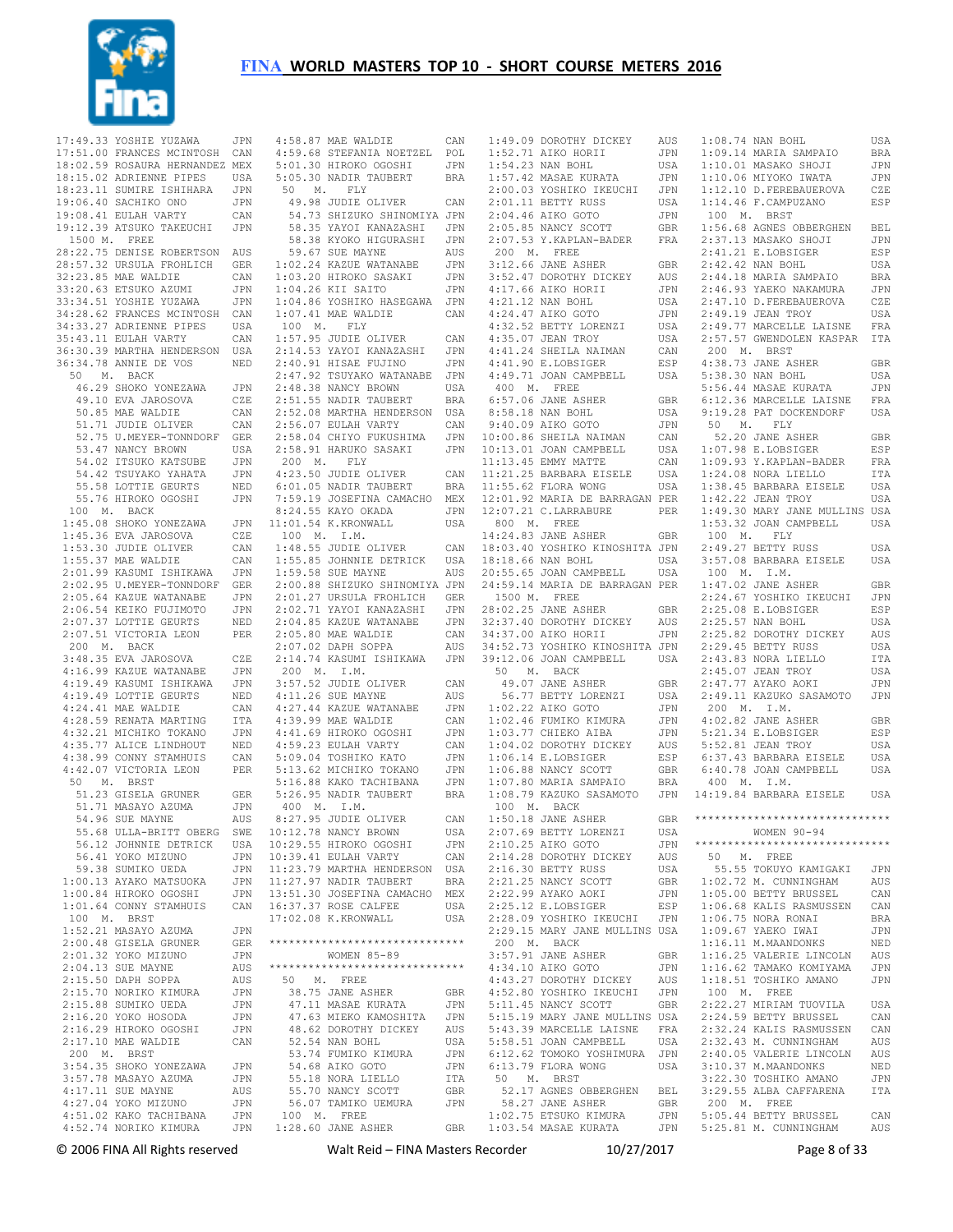

 5:41.17 KALIS RASMUSSEN CAN 5:47.10 VALERIE LINCOLN AUS 7:05.24 CHARLOTTE SANDDAL USA 7:15.19 M.MAANDONKS NED 7:15.98 ALBA CAFFARENA ITA 7:41.56 TOSHIKO AMANO JPN 400 M. FREE 10:17.97 BETTY BRUSSEL CAN 11:25.22 KALIS RASMUSSEN CAN 12:52.83 GUDRUN KLOOS RSA 14:20.47 CHARLOTTE SANDDAL USA 14:46.62 ALBA CAFFARENA ITA 15:29.48 R.SEGURA FLORES MEX 800 M. FREE 21:42.23 BETTY BRUSSEL CAN 23:24.11 KALIS RASMUSSEN CAN 33:01.00 CHARLOTTE SANDDAL USA 1500 M. FREE 56:54.00 CHARLOTTE SANDDAL USA 50 M. BACK 1:06.68 KALIS RASMUSSEN CAN 1:14.07 AMY MULCRONE AUS 1:20.25 SUGAKO KUWAYAMA JPN 1:20.52 BETTY BRUSSEL CAN 1:22.69 NORIKO OGATA JPN 1:25.09 EDNA GORDON USA 1:25.84 KAZUKO SHIRAISHI JPN 1:27.25 L.GENOULAZ FRA 1:27.72 M.MAANDONKS NED 1:30.78 ANN TODD AUS 100 M. BACK 2:32.24 KALIS RASMUSSEN CAN 2:47.09 BETTY BRUSSEL CAN 2:47.37 AMY MULCRONE AUS 3:01.55 L.GENOULAZ FRA 3:09.99 R.SEGURA FLORES MEX 3:11.81 GUDRUN KLOOS RSA  $3 \cdot 12$   $77$  ANN TODD AUS 3:27.85 VALERIE LINCOLN AUS 3:34.87 M.MAANDONKS NED 3:35.27 CHARLOTTE SANDDAL USA 200 M. BACK 5:54.06 BETTY BRUSSEL CAN 6:17.29 AMY MULCRONE AUS 6:18.41 KALIS RASMUSSEN CAN 6:29.22 EDNA GORDON USA 6:29.73 L.GENOULAZ FRA 6:49.93 R.SEGURA FLORES MEX 7:00.80 VALERIE LINCOLN AUS 7:11.20 CHARLOTTE SANDDAL USA 50 M. BRST 1:28.81 BETTY BRUSSEL CAN 1:30.28 KALIS RASMUSSEN CAN 1:30.93 NORA RONAI BRA 1:36.25 M. CUNNINGHAM AUS 1:37.78 M.MAANDONKS NED 1:43.67 MIRIAM TUOVILA USA 2:13.69 CHARLOTTE SANDDAL USA 2:33.35 MARIANNA BERKLEY USA 100 M. BRST 3:20.30 BETTY BRUSSEL CAN 3:28.75 KALIS RASMUSSEN CAN 3:29.73 M.MAANDONKS NED 3:56.10 MIRIAM TUOVILA USA 4:33.53 CHARLOTTE SANDDAL USA 200 M. BRST 6:59.08 BETTY BRUSSEL CAN 8:19.55 MIRIAM TUOVILA USA 8:24.97 GUDRUN KLOOS RSA 8:40.58 M.MAANDONKS NED 8:53.95 CHARLOTTE SANDDAL USA 50 M. FLY 1:34.75 NORA RONAI BRA 2:03.48 CHARLOTTE SANDDAL USA 2:30.12 YOSHIE HASEGAWA JPN 100 M. FLY 4:08.46 NORA RONAI BRA 5:02.23 CHARLOTTE SANDDAL USA 200 M. FLY 9:48.09 NORA RONAI BRA 100 M. I.M.

3:38.87 MIRIAM TUOVILA USA<br>3:41 69 CUARESCHIL 3:41.68 CHARLOTTE SANDDAL USA 3:41.77 R.SEGURA FLORES MEX 200 M. I.M. 8:35.38 CHARLOTTE SANDDAL USA 400 M. I.M. 16:01.13 NORA RONAI BRA \*\*\*\*\*\*\*\*\*\*\*\*\*\*\*\*\*\*\*\*\*\*\*\*\*\*\*\*\*\* WOMEN 95-99 \*\*\*\*\*\*\*\*\*\*\*\*\*\*\*\*\*\*\*\*\*\*\*\*\*\*\*\*\*\* 50 M. FREE 1:04.68 MAURINE KORNFELD USA 1:23.02 KIKUE ISHII JPN 1:26.91 INGEBORG FRITZE GER 1:40.15 MICHELE GUILLAIS FRA 100 M. FREE 2:29.17 MAURINE KORNFELD USA 3:43.58 MICHELE GUILLAIS FRA 200 M. FREE 5:06.73 MAURINE KORNFELD USA 400 M. FREE 10:08.44 MAURINE KORNFELD USA 800 M. FREE 20:57.02 MAURINE KORNFELD USA 50 M. BACK 1:22.45 MAURINE KORNFELD USA 1:25.98 MICHELE GUILLAIS FRA 100 M. BACK 2:42.88 MAURINE KORNFELD USA 16:30.20 JOEL BROGGIO FRA 200 M. BACK 5:58.95 MAURINE KORNFELD USA 100 M. I.M. 3:32.13 MAURINE KORNFELD USA 17:03.45 DANIEL JOHN GBR \*\*\*\*\*\*\*\*\*\*\*\*\*\*\*\*\*\*\*\*\*\*\*\*\*\*\*\*\*\* WOMEN 100-104 \*\*\*\*\*\*\*\*\*\*\*\*\*\*\*\*\*\*\*\*\*\*\*\*\*\*\*\*\*\* 100 M. FREE 5:27.20 MIEKO NAGAOKA JPN 400 M. FREE 24:03.38 MIEKO NAGAOKA JPN 100 M. BACK 5:53.43 MIEKO NAGAOKA JPN 200 M. BACK 11:22.97 MIEKO NAGAOKA JPN \*\*\*\*\*\*\*\*\*\*\*\*\*\*\*\*\*\*\*\*\*\*\*\*\*\*\*\*\*\* M E N 25-29 \*\*\*\*\*\*\*\*\*\*\*\*\*\*\*\*\*\*\*\*\*\*\*\*\*\*\*\*\*\* 50 M. FREE 21.95 A.LIUKKONEN FIN 22.35 RYO ISHII JPN 22.47 LUKE PECHMANN USA 22.49 TONY COX USA 22.71 KEVIN TONNERRE FRA 22.75 DANNY WIECK GER<br>22.80 DREW MODROV USA 22.80 DREW MODROV 22.90 ALEXANDER SMITH GBR 23.08 JOSE BALESTRIN BRA 23.11 MATYAS KERESZTES HUN 100 M. FREE 50.24 HISAYOSHI SATO JPN 50.24 MICHELE RATTI ITA 50.65 MARCO GUERRIERO ITA 51.02 F.LACLAUSTRA FRA 51.06 SEVERI ALLONEN FIN 51.13 YUTA SAITO JPN 51.19 RYAN ANSCOMB GBR 51.30 MATYAS KERESZTES HUN 51.34 ELLIS MILLER USA 51.42 NIKLAS HEDEGAARD DEN 200 M. FREE 1:50.38 KO FUKAYA JPN 1:52.40 FABIEN MACCOTTA FRA 1:52.53 KEVIN ELTINK NED 1:52.94 MASATAKA MISHIMA JPN 1:53.00 FEDERICO FILOSI ITA 1:53.06 NIKLAS HEDEGAARD DEN 1:53.73 MATHIEU JACQUIN FRA  $1:53.78$  TAKAO UEKI

1:53.92 LEONIR MARINO  $1:54.29$  ERIK SIMONS 400 M. FREE 3:59.34 SOHEI WASHINO JPN 4:05.03 FABIEN MACCOTTA FRA 4:05.05 KAZUYA SUGAWARA JPN 4:05.82 TALAL M'RABET TUN 4:07.08 ROMAN YUSUPOV RUS 4:07.32 MORTEN AHME GER 4:07.91 ATSUSHI OSHJO 4:08.09 JOSEPH CHANCE USA<br>4:08.39 ERIK SIMONS NED 4:08.39 ERIK SIMONS NED 4:08.43 ALESSANDRO FOGLIO ITA 2:21.25 TETSUYA IIJIMA JPN 800 M. FREE 8:24.15 MATTEO MONTANARI ITA 8:27.28 ROMAN YUSUPOV RUS 8:33.17 J.MARQUES VELASCO ESP 8:38.81 O.ALDABE BOMSTAD ESP 8:45.55 WILLIAM JOLLY GBR 8:45.72 MATTHIAS HOVENER GER 8:53.26 STEFANO MARCULLI ITA 8:53.36 NICOLA SCARAMELLI ITA 8:53.52 RUDI DISSLER FRA 8:54.29 RYAN LITTLEFIELD USA 1500 M. FREE 16:02.38 MATTEO MONTANARI ITA 16:07.48 FEDERICO FILOSI ITA 16:16.05 CHAD LA TOURETTE USA 16:17.39 ROMAN YUSUPOV RUS 16:35.08 HEDY BOUAOUNI FRA 16:54.36 MATTHIAS HOVENER GER 17:02.90 YUKI MATSUMURA JPN 17:09.38 JUAN ORTIZ USA 50 M. BACK 24.66 TONY COX USA 25.02 HIROKI SAKURAI JPN<br>25.02 HIROKI SAKURAI JPN<br>25.25 DREW MODROV USA 25.25 DREW MODROV 25.37 JAN KONARZEWSKI USA<br>25.44 DAISUKE SATO JPN 25.44 DAISUKE SATO JPN 25.57 LUKE PECHMANN USA 25.73 TAKASHI TAKEMOTO JPN 25.75 RYAN ANSCOMB GBR 25.92 KALON VEALE 25.98 JAN HESSE GER 100 M. BACK 52.99 TONY COX USA 55.05 JUNICHI MORITA JPN 55.44 JAN KONARZEWSKI USA se....<br>55.45 JONATHAN VALL FRA<br>55.61 RYAN ANSCOMB GBB 55.61 RYAN ANSCOMB GBR 55.86 MASAYA KANEKO JPN 56.12 KALON VEALE GBR 56.45 DAISUKE SATO JPN 56.99 VICTOR GONCALVES BRA 56.99 COLLIN LEIDGEBEL GER 200 M. BACK 2:00.59 TAKASHI TAKEMOTO JPN 2:01.34 JAN KONARZEWSKI USA<br>2:01.41 HUNICUL MORITA 2:01.41 JUNICHI MORITA JPN 2:02.86 VICTOR GONCALVES BRA 2:02.86 KALON VEALE GBR 2:06.02 JONATHAN VALL FRA 2:06.70 MATTEO MONTANARI ITA 2:06.71 IGOR BALDOINO BRA 2:09.12 SIMONE DRUSIAN ITA 2:09.50 FABIEN MACCOTTA FRA 50 M. BRST 50 M. BKST<br>27.85 A.LIUKKONEN FIN<br>28.00 MARK CAMPBELL GBR 28.00 MARK CAMPBELL GBR 28.19 DANIELE CREMONESI ITA 28.30 TAKURO OSAKI 28.40 DANIEL PILHATSCH AUT 28.69 OLIVER HEINIMANN SUI 28.70 DANNY WIECK GER 28.75 MATTHEW NICHOLSON GBR 28.80 CHIKAHIDE ENDO JPN 28.95 TETSUYA WAKATSUKI JPN 28.95 IGOR KISELEV RUS 100 M. BRST

 1:00.84 MACIEJ CERTA POL 1:00.89 DANIEL PILHATSCH AUT 1:01.65 NICHOLAS KORTH USA 1:02.51 TETSUYA WAKATSUKI JPN 1:02.63 MARK CAMPBELL GBR 1:03.32 TAKURO OSAKI JPN 1:03.36 FRANCESCO CALCARA ITA 1:03.45 ADAM FREUNDLICH GBR<br>1:03.49 KEVIN DILLMANN FRA  $1:03.49$  KEVIN DILLMANN JPN 1:03.49 KEVIN DILEMANN FRA<br>JPN 1:03.64 TAKUYA OKA JPN 200 M. BRST 2:21.01 MICHELE ZITO ITA 2:21.97 VIKTOR SOLDATOV RUS 2:22.47 ROMAN YUSUPOV RUS 2:22.59 YUKI WAGA JPN 2:22.63 KEVIN ELTINK NED 2:22.92 MATHIEU THOMAS FRA 2:23.29 TAKUYA OKA JPN 2:23.39 JOHAN SELIN FRA<br>2:23.54 KOSET HOSOYA JPN  $2:23.54$  KOSET HOSOYA 50 M. FLY 23.49 RYO ISHII JPN 23.88 TONY COX USA 24.04 JAN KONARZEWSKI USA 24.36 DREW MODROV USA 24.51 HISAYOSHI SATO JPN 24.56 DANNY WIECK GER 24.61 LUKE PECHMANN USA 24.80 MICHELE RATTI ITA 24.88 ANDREA MINNUCCI ITA 24.89 DAISUKE SATO JPN 100 M. FLY 52.45 KO FUKAYA JPN 52.56 TONY COX USA 53.74 FREDERICO CASTRO BRA 53.75 IVAN NECHUNAEV GBR<br>53.75 IVAN NECHUNAEV GBR 54.44 AKIFUMI OTOMO JIPN 55.18 JAN HESSE GER 55.32 KIRKETERP-MOLLER DEN 55.37 JONATHAN VALL FRA 55.84 HIROKAZU MAETOGE JPN 55.87 ILYA TRUBNIKOV RUS 200 M. FLY 1:58.87 TAKATSUGU OGA JPN 2:00.57 FREDERICO CASTRO BRA 2:04.11 SOHEI WASHINO JPN 2:04.37 FEDERICO FILOSI ITA 2:05.27 ATSUSHI OSHIO JPN  $2 \cdot 05$ .89 J-F ROCHAT SUIT 2:06.59 KEVIN ELTINK NED 2:09.00 DANNY WIECK GER 2:09.15 SIMONE DRUSIAN ITA 2:09.55 ALESSANDRO FOGLIO ITA 100 M. I.M. 55.51 LUKE PECHMANN USA 56.18 HISAYOSHI SATO JPN 56.23 IVAN NECHUNAEV GBR 57.11 YUTA UCHIDA JPN 57.13 DANNY WIECK GER 57.13 JAN HESSE GER 57.31 RYAN ANSCOMB GBR 57.33 KEITA TAKIZAWA JPN 57.51 MICHELE RATTI ITA 57.60 MARK CAMPBELL GBR 200 M. I.M. 2:02.93 YUTA SAITO JPN 2:04.89 SOHEI WASHINO JPN 2:05.63 IGOR BALDOINO BRA 2:05.88 KEVIN ELTINK NED 2:06.20 HISAYOSHI SATO JPN 2:06.43 JOëL BROGGIO FRA 2:06.56 RICCARDO MARONGIU ITA 2:08.92 LEONIR MARINO BRA 2:08.98 O.ALDABE BOMSTAD ESP 2:08.98 ALEXANDR SHIMIN RUS 400 M. I.M. 4:29.57 MORTEN AHME GER 4:32.78 KEVIN ELTINK NED 4:34.67 O.ALDABE BOMSTAD ESP 4:36.74 ROMAN YUSUPOV RUS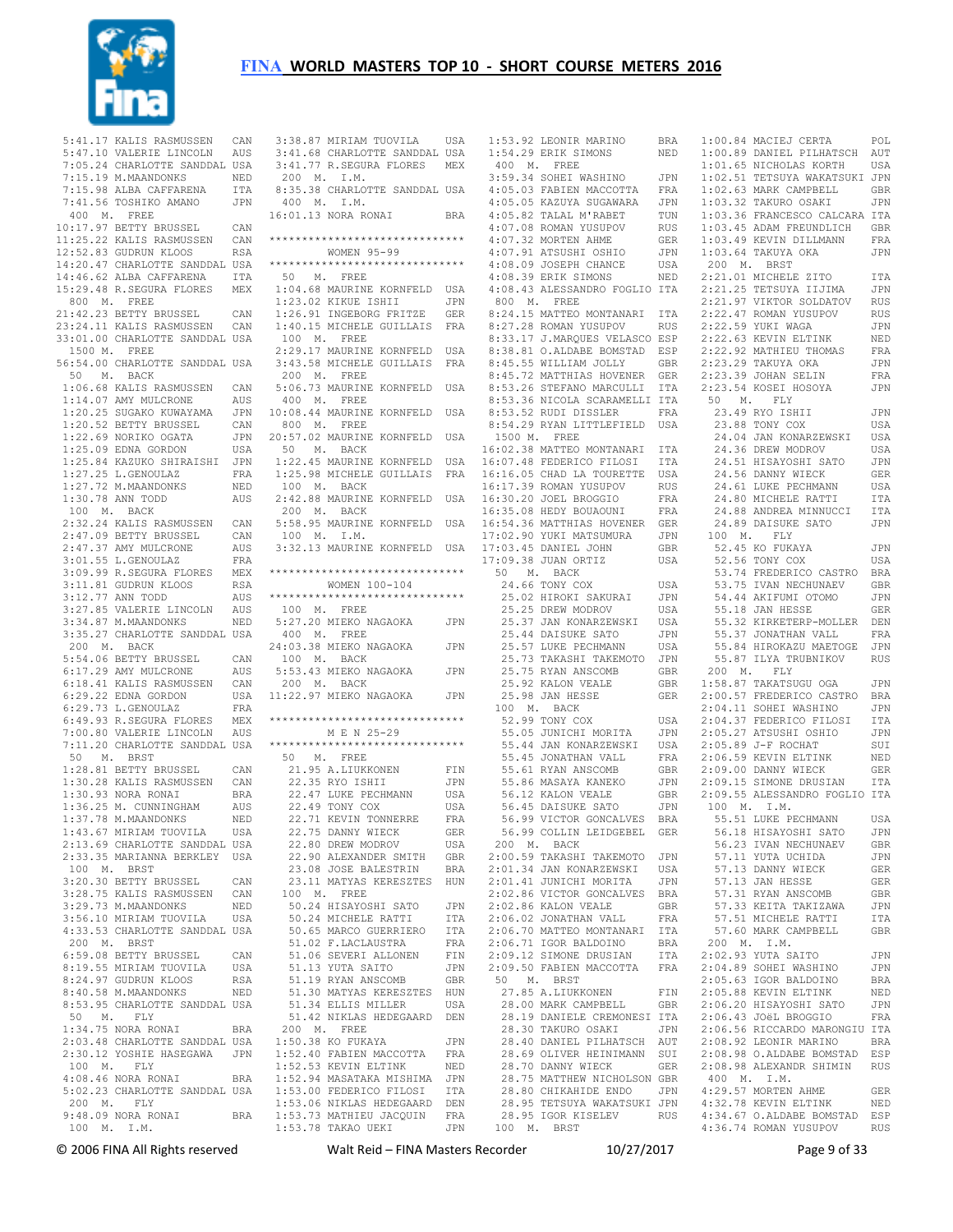

| 4:42.40 LUCA PICCINNO                                                                                                                                                            | ITA                         |
|----------------------------------------------------------------------------------------------------------------------------------------------------------------------------------|-----------------------------|
|                                                                                                                                                                                  |                             |
| 4:43.18 ALESSANDRO FOGLIO ITA                                                                                                                                                    |                             |
|                                                                                                                                                                                  |                             |
|                                                                                                                                                                                  |                             |
| 4:44.51 JACOPO POLVERINI ITA<br>4:45.28 JUAN ORTIZ USA<br>4:45.38 TAKESHI SATOU JPN<br>4:46.38 PHILIP LOCHE GER                                                                  |                             |
| 4:46.38 PHILIP LOCHE                                                                                                                                                             |                             |
|                                                                                                                                                                                  | GER                         |
|                                                                                                                                                                                  |                             |
| *****************************                                                                                                                                                    |                             |
| M E N 30-34                                                                                                                                                                      |                             |
| ******************************                                                                                                                                                   |                             |
|                                                                                                                                                                                  |                             |
| 50 M. FREE                                                                                                                                                                       |                             |
| 21.91 DARIAN TOWNSEND                                                                                                                                                            | USA                         |
|                                                                                                                                                                                  | BRA                         |
| 22.75 THIAGO REZZO<br>22.75 MATTHEW LUE                                                                                                                                          | GBR                         |
| 22.73 MATTHEW LUE 6BR<br>22.86 OCTAVIAN PETRE CAN                                                                                                                                |                             |
|                                                                                                                                                                                  |                             |
| 22.95 ALISTAIR CRAWFORD GBR                                                                                                                                                      |                             |
| 22.97 RODRIGO TRIVINO BRA<br>23.00 M.BILDOSOLA ESP                                                                                                                               |                             |
| 23.00 M.BILDOSOLA                                                                                                                                                                | ESP                         |
|                                                                                                                                                                                  |                             |
|                                                                                                                                                                                  | $\ddot{\phantom{0}}$        |
| 23.13 LUCAS DEL PICCOLO ARG<br>23.21 PATRIZIO BARBINI ITA                                                                                                                        | $\ddot{\phantom{a}}$        |
| 23.27 EDWIN FULLER                                                                                                                                                               | FRA                         |
| 100 M. FREE                                                                                                                                                                      |                             |
|                                                                                                                                                                                  |                             |
| 48.18 DARIAN TOWNSEND USA                                                                                                                                                        | ha ha ha ha ha ha ha ha     |
|                                                                                                                                                                                  |                             |
|                                                                                                                                                                                  |                             |
|                                                                                                                                                                                  |                             |
|                                                                                                                                                                                  |                             |
| 49.37 SIMON BURNETT USA<br>50.76 M.BILDOSOLA ESP<br>50.81 DAISUKE HOSOKAWA JPN<br>50.87 ADAM RITTER USA                                                                          |                             |
|                                                                                                                                                                                  | $\ddot{\phantom{0}}$        |
|                                                                                                                                                                                  |                             |
|                                                                                                                                                                                  |                             |
|                                                                                                                                                                                  |                             |
|                                                                                                                                                                                  |                             |
| 90.97 RODRIGO TRIVINO BRA<br>50.97 RODRIGO TRIVINO BRA<br>51.30 D.STOCKINGER AUT<br>51.42 RYOYA TAGUCHI JPN<br>51.49 A.MIGUEL NIZ POR<br>51.52 NAOYA HIRANO JPN                  |                             |
| 200 M. FREE                                                                                                                                                                      |                             |
| 1:46.79 DARIAN TOWNSEND USA<br>1:52.25 RYOYA TAGUCHI JPN<br>1:52.57 P.KORZENIOWSKI POL<br>1:52.91 PIERRE ROGER FRA<br>1:53.77 EDUARDO SEVIERI BRA<br>1:53.77 EDUARDO SEVIERI BRA |                             |
|                                                                                                                                                                                  |                             |
|                                                                                                                                                                                  |                             |
|                                                                                                                                                                                  |                             |
|                                                                                                                                                                                  |                             |
|                                                                                                                                                                                  |                             |
|                                                                                                                                                                                  |                             |
| 1:54.11 A.MIGUEL NIZ                                                                                                                                                             | POR                         |
| $1:54.78$ YURI GOTTI                                                                                                                                                             | ITA                         |
| 1:54.89 M. MADELAINE                                                                                                                                                             | FRA                         |
| 1:55.07 SEBASTIAN BARSCH GER                                                                                                                                                     |                             |
|                                                                                                                                                                                  | ĵ                           |
| 1:55.16 GIANLUCA ERMETI                                                                                                                                                          | ITA                         |
| 400 M. FREE                                                                                                                                                                      |                             |
| 4:03.15 A.MIGUEL NIZ<br>4:03.27 PIERRE ROGER FRA                                                                                                                                 |                             |
|                                                                                                                                                                                  |                             |
|                                                                                                                                                                                  |                             |
| 4:03.68 EDUARDO SEVIERI BRA                                                                                                                                                      |                             |
| $4:05.70$ DAVID GENET                                                                                                                                                            | FRA                         |
| $4:05.91$ YURI GOTTI                                                                                                                                                             | ITA                         |
| $4:07.64$ M.MADELAINE<br>$4:11.45$ primary                                                                                                                                       | FRA                         |
|                                                                                                                                                                                  |                             |
| 4:11.45 DAVIDE FRESCHET                                                                                                                                                          | ITA                         |
| 4:12.23 A.COSTA                                                                                                                                                                  | FRA                         |
| 4:12.49 DANIEL SANCHEZ ESP<br>4:14 30 L.GTOVANNINI ITA                                                                                                                           |                             |
| 4:14.30 L.GIOVANNINI                                                                                                                                                             | ITA                         |
|                                                                                                                                                                                  |                             |
| 800 M. FREE                                                                                                                                                                      | 63.63.63.63.63              |
| 8:30.00 YURI GOTTI                                                                                                                                                               | ITA                         |
| 8:35.03 KOJI YAMAMOTO                                                                                                                                                            | JPN<br>ï                    |
| 8:35.10 SEBASTIAN BARSCH                                                                                                                                                         | $\ddot{\phantom{0}}$<br>GER |
| 8:39.41 EDUARDO SEVIERI                                                                                                                                                          | BRA                         |
|                                                                                                                                                                                  |                             |
| 8:44.32 DAVID GENET                                                                                                                                                              | $\sim$<br>FRA               |
| 8:45.10 L.GIOVANNINI                                                                                                                                                             | ITA                         |
| 8:45.63 CESARE FLORIS                                                                                                                                                            | <b>ITA</b>                  |
| 8:50.09 ERIK SCHRODER                                                                                                                                                            | NED                         |
|                                                                                                                                                                                  |                             |
| 8:52.68 MARCO PUCCI                                                                                                                                                              | <b>ITA</b>                  |
| 8:54.00 MAURO MANNO                                                                                                                                                              | ITA                         |
| 1500 M.<br>FREE                                                                                                                                                                  |                             |
| 16:43.24 CESARE FLORIS                                                                                                                                                           | ITA                         |
| 16:53.03 ERIK SCHRODER                                                                                                                                                           | NED                         |
|                                                                                                                                                                                  |                             |
| 16:58.75 ALEXANDRE PITOT                                                                                                                                                         | FRA                         |
| 16:59.25 MARCO PUCCI                                                                                                                                                             | <b>ITA</b>                  |
| 16:59.58 ENRICO STEFANORI                                                                                                                                                        | ITA                         |
| 17:02.20 L.GIOVANNINI                                                                                                                                                            | <b>ITA</b>                  |
|                                                                                                                                                                                  |                             |
| 17:16.61 ANDREW SWANSTON                                                                                                                                                         | GBR                         |
| 17:26.36 MAXIME DELACROIX                                                                                                                                                        | FRA                         |
| 17:26.79 NICOLAS BARBER                                                                                                                                                          | GBR                         |
| 17:27.37 FRANCESCO VIOLA                                                                                                                                                         |                             |
|                                                                                                                                                                                  | ITA                         |
| 50 M. BACK                                                                                                                                                                       |                             |
| 24.58 RODRIGO TRIVINO                                                                                                                                                            | BRA                         |
| 24.75 DARIAN TOWNSEND                                                                                                                                                            | USA                         |
| 25.01 SERGEY MAKOV                                                                                                                                                               | <b>RUS</b>                  |
| 25.09 GLAUBER SILVA                                                                                                                                                              |                             |
|                                                                                                                                                                                  | <b>BRA</b>                  |

25.53 TOMOYA FUKUI JPN 25.58 SIMON BURNETT USA 25.50 SINGLE PROBLEMA JPN 25.77 JUNICHI FUKUI JPN 100 M. BACK 54.49 D. BLACKBORROW AUS<br>54.83 SERGEY MAKOV RUS 54.83 SERGEY MAKOV 56.11 EDUARDO SEVIERI BRA 56.96 A.MIGUEL NIZ POR 57.03 JAMES EDMONDS GBR<br>57.39 SATORU MITA JPN 57.39 SATORU MITA 57.61 MAXIME REYNAUD FRA<br>57.77 ENTONI CANTELLO ITA 57.77 ENTONI CANTELLO ITA 58.15 S.COIFFARD FRA 58.25 HAYATO TAKI JPN 200 M. BACK 2:02.16 ENRICO CATALANO ITA 2:03.36 D. BLACKBORROW AUS 2:03.51 SIMON BURNETT USA 2:04.66 EDUARDO SEVIERI BRA<br>2:05.20 SERGEY MAKOV RUS 2:05.20 SERGEY MAKOV RUS 2:06.31 JAMES EDMONDS GBR 2:06.79 FABIEN LEBEAUX FRA 2:07.11 ANDREA MANIERO ITA 2:08.31 EDUARD PEREZ ESP 2:09.31 KAROL ZEMIER POL 50 M. BRST 27.44 RYO KOBAYASHI JPN 28.56 MIRKO CECCHIN ITA 28.76 EDWARD RAFIPAY GBR 28.78 DAVID EBANKS GBR 28.88 YUUICHI SAKAI JPN 28.93 ALISTAIR CRAWFORD GBR 29.00 MOTOI YONETANI JPN 29.26 MICHELE FERRANTE ITA<br>29.36 FLORENT PESENTI FRA 29.36 FLORENT PESENTI FRA 29.50 IAN SURRAGE GBR 100 M. BRST 59.71 RYO KOBAYASHI JPN 1:02.45 YUUICHI SAKAI JPN 1:02.80 HAJIME IKEGAMI JPN 1:03.24 ADAM RITTER USA<br>1:03.31 P.KORZENIOWSKI POL 1:03.31 P.KORZENIOWSKI 1:03.52 MALIK FALL SEN 1:03.68 MOTOI YONETANI JPN  $1:04.16$  HUGO GARCIA 1:04.44 ANDREA CAVALLETTI ITA 1:04.46 FLORENT PESENTI FRA 200 M. BRST 2:17.36 YUUICHI SAKAI JPN 2:17.36 YUULCHI SAKAI JUN<br>2:17.76 ANDREA CAVALLETTI ITA<br>2:20.66 YUKI UONDA 2:20.66 YUKI HONDA JPN 2:22.18 DAVID FERNANDEZ ESP 2:22.83 MOTOI YONETANI JPN 2:23.17 MICHAEL KARGBO  $2:23.29$  TAKUMI MORI 2:23.68 YUJI KINOSHITA JPN 2:23.81 ANDREA MANIERO ITA 2:24.24 HUGO GARCIA ECU 50 M. FLY 23.86 YOSHIHIRO ASO JPN 24.40 TAKUYA HASEGAWA JPN 24.61 RODRIGO TRIVINO BRA 24.73 MARIO MARSHALL USA 24.75 SATOSHI WAKIMORI JPN 24.84 Y.MATSUMOTO JPN 24.84 ALISTAIR CRAWFORD GBR 24.91 SERGEY MAKOV RUS 24.93 TOMOYA FUKUI JPN 25.13 SERGEY MUKHIN RUS 100 M. FLY 52.44 DARIAN TOWNSEND 52.67 GLAUBER SILVA 54.04 STMON BURNETT USA 54.28 SATOSHI WAKIMORI JPN 55.09 TAKUYA HASEGAWA JPN 56.14 RODRIGO TRIVINO BRA 56.15 MARIO MARSHALL USA 56.18 ENRICO CATALANO ITA

 25.13 D. BLACKBORROW AUS 25.50 SEIJI TANIGUCHI JPN 56.37 AKIRA IMANISHI JPN 56.43 EDUARDO SEVIERI BRA 1:57.69 NOL VAN THULL NED 1:58.06 BILLY GAINES USA 200 M. FLY 1:57.41 DARIAN TOWNSEND USA 2:03.33 P.KORZENIOWSKI POL 2:05.11 EDUARDO SEVIERI BRA  $2:06.20$  PAUL WILKES 2:07.65 GUSTAVO GIROTTO BRA 100 M. I.M. 53.28 DARIAN TOWNSEND USA 55.67 ADAM RITTER USA 55.89 P.KORZENIOWSKI 55.90 YUTA SHOJI JPN 56.82 T.TAKEUCHI JPN 57.27 NAOYA HIRANO JPN 57.50 RODRIGO TRIVINO BRA 200 M. I.M. 1:56.96 DARIAN TOWNSEND USA  $2 \cdot 07.24$  A MIGUEL NTZ  $2:07.47$  ANDREA MANIERO 2:08.87 EDUARDO SEVIERI BRA 2:10.76 THIAGO VINHAS BRA 2:11.02 DENIS KUZHMAN RUS 400 M. I.M. 4:16.06 DARIAN TOWNSEND USA<br>4:36.78 T.TAKEUCHI JPN 4:36.78 T.TAKEUCHI JPN 4:37.81 EDUARDO SEVIERI BRA 4:42.34 DAVID GENET FRA 4:43.60 L.GIOVANNINI ITA 4:44.23 THIAGO VINHAS BRA 4:44.52 KEVIN BOUCHARD CAN 4:44.77 ANDREA MANIERO ITA 4:47.59 FAUSTO MATTOS BRA 4:47.95 VINCENT LEBLOND FRA \*\*\*\*\*\*\*\*\*\*\*\*\*\*\*\*\*\*\*\*\*\*\*\*\*\*\*\*\*\* 100 M. BACK M F N 35-39 \*\*\*\*\*\*\*\*\*\*\*\*\*\*\*\*\*\*\*\*\*\*\*\*\*\*\*\*\*\* 50 M. FREE 22.94 ALEXEY MANZHULA RUS 23.00 S.KUNZELMANN GER 23.18 RICARDO SALCEDO ESP 23.44 CHRIS KNEE GBR 23.53 J.F.RODRIGUEZ ESP 23.55 FABIAN RIESS GER<br>
23.60 HOU MING ONG MAS<br>
23.70 STEFANO GARZONIO ITA<br>
23.71 CHRISTIAN GARTNER GER<br>
23.92 TAKAHIRO MORI JPN<br>
23.92 JAVIER URTASUN ESP 100 M. FREE 50.71 RICARDO SALCEDO ESP<br>51.07 ALEXEY MANZHULA RUS<br>51.57 S.KUNZELMANN GER<br>51.57 BEN HARKIN GBR<br>51.90 NOL VAN THULL NED 51.90 NOL VAN THULL NED<br>52.08 J.F.RODRIGUEZ ESP<br>52.43 MARCO MACCIANTI ITA 52.43 MARCO MACCIANTI ITA 52.55 WILLIAM CAREDDU ITA 52.75 CHRIS KNEE GBR 52.97 ANDREA GALLUZZO ITA 200 M. FREE 1:54.25 RICARDO SALCEDO ESP 1:56.34 CHRISTIAN GARTNER GER 1:56.97 CARL SHAW GBR 1:57.14 KEISUKE KUGA JPN 1:57.36 K.BOGDANOV RUS 1:57.36 LOIC LEROY FRA 1:57.41 PAUL BARNARD GBR

 2:10.00 FAUSTO MATTOS BRA 2:11.91 BEN LOWNDES GBR 4:13.11 K.BOGDANOV RUS 2:12.11 A.RIVELLINI ITA 2:12.31 TSUBASA TANAKA JPN 4:13.97 SVEN TEEGEN GER 4:16.05 JOHN CALNAN CAN 2:13.10 STEFANO FOLLE ITA 4:16.98 NICK VALENTINE GBR 55.10 SIMON BURNETT USA 8:20.40 NICOLA NISATO ITA 57.54 RYOYA TAGUCHI JPN 58.20 M.BILDOSOLA ESP 9:01.65 JOHN CALNAN CAN 9:03.18 PAUL BARNARD GBR 2:04.80 SIMON BURNETT USA 2:05.96 RYOYA TAGUCHI JPN 16:27.64 JULIEN BAILLOD SUI 16:38.03 JOSE HERVAS ESP 2:11.14 CLEMENT CECILIOT FRA 17:19.61 SHUICHI YASUNAGA JPN 2:11.53 MARCO SACILOTTO ITA 17:19.68 GERMAN RODRIGUEZ ESP 1:58.43 LACHLAN MCDOWELL AUS 400 M. FREE 4:00.98 NICOLA NISATO ITA BRA 4:06.77 JULIEN BAILLOD SUI 4:09.38 KEISUKE KUGA JPN 4:09.39 LOIC LEROY FRA 4:11.43 CARL SHAW GBR 4:17.49 STEVEN LORZIL FRA 800 M. FREE 8:35.00 JULIEN BAILLOD SUI 8:45.57 JOSE HERVAS ESP 8:54.26 SVEN TEEGEN GER SIN SISTER STAR TABSAN CAN SAN 8:56.90 BO SIMPSON CAN 8:59.28 S.KACZMAREK POL 9:03.59 JONAY PEREZ ESP 1500 M. FREE 16:54.94 GREGORY DANNER USA 16:55.07 STEVEN LORZIL FRA 16:55.97 JOHN CALNAN CAN 17:17.68 JORDI ROMEU ESP 17:18.52 ABIAN REINO ESP 17:24.34 S.KACZMAREK POL<br>50 M. BACK<br>25.30 Nines in 50 M. BACK<br>25.70 PABLO MARTIN ABAL ARG 25.70 PABLO MARTIN ABAL ARG 26.21 KENICHI KANEKO JPN 26.23 MARCIN KACZMAREK POL 26.37 BEN HARKIN GBR 26.47 T.MINAMIZATO JPN 26.48 KEVIN DOAK USA 26.60 MARCO MACCIANTI ITA 27.04 PHILIP PRATT GBR 27.06 KENTARO KITADA JPN 27.07 LEONARDO FEDERICI ITA 56.45 STEFAN HERBST GER 56.56 MARCO MACCIANTI ITA 57.20 BEN HARKIN GBR 57.37 KENICHI KANEKO JPN 57.48 TAKUMA YAMAOKA JPN 58.39 FABIAN RIESS GER 58.62 PHILIP PRATT GBR 58.65 S.KUNZELMANN GER 58.90 MARCIN KACZMAREK POL 58.93 C.GIOVANNI ITA 200 M. BACK 2:07.88 MASANORI TAKEGAWA JPN 62:07.88 MASANORI TAKEGAWA JPN 62:10.06 STEFAN HERBST GER 2:10.75 JULIEN BAILLOD SUI 2:11.19 C.GIOVANNI ITA 50.71 RICARDO SALCEDO ESP 2:11.72 KEISUKE KUGA JPN 2:12.61 NEI-KUAN CHIA USA 2:12.73 MARCIN KACZMAREK POL 2:13.02 MARTIN KLEIN GER 2:13.71 ASHLEY BUCK GBR 2:14.36 ENRIQUE DIAZ ESP 50 M. BRST 27.32 SERGEY GEYBEL RUS 28.39 RYOSUKE IMAI JPN 28.76 BEN HARKIN GBR 29.01 CHRISTOPHER JONES GBR 29.10 STEFANO GARZONIO ITA 29.29 FIDEL GONFAUS ESP 29.30 SERGEY GOGOL RUS 29.40 KENJI KOJIMA JPN<br>29.47 TETSUYA NOZAKI JPN 29.47 TETSUYA NOZAKI JPN 29.50 ANDREAS KORNES GER 100 M. BRST

© 2006 FINA All Rights reserved Walt Reid – FINA Masters Recorder 10/27/2017 Page 10 of 33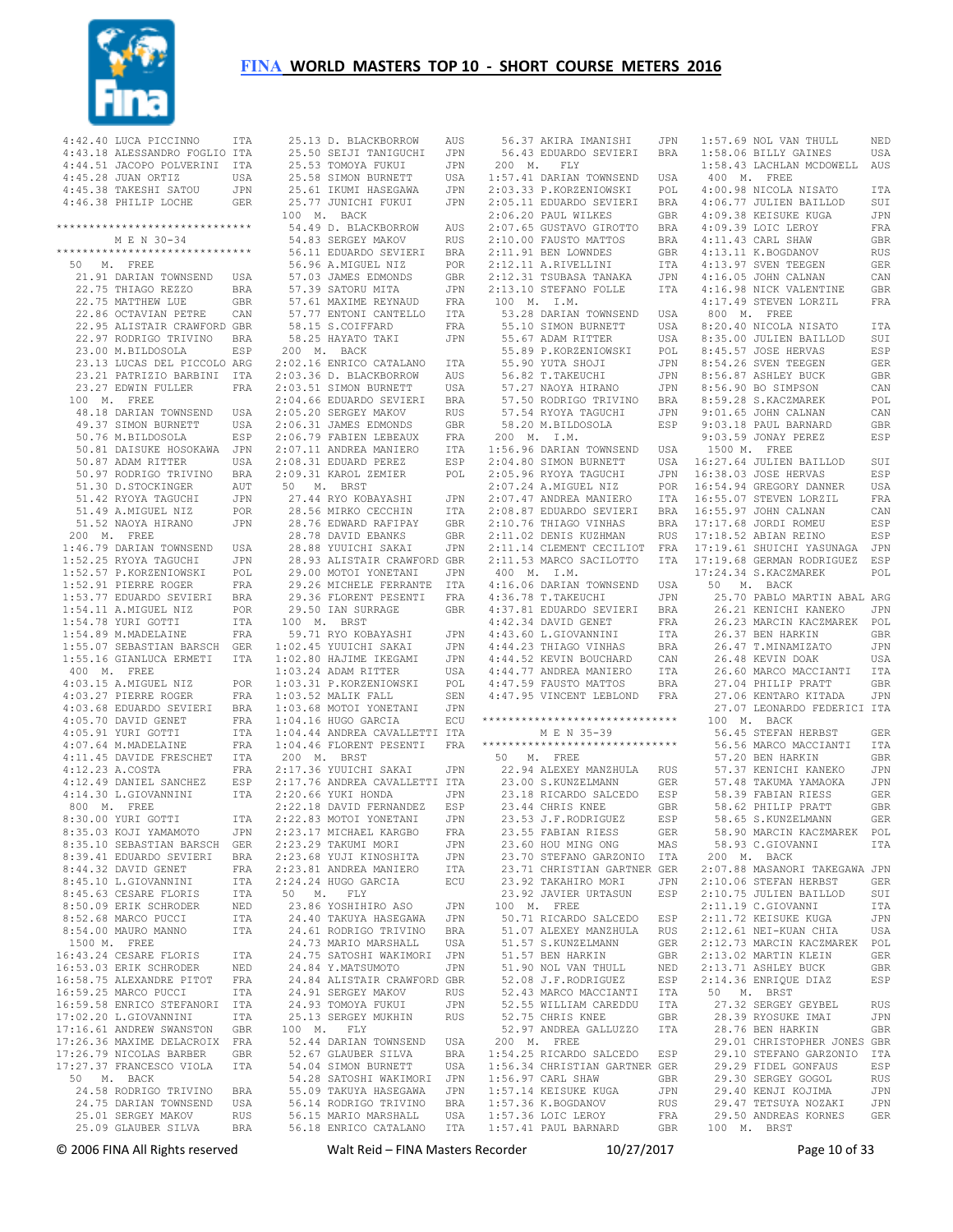

|                    | 1:00.61 SERGEY GEYBEL         | RUS        |                 | 4:42.42 CARLOS GONZA  |
|--------------------|-------------------------------|------------|-----------------|-----------------------|
|                    | 1:02.87 RYOSUKE IMAI          | JPN        |                 | 4:45.30 ALEX THURSTO  |
|                    |                               |            |                 |                       |
|                    | 1:02.95 CHRISTOPHER JONES GBR |            |                 | 4:45.50 SATORU OKI    |
|                    | 1:03.47 SERGEY GOGOL          | <b>RUS</b> |                 | 4:45.92 KEISUKE KUGA  |
|                    | 1:04.25 STEPHAN PERROT        | FRA        |                 | 4:49.64 S.PRESTINONI  |
|                    | 1:04.28 ANDREAS KORNES        | GER        |                 | 4:50.24 JONAY PEREZ   |
|                    |                               |            |                 |                       |
|                    | 1:04.29 BASTIAN KAMPMANN      | <b>GER</b> |                 |                       |
|                    | 1:04.57 KENJI KOJIMA          | JPN        |                 | ********************* |
|                    | 1:04.57 M.MICHAELSEN          | GER        |                 | M E N 40-44           |
|                    | 1:04.70 TOMONORI TSUJI        | JPN        |                 | ********************* |
|                    |                               |            |                 |                       |
| 200 M.             | <b>BRST</b>                   |            | 50 M. FREE      |                       |
|                    | 2:17.46 CHRISTOPHER JONES GBR |            |                 | 22.75 HIDEAKI HARA    |
|                    | 2:17.79 SERGEY GOGOL          | RUS        |                 | 23.05 O.PLANES OSO    |
|                    | 2:20.59 ANDREAS KORNES        | GER        |                 | 23.30 BRIAN JACOBS    |
|                    |                               |            |                 |                       |
|                    | 2:22.39 SATORU OKI            | JPN        |                 | 23.44 ISAMU TSUZUK    |
|                    | 2:22.55 SERGEY GEYBEL         | RUS        |                 | 23.78 RAVIL NAGAEV    |
|                    | 2:23.38 RODRIGO BARDI         | BRA        |                 | 23.96 RAFAEL AQUIN    |
|                    | 2:24.17 JULIEN BAILLOD        |            |                 | 24.07 JUAN BENAVID    |
|                    |                               | SUI        |                 |                       |
|                    | 2:25.54 JORDI MARTINEZ        | ESP        |                 | 24.09 THOMAS ERIKS    |
|                    | 2:25.67 PIETRO BOZZELLI       | ITA        |                 | 24.13 EIJI NOMURA     |
|                    | 2:26.81 MATTIA MASPERI        | ITA        |                 | 24.14 T.HASHIMOTO     |
|                    |                               |            |                 |                       |
| 50                 | М.<br>FLY                     |            | 100 M.          | FREE                  |
|                    | 24.40 TAKASHI NISHIYAMA JPN   |            |                 | 49.81 HIDEAKI HARA    |
|                    | 24.88 S.KUNZELMANN            | GER        |                 | 50.90 O.PLANES OSO    |
|                    | 25.05 BEN HARKIN              | GBR        |                 | 52.09 TODD ROBINSO    |
|                    |                               |            |                 |                       |
|                    | 25.24 RICARDO SALCEDO         | ESP        |                 | 52.52 JUAN BENAVID    |
|                    | 25.30 ALEXEY MANZHULA         | RUS        |                 | 52.54 ISAMU TSUZUK    |
|                    | 25.31 DIOGO YABE              | BRA        |                 | 53.53 ERIC CHRISTE    |
|                    | 25.47 KEVIN DOAK              | USA        |                 | 53.58 MIGUEL MACHA    |
|                    |                               |            |                 |                       |
|                    | 25.59 GENYA OGATA             | JPN        |                 | 53.66 BRIAN JACOBS    |
|                    | 25.64 DANIEL MORALES          | ESP        |                 | 53.74 RAFAEL AQUIN    |
|                    | 25.72 LEONARDO FEDERICI ITA   |            |                 | 53.93 RYAN LAURIN     |
| 100 M.             | FLY                           |            | 200 M.          | FREE                  |
|                    |                               |            |                 |                       |
|                    | 56.59 MARK ARZAGA             | CAN        |                 | 1:55.57 SAMUELE PAMP  |
|                    | 56.76 MASANORI TAKEGAWA JPN   |            |                 | 1:56.25 HONZA VITAZK  |
|                    | 57.59 FABIAN RIESS            | <b>GER</b> | 1:56.52 M.EROLI |                       |
|                    |                               |            |                 | 1:57.28 O.PLANES OSO  |
|                    | 57.61 LOIC LEROY              | FRA        |                 |                       |
|                    | 57.63 MARCIN KACZMAREK        | POL        |                 | 1:57.34 ISAMU TSUZUK  |
|                    | 58.00 CHRISTIAN GARTNER GER   |            |                 | 1:58.34 ANDREA MARCA  |
|                    | 58.42 NEI-KUAN CHIA           | USA        |                 | 1:58.44 FERNANDO ALA  |
|                    |                               |            |                 |                       |
|                    | 58.46 KO KATO                 | JPN        |                 | 1:58.48 ERIC CHRISTE  |
|                    | 58.60 ANDERS PEDERSEN         | DEN        |                 | 1:58.48 GUSTAVO HELE  |
|                    | 58.73 TETSUYA AZUMA           | JPN        |                 | 1:58.52 HIROFUMI NAK  |
| 200 M.             | FLY                           |            | 400 M.          | FREE                  |
|                    |                               |            |                 |                       |
|                    | 2:06.24 CLAUS IVERSEN         | DEN        |                 | 4:01.36 SAMUELE PAMP  |
|                    | 2:07.00 GREGORY DANNER        | USA        |                 | 4:04.16 GUSTAVO HELE  |
|                    | 2:07.39 LOIC LEROY            | FRA        |                 | 4:09.41 ANTONINO TRI  |
|                    | 2:08.05 MASANORI TAKEGAWA JPN |            |                 | 4:10.57 ANDREA MARCA  |
|                    |                               |            |                 |                       |
|                    | 2:08.50 MARK ARZAGA           | CAN        |                 | 4:13.37 PATRICE RECO  |
|                    | 2:11.31 ADAM BARLEY           | USA        |                 | 4:13.79 ERIC CHRISTE  |
|                    | 2:11.67 JOAN ORENSANZ         | ESP        |                 | 4:16.88 DAVID DENNY   |
|                    | 2:12.06 JULIEN BAILLOD        | SUI        |                 | 4:18.91 GILBERT DUPL  |
|                    |                               |            |                 |                       |
|                    | 2:13.06 MARCIN KACZMAREK      | POL        |                 | 4:19.38 EGBERT STOLK  |
|                    | 2:13.67 SVEN TEEGEN           | GER        |                 | 4:19.69 ROB CHARLAND  |
| 100 M.             | I.M.                          |            | 800 M.          | FREE                  |
|                    | 56.63 BEN HARKIN              | <b>GBR</b> |                 | 8:18.18 SAMUELE PAMP  |
|                    |                               |            |                 |                       |
|                    | 58.71 ALEXEY MANZHULA         | <b>RUS</b> |                 | 8:24.88 R SEAN JUSTI  |
|                    | 59.00 JAMES FIKE              | USA        |                 | 8:28.93 GUSTAVO HELE  |
|                    | 59.49 KENICHI KANEKO          | JPN        |                 | 8:46.28 A.BORGIALLI   |
|                    | 59.54 KEISUKE KUGA            | JPN        |                 | 8:46.57 DAVID DENNY   |
|                    | 59.57 MARK ARZAGA             |            |                 | 8:47.12 GILBERT DUPL  |
|                    |                               | CAN        |                 |                       |
|                    | 59.75 ALEX THURSTON           | GBR        |                 | 8:57.81 J.LUIS MARTI  |
|                    | 59.78 MANABU TSURUTANI        | JPN        |                 | 9:00.09 FUMIO AMANO   |
|                    | 59.92 FABIAN RIESS            | <b>GER</b> |                 | 9:00.78 ANDREA MARCA  |
|                    | 1:00.11 GREGORY DANNER        | USA        |                 | 9:04.72 JUAN LUCCANI  |
|                    |                               |            |                 |                       |
| 200 M.             | I.M.                          |            | 1500 M.         | FREE                  |
| 2:08.26 DIOGO YABE |                               | BRA        |                 | 15:51.60 SAMUELE PAMP |
|                    |                               |            |                 |                       |
|                    |                               |            |                 |                       |
|                    | 2:09.84 MASANORI TAKEGAWA JPN |            |                 | 16:19.16 R SEAN JUSTI |
|                    | 2:09.85 FABIAN RIESS          | GER        |                 | 16:53.09 GILBERT DUPL |
|                    | 2:10.98 JOCHEN HANZ           | GER        |                 | 16:54.29 PATRICE RECO |
|                    | 2:11.10 SATORU OKI            | JPN        |                 | 16:59.49 DAVID DENNY  |
|                    |                               |            |                 |                       |
|                    | 2:11.31 ASUKA KOIZUMI         | JPN        |                 | 17:16.74 ADRIAN VISIN |
|                    | 2:11.77 JULIEN BAILLOD        | SUI        |                 | 17:23.60 BRUNO ORSONI |
|                    | 2:11.94 KEISUKE KUGA          | JPN        |                 | 17:28.34 L.SENNEVILLE |
|                    | 2:12.17 STEPHEN CRONK         | AUS        |                 | 17:30.55 G.PERTUSATI  |
|                    |                               |            |                 |                       |
|                    | 2:12.38 TAKUMA YAMAOKA        | JPN        |                 | 17:30.84 J.LUIS MARTI |
| 400 M. I.M.        |                               |            | 50<br>М.        | BACK                  |
|                    | 4:30.77 JULIEN BAILLOD        | SUI        |                 | 26.80 ALEXANDR SHI    |
|                    | 4:36.73 ASUKA KOIZUMI         | JPN        |                 | 26.91 MAURIZIO TER    |
|                    |                               |            |                 |                       |
|                    | 4:38.47 MASANORI TAKEGAWA JPN |            |                 | 27.13 MIKHAIL GROM    |
|                    | 4:40.51 GREGORY DANNER        | USA        |                 | 27.22 TAKATOSHI NU    |

|              | 4:42.42 CARLOS GONZALEZ                                      | MEX        | 27     |
|--------------|--------------------------------------------------------------|------------|--------|
|              | 4:45.30 ALEX THURSTON                                        | GBR        | 27     |
|              | 4:45.50 SATORU OKI                                           | JPN        |        |
|              |                                                              |            | 27     |
|              | 4:45.92 KEISUKE KUGA                                         | JPN        | $2\,7$ |
|              | 4:49.64 S.PRESTINONI                                         | SWE        | 27     |
|              | 4:50.24 JONAY PEREZ                                          | ESP        | $2\,8$ |
|              |                                                              |            | 100    |
|              | *****************************                                |            | 58     |
|              | M E N 40-44                                                  |            | 58     |
|              | ******************************                               |            | 59     |
|              | 50 M. FREE                                                   |            | 59     |
|              | 22.75 HIDEAKI HARA                                           | JPN        | 1:00   |
|              | 23.05 O.PLANES OSORIO                                        | ESP        | 1:00   |
|              |                                                              |            |        |
|              | 23.30 BRIAN JACOBSON                                         | USA        | 1:00   |
|              | 23.44 ISAMU TSUZUKI                                          | JPN        | 1:00   |
|              | 23.78 RAVIL NAGAEV                                           | RUS        | 1:00   |
|              | 23.96 RAFAEL AQUINO                                          | BRA        | 1:00   |
|              | 24.07 JUAN BENAVIDES                                         | ESP        | 200    |
|              | 24.09 THOMAS ERIKSEN                                         | DEN        | 2:04   |
|              | 24.13 EIJI NOMURA                                            | JPN        | 2:06   |
|              | 24.14 T.HASHIMOTO                                            | JPN        | 2:07   |
|              | 100 M. FREE                                                  |            | 2:07   |
|              | 49.81 HIDEAKI HARA                                           | JPN        | 2:09   |
|              | 50.90 O.PLANES OSORIO                                        | ESP        | 2:10   |
|              | 52.09 TODD ROBINSON                                          | AUS        | 2:12   |
|              | 52.52 JUAN BENAVIDES                                         |            | 2:12   |
|              |                                                              | ESP        |        |
|              | 52.54 ISAMU TSUZUKI                                          | JPN        | 2:12   |
|              | 53.53 ERIC CHRISTENSEN USA                                   |            | 2:13   |
|              | 53.58 MIGUEL MACHADO                                         | POR        | 50     |
|              | 53.66 BRIAN JACOBSON                                         | USA        | $2\,8$ |
|              | 53.74 RAFAEL AQUINO                                          | BRA        | 29     |
|              | 53.93 RYAN LAURIN                                            | CAN        | 29     |
|              | 200 M. FREE                                                  |            | 29     |
|              | 1:55.57 SAMUELE PAMPANA                                      | ITA        | 29     |
|              | 1:56.25 HONZA VITAZKA                                        | SWE        | 29     |
|              | 1:56.52 M.EROLI                                              | ITA        | 29     |
|              |                                                              |            |        |
|              | 1:57.28 O.PLANES OSORIO                                      | ESP        | 29     |
|              | 1:57.34 ISAMU TSUZUKI                                        | JPN        | $30\,$ |
|              | 1:58.34 ANDREA MARCATO                                       | ITA        | 30     |
|              | 1:58.44 FERNANDO ALAEZ                                       | ESP        | 100    |
|              | 1:58.48 ERIC CHRISTENSEN                                     | USA        | 1:02   |
|              | 1:58.48 GUSTAVO HELENO                                       | BRA        | 1:03   |
|              | 1:58.52 HIROFUMI NAKAGAWA JPN                                |            | 1:03   |
| 400 M. FREE  |                                                              |            | 1:04   |
|              | 4:01.36 SAMUELE PAMPANA                                      | ITA        | 1:05   |
|              | 4:04.16 GUSTAVO HELENO                                       | BRA        | 1:05   |
|              | 4:09.41 ANTONINO TRIPPODO ITA                                |            | 1:06   |
|              | 4:10.57 ANDREA MARCATO                                       | ITA        | 1:06   |
|              |                                                              |            | 1:06   |
|              | 4:13.37 PATRICE RECORBET FRA<br>4:13.79 ERIC CHRISTENSEN USA |            |        |
|              |                                                              |            | 1:06   |
|              | 4:16.88 DAVID DENNY                                          | GBR        | 200    |
|              | 4:18.91 GILBERT DUPLESSIS CAN                                |            | 2:16   |
|              | 4:19.38 EGBERT STOLK                                         | NED        | 2:22   |
|              | 4:19.69 ROB CHARLAND                                         | CAN        | 2:25   |
| 800 M. FREE  |                                                              |            | 2:28   |
| 8:18.18      | SAMUELE PAMPANA                                              | <b>ITA</b> | 2:28   |
|              | 8:24.88 R SEAN JUSTICE                                       | USA        | 2:28   |
|              | 8:28.93 GUSTAVO HELENO                                       | BRA        | 2:29   |
|              | 8:46.28 A.BORGIALLI                                          | ITA        | 2:29   |
|              | 8:46.57 DAVID DENNY                                          | GBR        | 2:30   |
|              | 8:47.12 GILBERT DUPLESSIS CAN                                |            | 2:30   |
|              | 8:57.81 J.LUIS MARTINEZ USA                                  |            | 50     |
|              |                                                              |            |        |
|              | 9:00.09 FUMIO AMANO                                          | JPN        | 24     |
|              | 9:00.78 ANDREA MARCATO                                       | ITA        | 25     |
|              | 9:04.72 JUAN LUCCANI                                         | ARG        | 25     |
| 1500 M. FREE |                                                              |            | 25     |
|              | 15:51.60 SAMUELE PAMPANA                                     | ITA        | 25     |
|              | 16:19.16 R SEAN JUSTICE USA                                  |            | 25     |
|              | 16:53.09 GILBERT DUPLESSIS CAN                               |            | 25     |
|              | 16:54.29 PATRICE RECORBET FRA                                |            | 25     |
|              | 16:59.49 DAVID DENNY                                         | GBR        | 25     |
|              | 17:16.74 ADRIAN VISINESCU FRA                                |            | 25     |
|              | 17:23.60 BRUNO ORSONI                                        | FRA        | 100    |
|              | 17:28.34 L.SENNEVILLE                                        | FRA        | 55     |
|              | 17:30.55 G.PERTUSATI                                         | ITA        | 56     |
|              | 17:30.84 J.LUIS MARTINEZ                                     | USA        | 56     |
|              | 50 M. BACK                                                   |            | 56     |
|              | 26.80 ALEXANDR SHILIN                                        |            | 57     |
|              |                                                              | RUS        |        |
|              | 26.91 MAURIZIO TERSAR                                        | ITA        | 57     |
|              | 27.13 MIKHAIL GROMOV                                         | RUS        | 57     |

|                 | 4:42.42 CARLOS GONZALEZ        | MEX        |                     | 27.22 ISAMU TSUZUKI                                 | JPN | 57.87             |
|-----------------|--------------------------------|------------|---------------------|-----------------------------------------------------|-----|-------------------|
|                 | 4:45.30 ALEX THURSTON          | GBR        |                     | 27.69 JUAN ARANDA                                   | ESP | 58.34             |
|                 | 4:45.50 SATORU OKI             | JPN        |                     | 27.77 LEE PETERSON                                  | GBR | 200 M             |
|                 | 4:45.92 KEISUKE KUGA           | JPN        |                     | 27.81 MIGUEL MACHADO                                | POR | 2:04.42           |
|                 |                                |            |                     |                                                     |     |                   |
|                 | 4:49.64 S.PRESTINONI           | SWE        |                     | 27.82 MICHAEL KERSLAKE                              | GBR | 2:05.67           |
|                 | 4:50.24 JONAY PEREZ            | ESP        |                     | 28.24 YOSUKE OFUKU                                  | JPN | 2:06.54           |
|                 |                                |            | 100 M.              | BACK                                                |     | 2:06.88           |
|                 | ****************************** |            |                     | 58.13 HONZA VITAZKA                                 | SWE | 2:08.66           |
|                 |                                |            |                     |                                                     |     |                   |
|                 | M E N 40-44                    |            |                     | 58.16 MAURIZIO TERSAR                               | ITA | 2:09.43           |
|                 | ****************************** |            |                     | 59.04 ALEXANDR SHILIN                               | RUS | 2:09.76           |
| 50              | M. FREE                        |            |                     | 59.23 JEFF COMMINGS                                 | USA | 2:13.56           |
|                 | 22.75 HIDEAKI HARA             |            |                     | 1:00.24 ANTONINO TRIPPODO ITA                       |     | 2:13.83           |
|                 |                                | JPN        |                     |                                                     |     |                   |
|                 | 23.05 O.PLANES OSORIO          | ESP        |                     | 1:00.24 LEE PETERSON                                | GBR | 2:14.37           |
|                 | 23.30 BRIAN JACOBSON           | USA        |                     | 1:00.27 R.LOCOCCIOLO                                | ITA | 100<br>$_{\rm N}$ |
|                 | 23.44 ISAMU TSUZUKI            | JPN        |                     | 1:00.47 ATSUSHI MATSUMURA JPN                       |     | 57.07             |
|                 | 23.78 RAVIL NAGAEV             |            |                     | 1:00.62 JUAN ARANDA                                 |     | 57.49             |
|                 |                                | RUS        |                     |                                                     | ESP |                   |
|                 | 23.96 RAFAEL AQUINO            | BRA        |                     | 1:00.63 LARS KALENKA                                | GER | 58.60             |
|                 | 24.07 JUAN BENAVIDES           | ESP        | 200                 | M. BACK                                             |     | 59.23             |
|                 | 24.09 THOMAS ERIKSEN           | DEN        |                     | 2:04.29 MAURIZIO TERSAR                             | ITA | 59.24             |
|                 |                                |            |                     |                                                     |     | 59.58             |
|                 | 24.13 EIJI NOMURA              | JPN        |                     | 2:06.77 ANTONINO TRIPPODO ITA                       |     |                   |
|                 | 24.14 T.HASHIMOTO              | JPN        |                     | 2:07.31 HONZA VITAZKA                               | SWE | 1:00.35           |
| 100<br>М.       | FREE                           |            |                     | 2:07.92 A.PONTALTI                                  | ITA | 1:00.37           |
|                 | 49.81 HIDEAKI HARA             | JPN        |                     | 2:09.81 FREDERIK HVIID                              | USA | 1:00.49           |
|                 |                                |            |                     |                                                     |     |                   |
|                 | 50.90 O.PLANES OSORIO          | ESP        |                     | 2:10.91 LARS KALENKA                                | GER | 1:00.85           |
|                 | 52.09 TODD ROBINSON            | AUS        |                     | 2:12.13 ERIC CHRISTENSEN                            | USA | 200 M             |
|                 | 52.52 JUAN BENAVIDES           | ESP        |                     | 2:12.59 R.LOCOCCIOLO                                | ITA | 2:06.71           |
|                 | 52.54 ISAMU TSUZUKI            | JPN        |                     | 2:12.70 EGBERT STOLK                                | NED | 2:09.26           |
|                 |                                |            |                     |                                                     |     |                   |
|                 | 53.53 ERIC CHRISTENSEN         | USA        |                     | 2:13.72 ROMAIN MARTY                                | FRA | 2:10.26           |
|                 | 53.58 MIGUEL MACHADO           | POR        | 50<br>М.            | <b>BRST</b>                                         |     | 2:10.83           |
|                 | 53.66 BRIAN JACOBSON           | USA        |                     | 28.22 JEFF COMMINGS                                 | USA | 2:11.63           |
|                 | 53.74 RAFAEL AQUINO            | BRA        |                     | 29.07 STEVE WEST                                    | USA | 2:11.73           |
|                 |                                |            |                     |                                                     |     |                   |
|                 | 53.93 RYAN LAURIN              | CAN        |                     | 29.30 IVAN AGIRRE                                   | ESP | 2:12.11           |
| 200             | M. FREE                        |            |                     | 29.41 O.PLANES OSORIO                               | ESP | 2:14.64           |
|                 | 1:55.57 SAMUELE PAMPANA        | ITA        |                     | 29.55 STEFAN SCHERLING                              | SWE | 2:14.67           |
|                 | 1:56.25 HONZA VITAZKA          | SWE        |                     | 29.76 SERGEY FIRICHENKO RUS                         |     | 2:15.33           |
|                 |                                |            |                     |                                                     |     |                   |
| 1:56.52 M.EROLI |                                | ITA        |                     | 29.85 DAISUKE MIYASAKA                              | JPN | 400 M             |
|                 | 1:57.28 O.PLANES OSORIO        | ESP        |                     | 29.90 YASUHIRO KOMORI                               | JPN | 4:35.52           |
|                 | 1:57.34 ISAMU TSUZUKI          | JPN        |                     | 30.11 VAL BAGRI                                     | USA | 4:36.91           |
|                 | 1:58.34 ANDREA MARCATO         | ITA        |                     | 30.22 ANDREW COOPER                                 | GBR | 4:38.53           |
|                 |                                |            |                     |                                                     |     |                   |
|                 | 1:58.44 FERNANDO ALAEZ         | ESP        | 100<br>М.           | <b>BRST</b>                                         |     | 4:39.29           |
|                 | 1:58.48 ERIC CHRISTENSEN       | USA        |                     | 1:02.53 STEVE WEST                                  | USA | 4:39.82           |
|                 | 1:58.48 GUSTAVO HELENO         | BRA        |                     | 1:03.22 JEFF COMMINGS                               | USA | 4:47.69           |
|                 | 1:58.52 HIROFUMI NAKAGAWA JPN  |            |                     | 1:03.38 IVAN AGIRRE                                 | ESP | 4:47.90           |
|                 |                                |            |                     |                                                     |     |                   |
| 400 M.          | FREE                           |            |                     | 1:04.35 O.PLANES OSORIO                             | ESP | 4:51.63           |
|                 | 4:01.36 SAMUELE PAMPANA        | ITA        |                     | 1:05.00 DAISUKE MIYASAKA                            | JPN | 4:52.02           |
|                 | 4:04.16 GUSTAVO HELENO         | BRA        |                     | 1:05.88 MARCELLO TONELLI                            | ESP | 4:54.85           |
|                 | 4:09.41 ANTONINO TRIPPODO ITA  |            |                     | 1:06.16 SERGEY FIRICHENKO RUS                       |     |                   |
|                 |                                |            |                     |                                                     |     |                   |
|                 | 4:10.57 ANDREA MARCATO         | ITA        |                     | 1:06.58 JORGE MARUJO                                | ESP | ********          |
|                 | 4:13.37 PATRICE RECORBET       | FRA        |                     | 1:06.80 VAL BAGRI                                   | USA |                   |
|                 | 4:13.79 ERIC CHRISTENSEN       | USA        |                     | 1:06.87 RYUTARO MORITA                              | JPN | ********          |
|                 | 4:16.88 DAVID DENNY            | GBR        | 200<br>М.           | BRST                                                |     | 50<br>N.          |
|                 |                                |            |                     |                                                     |     |                   |
|                 | 4:18.91 GILBERT DUPLESSIS CAN  |            |                     | 2:16.93 STEVE WEST                                  | USA | 23.29             |
|                 | 4:19.38 EGBERT STOLK           | NED        |                     | 2:22.61 DAISUKE MIYASAKA                            | JPN | 23.58             |
|                 | 4:19.69 ROB CHARLAND           | CAN        |                     | 2:25.46 SIMONE BATTISTON                            | ITA | 23.70             |
| 800<br>М.       | FREE                           |            |                     | 2:28.00 MARCELLO TONELLI                            | ESP | 23.87             |
|                 |                                |            |                     |                                                     |     |                   |
|                 | 8:18.18 SAMUELE PAMPANA        | <b>ITA</b> |                     | 2:28.02 JORGE MARUJO                                | ESP | 23.94             |
|                 | 8:24.88 R SEAN JUSTICE         | USA        |                     | 2:28.16 GREGORY MAZERIS                             | FRA | 23.95             |
|                 | 8:28.93 GUSTAVO HELENO         | <b>BRA</b> |                     | 2:29.07 VAL BAGRI                                   | USA | 23.95             |
|                 | 8:46.28 A.BORGIALLI            |            |                     | ITA 2:29.33 HUGO MORAIS                             | BRA | 24.37             |
|                 |                                |            |                     |                                                     |     |                   |
|                 | 8:46.57 DAVID DENNY            | GBR        |                     | 2:30.18 GABRIEL PERRI                               | ARG | 24.42             |
|                 | 8:47.12 GILBERT DUPLESSIS CAN  |            |                     | 2:30.30 STEPHANE MERCURE CAN                        |     | 24.49             |
|                 | 8:57.81 J.LUIS MARTINEZ        | USA        | 50<br>$M_{\bullet}$ | FLY                                                 |     | 100 M             |
|                 |                                |            |                     |                                                     |     | 51.42             |
|                 | 9:00.09 FUMIO AMANO            | JPN        |                     | 24.73 EIJI NOMURA                                   | JPN |                   |
|                 | 9:00.78 ANDREA MARCATO         | ITA        |                     | 25.00 MASATERU IKEDA                                | JPN | 52.65             |
|                 | 9:04.72 JUAN LUCCANI           | ARG        |                     | 25.22 ISAMU TSUZUKI                                 | JPN | 52.81             |
| 1500 M. FREE    |                                |            |                     | 25.32 TAKEFUMI KOGA                                 | JPN | 53.27             |
|                 |                                |            |                     |                                                     |     |                   |
|                 | 15:51.60 SAMUELE PAMPANA       | ITA        |                     | 25.49 MASATO SAKAI                                  | JPN | 53.37             |
|                 | 16:19.16 R SEAN JUSTICE        | USA        |                     | 25.53 MIKHAIL GROMOV                                | RUS | 53.89             |
|                 | 16:53.09 GILBERT DUPLESSIS CAN |            |                     | 25.62 FERNANDO ALAEZ                                | ESP | 53.94             |
|                 | 16:54.29 PATRICE RECORBET      | FRA        |                     | 25.63 RAVIL NAGAEV                                  | RUS | 54.30             |
|                 |                                |            |                     |                                                     |     |                   |
|                 | 16:59.49 DAVID DENNY           | GBR        |                     | 25.66 SEIJI SUGIMOTO                                | JPN | 54.66             |
|                 | 17:16.74 ADRIAN VISINESCU FRA  |            |                     | 25.74 HONZA VITAZKA                                 | SWE | 54.70             |
|                 | 17:23.60 BRUNO ORSONI          | FRA        | 100 M.              | FLY                                                 |     | 200 M             |
|                 | 17:28.34 L.SENNEVILLE          | FRA        |                     | 55.24 EIJI NOMURA                                   | JPN | 1:57.17           |
|                 |                                |            |                     |                                                     |     |                   |
|                 | 17:30.55 G.PERTUSATI           | ITA        |                     | 56.31 MASATERU IKEDA                                | JPN | 1:57.42           |
|                 | 17:30.84 J.LUIS MARTINEZ USA   |            |                     | 56.57 M.EROLI                                       | ITA | 1:57.92           |
| 50              | M. BACK                        |            |                     | 56.70 FERNANDO ALAEZ                                | ESP | 1:58.39           |
|                 | 26.80 ALEXANDR SHILIN          | RUS        |                     | 57.05 S.OKEMOTO                                     | JPN | 1:59.21           |
|                 |                                |            |                     |                                                     |     |                   |
|                 | 26.91 MAURIZIO TERSAR          | ITA        |                     | 57.32 HONZA VITAZKA                                 |     | 2:00.94           |
|                 | 27.13 MIKHAIL GROMOV           | RUS        |                     | 57.32 HONZA VITAZKA SWE<br>57.48 SEIJI SUGIMOTO JPN |     | 2:01.50           |
|                 | 27.22 TAKATOSHI NUMATA         | JPN        |                     | 57.72 ADRIAN VISINESCU FRA                          |     | 2:01.60           |
|                 |                                |            |                     |                                                     |     |                   |

|                                                              |             | 57.87 FRANCO POZZI                                                                                                                                                                                                                                                                                                                                                                                                                                                                         | ITA           |
|--------------------------------------------------------------|-------------|--------------------------------------------------------------------------------------------------------------------------------------------------------------------------------------------------------------------------------------------------------------------------------------------------------------------------------------------------------------------------------------------------------------------------------------------------------------------------------------------|---------------|
|                                                              |             | 58.34 ANDREA TALEVI                                                                                                                                                                                                                                                                                                                                                                                                                                                                        | ITA           |
|                                                              |             |                                                                                                                                                                                                                                                                                                                                                                                                                                                                                            |               |
| $\ddot{\phantom{0}}$                                         |             | 200 M. FLY                                                                                                                                                                                                                                                                                                                                                                                                                                                                                 |               |
|                                                              |             | $2:04.42$ FERNANDO ALAEZ ESP                                                                                                                                                                                                                                                                                                                                                                                                                                                               |               |
| į                                                            |             | $2:05.67$ EIJI NOMURA                                                                                                                                                                                                                                                                                                                                                                                                                                                                      | JPN           |
| ľ                                                            |             | 2:06.54 M.EROLI                                                                                                                                                                                                                                                                                                                                                                                                                                                                            | ITA           |
|                                                              |             |                                                                                                                                                                                                                                                                                                                                                                                                                                                                                            |               |
|                                                              |             | 2:06.88 ISAMU TSUZUKI                                                                                                                                                                                                                                                                                                                                                                                                                                                                      | JPN           |
| $\begin{array}{c} \n\vdots \\ \vdots \\ \vdots\n\end{array}$ |             | 2:08.66 ANDREA MARCATO<br>2:09.43 FRANCO POZZI                                                                                                                                                                                                                                                                                                                                                                                                                                             | <b>ITA</b>    |
|                                                              |             |                                                                                                                                                                                                                                                                                                                                                                                                                                                                                            | <b>ITA</b>    |
|                                                              |             | 2:09.76 ANTONINO TRIPPODO ITA                                                                                                                                                                                                                                                                                                                                                                                                                                                              |               |
|                                                              |             |                                                                                                                                                                                                                                                                                                                                                                                                                                                                                            |               |
|                                                              |             |                                                                                                                                                                                                                                                                                                                                                                                                                                                                                            |               |
| <br> <br>                                                    |             | $\begin{tabular}{lllllllll} 2:13.56 & \texttt{A.FRANCESCANGELI} & \texttt{ITA}\\ 2:13.83 & \texttt{KIMITAKA MINOBE} & \texttt{JPN}\\ 2:14.37 & \texttt{PIERRE RABAT} & \texttt{FRA} \end{tabular}$                                                                                                                                                                                                                                                                                         |               |
|                                                              |             |                                                                                                                                                                                                                                                                                                                                                                                                                                                                                            |               |
|                                                              | 100 M. I.M. |                                                                                                                                                                                                                                                                                                                                                                                                                                                                                            |               |
|                                                              |             | 57.07 HIDEAKI HARA                                                                                                                                                                                                                                                                                                                                                                                                                                                                         | JPN           |
| $\frac{1}{2}$                                                |             |                                                                                                                                                                                                                                                                                                                                                                                                                                                                                            |               |
|                                                              |             | 57.49 JEFF COMMINGS<br>58.60 ISAMU TSUZUKI                                                                                                                                                                                                                                                                                                                                                                                                                                                 | USA           |
| $\overline{\phantom{a}}$                                     |             |                                                                                                                                                                                                                                                                                                                                                                                                                                                                                            | JPN           |
|                                                              |             | 59.23 FERNANDO ALAEZ                                                                                                                                                                                                                                                                                                                                                                                                                                                                       | ESP           |
|                                                              |             | 59.24 MARCELLO TONELLI                                                                                                                                                                                                                                                                                                                                                                                                                                                                     | ESP           |
| ֦֧֦֧ <u>֓</u>                                                |             |                                                                                                                                                                                                                                                                                                                                                                                                                                                                                            |               |
|                                                              |             | 59.58 ALEXANDR SHILIN                                                                                                                                                                                                                                                                                                                                                                                                                                                                      | <b>RUS</b>    |
|                                                              |             | 1:00.35 O.PLANES OSORIO<br>1:00.37 PETR GREGOR                                                                                                                                                                                                                                                                                                                                                                                                                                             | ESP           |
| L                                                            |             |                                                                                                                                                                                                                                                                                                                                                                                                                                                                                            | CZE           |
|                                                              |             | 1:00.49 ANTONINO TRIPPODO ITA                                                                                                                                                                                                                                                                                                                                                                                                                                                              |               |
| $\ddot{\phantom{0}}$                                         |             | 1:00.85 BRIAN JACOBSON USA                                                                                                                                                                                                                                                                                                                                                                                                                                                                 |               |
|                                                              |             |                                                                                                                                                                                                                                                                                                                                                                                                                                                                                            |               |
|                                                              |             | 200 M. I.M.<br>2:06.71 JEFF COMMINGS                                                                                                                                                                                                                                                                                                                                                                                                                                                       |               |
|                                                              |             |                                                                                                                                                                                                                                                                                                                                                                                                                                                                                            | USA           |
| j                                                            |             | 2:09.26 ANTONINO TRIPPODO ITA                                                                                                                                                                                                                                                                                                                                                                                                                                                              |               |
|                                                              |             |                                                                                                                                                                                                                                                                                                                                                                                                                                                                                            |               |
| L                                                            |             | $2:10.26$ FERNANDO ALAEZ<br>2:10.26 FERNANDO ALAEZ ESP<br>2:10.83 MARCELLO TONELLI ESP                                                                                                                                                                                                                                                                                                                                                                                                     |               |
|                                                              |             | $\begin{tabular}{llllllll} \textbf{\textit{c}} & \textbf{\textit{u}} & \textbf{\textit{u}} & \textbf{\textit{u}} & \textbf{\textit{u}} & \textbf{\textit{u}} \\ \textbf{\textit{c}} & \textbf{\textit{u}} & \textbf{\textit{u}} & \textbf{\textit{u}} & \textbf{\textit{u}} \\ \textbf{\textit{2}:11.73} & \textbf{\textit{FRANCO POZZI}} & & \textbf{\textit{1TA}} \\ \textbf{\textit{2}:12.11} & \textbf{\textit{ERIC CHRISTENSEN}} & \textbf{\textit{USA}} \\ \textbf{\textit{2}:14.64$ |               |
|                                                              |             |                                                                                                                                                                                                                                                                                                                                                                                                                                                                                            |               |
| $\ddot{\phantom{0}}$                                         |             |                                                                                                                                                                                                                                                                                                                                                                                                                                                                                            |               |
| l                                                            |             |                                                                                                                                                                                                                                                                                                                                                                                                                                                                                            |               |
| l                                                            |             |                                                                                                                                                                                                                                                                                                                                                                                                                                                                                            |               |
|                                                              |             |                                                                                                                                                                                                                                                                                                                                                                                                                                                                                            |               |
| $\vdots$                                                     |             |                                                                                                                                                                                                                                                                                                                                                                                                                                                                                            |               |
|                                                              |             |                                                                                                                                                                                                                                                                                                                                                                                                                                                                                            |               |
|                                                              |             |                                                                                                                                                                                                                                                                                                                                                                                                                                                                                            |               |
| ľ                                                            |             |                                                                                                                                                                                                                                                                                                                                                                                                                                                                                            |               |
|                                                              |             |                                                                                                                                                                                                                                                                                                                                                                                                                                                                                            |               |
| L                                                            |             | 4:35.52 HONZA VITAZKA SWE<br>4:36.91 ANTONINO TRIPPODO ITA                                                                                                                                                                                                                                                                                                                                                                                                                                 |               |
| Ļ                                                            |             |                                                                                                                                                                                                                                                                                                                                                                                                                                                                                            | ITA           |
|                                                              |             |                                                                                                                                                                                                                                                                                                                                                                                                                                                                                            |               |
|                                                              |             |                                                                                                                                                                                                                                                                                                                                                                                                                                                                                            |               |
|                                                              |             | 4:38.53 SAMUELE PAMPANA<br>4·39.29 A. RORGIALLI<br>4:39.29 A.BORGIALLI                                                                                                                                                                                                                                                                                                                                                                                                                     | ITA           |
|                                                              |             | 4:39.82 ERIC CHRISTENSEN USA                                                                                                                                                                                                                                                                                                                                                                                                                                                               |               |
| $\ddot{\phantom{0}}$                                         |             |                                                                                                                                                                                                                                                                                                                                                                                                                                                                                            | NED           |
|                                                              |             | 4:47.69 EGBERT STOLK                                                                                                                                                                                                                                                                                                                                                                                                                                                                       | GBR           |
|                                                              |             |                                                                                                                                                                                                                                                                                                                                                                                                                                                                                            |               |
|                                                              |             |                                                                                                                                                                                                                                                                                                                                                                                                                                                                                            | <b>BRA</b>    |
|                                                              |             | 4:47.90 DAVID DENNY<br>4:51.63 LUIZ PINTO<br>4:52.02 RYAN PAPA                                                                                                                                                                                                                                                                                                                                                                                                                             | USA           |
| $\overline{1}$                                               |             | 4:54.85 MARCELLO TONELLI ESP                                                                                                                                                                                                                                                                                                                                                                                                                                                               |               |
|                                                              |             |                                                                                                                                                                                                                                                                                                                                                                                                                                                                                            |               |
| ֧֚֚֬֝<br>֧֚֚֝                                                |             | ******************************                                                                                                                                                                                                                                                                                                                                                                                                                                                             |               |
|                                                              |             |                                                                                                                                                                                                                                                                                                                                                                                                                                                                                            |               |
|                                                              |             | M E N 45-49                                                                                                                                                                                                                                                                                                                                                                                                                                                                                |               |
| $\frac{1}{2}$                                                |             |                                                                                                                                                                                                                                                                                                                                                                                                                                                                                            |               |
|                                                              |             | 50 M. FREE                                                                                                                                                                                                                                                                                                                                                                                                                                                                                 |               |
|                                                              |             | 23.29 JOAKIM HOLMQUIST SWE                                                                                                                                                                                                                                                                                                                                                                                                                                                                 |               |
|                                                              |             |                                                                                                                                                                                                                                                                                                                                                                                                                                                                                            |               |
| $\frac{1}{\sqrt{2}}$                                         |             | 23.58 SIPHIWE BALEKA USA                                                                                                                                                                                                                                                                                                                                                                                                                                                                   |               |
|                                                              |             |                                                                                                                                                                                                                                                                                                                                                                                                                                                                                            | GBR           |
|                                                              |             | 23.70 PAUL CLEMENCE<br>23.87 HARALD MAISCH                                                                                                                                                                                                                                                                                                                                                                                                                                                 | GER           |
|                                                              |             | 23.94 NICOLAS GRANGER FRA                                                                                                                                                                                                                                                                                                                                                                                                                                                                  |               |
|                                                              |             | 23.95 M.GIALDI                                                                                                                                                                                                                                                                                                                                                                                                                                                                             | ITA           |
|                                                              |             |                                                                                                                                                                                                                                                                                                                                                                                                                                                                                            | <b>RUS</b>    |
|                                                              |             | 23.95 VLADIMIR PREDKIN                                                                                                                                                                                                                                                                                                                                                                                                                                                                     |               |
|                                                              |             |                                                                                                                                                                                                                                                                                                                                                                                                                                                                                            | FRA           |
|                                                              |             | 24.37 DAMIEN CUCUMEL<br>24.42 PATRICE JACOB                                                                                                                                                                                                                                                                                                                                                                                                                                                | FRA           |
| ľ                                                            |             | 24.49 ARON PARKER                                                                                                                                                                                                                                                                                                                                                                                                                                                                          | JPN           |
|                                                              |             |                                                                                                                                                                                                                                                                                                                                                                                                                                                                                            |               |
|                                                              |             | 100 M. FREE                                                                                                                                                                                                                                                                                                                                                                                                                                                                                |               |
| ľ                                                            |             | 51.42 NICOLAS GRANGER FRA                                                                                                                                                                                                                                                                                                                                                                                                                                                                  |               |
| ľ                                                            |             |                                                                                                                                                                                                                                                                                                                                                                                                                                                                                            | USA           |
| ľ                                                            |             |                                                                                                                                                                                                                                                                                                                                                                                                                                                                                            |               |
| ľ                                                            |             |                                                                                                                                                                                                                                                                                                                                                                                                                                                                                            |               |
| ľ                                                            |             | 52.65 SIPHIWE BALEKA USA<br>52.81 PAUL CLEMENCE GBR<br>53.27 MIKE VAN THIELEN USA                                                                                                                                                                                                                                                                                                                                                                                                          | AUS           |
|                                                              |             | 53.37 MARK THOMPSON                                                                                                                                                                                                                                                                                                                                                                                                                                                                        |               |
|                                                              |             | 53.89 M.GIALDI                                                                                                                                                                                                                                                                                                                                                                                                                                                                             | ITA           |
| $\ddot{\phantom{0}}$                                         |             | 53.94 VLADIMIR PREDKIN RUS                                                                                                                                                                                                                                                                                                                                                                                                                                                                 |               |
| ĺ                                                            |             | 54.30 PATRICE JACOB                                                                                                                                                                                                                                                                                                                                                                                                                                                                        | FRA           |
| ľ                                                            |             | 54.66 MARK COX                                                                                                                                                                                                                                                                                                                                                                                                                                                                             | <b>USA</b>    |
|                                                              |             |                                                                                                                                                                                                                                                                                                                                                                                                                                                                                            |               |
|                                                              |             | 54.70 TOMMY RUNDGREN                                                                                                                                                                                                                                                                                                                                                                                                                                                                       | ${\rm F\,IN}$ |
| $\vdots$                                                     |             |                                                                                                                                                                                                                                                                                                                                                                                                                                                                                            |               |
| ľ                                                            |             |                                                                                                                                                                                                                                                                                                                                                                                                                                                                                            | ITA           |
| ľ                                                            |             |                                                                                                                                                                                                                                                                                                                                                                                                                                                                                            | AUS           |
|                                                              |             | 200 M. FREE<br>1:57.17 FABIO CALMASINI<br>1:57.42 MARK THOMPSON                                                                                                                                                                                                                                                                                                                                                                                                                            | FRA           |
|                                                              |             | 1:57.92 NICOLAS GRANGER                                                                                                                                                                                                                                                                                                                                                                                                                                                                    |               |
|                                                              |             | 1:58.39 JASCHA HASSON                                                                                                                                                                                                                                                                                                                                                                                                                                                                      | FRA           |
|                                                              |             | 1:59.21 YOSHINORI IWASAKI JPN                                                                                                                                                                                                                                                                                                                                                                                                                                                              |               |
| $\frac{1}{2}$                                                |             | 2:00.94 ALBERTO MONTINI                                                                                                                                                                                                                                                                                                                                                                                                                                                                    | ITA           |
| ľ                                                            |             | 2:01.50 M.GIALDI                                                                                                                                                                                                                                                                                                                                                                                                                                                                           | ITA           |
|                                                              |             | 2:01.60 LIONEL CHALENDAR FRA                                                                                                                                                                                                                                                                                                                                                                                                                                                               |               |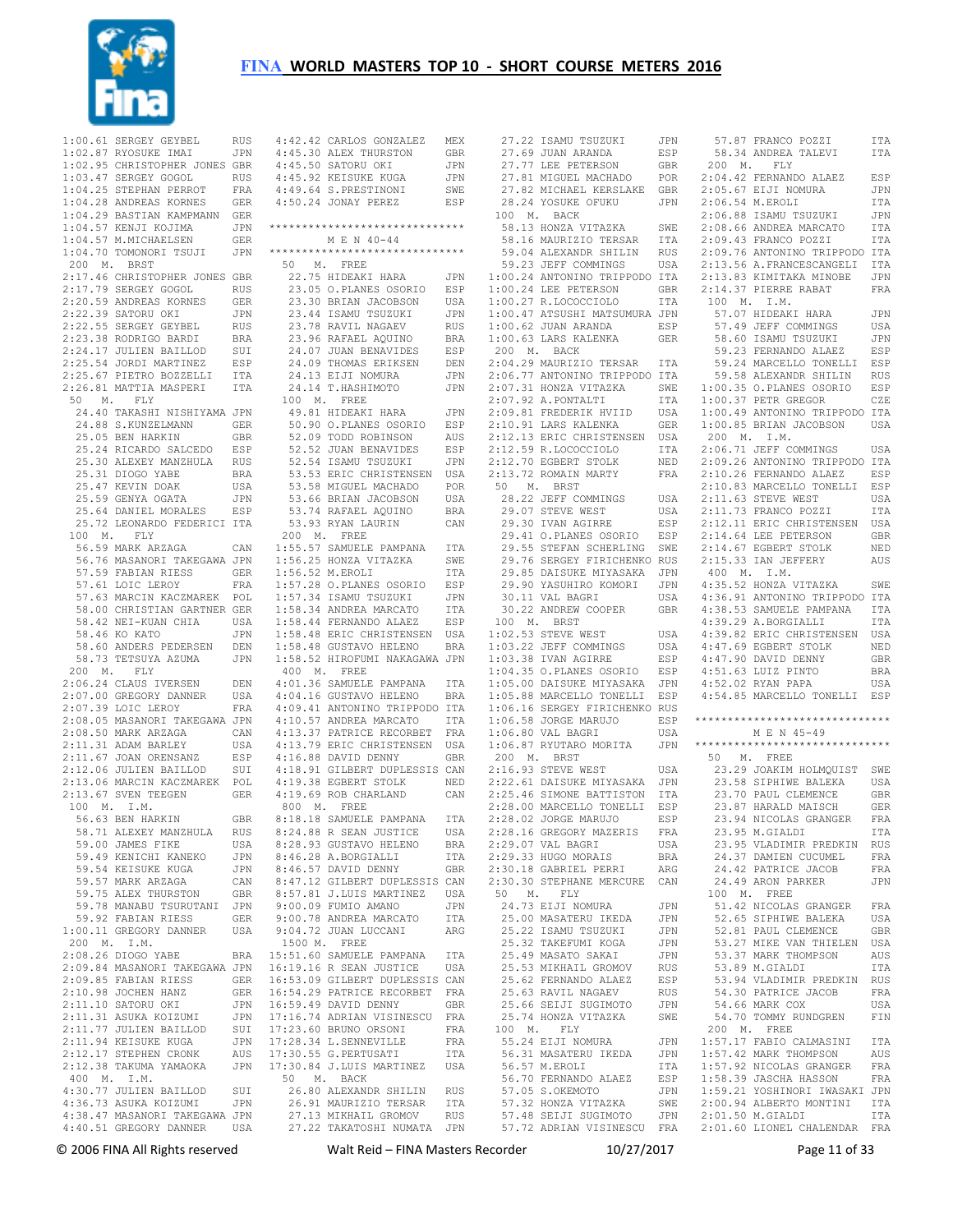

|           | 2:02.00 RICHARD GRAUEL                      | GER |                       | 1:06.00 SIPHIWE BALEKA                           | USA        |
|-----------|---------------------------------------------|-----|-----------------------|--------------------------------------------------|------------|
|           | 2:02.34 JEFF WELECHUK                       | CAN |                       | 1:06.34 MIKE VAN THIELEN                         | USA        |
| 400<br>Μ. | FREE                                        |     |                       | 1:06.81 DAVID WARREN                             | GBR        |
|           | 4:06.05 FABIO CALMASINI                     | ITA |                       | 1:06.95 ALBERTO MONTINI                          | ITA        |
|           | 4:06.81 NICOLAS GRANGER                     | FRA |                       | 1:07.01 MICHAEL HODGSON                          | GBR        |
|           | 4:14.96 DAVID WARREN                        | GBR |                       | 1:07.13 HAJIME MORIMOTO                          | JPN        |
|           | 4:15.08 JASCHA HASSON                       |     |                       | 1:07.25 MAKOTO ONODERA                           | JPN        |
|           | 4:15.36 ALBERTO MONTINI                     | FRA |                       |                                                  |            |
|           |                                             | ITA |                       | 1:07.26 KELVIN YEW                               | JPN        |
|           | 4:17.55 KURT DICKSON                        | USA |                       | 1:07.63 ABRAHAM SOLANO                           | USA        |
|           | 4:18.91 YOSHINORI IWASAKI                   | JPN | 200<br>M <sub>z</sub> | BRST                                             |            |
|           | 4:20.88 PATRICK BRUNDAGE                    | USA |                       | 2:23.30 VLADISLAV BRAGIN                         | <b>RUS</b> |
|           | 4:21.18 DAN WEGNER                          | USA |                       | 2:25.70 ALBERTO MONTINI                          | ITA        |
|           | 4:23.00 MARCO TENDERINI                     | ITA |                       | 2:26.13 NICOLAS GRANGER                          | FRA        |
| 800<br>М. | FREE                                        |     |                       | 2:28.79 ABRAHAM SOLANO                           | USA        |
|           | 8:28.53 FABIO CALMASINI                     | ITA |                       | 2:29.04 DAVID WARREN                             | GBR        |
|           | 8:51.43 ALBERTO MONTINI                     | ITA |                       | 2:29.97 MAKOTO ONODERA                           | JPN        |
|           | 9:00.98 LUCA DI IACOVO                      | ITA |                       | 2:30.60 ANDREY KREMLEVSKY RUS                    |            |
|           | 9:03.59 MIGUEL COURBIS                      | CHI |                       | 2:31.50 MICHAEL HODGSON                          | GBR        |
|           | 9:05.03 KURT DICKSON                        |     |                       | 2:32.41 ERLEND ALSTAD                            | <b>NOR</b> |
|           |                                             | USA |                       |                                                  |            |
|           | 9:07.26 KEIJI KOMORI                        | JPN |                       | 2:33.49 KENICHI DOZONO                           | JPN        |
|           | 9:08.31 STEFAN ANDERSSON                    | SWE | 50<br>Μ.              | FLY                                              |            |
|           | 9:12.10 MARCO TENDERINI                     | ITA |                       | 25.95 EDILSON JUNIOR                             | BRA        |
|           | 9:12.23 GREG STREPPEL                       | CAN |                       | 26.20 NICHOLAS DECKER                            | USA        |
|           | 9:13.38 A.JASIDAKIS                         | ARG |                       | 26.20 BARRY SARETSKY                             | CAN        |
| 1500 M.   | FREE                                        |     |                       | 26.22 KAZUHIKO YAMAKAWA                          | JPN        |
|           | 16:23.10 FABIO CALMASINI                    | ITA |                       | 26.26 PAUL CLEMENCE                              | GBR        |
|           | 17:01.58 JASCHA HASSON                      | FRA |                       | 26.51 HARALD MAISCH                              | GER        |
|           | 17:08.00 LUCA DI IACOVO                     | ITA |                       | 26.51 DAVID WARREN                               | GBR        |
|           | 17:14.96 KURT DICKSON                       | USA |                       | 26.75 A.PROKURATOV                               | <b>RUS</b> |
|           | 17:18.20 ALBERTO MONTINI                    | ITA |                       | 26.78 MICHAEL HODGSON                            | GBR        |
|           |                                             |     |                       |                                                  |            |
|           | 17:20.94 PATRICK BRUNDAGE                   | USA |                       | 26.80 HIDEYUKI CHIGIRA                           | JPN        |
|           | 17:22.21 LAURENT KABICHE                    | FRA | 100<br>Μ.             | FLY                                              |            |
|           | 17:31.37 KEIJI KOMORI                       | JPN |                       | 56.37 NICOLAS GRANGER                            | FRA        |
|           | 17:39.49 MIKE RUTLEDGE                      | CAN |                       | 59.01 KAZUHIKO YAMAKAWA JPN                      |            |
|           | 17:42.67 BARTON WELLS                       | USA |                       | 59.18 ANDREA CABIDDU                             | ITA        |
| 50<br>М.  | BACK                                        |     |                       | 59.22 DAVID WARREN                               | GBR        |
|           | 27.04 EDILSON JUNIOR                        | BRA |                       | 59.56 ALBERTO MONTINI                            | ITA        |
|           | 27.08 NICOLAS GRANGER                       | FRA |                       | 1:00.11 BARRY SARETSKY                           | CAN        |
|           | 27.87 HARALD MAISCH                         | GER |                       | 1:00.24 MICHAEL HODGSON                          | GBR        |
|           | 27.89 LIZANDRO CARVALHO BRA                 |     |                       | 1:00.61 LUDOVIC LEROUX                           | FRA        |
|           | 27.94 NICOLAS DUBREUIL                      | FRA |                       | 1:00.96 JASON KRUPP                              | CAN        |
|           |                                             |     |                       |                                                  |            |
|           | 28.22 JEFF WELECHUK                         | CAN |                       | 1:00.98 HASSE NILSSON                            | SWE        |
|           | 28.22 GIANLUCA LAPUCCI                      | ITA | М.<br>200             | FLY                                              |            |
|           | 28.26 Y.NAKAHARA                            | JPN |                       | 2:08.17 NICOLAS GRANGER                          | FRA        |
|           | 28.50 MIKE SELF                             | USA |                       | 2:12.65 ALBERTO MONTINI                          | ITA        |
|           | 28.81 PAUL CLEMENCE                         | GBR |                       | 2:13.98 DAVID WARREN                             | GBR        |
| 100<br>М. | BACK                                        |     |                       | 2:19.64 GREG STREPPEL                            | CAN        |
|           | 59.48 HARALD MAISCH                         | GER |                       | 2:21.74 ANDRé WRASSE                             | GER        |
|           | 59.75 JEFF WELECHUK                         | CAN |                       | 2:21.91 JASCHA HASSON                            | FRA        |
|           | 1:00.04 GIANLUCA LAPUCCI                    | ITA |                       | 2:22.36 LUIS CARCHEDI                            | BRA        |
|           | 1:00.07 NICOLAS GRANGER                     | FRA |                       | 2:22.80 BRENT HARVEY                             | CAN        |
|           | 1:00.61 NICOLAS DUBREUIL                    | FRA |                       | 2:22.85 ABRAHAM SOLANO                           | USA        |
|           | $1:00.72$ Y.NAKAHARA                        | JPN |                       | 2:23.01 HARRY COMET                              | NED        |
|           | 1:00.77 EDILSON JUNIOR                      | BRA | 100<br>М.             | I.M.                                             |            |
|           | 1:01.70 MIKE SELF                           |     |                       | 1:00.07 HARALD MAISCH                            |            |
|           |                                             | USA |                       |                                                  | GER        |
|           | 1:01.75 JAN GOOSSENS                        | BEL |                       | 1:00.09 SIPHIWE BALEKA                           | USA        |
|           | 1:01.95 LIZANDRO CARVALHO BRA               |     |                       | 1:00.43 NICOLAS GRANGER                          | FRA        |
| 200 M.    | BACK                                        |     |                       | 1:00.74 DAVID WARREN                             | GBR        |
|           | 2:10.49 NICOLAS GRANGER                     | FRA |                       | 1:01.01 ANDREA CABIDDU                           | ITA        |
|           | 2:10.84 JEFF WELECHUK                       | CAN |                       | 1:01.22 VLADISLAV BRAGIN                         | RUS        |
|           | 2:12.54 LUCA VIGNERI                        | ITA |                       | 1:01.36 MICHAEL HODGSON                          | GBR        |
|           | 2:12.60 Y.NAKAHARA                          | JPN |                       | 1:01.86 ALBERTO MONTINI                          | ITA        |
|           | 2:13.49 GUIDO COCCI                         | ITA |                       | 1:01.87 FABIO SPINADIN                           | ITA        |
|           | 2:13.69 JAN GOOSSENS                        | BEL |                       | 1:02.03 BARRY SARETSKY                           | CAN        |
|           | 2:14.63 KURT DICKSON                        | USA | 200<br>М.             | I.M.                                             |            |
|           | 2:15.55 CARLES PUIG                         | ESP |                       | 2:05.04 NICOLAS GRANGER                          | FRA        |
|           | 2:16.33 LIZANDRO CARVALHO BRA               |     |                       | 2:13.73 ALBERTO MONTINI                          |            |
|           |                                             |     |                       |                                                  | ITA        |
|           | 2:16.87 RICK HAMILTON                       | USA |                       | 2:13.91 JASCHA HASSON                            | FRA        |
| 50<br>Μ.  | <b>BRST</b>                                 |     |                       | 2:14.42 ANDREA CABIDDU                           | ITA        |
|           | 29.22 JOAKIM HOLMQUIST                      | SWE |                       | 2:15.52 ANDREY KREMLEVSKY RUS                    |            |
|           | 29.61 VLADISLAV BRAGIN                      | RUS |                       | 2:16.16 DAVID WARREN                             | GBR        |
|           | 29.85 FABIO SPINADIN                        | ITA |                       | 2:16.50 HAJIME MORIMOTO                          | JPN        |
|           | 30.00 SIPHIWE BALEKA                        | USA |                       | 2:16.59 ABRAHAM SOLANO                           | USA        |
|           | 30.30 ANDREA CABIDDU                        | ITA |                       | 2:16.97 VLADISLAV BRAGIN                         | RUS        |
|           | 30.39 KELVIN YEW                            | AUS |                       | $2:17.72$ GUIDO COCCI                            | ITA        |
|           | 30.44 MIKE VAN THIELEN                      | USA | 400 M.                | I.M.                                             |            |
|           | 30.54 MICHAEL HODGSON                       | GBR |                       | 4:45.47 ALBERTO MONTINI                          | ITA        |
|           | 30.63 MAKOTO ONODERA                        | JPN |                       | 4:52.09 PATRICK BRUNDAGE                         | USA        |
|           |                                             |     |                       |                                                  |            |
|           |                                             |     |                       |                                                  |            |
|           | 30.64 GUSTAVO PINTO                         | BRA |                       | 4:53.87 JON LUNDQVIST                            | SWE        |
| 100 M.    | <b>BRST</b><br>1:04.41 VLADISLAV BRAGIN RUS |     |                       | 4:54.29 RENATO RAMALHO<br>4:56.50 ABRAHAM SOLANO | BRA<br>USA |

|                      | 5:00.58 NICKOLAS MARCHAND FRA                                                                                                                                                                                                                 |                 |                      |
|----------------------|-----------------------------------------------------------------------------------------------------------------------------------------------------------------------------------------------------------------------------------------------|-----------------|----------------------|
|                      |                                                                                                                                                                                                                                               |                 |                      |
|                      |                                                                                                                                                                                                                                               |                 |                      |
|                      | 5:00.69 CARLES PUIG ESP<br>5:01.64 ERLEND ALSTAD NOR<br>5:01.78 MARCO TENDERINI ITA                                                                                                                                                           |                 |                      |
|                      | 5:04.88 ANDREA CABIDDU                                                                                                                                                                                                                        | ITA             |                      |
|                      | *****************************                                                                                                                                                                                                                 |                 | $\mathbf{1}$         |
|                      | M E N 50-54                                                                                                                                                                                                                                   |                 | 1:<br>1:             |
|                      | *****************************                                                                                                                                                                                                                 |                 | 1:                   |
|                      | 50 M. FREE                                                                                                                                                                                                                                    |                 | 1:                   |
|                      | 24.40 CALVIN MAUGHAN<br>24.65 RICO ROLLI                                                                                                                                                                                                      | RSA             | $\mathbf{1}$ :       |
|                      | 24.65 RICO ROLLI                                                                                                                                                                                                                              | ITA             | 1:                   |
|                      | 24.88 STEVE HILTABIDDLE USA                                                                                                                                                                                                                   |                 | $\mathbf{1}$ :       |
|                      | 24.91 SCOTT HEBER<br>24.94 WOLFGANG RABER AUT<br>24.96 FRITZ BEDFORD USA<br>25.04 MICHAEL BOOSIN USA<br>25.04 OLA SODERBERG SWE<br>25.16 LAURENT NEUVILLE FRA<br>25.16 LAURENT NEUVILLE FRA<br>25.18 PETER BERNSEN NED<br>25.18 PETER BERNSEN |                 | 1:<br>1:             |
|                      |                                                                                                                                                                                                                                               |                 | $1:$                 |
|                      |                                                                                                                                                                                                                                               |                 |                      |
|                      |                                                                                                                                                                                                                                               |                 | $\frac{1}{2}$        |
|                      |                                                                                                                                                                                                                                               |                 | 2:                   |
|                      |                                                                                                                                                                                                                                               |                 | 2:                   |
|                      | 100 M. FREE<br>00 M. FREE<br>55.08 OLA SODERBERG SWE<br>55.24 PETER MCKINNON CAN<br>55.32 PIERRE BLANC FRA<br>55.34 MARK REYNOLDS GBR<br>55.64 WOLFGANG RABER AUT<br>55.64 WOLFGANG RABER AUT                                                 |                 | 2:                   |
|                      |                                                                                                                                                                                                                                               | SWE<br>CAN      | 2:<br>2:             |
|                      |                                                                                                                                                                                                                                               |                 | 2:                   |
|                      |                                                                                                                                                                                                                                               |                 | 2:                   |
|                      |                                                                                                                                                                                                                                               |                 | 2:                   |
|                      | 56.11 MATTIA MARCO                                                                                                                                                                                                                            | AU<br>ITA<br>TR | 2:                   |
|                      | 56.11 MATILE MENUS<br>56.14 OLA SELVRENIUS SWE<br>56.51 DENNIS BENNETT USA<br>56.61 THOMAS LOWY AUT                                                                                                                                           |                 | 5                    |
|                      |                                                                                                                                                                                                                                               |                 |                      |
|                      |                                                                                                                                                                                                                                               |                 |                      |
|                      | 56.61 MARC CHALANSONNET FRA<br>200 M. FREE                                                                                                                                                                                                    |                 |                      |
|                      | 2:01.73 GIANLUCA SONDALI ITA                                                                                                                                                                                                                  |                 |                      |
|                      | 2:02.21 MIKE SHAFFER                                                                                                                                                                                                                          | USA             |                      |
|                      | 2:02.75 MARK REYNOLDS                                                                                                                                                                                                                         | GBR             |                      |
|                      | 2:03.65 DAVID SIMS<br>2:03.62 ROBERTO BRUNORI ITA<br>2:03.84 PETER MCKINNON CAN<br>5 PETER MCKINNON CAN                                                                                                                                       |                 |                      |
|                      |                                                                                                                                                                                                                                               |                 |                      |
|                      |                                                                                                                                                                                                                                               |                 |                      |
|                      |                                                                                                                                                                                                                                               |                 | $\mathbf{1}$         |
|                      | 2:04.48 TERRY DEBIASE US.<br>2:04.48 TERNAR STERMANN GER<br>2:04.84 LAURENT NEUVILLE FRA                                                                                                                                                      |                 | $\frac{1}{1}$<br>1:  |
|                      |                                                                                                                                                                                                                                               |                 | $\overline{1}$ :     |
| 400 M. FREE          |                                                                                                                                                                                                                                               |                 | 1:                   |
|                      | 400 M. FREE<br>4:19.68 MIKE SHAFFER USA<br>4:20.68 GIANLUCA SONDALI ITA<br>4:24.76 ARNALDO PEREZ PUR<br>4:25.95 A.LAVEGLIA ITA<br>5:25.95 A.LAVEGLIA ITA                                                                                      |                 | 1:                   |
|                      |                                                                                                                                                                                                                                               |                 | $\mathbf{1}$ :       |
|                      |                                                                                                                                                                                                                                               |                 | 1:                   |
|                      | 4:25.95 A.LAVEGLIA ITA 1:<br>4:27.31 SEAN KINSEY GBR 1:<br>4:27.31 SEAN KINSEY GBR 1:<br>4:27.33 MARK REYNOLDS GBR 2<br>4:28.29 JOSE FREITAS POR 2:                                                                                           |                 | 1:                   |
|                      |                                                                                                                                                                                                                                               |                 |                      |
|                      |                                                                                                                                                                                                                                               |                 | $\frac{1}{2}$        |
|                      |                                                                                                                                                                                                                                               |                 |                      |
|                      | 4:28.75 B.SOUVIRAA-LABAST FRA 2:<br>4:28.99 ROBERTO BRUNORI ITA 2:                                                                                                                                                                            |                 |                      |
|                      |                                                                                                                                                                                                                                               |                 |                      |
| 800 M. FREE          |                                                                                                                                                                                                                                               |                 | 2:                   |
|                      | 9:06.43 ARNALDO PEREZ PUR<br>9:09.53 A.BELOSLUDTSEV RUS                                                                                                                                                                                       |                 | 2:<br>$\mathbf{2}$ : |
|                      | 9:15.06 MATS NYGREN                                                                                                                                                                                                                           | USA             | 2:                   |
|                      | 9:17.00 ALESSANDRO GESINI                                                                                                                                                                                                                     | ITA             | 2:                   |
|                      | 9:20.99 J.CARLOS VALLEJO                                                                                                                                                                                                                      | ESP             | 2:                   |
|                      | 9:22.43 K.DELLBRUGGE                                                                                                                                                                                                                          | <b>GER</b>      | 2:                   |
|                      | 9:24.53 JOHN DAY                                                                                                                                                                                                                              | GBR             | E                    |
|                      | 9:24.58 GIANLUCA SONDALI                                                                                                                                                                                                                      | ITA             |                      |
|                      | 9:25.85 MARCO LEONE                                                                                                                                                                                                                           | ITA             |                      |
|                      | 9:27.84 ROBERTO BRUNORI<br>1500 M. FREE                                                                                                                                                                                                       | ITA             |                      |
|                      | 16:53.04 JEFF ERWIN                                                                                                                                                                                                                           | USA             |                      |
|                      | 17:13.75 MIKE SHAFFER                                                                                                                                                                                                                         | USA             |                      |
|                      | 17:33.33 ARNALDO PEREZ                                                                                                                                                                                                                        | PUR             |                      |
|                      | 17:37.99 A.BELOSLUDTSEV                                                                                                                                                                                                                       | <b>RUS</b>      |                      |
|                      | 17:46.40 ALESSANDRO GESINI                                                                                                                                                                                                                    | <b>ITA</b>      |                      |
|                      | 17:57.81 J.CARLOS VALLEJO                                                                                                                                                                                                                     | ESP             |                      |
|                      | 18:03.83 P.ALLEGRINI<br>18:09.31 EILHARD LUSSIER                                                                                                                                                                                              | SUI<br>USA      | 1                    |
|                      | 18:10.40 JOSE FREITAS                                                                                                                                                                                                                         | POR             |                      |
|                      | 18:13.19 RAMIRO FERRARI                                                                                                                                                                                                                       | ESP             |                      |
| M <sub>1</sub><br>50 | <b>BACK</b>                                                                                                                                                                                                                                   |                 |                      |
|                      | 28.20 HIROYOSHI MAETOGE JPN                                                                                                                                                                                                                   |                 | 1:                   |
|                      | 28.81 WOLFGANG RABER                                                                                                                                                                                                                          | AUT             | 1:                   |
|                      | 29.04 MIKE SHAFFER                                                                                                                                                                                                                            | USA             | 1:                   |
|                      | 29.19 PETER MCKINNON<br>29.22 ANDREA TOJA                                                                                                                                                                                                     | CAN<br>ITA      | 1:<br>1:             |
|                      |                                                                                                                                                                                                                                               |                 |                      |

| 29.28 HARALD RUCK                                                                                                                                                                                                                                    | RSA                                        |
|------------------------------------------------------------------------------------------------------------------------------------------------------------------------------------------------------------------------------------------------------|--------------------------------------------|
| 29.30 RAGNAR STERMANN<br>29.46 PETER BERNSEN<br>29.56 JANNE VIRTANEN                                                                                                                                                                                 | GER<br>NED                                 |
|                                                                                                                                                                                                                                                      |                                            |
|                                                                                                                                                                                                                                                      | $_{\rm FIN}$                               |
|                                                                                                                                                                                                                                                      |                                            |
| $\begin{tabular}{llllll} 29.56 THOMAS DOCRHORN & GER \\ 100 & M. BACK \\ 1:00.73 HIROYOSHI MAETOGE JPN \end{tabular}$                                                                                                                                |                                            |
| 1:02.00 MIKE SHAFFER                                                                                                                                                                                                                                 | USA                                        |
|                                                                                                                                                                                                                                                      |                                            |
| 1:02.13 WOLFGANG RABER<br>1:02.82 MASASHI TANIKAWA                                                                                                                                                                                                   | AUT<br>JPN                                 |
|                                                                                                                                                                                                                                                      |                                            |
|                                                                                                                                                                                                                                                      | USA                                        |
| 1:02.83 PETER MCKINNON CAN<br>1:03.11 MATTHEW NANCE USA<br>1:03.65 RAGNAR STERMANN GER                                                                                                                                                               |                                            |
| 1:04.01 EDWIN VAN NORDEN NED<br>1:04.11 JAN BIDRMAN CAN<br>1:04.24 ALESSIO GERMANI ITA                                                                                                                                                               |                                            |
|                                                                                                                                                                                                                                                      |                                            |
|                                                                                                                                                                                                                                                      |                                            |
| 200 M. BACK                                                                                                                                                                                                                                          |                                            |
| 2:15.66 MATTHEW NANCE<br>2:15.71 G.FRANCESCHI                                                                                                                                                                                                        | USA                                        |
|                                                                                                                                                                                                                                                      | ITA                                        |
|                                                                                                                                                                                                                                                      | CAN                                        |
| 2:16.88 PETER MCKINNON<br>2:17.95 MASASHI TANIKAWA<br>2:19.15 RAGNAR STERMANN                                                                                                                                                                        | JPN<br>GER                                 |
| 2:20.13 EDWIN VAN NORDEN<br>2:20.13 EDWIN VAN NORDEN<br>2:20.48 ALESSIO GERMANI<br>2:21.27 JAN NOTENBOMER<br>2:22.53 PETER BERNSEN                                                                                                                   | NED                                        |
|                                                                                                                                                                                                                                                      | ITA                                        |
|                                                                                                                                                                                                                                                      | $\frac{11}{1}$ $\frac{1}{1}$ $\frac{1}{2}$ |
|                                                                                                                                                                                                                                                      | NED                                        |
|                                                                                                                                                                                                                                                      | NED                                        |
| 50 M. BRST<br>30.10 SCOTT HEBER                                                                                                                                                                                                                      |                                            |
|                                                                                                                                                                                                                                                      | USA                                        |
|                                                                                                                                                                                                                                                      | CZE                                        |
|                                                                                                                                                                                                                                                      | ITA                                        |
|                                                                                                                                                                                                                                                      | AUT                                        |
|                                                                                                                                                                                                                                                      | ITA                                        |
|                                                                                                                                                                                                                                                      | AUS<br>JPN                                 |
|                                                                                                                                                                                                                                                      | USA                                        |
| 30.10 SCOTT HEBER<br>30.33 TOMAS VAVERKA<br>30.56 RICO ROLLI<br>30.81 BERNHARD AUNER<br>31.05 CARLO TRAVAINI<br>31.39 BARRY CARP<br>31.48 SHINJI NATORI<br>31.48 SHINJI NATORI<br>31.72 H.HASHIMOTO<br>31.72 H.HASHIMOTO<br>31.78 RON DEKKER<br>31.7 | JPN                                        |
|                                                                                                                                                                                                                                                      | $\operatorname{NED}$                       |
| 100 M. BRST                                                                                                                                                                                                                                          |                                            |
| 1:08.14 C.COVENEY<br>1:08.54 RICO ROLLI                                                                                                                                                                                                              | USA                                        |
|                                                                                                                                                                                                                                                      |                                            |
|                                                                                                                                                                                                                                                      | ITA                                        |
| 1:08.79 SHINJI NATORI                                                                                                                                                                                                                                | JPN                                        |
| 1:09.50 CARLO TRAVAINI                                                                                                                                                                                                                               | ITA                                        |
| $1:09.94$ JAN BIDRMAN                                                                                                                                                                                                                                | CAN                                        |
|                                                                                                                                                                                                                                                      | FRA                                        |
|                                                                                                                                                                                                                                                      | AUT                                        |
| 1:10.01 C.SAINT MARTIN<br>1:10.06 BERNHARD AUNER<br>1:10.19 SHUJI YAMAZAKI                                                                                                                                                                           | JPN                                        |
| $1:10.50$ J.MELLADO                                                                                                                                                                                                                                  | FRA                                        |
| $1:10.59$ SEAN FRAMPTON                                                                                                                                                                                                                              | USA                                        |
|                                                                                                                                                                                                                                                      | FRA                                        |
|                                                                                                                                                                                                                                                      | ITA                                        |
| - 200 M. BRST<br>2:31.78 J.MELLADO<br>2:32.08 CARLO TRAVAINI<br>2:32.87 C.COVENEY                                                                                                                                                                    | USA                                        |
|                                                                                                                                                                                                                                                      | JPN                                        |
| 2:33.13 SHUJI YAMAZAKI<br>2:34.84 G.FRANCESCHI                                                                                                                                                                                                       | ITA                                        |
|                                                                                                                                                                                                                                                      |                                            |
| Expressional ITA<br>2:35.13 C.SAINT MARTIN FRA<br>2:35.39 BIOUARE CO<br>2:35.39 RICHARD LOCKHART                                                                                                                                                     | NZL                                        |
|                                                                                                                                                                                                                                                      | <b>BRA</b>                                 |
|                                                                                                                                                                                                                                                      | USA                                        |
| 2:00:07<br>2:35.75 NEWTON KAMINSKI<br>2:36.00 SEAN FRAMPTON<br>2:36.67 DAVID MILBURN<br>2:36.67 DAVID MILBURN                                                                                                                                        | GBR                                        |
| 50 M. FLY                                                                                                                                                                                                                                            |                                            |
| 25.98 STEVE HILTABIDDLE USA<br>26.00 SCOTT HEBER                                                                                                                                                                                                     | USA                                        |
|                                                                                                                                                                                                                                                      | ITA                                        |
| 26.70 ANDREA TOJA                                                                                                                                                                                                                                    | ITA                                        |
| 26.98 L.MICHELOTTI<br>27.01 JAN BIDRMAN                                                                                                                                                                                                              | CAN                                        |
| 27.07 RICO ROLLI                                                                                                                                                                                                                                     | ITA                                        |
| 27.18 DAVID EMERSON                                                                                                                                                                                                                                  | GBR                                        |
| 27.22 WOLFGANG RABER                                                                                                                                                                                                                                 | AUT                                        |
| 27.32 MIKE SHAFFER                                                                                                                                                                                                                                   | USA                                        |
| 27.41 JONAS HALLGREN                                                                                                                                                                                                                                 | SWE                                        |
| 100 M. FLY                                                                                                                                                                                                                                           |                                            |
| 58.86 JAN BIDRMAN                                                                                                                                                                                                                                    | CAN                                        |
| 59.26 ANDREA TOJA                                                                                                                                                                                                                                    | ITA<br>USA                                 |
| 59.52 MIKE SHAFFER                                                                                                                                                                                                                                   |                                            |
| 59.98 STEVE HILTABIDDLE USA<br>1:00.20 L.MICHELOTTI                                                                                                                                                                                                  | ITA                                        |
| 1:00.99 WOLFGANG RABER                                                                                                                                                                                                                               | AUT                                        |
|                                                                                                                                                                                                                                                      | FRA                                        |
| 1:01.07 PIERRE BLANC<br>1:01.90 J.MELLADO<br>1:01.97 DAVID EMERSON                                                                                                                                                                                   | FRA<br>GBR                                 |

© 2006 FINA All Rights reserved Walt Reid – FINA Masters Recorder 10/27/2017 Page 12 of 33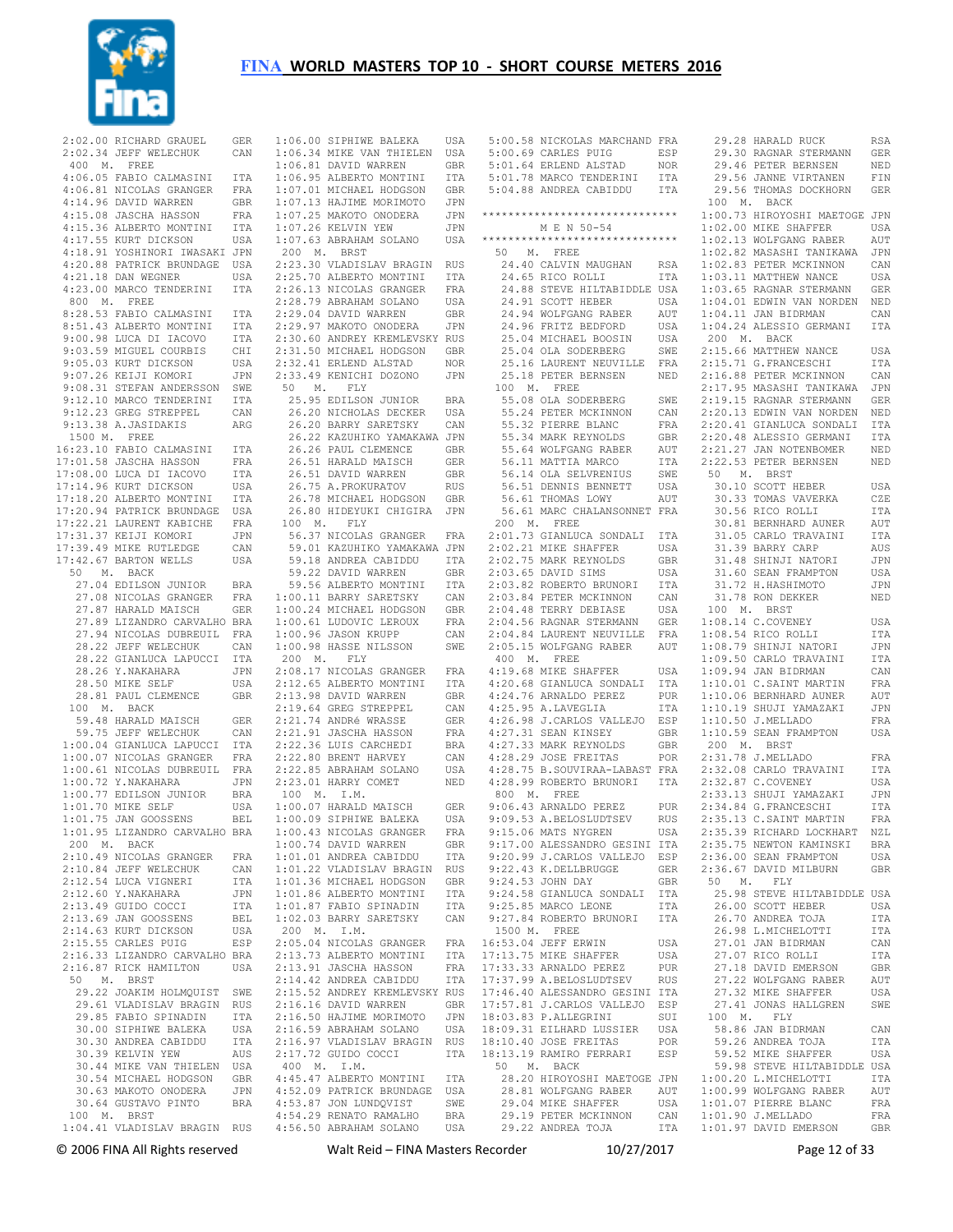

|           | 1:02.07 MARC CHALANSONNET FRA  |            |              | 2:11.45 GILLES LAFFICHE       | FRA        |
|-----------|--------------------------------|------------|--------------|-------------------------------|------------|
| 200<br>М. | FLY                            |            |              | 2:11.47 JIM CALLAHAN          | USA        |
|           | 2:10.52 MIKE SHAFFER           | USA        | 400 M. FREE  |                               |            |
|           | 2:17.82 ANDREA TOJA            | ITA        |              | 4:36.14 BRUCE YOUNG           | USA        |
|           |                                |            |              |                               |            |
|           | 2:17.99 A.LAVEGLIA             | ITA        |              | 4:36.43 BRUCE THOMAS          | USA        |
|           | 2:18.71 MAURO CAPPELLETTI      | ITA        |              | 4:38.56 ROD CRAIG             | CAN        |
|           | 2:20.15 ARNALDO PEREZ          | PUR        |              | 4:38.81 TITO MORALES          | USA        |
|           | 2:20.83 GIANLUCA SONDALI       | ITA        |              | 4:39.51 JIM CALLAHAN          | USA        |
|           | 2:23.21 OLIVIER GALLET         | FRA        |              | 4:40.55 GILLES LAFFICHE       | FRA        |
|           |                                |            |              |                               |            |
|           | 2:24.23 PABLO CONDE            | CAN        |              | 4:40.89 PETER HOLLETT         | USA        |
|           | 2:25.11 MARC GEORG VAUPEL GER  |            |              | 4:43.32 VLADLEN NESVETAEV RUS |            |
|           | 2:25.45 A.PASIECZNY            | POL        |              | 4:43.81 GUILHERME NETO        | BRA        |
| 100 M.    | I.M.                           |            |              | 4:44.15 MARC JOUANDON         | FRA        |
|           | 1:00.57 SCOTT HEBER            | USA        | 800 M. FREE  |                               |            |
|           |                                |            |              |                               |            |
|           | 1:01.65 JAN BIDRMAN            | CAN        |              | 9:28.44 BRUCE THOMAS          | USA        |
|           | 1:02.74 G.FRANCESCHI           | ITA        |              | 9:34.37 JIM CALLAHAN          | USA        |
|           | 1:03.12 PIERRE BLANC           | FRA        |              | 9:39.97 ANDERS HAGLUND        | SWE        |
|           | 1:03.40 WOLFGANG RABER         | AUT        |              | 9:44.10 GLENN CARLSEN         | CAN        |
|           | 1:03.65 C.SAINT MARTIN         | FRA        |              | 9:45.46 PETER HOLLETT         | USA        |
|           |                                |            |              |                               |            |
|           | 1:04.28 GREGORY HARRIS         | USA        |              | 9:49.66 GUANTI DELLI          | ITA        |
|           | $1:04.48$ BARRY CARP           | AUS        |              | 9:54.10 ROD CRAIG             | CAN        |
|           | 1:04.51 A.SALVATORI            | ITA        |              | 9:55.99 DOUG THAIN            | USA        |
|           | 1:04.63 NEWTON KAMINSKI        | BRA        |              | 9:56.03 GUSTAV VD BERG        | NED        |
| 200 M.    | I.M.                           |            |              | 9:56.51 MARTEN DE GROOT       | NED        |
|           |                                |            |              |                               |            |
|           | 2:14.50 SCOTT HEBER            | USA        | 1500 M. FREE |                               |            |
|           | 2:18.42 GIANLUCA SONDALI       | ITA        |              | 18:05.03 BRUCE THOMAS         | USA        |
|           | 2:18.72 G.FRANCESCHI           | ITA        |              | 18:29.24 GLENN CARLSEN        | CAN        |
|           | 2:18.96 C.SAINT MARTIN         | FRA        |              | 18:34.49 ROD CRAIG            | CAN        |
|           | 2:19.23 DAVID SIMS             | USA        |              | 18:41.81 JIM SAUER            | USA        |
|           |                                |            |              |                               |            |
|           | 2:19.96 J.MELLADO              | <b>FRA</b> |              | 18:43.75 MARC JOUANDON        | FRA        |
|           | 2:20.06 JAN BIDRMAN            | CAN        |              | 18:43.94 GILLES LAFFICHE      | FRA        |
|           | 2:21.31 FRITZ BEDFORD          | USA        |              | 18:45.18 GUANTI DELLI         | ITA        |
|           | 2:21.83 PIERRE BLANC           | FRA        |              | 18:59.76 MARK JONES           | GBR        |
|           |                                |            |              |                               |            |
|           | 2:22.05 A.LAVEGLIA             | ITA        |              | 19:04.16 TERUHISA SHIMIZU     | JPN        |
| 400 M.    | I.M.                           |            |              | 19:04.44 JEFFREY CROSSON      | USA        |
|           | 4:57.53 G.FRANCESCHI           | ITA        | 50<br>М.     | BACK                          |            |
|           | 4:59.95 GIANLUCA SONDALI       | ITA        |              | 27.96 CRAIG NORREY            | GBR        |
|           | 5:00.34 MIKE SHAFFER           | USA        |              | 29.35 UDO CHRISTIANSEN        | GER        |
|           |                                |            |              |                               |            |
|           | 5:00.36 C.SAINT MARTIN         | FRA        |              | 29.45 HIROSHI SHIBUYA         | JPN        |
|           | 5:00.45 A.LAVEGLIA             | ITA        |              | 29.56 BRUCE KONE              | USA        |
|           | 5:07.96 LUCA MONOLO            | ITA        |              | 29.71 A.BONANNI               | ITA        |
|           |                                |            |              |                               |            |
|           |                                |            |              |                               |            |
|           | 5:08.41 MARC GEORG VAUPEL GER  |            |              | 30.08 PETER WIESE             | GER        |
|           | 5:09.03 MICHAEL PRUFERT        | GER        |              | 30.27 CLAY BRITT              | USA        |
|           | 5:11.89 PABLO CONDE            | CAN        |              | 30.60 SERGEY KOROTAEV         | RUS        |
|           | 5:11.91 P.ALLEGRINI            | SUI        |              | 30.76 LENNART MENTOR          | SWE        |
|           |                                |            |              | 30.89 DOUG THAIN              | USA        |
|           | ****************************** |            | 100          |                               |            |
|           |                                |            | М.           | BACK                          |            |
|           | M E N 55-59                    |            |              | 1:02.63 HIROSHI SHIBUYA       | JPN        |
|           | ****************************** |            |              | 1:03.19 MARCO COLOMBO         | ITA        |
| 50        | M. FREE                        |            |              | 1:03.88 CRAIG NORREY          | GBR        |
|           | 25.25 MARCO COLOMBO            | ITA        |              | 1:04.74 A. BONANNI            | ITA        |
|           |                                |            |              |                               |            |
|           | 25.52 AMBROSE GAINES           | USA        |              | 1:04.76 UDO CHRISTIANSEN      | GER        |
|           | 25.63 BRUCE KONE               | USA        |              | $1:05.40$ DAVE TOWN           | CAN        |
|           | 25.74 LIONEL GODEAUX           | BEL        |              | 1:05.54 PETER WIESE           | GER        |
|           | 25.79 CRAIG NORREY             | <b>GBR</b> |              | 1:06.00 VLADIMIR GORKOV       | RUS        |
|           | 25.90 ANDERS HAGLUND           | SWE        |              | 1:06.21 SERGEY KOROTAEV       | RUS        |
|           |                                |            |              |                               |            |
|           | 26.31 KURT WILSON              | USA        |              | 1:06.27 CARL HAYNIE           | USA        |
|           | 26.31 DAN OLE JOHANSEN         | DEN        | 200 M.       | BACK                          |            |
|           | 26.33 G.GIGLIETTI              | ITA        |              | 2:22.36 DAVE TOWN             | CAN        |
|           | 26.38 MINORU TOYOTA            | JPN        |              | 2:23.24 UDO CHRISTIANSEN      | <b>GER</b> |
|           | 26.38 COLIN STEPHENSON         | GBR        |              | 2:23.97 A.BONANNI             | ITA        |
| 100 M.    |                                |            |              |                               |            |
|           | FREE                           |            |              | 2:24.04 SERGEY KOROTAEV       | RUS        |
|           | 56.53 CRAIG NORREY             | GBR        |              | 2:26.54 CARL HAYNIE           | USA        |
|           | 57.05 ANDERS HAGLUND           | SWE        |              | 2:26.72 DARIUSZ WOLNY         | POL        |
|           | 57.82 DOUG THAIN               | USA        |              | 2:26.92 HIROSHI SHIBUYA       | JPN        |
|           | 58.01 LESZEK MADEJ             | POL        |              | 2:28.31 MARK SMEDLEY          | AUS        |
|           |                                |            |              |                               |            |
|           | 58.23 BRUNO SOULAS             | FRA        |              | 2:28.36 DOUG THAIN            | USA        |
|           | 58.30 LEONIDAS NETO            | BRA        |              | 2:28.76 CRAIG NORREY          | GBR        |
|           | 58.34 ROBERTO MEREGA           | ARG        | 50<br>М.     | <b>BRST</b>                   |            |
|           | 58.39 BRUCE YOUNG              | USA        |              | 30.37 DAVID GUTHRIE           | USA        |
|           | 58.57 GILLES LAFFICHE          | FRA        |              | 31.60 MASAAKI OTSUKI          | JPN        |
|           |                                |            |              |                               |            |
|           | 58.60 ALEXEY FILONOV           | RUS        |              | 31.94 BRUCE KONE              | USA        |
| 200 M.    | FREE                           |            |              | 32.18 SERGEY PAKHOMOV         | RUS        |
|           | 2:05.44 ANDERS HAGLUND         | SWE        |              | 32.18 OLIVIER BORIOS          | FRA        |
|           | 2:05.83 MARCUS MATTIOLI        | BRA        |              | 32.29 ANDY DYER               | USA        |
|           | 2:08.25 LESZEK MADEJ           | POL        |              | 32.61 STEPHEN PANZARINO USA   |            |
|           |                                |            |              |                               |            |
|           | 2:09.15 BRUCE YOUNG            | USA        |              | 32.61 FRANCOIS CARLES         | FRA        |
|           | 2:09.81 DOUG THAIN             | USA        |              | 32.74 DAVID BRYANT            | GBR        |
|           | 2:10.68 MARTEN DE GROOT        | NED        |              | 32.96 MICHAEL AUBREY          | USA        |
|           | 2:11.08 TITO MORALES           | USA        | 100 M.       | BRST                          |            |
|           | 2:11.15 ROD CRAIG              | CAN        |              | 1:06.80 DAVID GUTHRIE         | USA        |

|             | 2:11.45 GILLES LAFFICHE                                                                                 | FRA        | 1:10.4 |
|-------------|---------------------------------------------------------------------------------------------------------|------------|--------|
|             | 2:11.47 JIM CALLAHAN                                                                                    | USA        | 1:11.6 |
| 400 M. FREE |                                                                                                         |            | 1:12.4 |
|             | 4:36.14 BRUCE YOUNG                                                                                     |            |        |
|             |                                                                                                         | USA        | 1:12.5 |
|             | 4:36.43 BRUCE THOMAS                                                                                    | USA        | 1:12.8 |
|             | 4:38.56 ROD CRAIG                                                                                       | CAN        | 1:12.9 |
|             | 4:38.81 TITO MORALES                                                                                    | USA        | 1:13.2 |
|             | 4:39.51 JIM CALLAHAN                                                                                    | USA        | 1:13.2 |
|             | 4:40.55 GILLES LAFFICHE                                                                                 | FRA        | 1:13.3 |
|             |                                                                                                         |            |        |
|             | 4:40.89 PETER HOLLETT                                                                                   | USA        | 200    |
|             | 4:43.32 VLADLEN NESVETAEV RUS                                                                           |            | 2:27.2 |
|             | 4:43.81 GUILHERME NETO                                                                                  | BRA        | 2:35.3 |
|             | 4:44.15 MARC JOUANDON                                                                                   | FRA        | 2:38.8 |
| 800 M. FREE |                                                                                                         |            | 2:39.9 |
|             | 9:28.44 BRUCE THOMAS                                                                                    | USA        | 2:40.9 |
|             |                                                                                                         |            |        |
|             | 9:34.37 JIM CALLAHAN                                                                                    | USA        | 2:44.6 |
|             | 9:39.97 ANDERS HAGLUND                                                                                  | SWE        | 2:45.1 |
|             | 9:44.10 GLENN CARLSEN                                                                                   | CAN        | 2:45.2 |
|             | 9:45.46 PETER HOLLETT                                                                                   | USA        | 2:45.6 |
|             | 9:49.66 GUANTI DELLI                                                                                    | ITA        | 2:45.8 |
|             | 9:54.10 ROD CRAIG                                                                                       | CAN        | 50     |
|             |                                                                                                         |            |        |
|             | 9:55.99 DOUG THAIN                                                                                      | USA        | 26.9   |
|             | 9:56.03 GUSTAV VD BERG                                                                                  | NED        | 27.7   |
|             | 9:56.51 MARTEN DE GROOT NED                                                                             |            | 28.2   |
|             | 1500 M. FREE                                                                                            |            | 28.2   |
|             | 18:05.03 BRUCE THOMAS                                                                                   | USA        | 28.3   |
|             | 18:29.24 GLENN CARLSEN                                                                                  | CAN        | 28.5   |
|             |                                                                                                         |            |        |
|             | 18:34.49 ROD CRAIG                                                                                      | CAN        | 28.5   |
|             | 18:41.81 JIM SAUER                                                                                      | USA        | 28.6   |
|             | 18:43.75 MARC JOUANDON                                                                                  | FRA        | 28.7   |
|             | 18:43.94 GILLES LAFFICHE                                                                                | FRA        | 28.8   |
|             | 18:45.18 GUANTI DELLI                                                                                   | ITA        | 100    |
|             | 18:59.76 MARK JONES                                                                                     | GBR        | 1:01.9 |
|             |                                                                                                         |            |        |
|             | 19:04.16 TERUHISA SHIMIZU                                                                               | JPN        | 1:02.6 |
|             | 19:04.44 JEFFREY CROSSON                                                                                | USA        | 1:02.8 |
|             | 50 M. BACK                                                                                              |            | 1:04.8 |
|             | 27.96 CRAIG NORREY                                                                                      | GBR        | 1:04.8 |
|             | 29.35 UDO CHRISTIANSEN                                                                                  | GER        | 1:05.2 |
|             | 29.45 HIROSHI SHIBUYA                                                                                   | JPN        | 1:05.2 |
|             |                                                                                                         |            |        |
|             | 29.56 BRUCE KONE                                                                                        | USA        | 1:05.5 |
|             | 29.71 A.BONANNI                                                                                         | ITA        | 1:05.9 |
|             | 30.08 PETER WIESE                                                                                       | GER        | 1:06.2 |
|             | 30.27 CLAY BRITT                                                                                        | USA        | 200    |
|             | 30.60 SERGEY KOROTAEV                                                                                   | RUS        | 2:25.4 |
|             | 30.76 LENNART MENTOR                                                                                    | SWE        | 2:30.3 |
|             |                                                                                                         |            | 2:30.5 |
|             | 30.89 DOUG THAIN                                                                                        | USA        |        |
|             | 100 M. BACK                                                                                             |            | 2:30.9 |
|             | $1:02.63$ HIROSHI SHIBUYA                                                                               | JPN        | 2:31.2 |
|             | 1:03.19 MARCO COLOMBO                                                                                   | ITA        | 2:33.0 |
|             | $1:03.88$ CRAIG NORREY                                                                                  | GBR        | 2:33.7 |
|             | 1:04.74 A.BONANNI                                                                                       | ITA        | 2:35.5 |
|             |                                                                                                         |            | 2:35.9 |
|             | 1:04.76 UDO CHRISTIANSEN GER                                                                            |            |        |
|             | 1:05.40 DAVE TOWN                                                                                       | CAN        | 2:36.0 |
|             | 1:05.54 PETER WIESE                                                                                     | GER        | 100    |
|             | 1:06.00 VLADIMIR GORKOV                                                                                 | RUS        | 1:03.5 |
|             | 1:06.21 SERGEY KOROTAEV                                                                                 | <b>RUS</b> | 1:04.0 |
|             | $1:06.27$ CARL HAYNIE                                                                                   | USA        | 1:04.5 |
|             |                                                                                                         |            |        |
| 200 M. BACK |                                                                                                         |            | 1:04.7 |
|             | 2:22.36 DAVE TOWN                                                                                       | CAN        | 1:05.1 |
|             | 2:23.24 UDO CHRISTIANSEN                                                                                | GER        | 1:05.7 |
|             | 2:23.97 A.BONANNI                                                                                       | ITA        | 1:05.9 |
|             | 2:24.04 SERGEY KOROTAEV RUS                                                                             |            | 1:07.0 |
|             | 2:26.54 CARL HAYNIE                                                                                     | USA        | 1:07.6 |
|             | 2:26.72 DARIUSZ WOLNY                                                                                   |            | 1:07.8 |
|             |                                                                                                         | POL        |        |
|             | 2:26.92 HIROSHI SHIBUYA                                                                                 | JPN        | 200    |
|             | 2:28.31 MARK SMEDLEY                                                                                    | AUS        | 2:16.9 |
|             | 2:28.36 DOUG THAIN                                                                                      | USA        | 2:22.2 |
|             | 2:28.76 CRAIG NORREY                                                                                    | GBR        | 2:25.5 |
|             | 50 M. BRST                                                                                              |            | 2:26.1 |
|             | 30.37 DAVID GUTHRIE                                                                                     | USA        | 2:26.6 |
|             | 31.60 MASAAKI OTSUKI                                                                                    |            |        |
|             |                                                                                                         | JPN        | 2:27.3 |
|             | 31.94 BRUCE KONE                                                                                        | USA        | 2:27.8 |
|             |                                                                                                         |            | 2:28.3 |
|             | 32.18 SERGEY PAKHOMOV<br>32.18 OLIVIER BORIOS                                                           | RUS<br>FRA | 2:28.6 |
|             | 32.29 ANDY DYER                                                                                         | USA        | 2:29.2 |
|             |                                                                                                         |            | 400    |
|             |                                                                                                         |            |        |
|             | 32.29 AND 1 DILAN<br>32.61 STEPHEN PANZARINO USA<br>32.61 FRANCOIS CARLES FRA<br>32.74 DAVID BRYANT GBR |            | 5:07.6 |
|             |                                                                                                         |            | 5:12.9 |
|             | 32.96 MICHAEL AUBREY USA                                                                                |            | 5:15.3 |
|             | $100 \t M$ RPST                                                                                         |            | 5.186  |

|                                                               | CAN        |                   | 5:24.65 DAVID BRYANT                        | GBR        |
|---------------------------------------------------------------|------------|-------------------|---------------------------------------------|------------|
| 1:10.45 DAVE TOWN                                             |            |                   | 5:24.91 MARC JOUANDON                       |            |
| 1:11.66 ANDREY KOMISSAROV USA                                 |            |                   |                                             | FRA        |
| 1:12.49 SERGEY PAKHOMOV                                       | RUS        |                   | 5:25.58 MICHAL BARES                        | CZE        |
| 1:12.59 DAVID BRYANT                                          | GBR        |                   | 5:26.29 B.BORDONALI                         | ITA        |
| 1:12.88 ANDY DYER                                             | USA        |                   | 5:29.07 PAUL FRENTSOS                       | USA        |
| 1:12.98 THOMAS LIGL                                           | GER        |                   |                                             |            |
| 1:13.21 KEN ERICSSON                                          | USA        |                   | ******************************              |            |
| 1:13.23 FRANCOIS CARLES                                       | FRA        |                   | M E N 60-64                                 |            |
| 1:13.34 MICHAEL AUBREY                                        | USA        |                   | ******************************              |            |
| Μ.<br>200<br>BRST                                             |            | 50<br>М.          | FREE                                        |            |
| 2:27.27 DAVID GUTHRIE                                         |            |                   | 25.72 DOUG MARTIN                           |            |
|                                                               | USA        |                   |                                             | USA        |
| 2:35.30 DAVE TOWN                                             | CAN        |                   | 25.74 DAN THOMPSON                          | CAN        |
| 2:38.87 ANDREY KOMISSAROV USA                                 |            |                   | 26.02 JACK GROSELLE                         | USA        |
| 2:39.91 FRANCOIS CARLES                                       | FRA        |                   | 26.56 LOREN DRUZ                            | USA        |
| 2:40.90 SERGE SCORE                                           | CAN        |                   | 26.56 RENé ECUYER                           | FRA        |
| 2:44.69 JEFF NAYLOR                                           | USA        |                   | 26.84 JAMES RITTER                          | USA        |
| 2:45.19 LESZEK MADEJ                                          | POL        |                   | 26.84 PETER NOCKE                           | GER        |
| 2:45.23 TAKUMU TADA                                           | JPN        |                   | 27.02 DONALD GRAHAM                         | USA        |
| 2:45.64 SERGEY PAKHOMOV                                       | RUS        |                   | 27.04 LARRY KRAUSER                         | USA        |
| 2:45.82 GUANTI DELLI                                          |            |                   |                                             |            |
|                                                               | ITA        |                   | 27.05 MICHAEL PATRICK                       | CAN        |
| 50<br>М.<br>FLY                                               |            | 100 M.            | FREE                                        |            |
| 26.91 BRUCE KONE                                              | USA        |                   | 56.28 JACK GROSELLE                         | USA        |
| 27.75 CRAIG NORREY                                            | GBR        |                   | 56.90 JAMES RITTER                          | USA        |
| 28.20 DAVE TOWN                                               | CAN        |                   | 57.85 DAN THOMPSON                          | CAN        |
| 28.29 MARCUS MATTIOLI                                         | BRA        |                   | 59.28 MICHAEL PATRICK                       | CAN        |
| 28.31 LENNART MENTOR                                          | SWE        |                   | 59.72 AKIRA IIDA                            | JPN        |
| 28.52 BRAD HERING                                             | USA        |                   | 59.84 JAMES THORNTON                        | USA        |
| 28.55 ISAMU SHIBAZAKI                                         | JPN        |                   | 59.97 SERGE GUERIN                          | FRA        |
| 28.64 JIM POGUE                                               | USA        |                   | 1:00.56 LOREN DRUZ                          |            |
|                                                               |            |                   |                                             | USA        |
| 28.71 JOHN BEATTIE                                            | USA        |                   | 1:00.70 LARRY KRAUSER                       | USA        |
| 28.80 MIKE LAMONICA                                           | USA        |                   | 1:01.44 MARCO ALESSANDRO                    | ITA        |
| 100<br>М.<br>FLY                                              |            | 200<br>М.         | FREE                                        |            |
| 1:01.96 MARCUS MATTIOLI                                       | BRA        |                   | 2:07.22 JAMES RITTER                        | USA        |
| 1:02.60 MIKE LAMONICA                                         | USA        |                   | 2:07.77 JACK GROSELLE                       | USA        |
| 1:02.86 BRUCE KONE                                            | USA        |                   | 2:12.02 SERGE GUERIN                        | FRA        |
| 1:04.85 FRANCO OLIVETTI                                       | ITA        |                   | 2:14.04 JAMES THORNTON                      | USA        |
| 1:04.86 FRANCOIS CARLES                                       | FRA        |                   | 2:14.28 MARCO BRAVI                         | ITA        |
| 1:05.20 ALEXEY FILONOV                                        |            |                   | 2:14.41 MICHAEL PATRICK                     | CAN        |
|                                                               | RUS        |                   |                                             |            |
| 1:05.22 DAVE TOWN                                             | CAN        |                   | 2:16.49 PETER KAUCH                         | GER        |
| 1:05.59 ANDREY KOMISSAROV USA                                 |            |                   | 2:17.20 SIMON VEALE                         | GBR        |
| 1:05.96 STEVEN STOTHERS                                       | CAN        |                   | 2:17.41 STEVEN NASH                         | GBR        |
| 1:06.21 P.PAULA CARVALHO                                      | POR        |                   | 2:17.48 LARRY KRAUSER                       | USA        |
| 200 M.<br>FLY                                                 |            | 400 M.            | FREE                                        |            |
| 2:25.42 MIKE LAMONICA                                         | USA        |                   | 4:34.24 JAMES RITTER                        | USA        |
| 2:30.34 TITO MORALES                                          | USA        |                   | 4:39.07 MARCO BRAVI                         | ITA        |
| 2:30.53 ROD CRAIG                                             | CAN        |                   | 4:39.61 JACK GROSELLE                       | USA        |
| 2:30.99 FRANCESCO SENNIS                                      |            |                   | 4:42.44 SERGE GUERIN                        |            |
|                                                               | ITA        |                   |                                             | FRA        |
| 2:31.23 SEIICHI YARITA                                        | JPN        |                   | 4:49.44 MICHAEL PATRICK                     | CAN        |
| 2:33.09 PETER MORRIS                                          | GBR        |                   | 4:49.92 SIMON VEALE                         | GBR        |
| 2:33.75 F. CHEVALLOT                                          | FRA        |                   | 4:52.76 STEVEN PRESCOTT                     | NZL        |
| 2:35.51 GUILHERME NETO                                        | BRA        |                   | 4:54.87 LARRY KRAUSER                       | USA        |
| 2:35.92 P.PAULA CARVALHO                                      | POR.       |                   | 4:54.93 JAMES THORNTON                      | USA        |
| 2:36.02 MARK SMEDLEY                                          | AUS        |                   | 4:56.50 GRANT SIMPSON                       |            |
| 100<br>м.<br>I.M.                                             |            |                   |                                             |            |
|                                                               |            |                   |                                             | AUS        |
|                                                               |            | 800<br>М.         | FREE                                        |            |
| $1:03.58$ DAVE TOWN                                           | CAN        |                   | 9:36.37 MARCO BRAVI                         | ITA        |
| 1:04.00 MARCO COLOMBO                                         | <b>ITA</b> |                   | 9:37.50 JAMES RITTER                        | USA        |
| 1:04.53 DAVID GUTHRIE                                         | USA        |                   | $10:06.88$ SIMON VEALE                      | GBR        |
| 1:04.74 ANDREY KOMISSAROV USA                                 |            |                   | 10:11.28 LARRY KRAUSER                      | USA        |
| $1:05.18$ BRUCE KONE                                          | USA        |                   | 10:13.27 MICHAEL PATRICK                    | CAN        |
| $1:05.78$ PETER WIESE                                         |            |                   | GER 10:13.31 EDDIE RIACH                    | <b>GBR</b> |
| 1:05.90 MARK SMEDLEY                                          |            |                   |                                             | <b>RUS</b> |
|                                                               | USA        |                   | AUS 10:13.35 VLADIMIR KULAGIN               |            |
| 1:07.02 ANDY DYER                                             |            |                   | 10:18.25 CLAUDIO BERRINI                    | ITA        |
| 1:07.64 ANDREA FLORIT                                         | ITA        |                   | 10:22.46 LARRY WOOD                         | USA        |
| 1:07.83 LESZEK MADEJ                                          | POL        |                   | 10:23.12 JOHN NELSON                        | USA        |
| 200 M.<br>$\mathtt{I}$ . $\mathtt{M}$ .                       |            |                   | 1500 M. FREE                                |            |
| 2:16.98 DAVE TOWN                                             | CAN        |                   | 18:44.64 MARCO BRAVI                        | ITA        |
| 2:22.23 ANDREY KOMISSAROV USA                                 |            |                   | 19:04.24 JAMES RITTER                       | USA        |
| 2:25.50 DAVID GUTHRIE                                         | USA        |                   | 19:14.86 STEVEN PRESCOTT                    | NZL        |
| 2:26.14 MARK SMEDLEY                                          |            |                   | AUS 19:23.31 MICHAEL PATRICK                | CAN        |
| 2:26.62 JIM SAUER                                             |            |                   | USA 19:24.85 LARRY KRAUSER                  | USA        |
|                                                               |            |                   |                                             |            |
| 2:27.32 ANDY DYER                                             | USA        | 19:40.43 C.GIBSON |                                             | USA        |
| 2:27.85 TITO MORALES                                          |            |                   | USA 19:42.36 JOEL KRIGER                    | BRA        |
| 2:28.33 TERUHISA SHIMIZU JPN 19:47.75 BARRY ROTH              |            |                   |                                             | USA        |
| 2:28.62 KLAUS SPRANZ                                          | GER        |                   | 19:48.00 LARRY WOOD                         | USA        |
| 2:29.23 TAKUMU TADA                                           | JPN        |                   | 19:49.42 FRED FERROGGIARO                   | USA        |
| 400 M.<br>I.M.                                                |            | 50                | M. BACK                                     |            |
| 5:07.68 DAVE TOWN                                             | CAN        |                   | 29.86 TOM BARTON                            | USA        |
| 5:12.90 JIM SAUER                                             | USA        |                   | 31.24 SIMON VEALE                           | GBR        |
| 5:15.36 TITO MORALES                                          | USA        |                   | 31.52 J.DELAPORTE                           |            |
|                                                               |            |                   |                                             | FRA        |
| 5:18.61 TERUHISA SHIMIZU JPN<br>5:24.03 VLADLEN NESVETAEV RUS |            |                   | 31.79 PETER HOBERG<br>32.00 LEANDRO MONTANE | GER<br>ARG |

© 2006 FINA All Rights reserved Walt Reid – FINA Masters Recorder 10/27/2017 Page 13 of 33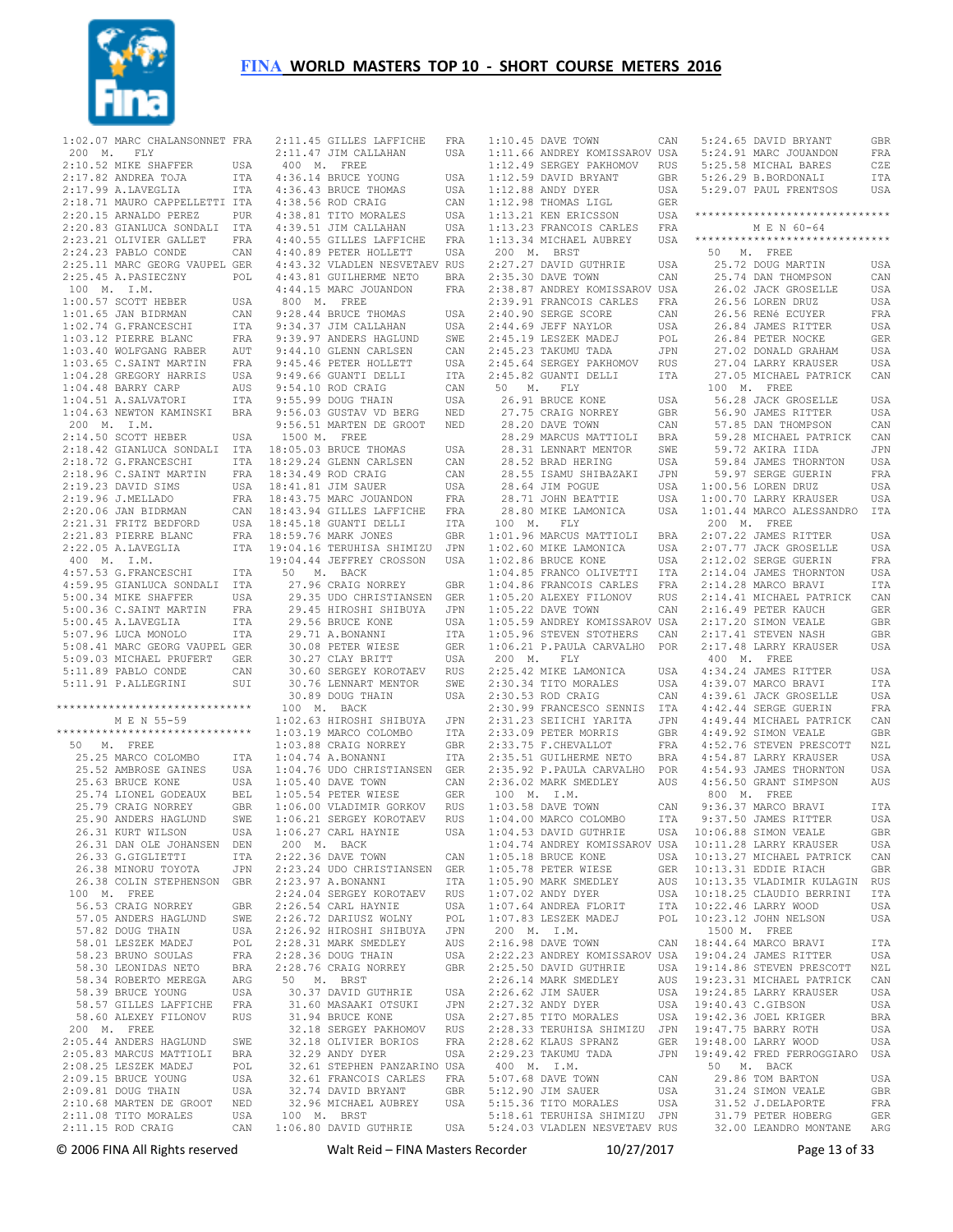

| 32.04 PIERRE BAEHR                            | FRA                      |             | 1:08.10 J.DELAPORTE                           | FRA                      |             | 2:23.94 CHUCK OLSON                                                       | USA               | 1:18.79 ALLEN STARK                               | USA               |
|-----------------------------------------------|--------------------------|-------------|-----------------------------------------------|--------------------------|-------------|---------------------------------------------------------------------------|-------------------|---------------------------------------------------|-------------------|
| 32.26 ALAIN VANACKER                          | FRA                      | 200 M.      | FLY                                           |                          |             | 400 M. FREE                                                               |                   | 1:20.36 JOHN BAKER                                | USA               |
| 32.45 JEFFREY PEROUT                          | USA                      |             | 2:35.53 KAZUHIRO OTSUKA                       | JPN                      |             | 4:54.84 J.CHATARD                                                         | FRA               | 1:20.54 RICK WALKER                               | USA               |
| 32.53 GRAHAM POWELL                           | <b>GBR</b>               |             | 2:35.62 STEVEN NASH                           | GBR                      |             | 4:55.58 DAN KIRKLAND                                                      | USA               | 1:21.06 PETER GULYAS                              | HUN               |
| 32.56 CHRISTOPHER BROWN GBR                   |                          |             | 2:37.03 JAMES RITTER                          | USA                      |             | 4:57.40 RICK WALKER                                                       | USA               | 1:21.63 HUBIE KERNS                               | USA               |
| 100 M. BACK                                   |                          |             | 2:41.37 PETER GUADAGNI                        | USA                      |             | 5:06.50 HUBIE KERNS<br>5:06.50 RON ARMSTRONG                              | USA               | 1:21.79 HISASHI DOI                               | JPN               |
| $1:04.13$ TOM BARTON<br>1:08.25 J.DELAPORTE   | USA<br>FRA               |             | 2:42.38 PETER HOBERG<br>2:42.84 V.SCIANNAMEA  | <b>GER</b><br><b>ITA</b> |             | 5:08.11 GLENN GRUBER                                                      | CAN<br>USA        | 1:22.44 VINCENZO FOGLIA<br>1:23.00 PEDER DAHLBERG | ITA<br>USA        |
| 1:08.98 SIMON VEALE                           | <b>GBR</b>               |             | 2:43.49 LENNART MENTOR                        | SWE                      |             | 5:11.19 ROD CARMICHAEL                                                    | CAN               | 200 M. BRST                                       |                   |
| 1:10.29 LEANDRO MONTANE                       | ARG                      |             | 2:43.91 PHIL DODSON                           | USA                      |             | 5:13.52 JOHN BAKER                                                        | USA               | 2:53.55 C.STARZEC                                 | FRA               |
| 1:10.60 TIMOTHY SHEAD                         | RSA                      |             | 2:44.44 GAETANO CARBONI                       | ITA                      |             | 5:17.30 ALAN BERNARD                                                      | USA               | 2:55.69 RICK WALKER                               | USA               |
| 1:10.76 RONNY OLTNER                          | SWE                      |             | 2:44.81 DONALD GRAHAM                         | USA                      |             | 5:19.65 CHUCK OLSON                                                       | USA               | 2:56.29 ALLEN STARK                               | USA               |
| 1:11.14 DONALD GRAHAM                         | USA                      | 100 M. I.M. |                                               |                          | 800 M. FREE |                                                                           |                   | 2:59.74 ALAIN LEGRUX                              | FRA               |
| 1:11.87 VEIKKO MATTOLA                        | SWE                      |             | 1:06.63 TIMOTHY SHEAD                         | RSA                      |             | 10:07.80 RICK WALKER                                                      | USA               | 3:01.79 JOHN BAKER                                | USA               |
| 1:12.02 GRAHAM POWELL                         | <b>GBR</b>               |             | 1:08.14 JACK GROSELLE                         | USA                      |             | 10:09.84 J.CHATARD                                                        | FRA               | 3:03.86 HUBIE KERNS                               | USA               |
| 1:12.07 ROBERT WEYHENKE                       | NED                      |             | 1:09.31 G.HOFFMANN                            | USA                      |             | 10:15.78 DAN KIRKLAND                                                     | USA               | 3:05.34 PETER GULYAS                              | HUN               |
| 200 M. BACK                                   |                          |             | 1:09.45 DONALD GRAHAM<br>1:09.49 SIMON VEALE  | USA                      |             | 10:34.89 HUBIE KERNS                                                      | USA               | 3:05.79 PEDER DAHLBERG<br>3:05.86 WOLFGANG BEST   | USA               |
| 2:20.38 TOM BARTON<br>2:33.89 J.DELAPORTE     | USA<br>FRA               |             | 1:09.84 DAVID LINDSTEDT                       | <b>GBR</b><br>USA        |             | 10:57.04 PAUL VIRTUE<br>11:08.43 ROD CARMICHAEL                           | USA<br>CAN        | 3:07.29 MASAKI ITO                                | <b>GER</b><br>JPN |
| 2:34.10 CLIFF STEPHENS                        | USA                      |             | 1:09.96 RONNY OLTNER                          | SWE                      |             | 11:23.99 MIKE MORROW                                                      | CAN               | 50<br>М.<br>FLY                                   |                   |
| 2:36.58 STEPHANE HUGOT                        | FRA                      |             | 1:10.89 PETER KAUCH                           | <b>GER</b>               |             | 11:26.05 GRAHAM PADGETT                                                   | <b>GBR</b>        | 29.05 MARC MIDDLETON                              | USA               |
| 2:36.85 LEANDRO MONTANE                       | ARG                      |             | 1:11.18 JAMES RITTER                          | USA                      |             | 11:27.24 WALDEMAR DE MAKAY POL                                            |                   | 29.52 LEONARD BIELICZ                             | SWE               |
| 2:37.72 MIROSLAW WARCHOL                      | POL                      |             | 1:11.21 AKIRA IIDA                            | <b>JPN</b>               |             | 11:28.66 CARLOS MIGUEL                                                    | ESP               | 30.10 TAKEO HIRAMOTO                              | <b>JPN</b>        |
| 2:38.57 EDDIE RIACH                           | <b>GBR</b>               | 200 M. I.M. |                                               |                          |             | 1500 M. FREE                                                              |                   | 30.40 DAN GOLDEN                                  | IRL               |
| 2:38.60 PETER HOBERG                          | <b>GER</b>               |             | 2:30.10 JACK GROSELLE                         | USA                      |             | 19:39.12 DAN KIRKLAND                                                     | USA               | 30.41 LEE CHILDS                                  | USA               |
| 2:38.97 ETTORE BOSCHETTI                      | ITA                      |             | 2:32.18 TIMOTHY SHEAD                         | <b>RSA</b>               |             | 19:44.73 RICK WALKER                                                      | USA               | 30.53 GREG SHAW                                   | USA               |
| 2:39.05 TODD KEIL                             | USA                      |             | 2:33.06 JAMES RITTER                          | USA                      |             | 19:47.71 J.CHATARD                                                        | FRA               | 30.57 GLEN BENGTSSON                              | SWE               |
| M. BRST<br>50                                 |                          |             | 2:34.37 SIMON VEALE                           | <b>GBR</b>               |             | 20:14.41 HUBIE KERNS                                                      | USA               | 31.28 KENJI NAKAMATSU                             | <b>JPN</b>        |
| 33.36 STUART ELLICOTT<br>33.37 TIMOTHY SHEAD  | <b>AUS</b><br><b>RSA</b> |             | 2:36.18 AKIRA IIDA<br>2:36.43 PETER KAUCH     | JPN<br><b>GER</b>        |             | 20:58.18 SHOICHI NAKAHATA<br>21:02.39 PAUL VIRTUE                         | JPN               | 31.39 GLENN GRUBER<br>31.47 RON ARMSTRONG         | USA               |
| 33.57 G.HOFFMANN                              | USA                      |             | 2:37.01 STEPHANE HUGOT                        | FRA                      |             | 21:12.08 ROD CARMICHAEL                                                   | USA<br>CAN        | 100 M.<br>FLY                                     | CAN               |
| 33.73 RANDY PARKER                            | USA                      |             | 2:38.51 DONALD GRAHAM                         | USA                      |             | 21:31.54 CARLOS MIGUEL                                                    | ESP               | 1:05.37 LAWRENCE DAY                              | USA               |
| 33.75 JACK GROSELLE                           | USA                      |             | 2:39.69 PATRICK MOREAU                        | FRA                      |             | 21:40.38 WALDEMAR DE MAKAY POL                                            |                   | 1:07.79 LEONARD BIELICZ                           | SWE               |
| 34.22 RONNY OLTNER                            | SWE                      |             | 2:40.06 V.SCIANNAMEA                          | ITA                      |             | 21:50.93 DAVID HEMBROW                                                    | <b>GBR</b>        | 1:08.81 TAKEO HIRAMOTO                            | JPN               |
| 34.30 CARLOS CUE                              | MEX                      | 400 M. I.M. |                                               |                          |             | 50 M. BACK                                                                |                   | 1:10.31 GREG SHAW                                 | USA               |
| 34.58 DAVID LINDSTEDT                         | USA                      |             | 5:25.97 JAMES RITTER                          | USA                      |             | 31.77 TAKEO HIRAMOTO                                                      | JPN               | 1:11.86 HUBIE KERNS                               | USA               |
| 34.64 TORU HANYA                              | JPN                      |             | 5:28.06 JACK GROSELLE                         | USA                      |             | 32.89 JOSE LORO                                                           | <b>BRA</b>        | 1:12.36 ROBERT WILSON                             | USA               |
| 34.74 JACQUES DEUTSCH                         | FRA                      |             | 5:33.84 SIMON VEALE                           | GBR                      |             | 32.93 MARC MIDDLETON                                                      | USA               | 1:13.42 DAN GOLDEN                                | IRL               |
| 100 M. BRST                                   |                          |             | 5:34.84 TIMOTHY SHEAD                         | RSA                      |             | 33.27 HUGH WILDER                                                         | USA               | 1:13.95 HORST LEHMANN                             | <b>GER</b>        |
| 1:12.89 TIMOTHY SHEAD                         | RSA                      |             | 5:38.75 STEPHANE HUGOT                        | FRA                      |             | 33.38 BAUDOIN FAUCK                                                       | FRA               | 1:14.04 LEE CHILDS                                | USA               |
| 1:15.26 JACK GROSELLE<br>1:16.22 WALTER KUSCH | USA<br><b>GER</b>        |             | 5:39.53 PETER KAUCH<br>5:40.65 NEIL WASSERMAN | <b>GER</b><br>USA        |             | 33.75 ROBERT WILSON<br>33.79 GEOFFREY MEYER                               | USA<br>USA        | 1:14.73 MITSUYASU SAKAI<br>200 M.<br>FLY          | <b>JPN</b>        |
| 1:16.34 STUART ELLICOTT                       | <b>AUS</b>               |             | 5:40.77 PETER GUADAGNI                        | USA                      |             | 33.95 RON ARMSTRONG                                                       | CAN               | 2:27.35 LAWRENCE DAY                              | USA               |
| 1:16.79 RANDY PARKER                          | USA                      |             | 5:44.69 PATRICK MOREAU                        | FRA                      |             | 33.97 GLEN BENGTSSON                                                      | SWE               | 2:37.47 TAKEO HIRAMOTO                            | JPN               |
| 1:16.91 PETER KAUCH                           | <b>GER</b>               |             | 5:46.86 PETER HOBERG                          | <b>GER</b>               |             | 34.04 GEORGE SCHMIDT                                                      | USA               | 2:53.63 HORST LEHMANN                             | <b>GER</b>        |
| 1:17.22 JACQUES DEUTSCH                       | FRA                      |             |                                               |                          |             | 100 M. BACK                                                               |                   | 2:57.48 HUBIE KERNS                               | USA               |
| 1:17.90 RONNY OLTNER                          | SWE                      |             | ******************************                |                          |             | 1:12.51 ROBERT WILSON                                                     | USA               | 2:58.19 MITSUYASU SAKAI                           | JPN               |
| 1:18.40 GIANCARLO MAURO                       | ITA                      |             | M E N 65-69                                   |                          |             | 1:13.63 GEOFFREY MEYER                                                    | USA               | 3:00.68 IAN MILNE                                 | <b>GBR</b>        |
| 1:18.64 VLADIMIR GETMAN                       | <b>RUS</b>               |             | ******************************                |                          |             | 1:13.81 HUGH WILDER                                                       | USA               | 3:01.50 HIROYUKI YOBIKO                           | <b>JPN</b>        |
| 200 M. BRST                                   |                          | 50          | M. FREE                                       |                          |             | 1:14.02 PETER O'KEEFFE                                                    | USA               | 3:03.38 ALAN BERNARD                              | USA               |
| 2:44.82 TIMOTHY SHEAD                         | RSA                      |             | 26.41 MARC MIDDLETON                          | USA                      |             | 1:14.19 GEORGE SCHMIDT                                                    | USA               | 3:10.69 SHOJI YAMASHITA<br>3:11.56 ROBERT LIOTTA  | JPN               |
| 2:45.93 PETER KAUCH<br>2:46.21 G.HOFFMANN     | <b>GER</b><br>USA        |             | 26.67 LEONARD BIELICZ<br>26.68 PAUL TREVISAN  | SWE<br>USA               |             | 1:14.77 JOSE LORO<br>1:15.79 GLEN BENGTSSON                               | <b>BRA</b><br>SWE | 100 M. I.M.                                       | USA               |
| 2:52.27 JACK GROSELLE                         | USA                      |             | 26.85 TATE HOLT                               | USA                      |             | 1:15.85 PETER O'BRIEN                                                     | CAN               | 1:05.43 RICK COLELLA                              | USA               |
| 2:54.62 STUART ELLICOTT                       | AUS                      |             | 26.90 BAUDOIN FAUCK                           | FRA                      |             | 1:16.29 HUBIE KERNS                                                       | USA               | 1:10.99 BAUDOIN FAUCK                             | FRA               |
| 2:55.04 PETER GUADAGNI                        | USA                      |             | 27.68 ROBERT WILSON                           | USA                      |             | 1:17.24 STEPHEN LAMY                                                      | AUS               | 1:11.38 TAKEO HIRAMOTO                            | JPN               |
| 2:56.55 GRAHAM PEARSON                        | GBR                      |             | 27.88 FUMIO SHIGENO                           | JPN                      |             | 200 M. BACK                                                               |                   | 1:11.62 GEORGE SCHMIDT                            | USA               |
| 2:56.60 PETER HOBERG                          | GER                      |             | 27.96 GLENN GRUBER                            | USA                      |             | 2:42.59 DAN KIRKLAND                                                      | USA               | 1:11.84 ROBERT WILSON                             | USA               |
| 2:57.56 PHILIPPE MAYER                        | SUI                      |             | 28.39 RON ARMSTRONG                           | CAN                      |             | 2:43.75 JOSE LORO                                                         | BRA               | 1:12.06 MARC MIDDLETON                            | USA               |
| 2:57.99 HARUSHI HYODO                         | JPN                      |             | 28.52 DAN GOLDEN                              | IRL                      |             | 2:43.77 HUBIE KERNS                                                       | USA               | 1:12.44 C.STARZEC                                 | FRA               |
| 50 M. FLY                                     |                          | 100 M. FREE |                                               |                          |             | 2:44.21 GEORGE SCHMIDT                                                    | USA               | 1:12.79 RON ARMSTRONG                             | CAN               |
| 26.96 DAN THOMPSON<br>28.24 DONALD GRAHAM     | CAN<br>USA               |             | 58.19 RICK COLELLA<br>1:00.10 PAUL TREVISAN   | USA                      |             | USA 2:47.76 STEPHEN LAMY<br>2:49.28 MIKE MORROW                           | AUS<br>CAN        | 1:13.23 LEE CHILDS<br>1:13.43 HUBIE KERNS         | USA<br>USA        |
| 28.87 BRIAN PATNO                             | USA                      |             | 1:00.37 LEONARD BIELICZ                       | SWE                      |             | 2:49.29 HUGH WILDER                                                       | USA               | 200 M. I.M.                                       |                   |
| 29.15 PETER NOCKE                             | GER                      |             | 1:01.73 CARL WATERER                          | CAN                      |             | 2:51.26 PETER O'BRIEN                                                     | CAN               | 2:22.60 RICK COLELLA                              | USA               |
| 29.22 J.DELAPORTE                             | FRA                      |             | 1:02.41 LEE CHILDS                            | USA                      |             | 2:51.58 TOSHIAKI MIYATA                                                   | JPN               | 2:30.96 LAWRENCE DAY                              | USA               |
| 29.23 JACK GROSELLE                           | USA                      |             | 1:02.74 GLENN GRUBER                          | USA                      |             | 2:52.22 CLAUDIO TOMASI                                                    | ITA               | 2:39.29 HUBIE KERNS                               | USA               |
| 29.29 DOUG MARTIN                             | USA                      |             | 1:02.78 J.CHATARD                             | FRA                      | 50 M. BRST  |                                                                           |                   | 2:39.40 RON ARMSTRONG                             | CAN               |
| 29.56 SIMON VEALE                             | GBR                      |             | 1:03.01 ROBERT WILSON                         | USA                      |             | 32.50 RICK COLELLA                                                        | USA               | 2:41.82 GREG SHAW                                 | USA               |
| 29.58 GRAEME MILNE                            | GBR                      |             | 1:03.05 DAN GOLDEN                            | IRL                      |             | 34.24 C.STARZEC                                                           | FRA               | 2:45.35 LEE CHILDS                                | USA               |
| 30.02 EDWIN MCCLESKEY                         | USA                      |             | 1:03.38 RON ARMSTRONG                         | CAN                      |             | 35.51 P.HAYMANN-GONY                                                      | FRA               | 2:47.14 HIROYUKI YOBIKO                           | JPN               |
| 100 M. FLY                                    |                          |             |                                               |                          |             | 35.73 TOSHIHARU FUJII                                                     | JPN               | 2:48.08 JOHN BAKER                                | USA               |
|                                               |                          | 200 M. FREE |                                               |                          |             |                                                                           |                   |                                                   |                   |
| 1:00.20 DAN THOMPSON                          | CAN                      |             | 2:07.56 RICK COLELLA                          | USA                      |             | 35.80 ALLEN STARK                                                         | USA               | 2:50.35 GEORGE SCHMIDT                            | USA               |
| $1:04.99$ BRIAN PATNO                         | USA                      |             | 2:14.82 TIM BRODERICK                         | USA                      |             | 35.89 JOHN BAKER                                                          | USA               | 2:50.57 MIKE MORROW                               | CAN               |
| 1:05.30 JACK GROSELLE                         | USA                      |             | 2:16.28 J. CHATARD                            | FRA                      |             | 35.92 PETER GULYAS                                                        | HUN               | 400 M. I.M.                                       |                   |
| 1:05.31 DONALD GRAHAM<br>1:07.41 UWE KUSSATZ  | USA<br>GER               |             | 2:16.68 CARL WATERER<br>2:20.11 RICK WALKER   | CAN<br>USA               |             |                                                                           |                   | 5:48.22 RON ARMSTRONG<br>5:49.98 HUBIE KERNS      | CAN<br>USA        |
| 1:07.81 STEVEN WALL                           | GBR                      |             | 2:21.33 RON ARMSTRONG                         | CAN                      |             | 36.37 HISASHI DOI JPN<br>36.46 HIROAKI TOYOSHIMA JPN<br>36.50 RICK WALKER | USA               | 6:03.62 HIROYUKI YOBIKO                           | JPN               |
| 1:07.88 STEVEN NASH                           | GBR                      |             | 2:21.50 DAN KIRKLAND                          | USA                      | 100 M. BRST |                                                                           |                   | 6:04.65 LEE CHILDS                                | USA               |
| 1:07.95 KAZUHIRO OTSUKA                       | JPN                      |             | 2:23.19 GLENN GRUBER                          | USA                      |             | 1:13.16 RICK COLELLA                                                      | USA               | 6:06.55 JIM CLEMMONS                              | USA               |
| 1:07.98 SIMON VEALE                           | GBR                      |             | 2:23.89 LEE CHILDS                            | USA                      |             | $1:17.23$ C.STARZEC                                                       | FRA               | 6:09.09 IAN MILNE                                 | GBR               |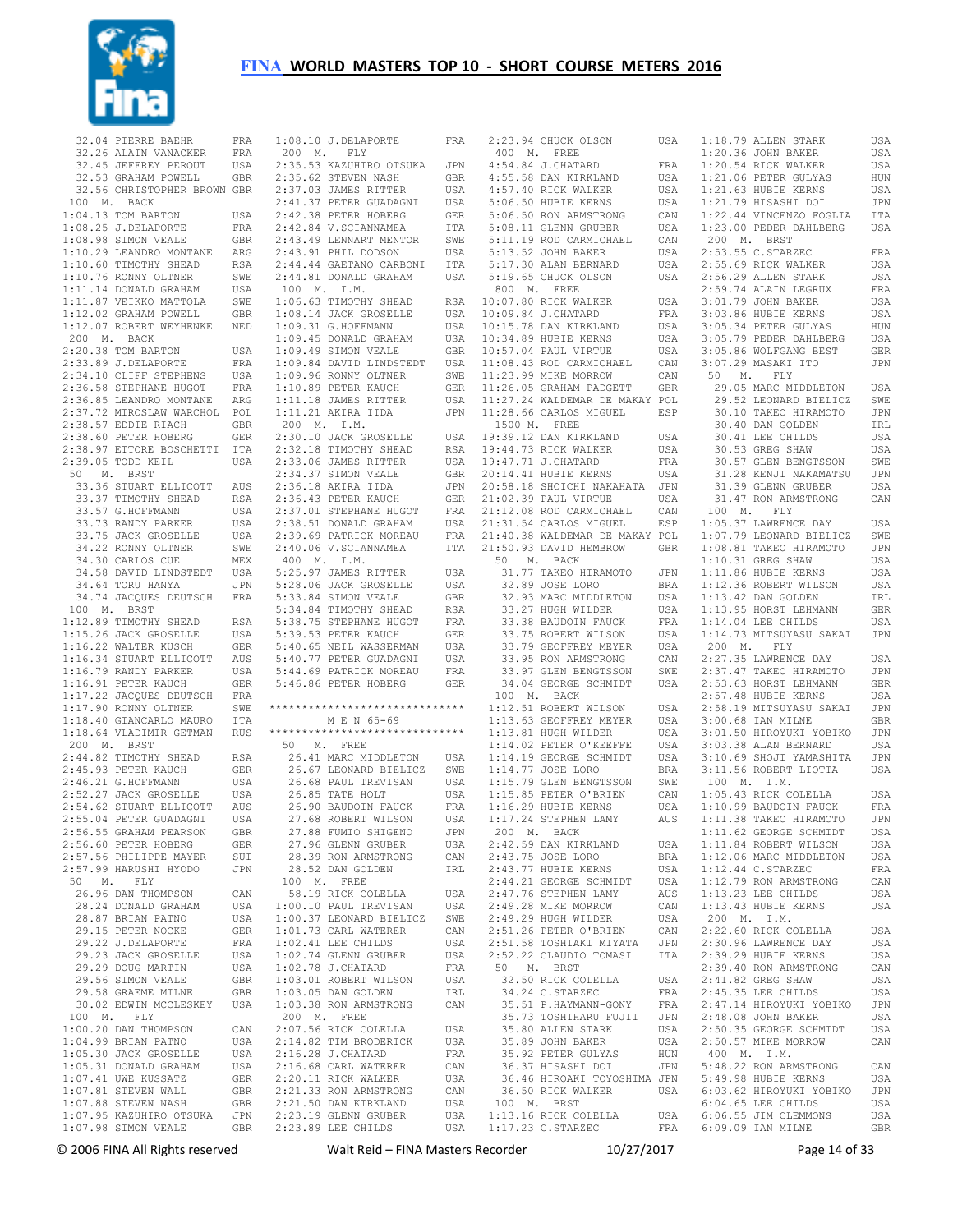

|                                                                                                                                           | USA                         |
|-------------------------------------------------------------------------------------------------------------------------------------------|-----------------------------|
|                                                                                                                                           | CAN                         |
| 6:14.93 BOB COUCH<br>6:18.82 MIKE MORROW<br>6:21.32 ALAIN LEGRUX                                                                          | FRA                         |
| 6:23.76 PATRICE LEHOUCQ FRA                                                                                                               |                             |
|                                                                                                                                           |                             |
| *****************************                                                                                                             |                             |
| M E N 70-74                                                                                                                               |                             |
| ******************************                                                                                                            |                             |
| 50 M. FREE                                                                                                                                |                             |
|                                                                                                                                           | USA                         |
| 29.25 DAVID QUIGGIN<br>29.26 ALAN BROWN                                                                                                   | AUS                         |
| 29.44 RICHARD ABRAHAMS                                                                                                                    | USA                         |
|                                                                                                                                           |                             |
| 29.53 GERHARD WIELAND                                                                                                                     | $\mathop{\rm AUT}\nolimits$ |
| 29.59 JAMES DELACY<br>29.62 KEEFE LODWIG                                                                                                  | USA                         |
|                                                                                                                                           | USA                         |
|                                                                                                                                           | <b>GER</b>                  |
| 29.64 FOLKERT MEEUW<br>29.65 KATSUTAKA IZUMI                                                                                              | JPN                         |
|                                                                                                                                           | SWE                         |
| 29.88 HANS ERIKSSON<br>30.00 J.LESTIDEAU                                                                                                  | FRA                         |
| 100 M. FREE                                                                                                                               |                             |
| 1:05.47 DAVID QUIGGIN                                                                                                                     | USA                         |
| 1:05.48 RICHARD ABRAHAMS                                                                                                                  | USA                         |
| $1:06.00$ RICHARD BURNS                                                                                                                   |                             |
|                                                                                                                                           | USA                         |
| $1:06.29$ GERHARD WIELAND                                                                                                                 | AUT                         |
|                                                                                                                                           | JPN                         |
| 1:06.36 AKIRA FUJIMAKI<br>1:07.01 JAMES DELACY<br>1:07.03 UNIMA PRIMACY                                                                   | USA                         |
| 1:07.62 HANS ERIKSSON                                                                                                                     | SWE                         |
| 1:07.72 KEEFE LODWIG<br>1:08.42 RUDOLF SMERDA                                                                                             | USA                         |
|                                                                                                                                           | CZE                         |
| 1:08.92 HIROSHI MARUYAMA                                                                                                                  | JPN                         |
| $1:08.92$ A.BASHMAKOV                                                                                                                     | <b>RUS</b>                  |
| 200 M. FREE                                                                                                                               |                             |
| 2:26.50 DAVID QUIGGIN                                                                                                                     | USA                         |
|                                                                                                                                           |                             |
|                                                                                                                                           | ESP                         |
| 2:27.01 J-C LESTIDEAU<br>2:32.77 AKIRA FUJIMAKI<br>2:32.97 JAMES DELACY                                                                   | JPN                         |
|                                                                                                                                           | USA                         |
| 2:33.24 RICHARD BURNS<br>2:35.62 KEEFE LODWIG<br>2:35.77 RUDOLF SMERDA                                                                    | USA<br>USA<br>USA           |
|                                                                                                                                           |                             |
|                                                                                                                                           | CZE                         |
|                                                                                                                                           | JPN                         |
|                                                                                                                                           | <b>RUS</b>                  |
| 2:39.15 JOSE FERRAZ                                                                                                                       | <b>BRA</b>                  |
| 400 M. FREE                                                                                                                               |                             |
| 400 M. FREE<br>5:14.70 J-C LESTIDEAU<br>5:21.99 DAVID QUIGGIN<br>5:32.85 DOUGLAS MILLER<br>5:35.49 RICHARD BURNS<br>7:35.47 RICHARD BURNS |                             |
|                                                                                                                                           | ESP<br>USA                  |
|                                                                                                                                           | USA                         |
|                                                                                                                                           |                             |
|                                                                                                                                           | USA                         |
| 5:38.71 KURT FREI                                                                                                                         | SUI                         |
| $5:43.47$ A.BASHMAKOV                                                                                                                     | <b>RUS</b>                  |
|                                                                                                                                           |                             |
| 5:47.31 SALVATORE DEIANA ITA<br>5:50.63 RICHARD SMITH USA                                                                                 |                             |
|                                                                                                                                           | ESP                         |
| 5:55.74 SANZ ALBERTO<br>5:56.49 JOSEP FARRE                                                                                               | ESP                         |
| $800$ M. FREE                                                                                                                             |                             |
|                                                                                                                                           | USA                         |
| 11:12.13 DAVID QUIGGIN<br>11:19.87 J-C LESTIDEAU                                                                                          | ESP                         |
| 11:49.48 SALVATORE DEIANA                                                                                                                 | ITA                         |
| 12:13.84 RICH BERNSTEIN                                                                                                                   | USA                         |
|                                                                                                                                           |                             |
| 12:19.20 FEDERICO DI CARLO                                                                                                                | ITA                         |
| 12:20.25 DEREK PARR                                                                                                                       | GBR                         |
| 12:20.40 ALBERTO MURILLO                                                                                                                  | ESP                         |
| 12:21.76 JOACHIM HINTZE                                                                                                                   | <b>GER</b>                  |
| 12:24.21 DON DAVIS                                                                                                                        | USA                         |
| 12:28.20 JAMES DELACY                                                                                                                     | USA                         |
| 1500 M. FREE                                                                                                                              |                             |
| 21:09.09 DAVID QUIGGIN                                                                                                                    | USA                         |
| 21:57.49 ART STARK                                                                                                                        | USA                         |
| 22:04.97 GRAHAM SHORT                                                                                                                     | <b>GBR</b>                  |
| 23:04.66 RICHARD SMITH                                                                                                                    | USA                         |
| 23:08.53 ALBERTO MURILLO                                                                                                                  | ESP                         |
|                                                                                                                                           | ITA                         |
|                                                                                                                                           |                             |
| 23:17.60 SALVATORE DEIANA                                                                                                                 |                             |
| 23:43.81 J.COLLACE                                                                                                                        | FRA                         |
| 23:44.54 DONN LIVONI                                                                                                                      | USA                         |
| 23:55.02 CONNER BAILEY                                                                                                                    | USA                         |
| 23:56.83 MICHAEL PIAZZA                                                                                                                   | USA                         |
| 50 M. BACK                                                                                                                                |                             |
| 33.53 J-C LESTIDEAU                                                                                                                       | ESP                         |
| 34.70 RICHARD BURNS                                                                                                                       | USA                         |
| 35.42 KATSUTAKA IZUMI                                                                                                                     | JPN                         |
| 35.44 GERHARD WIELAND                                                                                                                     | AUT                         |

 35.71 JIM MALLEY USA 36.11 YOSHIKATSU SAWADA JPN 36.49 FOLKERT MEEUW GER 36.55 JAN SODERSTROM USA 36.60 JURAJ BRANIK CZE 100 M. BACK 1:13.32 J-C LESTIDEAU ESP 1:15.72 RICHARD BURNS USA  $1:18.08$  JOZSEF CSIKANY  $1:18.09$  JIM MALLEY 1:20.55 YOSHIKATSU SAWADA JPN 1:21.29 JURAJ BRANIK CZE 1:22.73 FOLKERT MEEUW GER 1:22.96 GéRARD LONNE FRA 1:23.18 JAN SODERSTROM USA 1:24.47 SANZ ALBERTO ESP 200 M. BACK 2:46.53 RICHARD BURNS USA 2:52.18 JIM MALLEY USA 2:59.65 KURT FREI SUI 3:04.00 PETR BUBLE CZE 3:08.36 PATRICK BAZELAIRE FRA 3:09.66 MICHAEL MACMANUS JPN 3:09.71 BOB WELTY USA 3:10.65 SAURO TACCINI ITA 3:11.10 IVAR WALLMARK SWE 3:11.51 JOACHIM HINTZE GER 2:52.12 PAUL WYATT 50 M. BRST 35.53 DIETER HOFEL GER 35.97 ROBERT STRAND USA 36.15 DOUGLAS SPRINGER USA 37.85 NORIAKI TSUJI JPN 38.39 ANTONIO ORSELLI BRA 38.68 ALBERTO SICA ITA 38.81 SEIKO OKAZAKI JPN 38.85 NORIYUKI SANADA JPN 39.47 ALAIN CARDONA FRA 39.49 PETER ANDERSEN USA 6:04.55 DOUGLAS SPRINGER USA 6:07.39 PAUL WYATT AUS 100 M. BRST<br>1:19.04 DOUGLAS SPRINGER USA<br>1:20.76 ROBERT STRAND USA<br>1:23.07 SEIKO OKAZAKI JPN 1:23.14 DIETER HOFEL GER<br>1:23.34 NORIAKI TSUJI JPN 1:23.34 NORIAKI TSUJI JPN 1:26.08 MICHAEL MACMANUS JPN 6:50.98 DEREK PARR GBR 6:53.65 CLIFF GENTLE CAN 1:26.42 ALBERTO SICA ITA  $1:26.64$  STEVEN PETERSON 1:27.52 ANTONIO ORSELLI BRA 1:29.81 ESTEBAN CRUZ ESP 200 M. BRST 2:55.87 ROBERT STRAND USA 2:59.41 DOUGLAS SPRINGER USA 3:01.92 NORIAKI TSUJI JPN 3:05.93 PAUL WYATT AUS 3:09.15 SEIKO OKAZAKI JPN 3:12.63 ALBERTO SICA ITA 3:14.80 STEVEN PETERSON USA 3:17.98 PETR BUBLE CZE 3:19.51 MASAYOSHI IZU JPN 3:17.98 PETR BUBLE CZE<br>3:19.51 MASAYOSHI IZU JPN<br>3:20.00 ESTEBAN CRUZ ESP 50 M. FLY 31.81 J-C LESTIDEAU 31.97 RICHARD ABRAHAMS USA 32.54 RICHARD BURNS USA 32.68 KEEFE LODWIG USA 32.78 FOLKERT MEEUW GER 33.10 JAMES DELACY USA 33.11 BERND SCHRODER GER 33.23 DAVID QUIGGIN 33.57 DEREK PARR GBR 33.60 RUDOLF SMERDA 100 M. FLY 1:12.64 J.LESTIDEAU FRA 1:15.68 ROBERT POILETMAN USA 1:17.15 RICHARD BURNS USA 1:19.11 RUDOLF SMERDA CZE 1:19.13 PAUL WYATT AUS 1:19.55 KOJI IWAMOTO JPN 1.21.54 DEREK PARR<br>1.21.54 DEREK PARR GBR 2:49.33 GEOFF STOKES<br>1.21.85 DOUGLAS MILLER USA 2:49.33 GEOFF STOKES 1:21.85 DOUGLAS MILLER USA

 1:22.70 YASUTAKA KOIKE JPN 200 M. FLY 2:50.73 SEIJI NAKATA JPN 400 M. FREE 2:52.80 DOUGLAS SPRINGER USA 3:00.00 PAUL WYATT AUS 3:02.09 J.LESTIDEAU FRA  $3:02.81$  RUDOLF SMERDA 3:04.03 DOUGLAS MILLER USA 3:05.21 DEREK PARR GBR 3:09.59 ALBERTO SICA ITA 3:10.74 O.GOMES BAIRRADA POR 3:12.11 KOJI IWAMOTO JPN 3:18.78 HERBERT LANGE GER 6:20.09 AMI TRAUBER CAN 3:18.78 HERBERT LANGE<br>100 M. T.M. 100 m. 1.11.<br>1:16.25 J-C LESTIDEAU ESP 12:17.38 MIKE FRESHLEY 1:16.79 DOUGLAS SPRINGER USA<br>
1:17.65 RICHARD BURNS USA<br>
1:18.37 NORIAKI TSUJI JPN<br>
1:18.42 PAUL WYATT AUS<br>
1:19.45 DAVID QUIGGIN USA 1:19.46 MICHAEL MACMANUS JPN<br>
1:19.86 DETLEF TREPTOW GER<br>
1:20.37 ALBERTO SICA ITA<br>
1:20.43 KOJI IWAMOTO JPN<br>
200 M. I.M. 2:46.61 DOUGLAS SPRINGER USA 2:46.98 J.LESTIDEAU FRA 23:32.45 MIKE FRESHLEY USA 23:33.50 JOAQUIN CANALES ESP 2:52.12 PAUL WYATT AUS 2:52.15 RICHARD BURNS USA 24:02.03 PATRICK WICKENS USA 24:12.42 KARL DONOGHUE CAN 2:53.12 NORIAKI TSUJI JPN 24:19.54 FRANK WILLIAMS USA<br>2:58.24 MICHAEL MACMANUS JPN 24:37.94 FREDERIK HENDRIK ESP 3:01.63 RUDOLF SMERDA CZE 3:02.31 JAMES DELACY USA 3:02.46 DETLEF TREPTOW GER<br>3:04.01 KOJI IWAMOTO JPN<br>400 M. I.M.<br>5:57.68 J.LESTIDEAU FRA 6:16.26 DOUGLAS MILLER USA 6:35.89 KURT FREI SUI 6:36.19 HERBERT LANGE GER 6:40.21 MICHAEL MACMANUS JPN 6:44.68 STEVEN PETERSON USA \*\*\*\*\*\*\*\*\*\*\*\*\*\*\*\*\*\*\*\*\*\*\*\*\*\*\*\*\*\* 1:22.02 JOAQUIN CANALES ESP M E N 75-79 \*\*\*\*\*\*\*\*\*\*\*\*\*\*\*\*\*\*\*\*\*\*\*\*\*\*\*\*\*\* 1:23.51 MIKE FRESHLEY USA 1:24.10 MIKLOS KOVATS HUN 50 M. FREE<br>29.90 MIKE FRESHLEY<br>30.13 IAN SMITH 29.90 MIKE FRESHLEY USA 30.13 IAN SMITH CAN<br>30.29 NEIL MACKINNON GBR<br>31.52 TORU NOMA JPN<br>31.54 MICHEL ZASS FRA 31.64 HELMUT RICHTER GER 31.70 T.HASHIMOTO JPN 31.85 FRANTISEK POKORNY CZE 200 M. BACK 3:00.49 T.HASHIMOTO JPN 32.14 TOM VERTH USA<br>32.27 Y.FUNAHASHI JPN 100 M. FREE 1:07.34 MIKE FRESHLEY USA 3:14.04 FRANS VAN ENST NED 1:09.89 IAN SMITH CAN<br>1:09.91 WILL GOSNOLD USA<br>1:12.46 MASATO YOSHINO JPN<br>1:12.59 JOAQUIN CANALES ESP 1:12.76 NEIL MACKINNON GBR 1:12.83 ISAO TAKEBAYASHI JPN 1:12.91 MICHEL ZASS FRA 1:14.47 TOM VERTH USA 38.35 MIKE FRESHLEY USA 39.35 TATSUO ASAI JPN 1:15.24 SEIJI NAKATA JPN 200 M. FREE 2:35.60 MIKE FRESHLEY USA 2:42.27 IKURO SHIMONO JPN 2:42.33 WILL GOSNOLD USA 2:46.66 TAKEYUKI HATTORI JPN 2:47.06 JOAQUIN CANALES ESP 2:47.53 ISAO TAKEBAYASHI JPN 2:48.03 MASATO YOSHINO JPN 2:49.33 GEOFF STOKES GBR 100 M. BRST 1:25.38 MIKE FRESHLEY USA

 1:21.88 ALBERTO SICA ITA 2:50.70 TAKEKAZU KOTERA JPN 1:26.87 MASARU SHINKAI JPN 5:40.66 MIKE FRESHLEY USA 5:44.36 JOAQUIN CANALES ESP 5:56.12 ISAO TAKEBAYASHI JPN 5:58.54 PATRICK WICKENS USA 6:03.16 HIROYUKI ONO JPN<br>6:05.08 TAKEYUKI HATTORI JPN<br>6:06.36 GEOFF STOKES<br>6:07.91 FREDERIK HENDRIK ESP 6:15.25 KARL DONOGHUE CAN 800 M. FREE 12:17.38 MIKE FRESHLEY USA<br>
12:19.56 YASUSHI YAMAGUCHI JPN<br>
12:20.20 JOAQUIN CANALES ESP<br>
12:48.80 HIROYUKI ONO JPN<br>
12:51.53 KARL DONOGHUE CAN<br>
12:57.03 FRANK WILLIAMS USA 12:57.72 FREDERIK HENDRIK ESP<br>
13:06.03 LAURI MALK FIN<br>
13:24.37 DICK HUTCHINGS USA<br>
13:26.59 FRANS VAN ENST NED<br>
1500 M. FREE 25:21.33 DEREK EATON NZL 25:27.80 RALPH BROTT USA 26:02.28 MICHAEL READ GBR<br>26:19.29 ISAO NAKAMOTO JPN<br>50 M. BACK<br>36.95 JOAQUIN CANALES ESP 37.26 MIKE FRESHLEY USA 38.31 MIKLOS KOVATS HUN 38.48 TOM VERTH USA 38.60 NEIL MACKINNON GBR 38.66 HELMUT RICHTER GER 38.72 TAISUKE MIYAZAKI JPN 39.10 FRANS VAN ENST NED 39.23 MASAO KIJIMA JPN 39.71 HIROMASA MASUTANI JPN 100 M. BACK 1:25.97 T.HASHIMOTO JPN 1:26.11 TOM VERTH USA<br>
1:26.11 FRANS VAN ENST NED<br>
1:28.30 KARL DONOGHUE CAN<br>
1:28.30 TAISUKE MIYAZAKI JPN<br>
1:29.76 PETER KAUPERT AUS 1:32.89 TOKUOMI MATSUO JPN 3:09.90 KARL DONOGHUE CAN 3:11.89 MIKE FRESHLEY USA 3:12.79 HOWARD ROLSTON USA 3:16.16 PETER KAUPERT AUS 3:17.88 TAISUKE MIYAZAKI JPN 3:22.59 TOKUOMI MATSUO JPN 3:22.86 GARY NICHOLLS AUS 3:25.16 MIKLOS KOVATS HUN 50 M. BRST 40.07 TSUYOSHI HIGUCHI JPN 40.88 OLEG TKACHENKO RUS 41.00 MASARU SHINKAI JPN 41.56 BELA FABIAN HUN 41.62 TONY GOODWIN AUS 42.00 FRANTISEK POKORNY CZE 42.42 KEITH INGRAM GBR 42.59 NEIL MACKINNON GBR

© 2006 FINA All Rights reserved Walt Reid – FINA Masters Recorder 10/27/2017 Page 15 of 33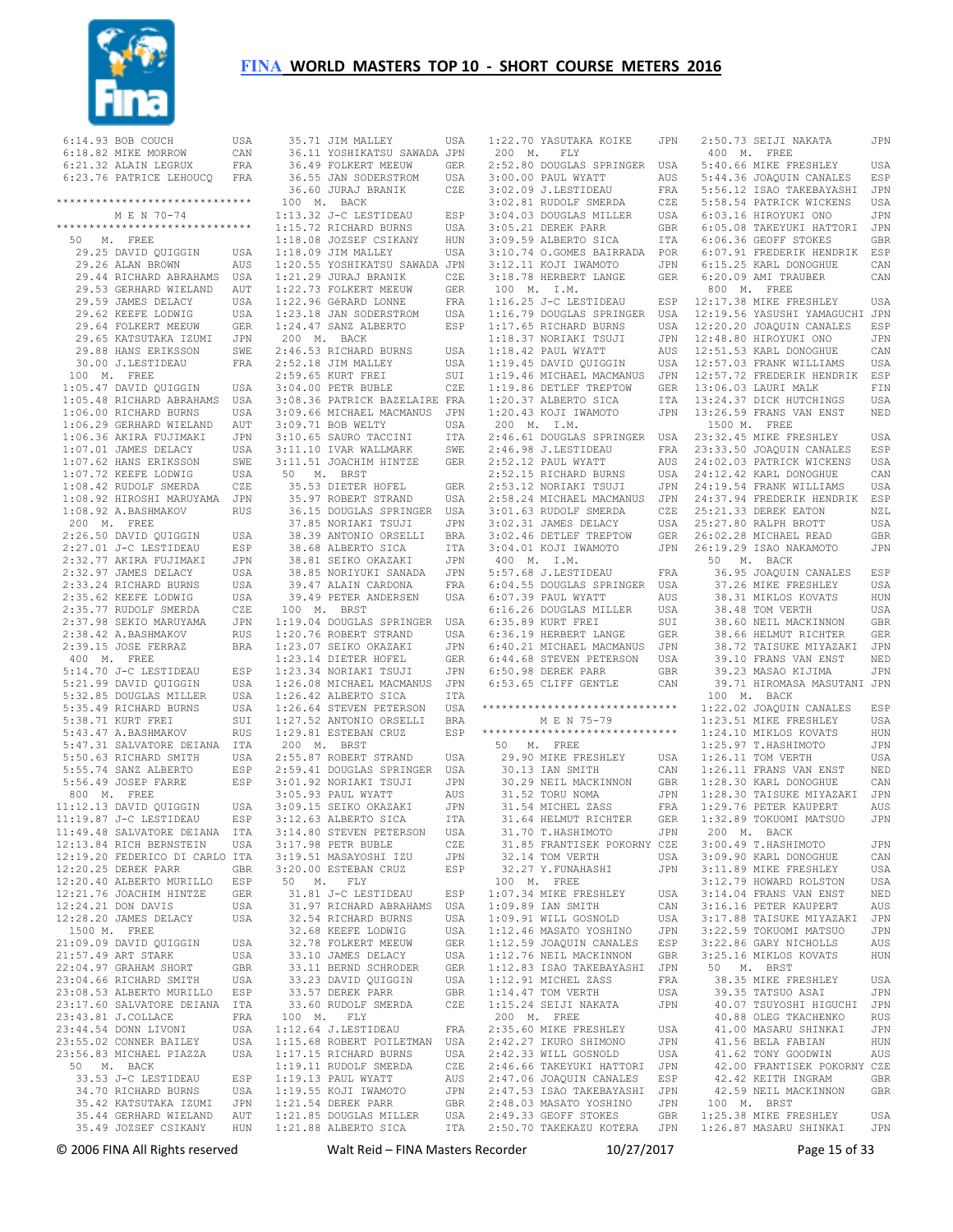

|                                                                                                                                                                                                                                                              | JPN<br>HUN |
|--------------------------------------------------------------------------------------------------------------------------------------------------------------------------------------------------------------------------------------------------------------|------------|
|                                                                                                                                                                                                                                                              |            |
|                                                                                                                                                                                                                                                              | GBR        |
|                                                                                                                                                                                                                                                              |            |
|                                                                                                                                                                                                                                                              |            |
|                                                                                                                                                                                                                                                              |            |
| 200 M. BRST                                                                                                                                                                                                                                                  |            |
| 3:06.82 MIKE FRESHLEY                                                                                                                                                                                                                                        | USA        |
|                                                                                                                                                                                                                                                              |            |
|                                                                                                                                                                                                                                                              |            |
| 3:06.82 MIKE FRESHLEY<br>3:18.18 MASARV SHINKAI JPN<br>3:29.15 KIHEI YOSHIMURA JPN<br>3:29.15 KIHEI YOSHIMURA JPN<br>3:31.32 JOACHIM SCHULZE GER<br>3:34.02 NAMADO YAMAMOTO JPN<br>3:34.12 ALFRED SEEGER GER<br>3:35.54 DANIEL FECICA FOL<br>3               |            |
|                                                                                                                                                                                                                                                              |            |
|                                                                                                                                                                                                                                                              |            |
|                                                                                                                                                                                                                                                              |            |
|                                                                                                                                                                                                                                                              |            |
|                                                                                                                                                                                                                                                              |            |
| 50 M. FLY                                                                                                                                                                                                                                                    |            |
| 32.41 MIKE FRESHLEY USA<br>34.34 NEIL MACKINNON GBR<br>34.58 RYUJI TAKAMINE JPN<br>34.64 TAISUKE MIYAZAKI JPN<br>34.80 FRANTISEK POKORNY CZE                                                                                                                 |            |
|                                                                                                                                                                                                                                                              |            |
|                                                                                                                                                                                                                                                              |            |
|                                                                                                                                                                                                                                                              |            |
|                                                                                                                                                                                                                                                              |            |
|                                                                                                                                                                                                                                                              |            |
|                                                                                                                                                                                                                                                              |            |
| 34.95 AKIRA TAKAKURA JPN<br>35.19 JOAQUIN CANALES ESP<br>35.66 IAN SMITH CAN<br>36.95 KAZUHIKO EBARA JPN                                                                                                                                                     |            |
|                                                                                                                                                                                                                                                              |            |
| 37.17 CHITOSHI KONISHI JPN                                                                                                                                                                                                                                   |            |
| 100 M. FLY<br>1:23.68 JOAQUIN CANALES                                                                                                                                                                                                                        | ESP        |
|                                                                                                                                                                                                                                                              |            |
|                                                                                                                                                                                                                                                              |            |
|                                                                                                                                                                                                                                                              |            |
|                                                                                                                                                                                                                                                              |            |
|                                                                                                                                                                                                                                                              |            |
|                                                                                                                                                                                                                                                              |            |
|                                                                                                                                                                                                                                                              |            |
|                                                                                                                                                                                                                                                              |            |
|                                                                                                                                                                                                                                                              |            |
|                                                                                                                                                                                                                                                              |            |
| 1:23.68 JOAQUIN CANALES ESP<br>1:26.05 MIKE FRESHLEY JPN<br>1:26.05 MIKE FRESHLEY USA<br>1:26.05 MIKE FRESHLEY USA<br>1:27.36 S.HASEGAWA JPN<br>1:29.52 CHITOSHI KONISHI JPN<br>1:33.08 ISAO TAKEBAYASHI JPN<br>1:33.36 FRANK WILLIAMS USA<br><br>200 M. FLY |            |
|                                                                                                                                                                                                                                                              |            |
| 3:28.32 OLEG TKACHENKO RUS<br>3:31.15 MIKE FRESHLEY USA                                                                                                                                                                                                      |            |
|                                                                                                                                                                                                                                                              |            |
|                                                                                                                                                                                                                                                              |            |
|                                                                                                                                                                                                                                                              |            |
|                                                                                                                                                                                                                                                              |            |
|                                                                                                                                                                                                                                                              |            |
|                                                                                                                                                                                                                                                              |            |
|                                                                                                                                                                                                                                                              |            |
| 3:31.93 ISBO TAKEBAYASHLIMA<br>3:40.16 DAVID MCLACHLAN RSA<br>3:40.16 DAVID MCLACHLAN RSA<br>3:44.23 FRANK WILLIAMS USA<br>3:57.26 P.WERMELSKIRCHEN GER<br>3:57.89 IRA RIMERMAN USA<br>3:59.01 TSUTOMU MTYAUCHI JPN<br>4:04.50 LAURI MALK FI<br>100 M. I.M.  |            |
|                                                                                                                                                                                                                                                              |            |
|                                                                                                                                                                                                                                                              |            |
| 1:17.55 MIKE FRESHLEY USA<br>1:23.00 NEIL MACKINNON GBR<br>1:23.97 S.HASEGAWA JPN                                                                                                                                                                            |            |
|                                                                                                                                                                                                                                                              | ESP<br>JPN |
|                                                                                                                                                                                                                                                              | JPN        |
| 1:24.41 JOAQUIN CANALES<br>1:25.30 KIHEI YOSHIMURA<br>1:25.57 Y.FUNAHASHI                                                                                                                                                                                    | JPN        |
|                                                                                                                                                                                                                                                              | JPN        |
|                                                                                                                                                                                                                                                              | HUN        |
| 1:26.00 MASARU SHINKAI<br>1:26.63 ISAO TAKEBAYASHI<br>1:26.88 BELA FABIAN<br>1:26.88 BELA FABIAN<br>1:26.97 HIROYUKI ONO                                                                                                                                     | JPN        |
| 200 M. I.M.                                                                                                                                                                                                                                                  |            |
| 2:55.45 MIKE FRESHLEY                                                                                                                                                                                                                                        | USA        |
| 3:12.12 MASARU SHINKAI                                                                                                                                                                                                                                       | JPN        |
| 3:13.66 MASAO KIJIMA                                                                                                                                                                                                                                         | JPN        |
|                                                                                                                                                                                                                                                              | JPN<br>JPN |
|                                                                                                                                                                                                                                                              | ESP        |
|                                                                                                                                                                                                                                                              | JPN        |
|                                                                                                                                                                                                                                                              | JPN        |
| 3:13.66 MASAO AIOIRA<br>3:14.65 IKURO SHIMONO<br>3:14.65 IKURO SHIMONO<br>3:16.37 JOAQUIN CANALES<br>3:17.55 ISAO TAKEBAYASHI<br>3:17.55 ISAO TAKEBAYASHI<br>3:20.00 ALFRED SEEGER                                                                           | GER        |
| 3:24.77 MICHEL ZASS                                                                                                                                                                                                                                          | FRA        |
| 400 M. I.M.                                                                                                                                                                                                                                                  |            |
| 6:29.29 MIKE FRESHLEY                                                                                                                                                                                                                                        | USA        |
| 6:54.30 MASARU SHINKAI                                                                                                                                                                                                                                       | JPN        |
|                                                                                                                                                                                                                                                              | JPN<br>ESP |
|                                                                                                                                                                                                                                                              | JPN        |
| %1.58.18 ISAO TAKEBAYASHI<br>7:03.62 JOAQUIN CANALES<br>7:03.96 MASAO KIJIMA<br>7:03.96 MASAO KIJIMA<br>7:14.50 HIROYUKI ONO                                                                                                                                 | JPN        |

| 7:22.40 TAKAHIRO TAKIMOTO JPN                                                             |               |
|-------------------------------------------------------------------------------------------|---------------|
| 7:26.46 ALFRED SEEGER<br>7:36.66 ALFRED JACOB<br>7:36.66 ALFRED JACOB                     | GER           |
|                                                                                           | BRA           |
| 7:38.40 LAURI MALK                                                                        | FIN           |
|                                                                                           |               |
| ******************************                                                            |               |
| M E N 80-84                                                                               |               |
| ******************************                                                            |               |
| 50 M. FREE                                                                                |               |
| 31.74 HIROSHI MATSUMOTO JPN                                                               |               |
|                                                                                           | USA           |
|                                                                                           | JPN           |
| 33.26 DAVID COSTILL<br>33.57 H.TAKAHASHI<br>33.86 DAVID RADCLIFF<br>34.02 TSUTOMU HAYASHI |               |
|                                                                                           | USA           |
|                                                                                           | JPN           |
| 34.25 EDUARDO VILLARAN                                                                    | $_{\rm{PER}}$ |
| 34.33 JAMES ZURCHER<br>34.45 WERNER SCHNABEL                                              | USA           |
|                                                                                           | GER           |
|                                                                                           | JPN           |
| 34.52 GENICHI IGARASHI JPN<br>34.66 YASUTAKA OTSUKA JPN                                   |               |
| 100 M. FREE<br>1:13.32 HIROSHI MATSUMOTO JPN                                              |               |
|                                                                                           |               |
|                                                                                           | USA           |
| 1:15.23 DAVID RADCLIFF<br>1:16.84 WERNER SCHNABEL<br>1:17.30 H.TAKAHASHI                  | GER           |
|                                                                                           | JPN           |
|                                                                                           | USA           |
|                                                                                           | <b>JPN</b>    |
| 1:17.30 H.TAKARASHI<br>1:18.51 JAMES ZURCHER<br>1:21.47 YOSHINAO KAMEI                    |               |
| 1:22.38 JOHN COCKS                                                                        | AUS           |
| 1:23.19 TOSABURO HOSOKAWA JPN                                                             |               |
|                                                                                           | CAN           |
| 1:23.37 BRIAN CURTIS<br>1:23.84 CAV CAVANAUGH                                             | USA           |
| 200 M. FREE                                                                               |               |
| 2:46.61 WERNER SCHNABEL GER                                                               |               |
| 2:48.47 DAVID RADCLIFF                                                                    | USA           |
|                                                                                           |               |
| 2:49.39 HIROSHI MATSUMOTO JPN<br>2:57.97 TOSABURO HOSOKAWA JPN                            |               |
| 3:08.25 TAKASHI SHIBATA JPN<br>3:09.76 JOHN HARRINGTON GBR<br>3:10.76 TAKASHI IMASAKA JPN |               |
|                                                                                           |               |
|                                                                                           |               |
| 3:13.97 KAZUO OTA                                                                         | JPN           |
| 3:15.62 TAKANAO SATO<br>3:15.87 T.KINTTOMT                                                | JPN           |
| 3:15.87 T.KUNITOMI                                                                        | JPN           |
| 400 M. FREE                                                                               |               |
|                                                                                           |               |
| 6:00.25 WERNER SCHNABEL<br>6:01.60 DAVID RADCLIFF                                         | GER           |
|                                                                                           | USA           |
| 6:10.54 TOSABURO HOSOKAWA JPN                                                             |               |
| 6:35.78 TAKASHI SHIBATA                                                                   | JPN           |
| 6:38.61 JOHN HARRINGTON GBR                                                               |               |
| 6:52.06 JOHN COCKS<br>6:58.60 TAKANAO SATO<br>6:58.60 TAKANAO SATO<br>6:59.00 CIHOTOTO    | AUS           |
| 6:58.60 TAKANAO SATO<br>6:59.00 GIUSEPPE BILOTTA                                          | JPN           |
|                                                                                           | ITA           |
| 7:06.62 HORST KESTENER                                                                    | <b>BRA</b>    |
|                                                                                           | JPN           |
|                                                                                           |               |
| 7:09.64 T.KUNITOMI<br>800 M. FREE<br>12:12.75 DAVID RADCLIFF                              | USA           |
| 12:50.74 WERNER SCHNABEL GER<br>13:58.26 JOHN HARRINGTON GBR                              |               |
|                                                                                           |               |
| 14:48.38 SHIGEO OGASAWARA                                                                 | JPN           |
| 15:07.90 GEROLAMO FORLANI                                                                 | ITA           |
| 15:08.88 MICHIYASU NAKAMAE JPN                                                            |               |
| 15:24.48 HORST KESTENER                                                                   | <b>BRA</b>    |
| 15:34.73 CHRISTOPHER SMITH CAN                                                            |               |
| 16:10.62 JOHN COCKS                                                                       | AUS           |
| 16:14.90 NICOLO' PONTE                                                                    | ITA           |
|                                                                                           |               |
| 1500 M. FREE<br>23:40.85 DAVID RADCLIFF                                                   | USA           |
|                                                                                           |               |
| 24:23.01 TOSABURO HOSOKAWA JPN                                                            |               |
| 27:27.70 GIUSEPPE BILOTTA                                                                 | ITA           |
| 27:49.35 JOHN HARRINGTON                                                                  | GBR           |
| 27:51.61 TAKANAO SATO                                                                     | JPN           |
| 28:17.67 SHIGEO OGASAWARA                                                                 | JPN           |
| 28:29.10 GEROLAMO FORLANI                                                                 | ITA           |
| 29:31.60 CHRISTOPHER SMITH CAN                                                            |               |
| 29:32.49 MICHIYASU NAKAMAE JPN                                                            |               |
| 29:39.87 EDWARD GERALD                                                                    | GBR           |
| 50 M. BACK                                                                                |               |
| 39.78 MARTY MENNEN                                                                        | USA           |
| 40.92 THOMAS ROBSON                                                                       | GBR           |
| 42.13 CLARKE MITCHELL                                                                     | USA           |
| 42.51 E.NODENSCHNEIDER                                                                    | FRA           |
| 43.28 HISAO HIBINO                                                                        | JPN           |
| 44.19 JOHN COCKS                                                                          | AUS           |

|             | 44.56 EUGENE MILLER                                                                                                    | ESP            | 200                   |
|-------------|------------------------------------------------------------------------------------------------------------------------|----------------|-----------------------|
|             | 44.86 HITOSHI ABE<br>44.86 HITOSHI ABE<br>44.95 MOST                                                                   |                | 4:01.0                |
|             |                                                                                                                        | GBR<br>JPN     | 4:19.2                |
|             | 44.95 YOSHIAKI ISHIZU                                                                                                  | JPN            |                       |
|             |                                                                                                                        |                | 4:25.5                |
|             | 100 M. BACK                                                                                                            |                | 4:38.3                |
|             | 1:28.01 MARTY MENNEN                                                                                                   | USA            | 5:06.5                |
|             | 1:32.04 CLARKE MITCHELL                                                                                                | USA            | 5:07.3                |
|             | 1:33.90 E.NODENSCHNEIDER FRA<br>1:33.90 E.NODENSCHNEIDER FRA                                                           |                |                       |
|             |                                                                                                                        |                | 5:09.0                |
|             | 1:33.96 YOSHI OYAKAWA                                                                                                  | USA            | 6:28.5                |
|             | 1:38.50 HISAO HIBINO                                                                                                   | JPN            | 6:57.1                |
|             | 1:39.03 JOHN COCKS                                                                                                     | AUS            | 7:10.3                |
|             |                                                                                                                        |                |                       |
|             | 1:40.78 GERHARD HOLE<br>1:41.22 MAMPEI SEINO                                                                           | GER            | 100<br>$100$<br>1:24. |
|             |                                                                                                                        | JPN            |                       |
|             | 1:41.35 JORGE GRANADOS                                                                                                 | ESP            | 1:32.8                |
|             | 1:41.37 HITOSHI ABE                                                                                                    | <b>JPN</b>     | 1:34.                 |
|             |                                                                                                                        |                |                       |
| 200 M. BACK |                                                                                                                        |                | 1:36.                 |
|             | 3:12.01 MARTY MENNEN                                                                                                   | USA            | 1:37.8                |
|             | 3:25.32 E.NODENSCHNEIDER FRA                                                                                           |                | 1:40.9                |
|             | 3:36.12 JOHN COCKS                                                                                                     | AUS            | 1:41.0                |
|             |                                                                                                                        |                |                       |
|             | 3:39.96 HITOSHI ABE                                                                                                    | JPN            | 1:42.6                |
|             | 3:40.71 ARTHUR LOWE                                                                                                    | $\mbox{GBR}$   | 1:42.8                |
|             | 3:42.03 MAMPEI SEINO                                                                                                   | JPN            | 1:44.8                |
|             | 3:42.10 HISAO HIBINO                                                                                                   |                | 200                   |
|             |                                                                                                                        | JPN            |                       |
|             |                                                                                                                        | USA            | 3:17.2                |
|             | 3:44.39 CLARKE MITCHELL<br>3:44.49 JORGE GRANADOS                                                                      | ESP            | 3:26.                 |
|             | 3:47.79 MICHELE MARESCA                                                                                                | $_{\tt ITA}$   | 3:27.6                |
|             |                                                                                                                        |                | 3:32.                 |
|             | 50 M. BRST                                                                                                             |                |                       |
|             | 42.90 DAVID COSTILL USA                                                                                                |                | 3:38.5                |
|             | 43.64 TETSUO NAKAMARU                                                                                                  |                | 3:42.5                |
|             | 43.68 HANS REICHELT                                                                                                    | JPN<br>GER     | 3:51.6                |
|             |                                                                                                                        |                |                       |
|             | 44.12 O.BERTUCCELLI                                                                                                    | ITA            | 3:53.1                |
|             | 44.27 IWAMI IKEDA<br>11.22 DAD DATTEN                                                                                  | JPN            | 3:54.6                |
|             | 44.32 BOB PATTEN                                                                                                       | USA            | 3:55.9                |
|             | 44.39 HIROFUMI HOSOTANI JPN                                                                                            |                |                       |
|             |                                                                                                                        |                | 400                   |
|             | 44.66 KENJI HISAMATSU JPN                                                                                              |                | 7:14.                 |
|             | 46.10 SAKAE OMORI                                                                                                      | JPN            | 7:31.4                |
|             | 46.32 JOHN COCKS                                                                                                       | AUS            | 7:38.9                |
|             |                                                                                                                        |                |                       |
|             | 100 M. BRST                                                                                                            |                | 8:11.8                |
|             | 1:36.79 DAVID COSTILL<br>1:36.79 DAVID COSTILL USA<br>1:36.99 TETSUO NAKAMARU JPN<br>1:37.54 HANS REICHELT CER         |                | 8:43.3                |
|             |                                                                                                                        |                | $9:06.5$<br>9:19.     |
|             | 1:37.54 HANS REICHELT                                                                                                  |                |                       |
|             | 1:37.54 HANS RELUMBLE<br>1:41.33 HIROFUMI HOSOTANI JPN<br>1:43 07 MASAMI SHIGETA JUN                                   |                |                       |
|             |                                                                                                                        |                | 9:43.5                |
|             |                                                                                                                        |                | 9:52.3                |
|             |                                                                                                                        | ITA            | 9:56.0                |
|             | 1:43.07 MASAMI SHIGETA<br>1:45.65 O.BERTUCCELLI<br>1:46.07 JOHN COCKS<br>1:46.07 JOHN COCKS                            | AUS            |                       |
|             |                                                                                                                        |                |                       |
|             |                                                                                                                        |                |                       |
|             | 1:46.17 CLAUDE SIBBILLE FRA ******<br>1:46.26 YASUO ASAKURA JPN                                                        |                |                       |
|             | 1:46.62 TSUTOMU KAJIHARA JPN                                                                                           |                | *******               |
| 200 M. BRST |                                                                                                                        |                | 50                    |
|             |                                                                                                                        |                |                       |
|             | 3:36.62 MASAMI SHIGETA                                                                                                 | JPN            | 32.2                  |
|             | 3:42.38 HANS REICHELT<br>3:44.81 JOHN COCKS                                                                            | GER<br>AUS     | 37.8                  |
|             |                                                                                                                        |                | 38.7                  |
|             | 3:51.01 CLAUDIO NEGRI                                                                                                  | ITA            | 38.8                  |
|             |                                                                                                                        |                |                       |
|             |                                                                                                                        |                | 38.9                  |
|             |                                                                                                                        |                | 39.1                  |
|             | 3:51.88 YASUO ASAKURA JPN<br>3:56.99 WILLIAM LAUER USA<br>3:58.10 E.NODENSCHNEIDER FRA<br>3:58.10 E.NODENSCHNEIDER FRA |                | 39.4                  |
|             | 3:59.85 HIROSHI KATSUKI                                                                                                | JPN            |                       |
|             |                                                                                                                        |                | $39.9$<br>$41.4$      |
|             | 4:00.74 CLAUDE SIBBILLE                                                                                                | FRA            |                       |
|             | 4:02.92 WALLY HENNE                                                                                                    | CAN            | 42.3                  |
|             | 50 M. FLY                                                                                                              |                | 100                   |
|             |                                                                                                                        |                | 1:14.0                |
|             |                                                                                                                        |                |                       |
|             | 35.06 HIROSHI MATSUMOTO JPN                                                                                            |                |                       |
|             | 39.62 GENICHI IGARASHI JPN                                                                                             |                | 1:27.8                |
|             | 39.77 KATSUMI YAMADA                                                                                                   | JPN            | 1:28.2                |
|             |                                                                                                                        |                |                       |
|             | 42.62 WILLIAM LAUER                                                                                                    | USA            | 1:29.6                |
|             | 43.19 BRIAN CURTIS                                                                                                     | CAN            | 1:34.1                |
|             | 43.98 SETSUO KAI                                                                                                       | JPN            | 1:34.                 |
|             |                                                                                                                        | GER            | 1:34.9                |
|             |                                                                                                                        |                |                       |
|             | 44.26 HANS REICHELT<br>44.74 JAMES ZURCHER                                                                             | USA            | 1:36.9                |
|             | 44.80 CLARKE MITCHELL                                                                                                  | USA            | 1:38.6                |
|             | 44.88 JOHN COCKS                                                                                                       | AUS            | 1:41.3                |
| 100 M.      | ${\rm FLY}$                                                                                                            |                | 200                   |
|             |                                                                                                                        |                |                       |
|             | 1:35.12 HIROSHI MATSUMOTO JPN                                                                                          |                | 2:55.3                |
|             | 1:35.58 DAVID COSTILL                                                                                                  | USA            | 3:11.4                |
|             | 1:44.56 JOHN COCKS                                                                                                     | AUS            | 3:16.5                |
|             | 1:46.04 CLAUDIO NEGRI                                                                                                  | ITA            | 3:17.4                |
|             |                                                                                                                        |                |                       |
|             | 1:50.57 TAKASHI SATO                                                                                                   | $\mathtt{JPN}$ | 3:26.6                |
|             | 1:51.04 CLAUDE SIBBILLE                                                                                                | FRA            | 3:35.8                |
|             | 1:51.26 HAL STOLZ                                                                                                      | USA            | 3:38.2                |
|             |                                                                                                                        |                |                       |
|             | 2:01.52 PEKKA SORTILA                                                                                                  | FIN            | 3:53.9                |
|             | 2:04.44 JORGE GRANADOS<br>2:05.79 H. MULLER                                                                            | ESP<br>GER     | 3:57.6<br>3:57.9      |

| 200 M. FLY                                                                                                                                                    |                |
|---------------------------------------------------------------------------------------------------------------------------------------------------------------|----------------|
| 4:01.08 WILLIAM LAUER USA<br>4:19.23 E.NODENSCHNEIDER FRA                                                                                                     |                |
|                                                                                                                                                               |                |
| $4:25.53$ HAL STOLZ                                                                                                                                           | USA            |
| 4:38.34 JORGE GRANADOS ESP<br>5:06.54 GEROLAMO FORLANI ITA                                                                                                    |                |
|                                                                                                                                                               |                |
| 5:07.37 SAUL BIRMAN<br>5:09.08 RON RICHARDS                                                                                                                   | <b>BRA</b>     |
|                                                                                                                                                               | AUS            |
| 6:28.52 CHRISTOPHER SMITH CAN                                                                                                                                 |                |
| $6:57.13$ PETER GRANT                                                                                                                                         | CAN            |
| 7:10.30 ENDRE SZANTO HUN                                                                                                                                      |                |
| 100 M. I.M.                                                                                                                                                   |                |
| $1:24.78$ DAVID COSTILL                                                                                                                                       | USA            |
|                                                                                                                                                               | AUS            |
|                                                                                                                                                               | CAN            |
|                                                                                                                                                               | JPN            |
|                                                                                                                                                               | USA            |
|                                                                                                                                                               | JPN            |
| 1:24.78 DAVID COSITION<br>1:34.15 BRIAN CORS<br>1:34.15 BRIAN CURTIS<br>1:36.79 YOSHINAO KAMEI<br>1:40.98 TAKASHI SATO<br>2:4 02 DAP BEST<br>1:41.02 BOB BEST | USA            |
|                                                                                                                                                               | BRA            |
| 1:42.62 HORST KESTENER<br>1:42.81 CLARKE MITCHELL                                                                                                             | USA            |
| 1:44.84 CLAUDIO NEGRI                                                                                                                                         | ITA            |
| 200 M. I.M.                                                                                                                                                   |                |
| 3:17.29 DAVID COSTILL                                                                                                                                         | USA            |
| 3:26.78 JOHN COCKS<br>3:26.78 JOHN COCKS<br>3:32.77 WILLIAM LAUER<br>3:38.56 E.NODENSCHNEIDER                                                                 | AUS            |
|                                                                                                                                                               | CAN            |
|                                                                                                                                                               | USA            |
|                                                                                                                                                               | FRA            |
|                                                                                                                                                               |                |
| 3:42.59 CLAUDIO NEGRI ITA<br>3:51.64 JAVIER HERRERO ESP                                                                                                       |                |
| 3:53.14 ANRI VERESHCHAGIN RUS                                                                                                                                 |                |
| 3:54.64 BOB BEST                                                                                                                                              |                |
| 3:55.92 HAL STOLZ                                                                                                                                             | USA            |
| 400 M. I.M.                                                                                                                                                   | USA            |
|                                                                                                                                                               |                |
| 7:14.71 DAVID COSTILL<br>7:31.47 JOHN COCKS                                                                                                                   | USA            |
| 7:38.90 E.NODENSCHNEIDER FRA                                                                                                                                  | AUS            |
|                                                                                                                                                               |                |
|                                                                                                                                                               |                |
| 8:11.86 ANRI VERESHCHAGIN RUS<br>8:43.37 JORGE GRANADOS ESP<br>9:06.59 GEROLAMO FORLANI ITA                                                                   |                |
| 9:19.71 SAUL BIRMAN                                                                                                                                           |                |
|                                                                                                                                                               | BRA            |
|                                                                                                                                                               |                |
| 9:43.52 MASAYASU KAMIYA JPN                                                                                                                                   |                |
| 9:52.33 CHRISTOPHER SMITH CAN                                                                                                                                 |                |
| 9:56.00 TOM MITCHELL USA                                                                                                                                      |                |
| ******************************                                                                                                                                |                |
| M E N 85-89                                                                                                                                                   |                |
| *****************************                                                                                                                                 |                |
|                                                                                                                                                               |                |
| 50 M. FREE                                                                                                                                                    |                |
| 32.23 ROBERTO ALBERICHE ESP                                                                                                                                   |                |
|                                                                                                                                                               | USA            |
|                                                                                                                                                               | $\mathtt{JPN}$ |
| 37.87 FRANK TANNER<br>38.79 MASAO SUZUKI<br>38.84 SHINGO YAMAMOTO                                                                                             | JPN            |
|                                                                                                                                                               | USA            |
|                                                                                                                                                               | JPN            |
| 38.92 GRAHAM JOHNSTON<br>39.14 YOSHIO ISHIGURO<br>39.47 ROGER BURRELL                                                                                         | GBR            |
| 39.94 CURT ZEISS                                                                                                                                              | GER            |
|                                                                                                                                                               | JPN            |
| 42.37 FRANK MANHEIM                                                                                                                                           | USA            |
| 100 M. FREE                                                                                                                                                   |                |
| 1:14.68 ROBERTO ALBERICHE ESP                                                                                                                                 |                |
| 1:27.88 GRAHAM JOHNSTON USA                                                                                                                                   | USA            |
| $1:28.24$ FRANK TANNER                                                                                                                                        |                |
| 1:29.68 YOSHIO ISHIGURO                                                                                                                                       | JPN            |
| 1:34.19 ROGER BURRELL                                                                                                                                         | GBR            |
| 1:34.71 SHIGERU KAMATA                                                                                                                                        | JPN            |
| 1:34.98 CURT ZEISS                                                                                                                                            | ${\tt GER}$    |
| 1:36.99 S.KROKOSZYNSKI                                                                                                                                        | POL            |
| 1:38.63 TADASHI ISHIGAMI                                                                                                                                      | JPN            |
| 1:41.32 M.YAMAMOTO                                                                                                                                            | JPN            |
| 200 M. FREE                                                                                                                                                   |                |
|                                                                                                                                                               |                |
| 2:55.35 ROBERTO ALBERICHE ESP<br>3:11.42 WALLIE JEFFRIES USA                                                                                                  |                |
| 3:16.52 GRAHAM JOHNSTON USA                                                                                                                                   |                |
|                                                                                                                                                               | JPN            |
|                                                                                                                                                               | USA            |
| 3:17.42 KATSURA SUZUKI<br>3:26.67 FRANK TANNER<br>3:35.87 ROGER BURRELL                                                                                       | GBR            |
|                                                                                                                                                               | POL            |
|                                                                                                                                                               | JPN            |
| 3:38.26 S.KROKOSZYNSKI<br>3:53.97 SATOSHI FUJITA<br>3:53.97 SATOSHI FUJITA<br>3:57.69 ROBERT BEACH<br>3:57.97 YUTAKA FUKUSHIMA                                | USA<br>JPN     |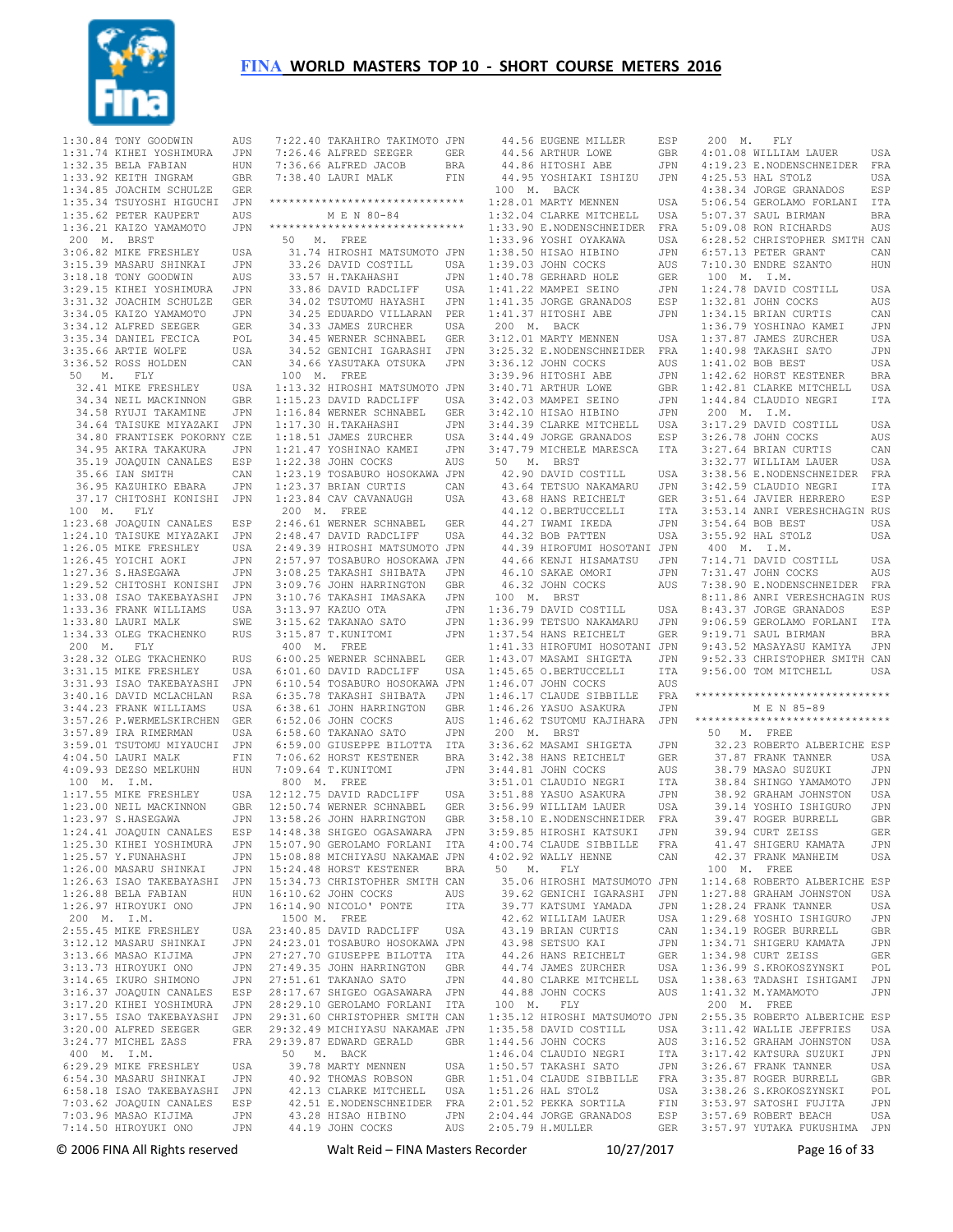

|              | 400 M. FREE                                                |            | $\overline{2}$ :         |
|--------------|------------------------------------------------------------|------------|--------------------------|
|              | 6:30.16 ROBERTO ALBERICHE ESP                              |            | $\mathbf{2}:$            |
|              | 6:53.90 WALLIE JEFFRIES                                    | USA        | ź                        |
|              | 6:58.70 KATSURA SUZUKI                                     | JPN        | 4:                       |
|              | 7:00.77 GRAHAM JOHNSTON                                    | USA        | 4:                       |
|              | 7:41.02 ROGER BURRELL                                      | GBR        | 4:                       |
|              | 8:20.48 ROBERT BEACH                                       | USA        | 5:                       |
|              | 8:22.15 YUTAKA FUKUSHIMA                                   | JPN        | 5:                       |
|              | 9:05.28 JOHN MONNE                                         | CAN        | 5:                       |
|              | 9:12.08 RODOLFO NIETO                                      | MEX        | 5:                       |
|              | 9:36.84 JOAN CAPELL                                        | ESP        | 5:                       |
| 800 M. FREE  | 14:31.82 KATSURA SUZUKI                                    | JPN        | 6:<br>6:                 |
|              | 14:42.22 GRAHAM JOHNSTON                                   | USA        | Į,                       |
|              | 16:23.28 ROGER BURRELL                                     | GBR        |                          |
|              | 17:44.58 ROBERT BEACH                                      | USA        |                          |
|              | 20:48.18 JOAN CAPELL                                       | ESP        |                          |
|              |                                                            |            |                          |
|              | 21:31.31 DANIEL DEL CAMPO COL<br>22:11.44 SIDNEY SALEK NZL | NZL        |                          |
|              | 22:17.06 PETER COUTTIE                                     | AUS        | 1:                       |
|              | 22:57.45 JAN SLEZYNSKI                                     | POL        | 1:                       |
|              | 23:18.64 PATRICK QUINN                                     | USA        | $\mathbf{1}$ :           |
| 1500 M. FREE |                                                            |            | 1:                       |
|              | 27:28.24 KATSURA SUZUKI                                    | JPN        | 1:                       |
|              | 28:07.95 GRAHAM JOHNSTON                                   | USA        | - 1                      |
|              | 32:18.01 GABRIEL GUIHO                                     | FRA        | $\mathbf{2}$ :           |
|              | 32:10.01 0.11<br>33:48.83 ROBERT BEACH<br>----- CARPLI     | USA        | $\overline{2}$ :         |
|              | 39:02.02 JOAN CAPELL                                       | ESP        | $\overline{2}$ :         |
|              | 50 M. BACK                                                 |            | 3:                       |
|              | 43.83 ROBERTO ALBERICHE ESP                                |            | $\tilde{z}$              |
|              | 48.13 ROGER BURRELL                                        | GBR        | 5:                       |
|              | 49.30 FRANK MANHEIM                                        | USA        | 6:                       |
|              | 49.60 GERHARD FERCHLAND GER                                |            | Ĵ                        |
|              | 51.02 HELMUT KUNZEL                                        | GER        | $1\,$                    |
|              | 51.28 K.KLAUSTERMEYER                                      | GER        | $\mathbf{1}$ :           |
|              | 51.55 ROSS CARVIEL<br>52.27 SHIGERU KAMATA                 | CAN        | 1:<br>$1$ :              |
|              | 52.32 HORACE KNOWLTON                                      | JPN<br>USA | 1:                       |
|              | 52.53 HARUO HAYAKAWA                                       | JPN        | $\mathbf{1}$ :           |
|              | 100 M. BACK                                                |            | 2:                       |
|              | 1:41.93 ROBERTO ALBERICHE ESP                              |            | $\mathbf{2}:$            |
|              | 1:44.91 ROGER BURRELL                                      | GBR        | $\overline{2}$ :         |
|              | 1:51.88 GRAHAM JOHNSTON                                    | USA        | 2:                       |
|              | 1:55.92 HORACE KNOWLTON                                    | USA        | ź                        |
|              | 1:56.19 NORIO HAYASHI                                      | JPN        | 4:                       |
|              | 1:59.78 JULIO ALVA                                         | PER        | 4:                       |
|              | 2:08.29 ROSS CARVIEL                                       | CAN        | $5:$                     |
|              | $2:10.10$ FRANK MANHEIM                                    | USA        | 6:                       |
|              | 2:12.43 Y.KAWAMOTO                                         | JPN        | $\overline{\phantom{a}}$ |
|              | 2:13.55 KAZUO YASUIKE                                      | JPN        | 9:                       |
| 200 M. BACK  |                                                            |            |                          |
|              | 4:05.31 ROGER BURRELL                                      | GBR        | $***$                    |
|              | 1:15.28 JULIO ALVA<br>4:15.28 JULIO ALVA<br>4:26.32 MOTE   | PER        |                          |
|              | 4:26.32 HORACE KNOWLTON                                    | USA        | $***$                    |
|              | 4:46.24 SATOSHI FUJITA                                     | JPN        | Į                        |
|              | 4:48.90 ROBERT BEACH                                       | USA        |                          |
|              | 4:51.00 JOHN MONNE                                         | CAN        |                          |
|              | 4:55.26 LOUIS RAIBORN                                      | USA        |                          |
|              | 5:00.98 YUTAKA FUKUSHIMA                                   | JPN        |                          |
|              | 5:13.94 MIKE TORSNEY                                       | CAN        |                          |
|              | 5:27.38 JEAN BELLOC                                        | FRA        |                          |
| 50           | M. BRST<br>48.51 JOHN KORTHEUER                            | USA        |                          |
|              | 49.58 TAKAO TSUCHIYA                                       | JPN        |                          |
|              | 54.20 ROLF WALTHER                                         | GER        | $\mathbf{1}$ :           |
|              | 54.75 ROSS CARVIEL                                         | CAN        | 1                        |
|              | 54.95 GERHARD FERCHLAND GER                                |            | 1:                       |
|              | 55.02 GOTTFRIED KLARING GER                                |            | 1:                       |
|              | 56.07 SHOJIRO SATO                                         | JPN        | $\overline{2}$ :         |
|              | 56.44 FRANK TANNER                                         | USA        | $\overline{2}$ :         |
|              | 56.91 AKIRA MATSUMOTO                                      | JPN        | 2:                       |
|              | 57.50 MAKOTO NISHIURA                                      | JPN        | $\overline{2}$ :         |
|              | 100 M. BRST                                                |            | $\overline{2}$ :         |
|              | 1:53.13 TAKAO TSUCHIYA                                     | JPN        | 3:                       |
|              | 1:58.13 CURT ZEISS                                         | GER        | $\mathbf{3}:$            |
|              | 2:05.62 JOHN MONNE                                         | CAN        | ź                        |
|              | 2:10.22 GRENVILLE COLE                                     | GBR        | 3:                       |
|              | 2:13.59 MAKOTO NISHIURA                                    | JPN        | 4:                       |
|              | 2:14.77 ALAIN KANDEL                                       | FRA        | 4:                       |
|              | 2:16.79 YOICHIRO ARAI                                      | JPN        | 4:                       |
|              | 2:17.28 HORACE KNOWLTON                                    | USA        | $\sqrt{4}$ :             |

2:21.44 ROSS CARVIEL CAN<br>2:22.10 GUILHERME SILVA BRA<br>200 M. BRST<br>4:30.74 AKIRA MATSUMOTO JPN 37.75 JOHN MONNE 53.11 GUILHERME SILVA BRA<br>12.26 GERHARD SEGIETH GER 12.26 GERHARD SEGIETH 5:13.81 ALAIN KANDEL FRA 5:19.73 YOICHIRO ARAI JPN .15:75 ISICHING HRWI<br>:38.78 JAN SLEZYNSKI 5:54.42 JAMES GREEN GBR 6:03.53 SIDNEY SALEK NZL 6:03.63 BILL WALKER AUS 1:12.64 OSSIE DOHERTY AUS 50 M. FLY 41.08 ROBERTO ALBERICHE ESP 47.01 CURT ZEISS GER 48.13 YOSHIO ISHIGURO JPN 58.81 SILVIO MANGANO ITA 59.89 GOTTFRIED KLARING GER 1:00.59 FRANK MANHEIM USA 1:01.68 GUILHERME SILVA BRA 1:12.08 TOSHIKAZU TATEDA JPN 1:13.35 KATSUMI FUKUCHI JPN 1:17.22 JOSEPH ANTONINI FRA 100 M. FLY<br>
2:06.70 FRANK TANNER USA<br>
2:22.57 TOSHIKAZU TATEDA JPN<br>
2:23.38 GUILHERME SILVA BRA<br>
3:35.41 BILL WALKER AUS<br>
200 M. FLY<br>
5:05.95 FRANK TANNER USA 6:34.58 TOSHIKAZU TATEDA JPN 100 M. I.M. 1:34.39 ROBERTO ALBERICHE ESP 1:49.69 FRANK TANNER USA 1:52.99 CURT ZEISS GER 1:53.61 SHIGERU KAMATA JPN 1:55.73 GOTTFRIED KLARING GER 1:57.63 S.KROKOSZYNSKI POL 2:00.53 JULIO ALVA PER 2:02.47 ROGER BURRELL GBR 2:09.69 SILVIO MANGANO ITA 2:12.00 ROBERT DORSE USA 2:33.34 DENZO WAKAYAMA JPN ERIKA HENDRICK 200 M. I.M. 4:05.18 FRANK TANNER USA 4:29.71 JULIO ALVA PER 5:09.66 JOHN MONNE CAN .<br>20.35 BILL WALKER 400 M. I.M. 9:01.55 FRANK TANNER USA 3:47.05 JOHN CORSE USA 4:21.97 MARIO TECGLEN ESP CELINE MORET CELINE BOULANGER \*\*\*\*\*\*\*\*\*\*\*\*\*\*\*\*\*\*\*\*\*\*\*\*\*\*\*\*\*\* 200 M. BRST 4:21.52 KARL HAUTER GER B.BOULANGER C.D.HALEGATOS ESP 1:57.61 M E N 90-94 \*\*\*\*\*\*\*\*\*\*\*\*\*\*\*\*\*\*\*\*\*\*\*\*\*\*\*\*\*\* 5:46.58 DENZO WAKAYAMA JPN 6:51.27 M.GIAMPIETRO ITA PAULA RELANO ISABEL NUNEZ 50 M. FREE 40.93 TOSHIMI INATOMI JPN 43.81 WILLARD LAMB USA 46.75 SEIICHIRO OTSUKA JPN 47.89 ANTON BIEDERMANN BRA 49.86 JAMES DETAR BRA 50.14 YOSHIRO OBATA JPN 50.24 OSSIE DOHERTY AUS 58.47 ROBERT KING CAN 59.59 FRANCISCO GARCIA ESP 00.68 EDWIN GRAVES USA 100 M. FREE 1:44.97 WILLARD LAMB USA 1:48.20 TOSHIMI INATOMI JPN 2:02.44 OSSIE DOHERTY AUS 2:03.16 ANTON BIEDERMANN BRA 2:17.02 FRANCISCO GARCIA ESP 17.02 ERANGIOUS SILE<br>26.76 N.NANNAVECCHIA ITA<br>40.84 EDWIN GRAVES USA 2:40.84 EDWIN GRAVES USA 3:16.68 BAKER SHANNON USA 29.65 ROBERT KING CAN 200 M. FREE 3:27.14 KARL HAUTER GER 4:05.72 WILLARD LAMB USA 4:24.33 JAMES DETAR BRA 4:43.78 ANTON BIEDERMANN BRA

 4:51.30 OSSIE DOHERTY AUS \*\*\*\*\*\*\*\*\*\*\*\*\*\*\*\*\*\*\*\*\*\*\*\*\*\*\*\*\*\* MARIJANA PRIMORAC 5:15.93 FRANCISCO GARCIA ESP<br>6:20.96 EDWIN GRAVES USA<br>400 M. FREE<br>9:28.20 JAMES DETAR BRA 10:26.76 FRANCISCO GARCIA ESP 50 M. BACK 55.58 ANTON BIEDERMANN BRA 56.86 WILLARD LAMB USA 57.65 KARL HAUTER GER 1:10.05 EDWIN GRAVES USA 1:12.32 JOHN CORSE USA 1:16.27 FRANCISCO GARCIA ESP 1:26.12 FRANZ ZIGON AUT 1:26.14 MANUEL PINA ESP 100 M. BACK 2:03.69 KARL HAUTER GER 2:06.99 WILLARD LAMB USA 2:29.70 RU HOLTES NED 2:37.71 KAIZO WATANABE JPN AGE 100-119 2:39.14 FRANCISCO GARCIA ESP 4:12.97 GEORGE STEWART AUS 200 M. BACK 4:28.04 WILLARD LAMB USA 4:41.53 THOMAS MAINE USA<br>
4:48.61 ANTON BIEDERMANN BRA<br>
5:41.32 FRANCISCO GARCIA ESP<br>
50 M. BRST<br>
51.54 TOSHIO TAJIMA JPN 1:10.56 N.NANNAVECCHIA ITA CN BREST  $1:12.85$  M.GIAMPIETRO  $1:14.93$  DENZO WAKAYAMA 1:1:33.90 BAKER SHANNON USA 1:35.20 MANUEL PINA ESP 1:41.79 PRIMITIVO SANCHEZ ESP R NEWMAN 1:42.94 MARIO TECGLEN ESP 1:45.88 EDWIN GRAVES USA K NICHOLSON M FERRIER  $1:42.94$  PENALLY 1-1.<br>1:45.88 EDWIN GRAVES<br>100 M. BRST 1:59.39 KARL HAUTER GER MS ON 2:57.74 M.GIAMPIETRO ITA<br>3:40.73 BAKER SHANNON USA 3:40.73 BAKER SHANNON  $3:41.26$  MANUEL PINA ESP<br> $3:43.25$  measured PINA ESP CAN 3:43.33 FRANCISCO GARCIA ESP<br>AUS 3:46.66 PRIMITIVO SANCHEZ ESP 8:24.61 PRIMITIVO SANCHEZ ESP ELIZABETH ASHLEY 50 M. FLY 1:04.46 KARL HAUTER GER<br>1:07.88 GORO UEDA JPN JPN<br>1:48.03 ROBERT DOUD USA<br>1:52.69 MANUEL PINA ESP 100 M. FLY 2:24.71 THOMAS MAINE USA SK NEPTUN  $4:52.63$  ROBERT DOUD 200 M. FLY 5:27.34 THOMAS MAINE USA 11:35.17 ROBERT DOUD USA 100 M. I.M. 1:54.26 KARL HAUTER GER 3:16.33 MANUEL PINA ESP<br>
3:29.65 ROBERT KING CAN<br>
3:42.35 ROBERT DOUD USA<br>
4:42.95 BAKER SHANNON USA<br>
200 M. I.M.<br>
4:17.75 KARL HAUTER GER<br>
4:36.45 THOMAS MAINE USA 400 M. I.M. 9:54.94 THOMAS MAINE USA A.ROMANENKOVA \*\*\*\*\*\*\*\*\*\*\*\*\*\*\*\*\*\*\*\*\*\*\*\*\*\*\*\*\*\* M E N 95-99 ELENA BABIKOVA

 1:04.67 KAIZO WATANABE JPN 3:35.16 GEORGE CORONES AUS 2:10.76 ANTON BIEDERMANN BRA \*\*\*\*\*\*\*\*\*\*\*\*\*\*\*\*\*\*\*\*\*\*\*\*\*\*\*\* 1:41.01 FRANCISCO GARCIA ESP NEWCASTLE SWIMT GBR 1:54.30 3:43.53 FRANCISCO GARCIA ESP CN VIRY-CHATILL FRA 1:57.32 50 M. FREE 3:24.28 E OLE LARSON USA 200 M. FREE 7:25.66 YOSHIO AKIMOTO JPN 50 M. BACK 1:12.65 ALFRED SCHULHOF CAN 50 M. BRST 1:29.45 ALFRED SCHULHOF CAN 100 M. BRST 3:37.75 B.BANKI-HORVATH HUN 200 M. BRST 8:27.21 B.BANKI-HORVATH HUN \*\*\*\*\*\*\*\*\*\*\*\*\*\*\*\*\*\*\*\*\*\*\*\*\*\*\*\*\*\* M E N 100-104 \*\*\*\*\*\*\*\*\*\*\*\*\*\*\*\*\*\*\*\*\*\*\*\*\*\*\*\*\*\* GER \*\*\*\*\*\*\*\*\*\*\*\*\*\*\*\*\*\*\*\*\*\*\*\*\* USA RELAYS: WOMEN 200 M. FREE CMC SC JPN 1:52.29 NATSUMI MIZUOCHI HIRO TANAKA SANAE NAWATA AYAKA KAWABATA USA C.TENIS CHAMART ESP 1:53.67 MARTA BARBEITO T.SHCHERBININA A.BAILEY OHLGREN CLARA MARTINEZ CN BREST FRA 1:54.02 JULIE LAUX ANNA MORVAN FLORINE SOIRANT MARGAUX OUENTEL E CHARLTON  $CAN 1:56.69$  WHITNEY ROSE BROOKE HEATH SARA WOOD LISA BROUARD ELIAN PEREZ<br>R<br>R<br>CER KAIROSCORE – SYLIN SALAZI KAIROSCORE ESP 1:57.78 IZASKUN SALAZAR NEREA OTAMENDI IRATI SAMANIEGO ANE ZULAIKA SK NEPTUN SWE 1:58.10 USA LUCIE DURACHER KATARINA TOUR IDA ANDERSSON ISABELL NYSTROM CHESTERFIELD SW GBR 1:58.43 R PEARSON R MOUNTFORD L POOLE C BICKERSTAFFE AGE 120-159 SPRUT RUS 1:51.11 A.BEZKROVNAYA INGA TSARKOVA  $CAN$  1:52.12 LAUREN DORRINGTON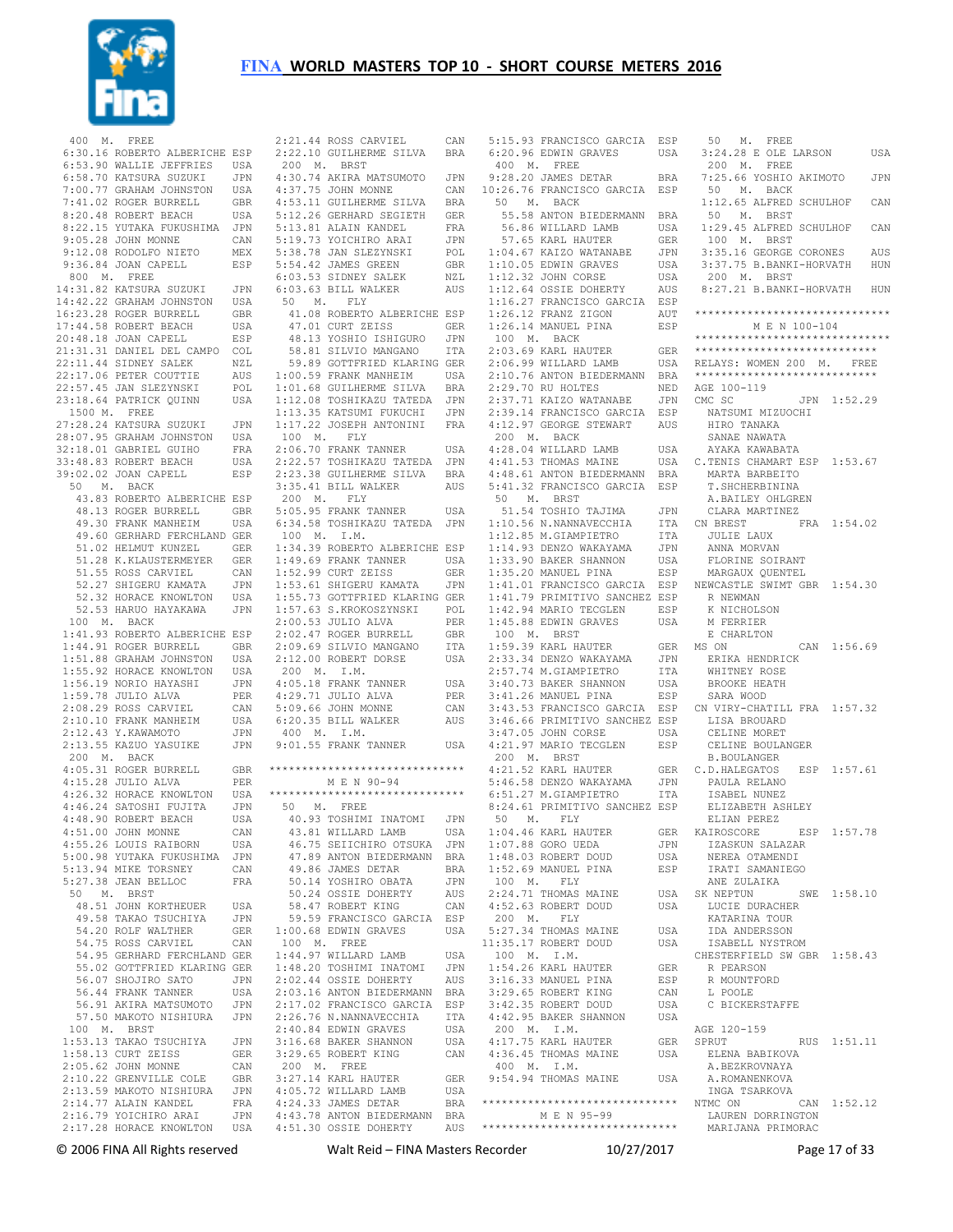

 MELANIE FABES ZUZANA SAMKOVA MKK SWE 1:52.13 NATHALIE LARSSON ANNELIE JONSSON THERESE SVENDSEN MARGREET AANSTOOT<br>BASINGSTOKE BLU GBR 1:54.14<br>E GODFREY<br>C BALL<br>S ADAMS F PARKER C.N.SANTURTZI ESP 1:54.48 ALEJANDRE FUENTES ARRATE MARTIN ITSASO VALLE SONIA LLANO REIMS CHAMPAGNE FRA 1:54.69 L.TCHIRIKHTCHIAN C.MONLIBERT DELPHINE RAYOT<br>AURELIE MATTANA<br>NAUTIC CLUB ALP FRA 1:54.93<br>E.CHAMBON-PHARR PAILAN JOURY PAULINE LESBORDES TABY SIM MARION FELLINI BR MASTERS A BRA 1:54.98 C.UHRLANDER ANNICA ABERG SUZANI PAZ BRUNA BUMACHAR<br>LIENNE PIRES LINI FIKES<br>VERONICA BALSANO<br>3 NAMEROCI VERONICA BALSANO ES NANTERRE FRA 1:55.04 BEATRICE BLOUIN 5 NANTERS<br>BEATRICE BLOUIN<br>AUDREY SALENNE MARION BRAGARD KARINE BILSKI SOUTH BEDS MAST GBR 1:55.81 C KING S HAMMOND S PEARSE J HOLDER AGE 160-199 HS SWE 1:49.10 LOUISE KARLSSON NINA WAHLBERG HELENA ABERG JOHANNA SJOBERG TSUNAMI RUS 1:50.64 OLGA BORISOVA O.BRONITSKAYA IRINA SHLEMOVA EKATERINA YUDINA OTTER SC GBR 1:53.72 G HOBSON E SHKURKA F.STAINES J MCMENEMY EAST LEEDS SC GBR 1:54.26 N WILLIAMS K GRAHAM L CHURM P RICKARD TOKYO SC JPN 1:56.23 JUNKO NAKANO YUKO OYAMA KAZUKO MATSUDAIRA SAORI MINAMIURA AQUAMASTERS ESP 1:57.17 UTE HASSE ISABEL GARCIA SABINA MARTINEZ<br>MERITXELL GONFAUS<br>EDGE<br>SATSUKI HIRUKAWA<br>KAYO YOSHIMURA RIEKO SHOJI YURIKO IKEDA BOULOGNE BILLAN FRA 1:59.29 KARINE JANNOT

 A.MUGNIER LAETITIA LERAY MARIE SAUVAGE KENILWORTH MAST GBR 1:59.39 M MCWHIRTER J RAVENHALL K STACEY J CLARK  $J$  CLARK<br>  $\overline{S}$  CLARK<br>
RUS 1:59.47 LARISA ALEKSEEVA K.BRAZHNIKOVA VERONIKA VORONOVA OLGA ZALUKAEVA AGE 200-239 VARBERG SIM SWE 1:59.40 ULRIKA ANDERSSON A-K JOSEFSON CHRISTINA HORBACK ANGELA EKELOF PSM USA 1:59.88 LISA DAHL SHANNON MCINTYRE LINDA CHAPMAN AMY MOORHEAD SWE 2:00.34 CAMILLA THUNE GUNILLA RASMUSON<br>NEM USA NEM USA 2:00.82 KAREN MAREB AMY CAROW KARIN STOKES ANGELA DOWGIERT BARNET COPT GBR 2:00.86 C.PORTER N.BATESON L.POWELL-TUCK M.CANNON PBM USA 2:01.12 CHRIS WENZEL L. BOSTIC ISA PADILLA BIRGIT LOHBERG CAMO QC CAN 2:03.42 ANDREA SEGUIN DENYSE SENECHAL GINETTE BOIVIN CATHERINE ALLARD AXTOS KOBE JPN 2:04.36 WAKAKO MATSUMURA CHIKAE ISHIMOTO CHIZU NAKANE MIHO NADAI PEMA PER 2:05.44 TAMIKO YAMAMOTO TEIKO ONO VALERIE CROUSSE B.MOSTIN CAROLL CAILLAUX MICHIKO OTO HIROSHIMA MSC JPN 2:45.79 MARTA BARBEITO CN BREST FRA 2:07.37 SANDRA CROUSSE KORONA KRAKOW POL 2:05.84 MARIOLA KULIS A.MACIERZEWSKA KLAUDIA WYSOCKA IZABELA FRACZEK AGE 240-279 UCLA USA 2:02.15 JACKI HIRSTY CHRISTIE CIRAULO JENNY COOK VERONICA HIBBEN NTXL USA 2:04.27 KRISTIN HENDERSON JANIE COLE C.MCKELVEY LYNN MORRISON SYSM USA 2:12.99 CATHY FEDAKO NANCY KRYKA LAURA GROSELLE

 JUNE CARSON PEMA PER 2:14.79 SETSUKO NAKAMURA NAOKO KOGOSHI M.CHANGANAQUI AIDA DAVIS ANA CISNEROS MOIRA PARKS NEM USA 2:16.40 ANNE GALLIHER HOLLY MAGNA CHRISTIE HAYES CECILIA EMBLIDGE USM MALAKOFF FRA 2:16.81 WENDY BURNSIDE BENEDICTE DUPREZ DANIELE WILMART SALIMA BOUAYAD POSEIDON RUS 2:17.76 L.BEZRUCHENKO TAMARA GORLOVA OLGA KEDROVA IRINA RYBANINA HAKUYO S JPN 2:18.38 MICHIKO AISAKA YASUKO KUROYAMA IZUMI KAWAHARA FUMIKO NAKAMURA HARUMI SUGINUMA TOSHIE KIYOMOTO KONAMI NISHINOM JPN 2:19.78 MAYUMI AMANO YOKO CHIHARA CHIKAKO MOCHIZUKI KAZUKO NOTO EN TOURS FRA 2:20.76 ELISABETH FEZARD ELISABETH FEZARD<br>ELISABETH FEZARD<br>SYLVIE BOZON SOPHIE BARRIER CLAUDIE BILLON AGE 280-319 AGE 280-319 OREG USA 2:30.72 JOY WARD SANDI ROUSSEAU JANET GETTLING REBECCA KAY AGE 100-119 ST KANSAI JPN 2:35.17<br>FUSAKO HIROOKA<br>KIYOKO YONEDA<br>NOBUKO YASUDA<br>YOSHIKO OSAKI VSA SETA JPN 2:41.79<br>CHIEKO NAKANISHI<br>TSUNEKO UEDA<br>KIYOKO FUJII<br>MICHIKO FUJITA KIYOKO IKEUCHI SETSUKO KONDO<br>SATOKO MIYOSHI<br>KEIKO NAKAO<br>HIROKO OKAZAKI NATSUMI YOKOYAMA KAYOKO YAMAGUCHI CELINE MORET CELINE BOULANGER KEIKO KADOKURA<br>YOSHIE WATANABE KONAMI OKUBO JPN 2:50.00 HATSUE SUKEGAWA TSUYAKO KAWATSU MICHIKO MASUDA MICHIKO MASUDA<br>MITSUKO KIKUCHI ZAVAS TSURUMI JPN 2:54.00 IKUKO NAGASHIMA YUKIKO AOYAGI KUNIKO ISHIDUKA FUSAKO WADA PREON SENGENDAI JPN 2:57.34 ETSUKO SATO YOSHIKO SUGITA VSA SETA JPN 2:41.79 C.D.HALEGATOS ESP 2:05.78

ISLAND TAKATSUK JPN 2:42.45 C.TENIS CHAMART ESP 2:06.80 HAKUYO S JPN 2:49.42 CN VIRY-CHATILL FRA 2:09.99 TAASTRUP DEN 2:59.11 E.KETELSEN BERIT PEDERSEN ELSE HJORTKJAER INGE-LISE DAMBERG AGE 320-359 SUNWAY YOKOHAMA JPN 3:11.91 RITSUKO MIZUOCHI SHIGEKO TANAKA MIEKO KAMOSHITA SHOKO YONEZAWA<br>SAPPORO AC JI JPN 3:34.69 YUKIE SATO KYOKO ABE YUKO NISHIMURA KIMIE NAWA KONAMI KITAOJI JPN 3:38.57 REIKO NISHIDA<br>HIROKO TAKEUCH<br>BEATTY PARK<br>BEATTY TAWES HIROKO TAKEUCHI AUS 4:01.01 BRYCE JONES PAT LOCKLEY<br>MARY HEATH MARY HEATH HELEN BIRD DRAGONES ARG 4:20.69 IRMA AENLLE E.TERRAGNO<br>AURORA ACERO<br>ENRIQUETA DUARTE STADIUM SNAPPER AUS 5:34.98 MARY GRAY MARGARET WATSON ANN RITCHIE MARGARET SOMES \*\*\*\*\*\*\*\*\*\*\*\*\*\*\*\*\*\*\*\*\*\*\*\*\*\*\*\* RELAYS: WOMEN 200 M. MEDLEY \*\*\*\*\*\*\*\*\*\*\*\*\*\*\*\*\*\*\*\*\*\*\*\*\*\*\*\* TOULOUSE OLYMPI FRA 2:02.34 ELODIE SAMOUILHAN MARION REGNIER E.BRUNE-SOLOMIAC JULIE DUCROCQ ANA ISABEL NUNEZ ANA GONZALES SUSANNA ASHLEY LERENA RELANO T.SHCHERBININA A.BAILEY OHLGREN CLARA MARTINEZ CHARLOTTE HUDZIK ANNA MORVAN MARGAUX QUENTEL JULIE LAUX B.BOULANGER LISA BROUARD SK NEPTUN SWE 2:09.99 LUCIE DURACHER KATARINA TOUR IDA ANDERSSON ISABELL NYSTROM NATACAO DA MAIA POR 2:10.26 C.SANTOS SILVA J.MARQUES MAIA RITA FOUGO ANA OLIVEIRA  $CAN$  2:11.26 ERIKA HENDRICK SARA WOOD

© 2006 FINA All Rights reserved Walt Reid – FINA Masters Recorder 10/27/2017 Page 18 of 33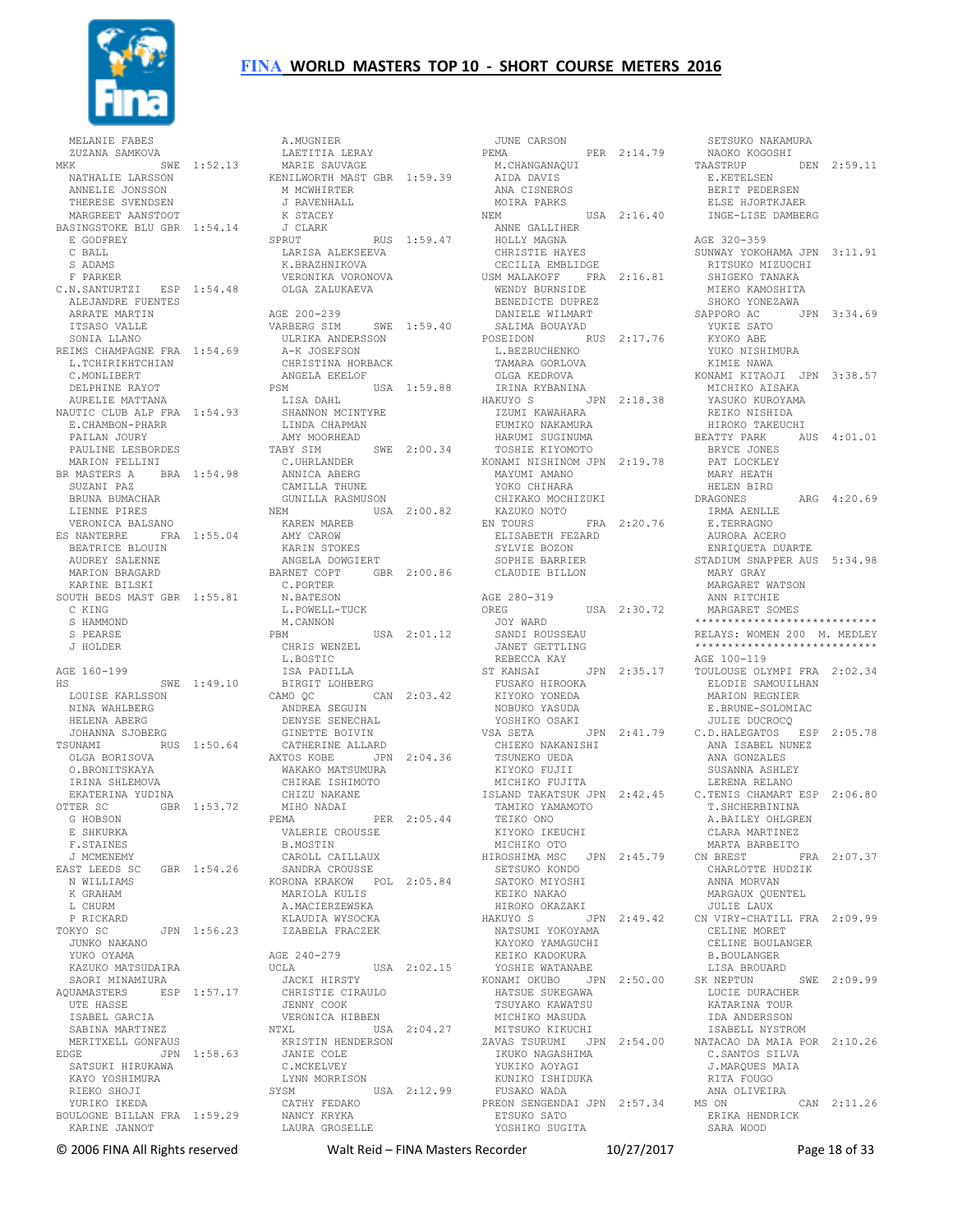

 BROOKE HEATH MEG SLOAN KAIROSCORE ESP 2:11.79 IZASKUN SALAZAR IRATI SAMANIEGO ANE ZULAIKA NEREA OTAMENDI NEPTUNE CLUB DE FRA 2:14.63 INES MAUZAT PAULINE SALVARY RITA EL BOUKHARI C.DESPERGERS AGE 120-159 THERESE SVENDSEN MARGREET AANSTOOT NATHALIE LARSSON MALIN SVENSSON TEDDINGTON GBR 2:02.75 L.KEARNS G.HEYN Z.LIOKALOS H. LOUGHLIN H.LOUGHLIN<br>ES NANTERRE FRA 2:03.61 B.VEA<br>CHARLET SPRUT MARION BRAGARD ANDREA BAUDRY<br>KARINE BILSKI KARINE BILSKI BEATRICE BLOUIN SPRUT RUS 2:05.41 ELENA BABIKOVA A.BEZKROVNAYA A.ROMANENKOVA INGA TSARKOVA  $NTMC ON$ <br> $NTMC ON$  CAN 2:05.45 CAIT JONES LAUREN DORRINGTON ZUZANA SAMKOVA MARIJANA PRIMORAC C.N.SANTURTZI ESP 2:05.54 SONIA LLANO ALEJANDRE FUENTES ITSASO VALLE ALAZNE VILES BASINGSTOKE GBR 2:07.52 E.GODFREY F.PARKER C. BALL S.ADAMS NAUTIC CLUB ALP FRA 2:08.70 MARION FELLINI PATLAN JOURY E.CHAMBON-PHARR PAULINE LESBORDES REIMS CHAMPAGNE FRA 2:08.71 DELPHINE RAYOT C.MONLIBERT AURELIE MATTANA L.TCHIRIKHTCHIAN BR MASTERS A BRA 2:08.98 DENYSE SENECHAL MARIE-JOSEE BEGIN VERONICA BALSANO LIENNE PIRES BRUNA BUMACHAR SUZANI PAZ AGE 160-199 HS SWE 2:00.84 GUNI<br>
NINA WAHLBERG NEM NINA WAHLBERG LOUISE KARLSSON JOHANNA SJOBERG HELENA ABERG OTTER GBR 2:08.30 G.HOBSON F.STAINES E.SHKURKA J.MCMENEMY C.N.AQUAMASTERS ESP 2:09.32 MERITXELL GONFAUS UTE HASSE ISABEL GARCIA SABINA MARTINEZ

MKK SWE 2:01.86 IARA SCARPELLI FLAVIA PRADA AALBORG SVOMMEK DEN 2:12.38 JULIE LEE POULSEN EDGE JPN 2:10.34 YURIKO IKEDA SATSUKI HIRUKAWA KAYO YOSHIMURA RIEKO SHOJI COMPETITION A BRA 2:11.30 L.NASCIMENTO EUNICE NISHIMURA LIGIA BARREIRO LIGIA BARREIRO<br>DAIANE GARO<br>PINHEIROS A BRA PINHEIROS A BRA 2:12.00 GISELI PEREIRA MAGALI GACEK<br>IARA SCARPELLI LOTTE KOBBELGAARD BRITTA AMDI MARIE BOVE<br>BRACKNELL GBR 2:14.73 K.JOHNSON K.LEFTLEY L.COOKE B.VEASEY RUS 2:15.41 K.BRAZHNIKOVA TATYANA RONZINA VERONIKA VORONOVA OLGA ZALUKAEVA BURL ON CAN 2:15.52 PETRA HANEBERRY PETRA HANEBERRY<br>SARAH ARMSTRONG CAROLINA LLERAS SARAH GALLAGHER AGE 200-239 PSM USA 2:14.67 LISA DAHL SHANNON MCINTYRE CHARLOTTE DAVIS AMY MOORHEAD VARBERG SIM SWE 2:15.39 CHRISTINA HORBACK A-K JOSEFSON ULRIKA ANDERSSON ANGELA EKELOF<br>TSUNAMI TSUNAMI RUS 2:16.65 OLGA BORISOVA O.BRONITSKAYA L.NAGOVITSYNA MARTA RUMYANTSEVA TRAFFORD MET GBR 2:18.46 J.BROWN G.BOLTON H.SADLER R.BARTON CAMO QC CAN 2:19.62 ANDREA SEGUIN JOSEE CHAPDELEINE TABY SIM SWE 2:19.95 CAMILLA THUNE LILLIE LARSSON C.UHRLANDER GUNILLA RASMUSON NEM USA 2:20.91 NOBUKO YASUDA BETH ESTEL KAREN MAREB ANGELA DOWGIERT TRACY GRILLI CVMM USA 2:21.03 CVMM USA 2:21.0<br>BECKY CLEAVENGER J.WEIDERMAN ARLETTE GODGES LISA SCHOENNEMAN<br>PSV<br>GUDULE VD MEER<br>T.KETTING-KLAASSE LISELOTTE JOLING ISLAND TAKATSUK JPN 3:15.20

 CORRIE VERHOEVEN SIBMASTERS RUS 2:21.99 YULIYA FROLOVA MARINA KUKSINA GALINA NALYAYKINA SVETLANA TSELUEVA AGE 240-279<br>UCLA JENNY COOK CHRISTIE CIRAULO JACKI HIRSTY SDSM USA 2:28.11 CHRISTINE SIEGEL ANDRA JAUNZEME CATHY GANZE DIANA DOLAN LAMAR USM MALAKOFF FRA 2:28.72 SANDRINE LE GALL DANIELE WILMART SALIMA AGHA BENEDICTE DUPREZ HAKUYO S JPN 2:31.51 DIAN<br>MIEKO MASUDA FACT<br>TRACT MIEKO MASUDA KEIKO OKAMOTO HARUMI SUGINUMA FUMIKO NAKAMURA PEMA PER 2:34.64 CAROLL CAILLAUX M.CHANGANAQUI MOIRA PARKS AIDA DAVIS EN TOURS FRA 2:36.54 ELISABETH FEZARD CLAUDIE BILLON SYLVIE BOZON SOPHIE BARRIER LAURA GROSELLE<br>JULIANNA HOLBROOK<br>TILLE JULIANNA HOLBROOK ELLEN BENNETT JUNE CARSON SWOL 1894 NED 2:39.15 A.VUIST-BLUM BEA SWIJNENBERG MATHILDE VINK C.NIEUWENHUIS ICHIKAWA AC JPN 2:41.37 SACHIKO HASEGAWA SACHIKO SEKIYA YOSHIE HIRAISHI MAYUMI HIRAMOTO GLOUCESTER M GBR 2:42.49 G.FERRIS A.NICHOLS J.BRITTON J.BALL AGE 280-319<br>OREG USA 2:46.92 OREG USA 2:46.92<br>
JOY WARD<br>
JANET GETTLING<br>
SANDI ROUSSEAU<br>
REBECCA KAY<br>
ST KANSAI JPN 2:53.15<br>
YOSHIKO OSAKI KIYOKO YONEDA FUSAKO HIROOKA NED 3:02.28 ALICE LINDHOUT INEKE WEEKERS PATTY VERHAGEN LOTTIE GEURTS KONAMI HIGASHIK JPN 3:12.56 SACHIE INOUE SETSUKO OKUBO SACHIKO FUKAZAWA KAIKO NAKAO

UCLA USA 2:19.81 VERONICA HIBBEN ELVIRA ALMEIDA HAKUYO S JPN 3:18.11 SYSM USA 2:36.97 SAPPORO MST JPN 5:43.39 KEIKO FUJIMOTO MIKIKO YONEZAWA MICHIKO OTO TEIKO ONO TEIKO ONO<br>
MIGR A BRA 3:16.60 HERILENE FREITAS REGINA AGUIAR VERA SILVA KEIKO KADOKURA<br>NATSUMI YOKOYAMA ETSUKO YUKITAKE<br>VOSTT THE VIEW PROPERTY OF THE WATANABE TRASTRUP DEN 3:18.17 E.KETELSEN BERIT PEDERSEN INGE-LISE DAMBERG ELSE HJORTKJAER MARION AUS 3:19.16 BARBARA PEARCE MARION<br>BARBARA PEARCE<br>DEBORAH WAREING M. HEFFERNAN DIANE ROSS USA 3:19.42 P.GERMAIN MEEGAN WILSON BARBARA MCNULTY BETTY LORENZI AGE 320-359 SAPPORO AC JPN 4:29.25 KYOKO ABE YOSHIKO TSURIMAKI YUKO NISHIMURA YUKIE SATO AGE 360-399 FUMI MURATA NAKA FUKUOKA HARUKO SASAKI SETSUKO NARITA \*\*\*\*\*\*\*\*\*\*\*\*\*\*\*\*\*\*\*\*\*\*\*\*\*\*\*\* RELAYS: WOMEN 400 M. FREE \*\*\*\*\*\*\*\*\*\*\*\*\*\*\*\*\*\*\*\*\*\*\*\*\*\*\*\* AGE 100-119 U.S.G DEN 4:05.93 MATHILDE SCHWARTZ LINE LAURIDSEN LOUISE BORG TRINE GUDNITZ<br>MS ON CAN 4:19.11 MEG SLOAN BROOKE HEATH SARA WOOD ERIKA HENDRICK CFST ON CAN 4:28.19 F.MORISETTE LESLEY QUINLAN EMMA SAO MIGUEL M-P.MAYRAND  $HSA$   $4:33.02$  MALLORY GRIFFEY MADISON BOYLE VALERIE THORP MOLLY WOODFORD CERCLE DE NATAT NED 4:36.97 C.VINAGRE SANDIN M. DEJONCKHEERE MARYLIE DHONDT NATHALIE BLONDEEL GRAN ON CAN 4:39.90 JOANNE ARCHIBALD ALISON MCCABE ANDREA ST-JULES MARINA GEORGIEVA MS ON CAN 4:44.85 WHITNEY ROSE KRISTI RICH HEATHER NICHOLS

© 2006 FINA All Rights reserved Walt Reid – FINA Masters Recorder 10/27/2017 Page 19 of 33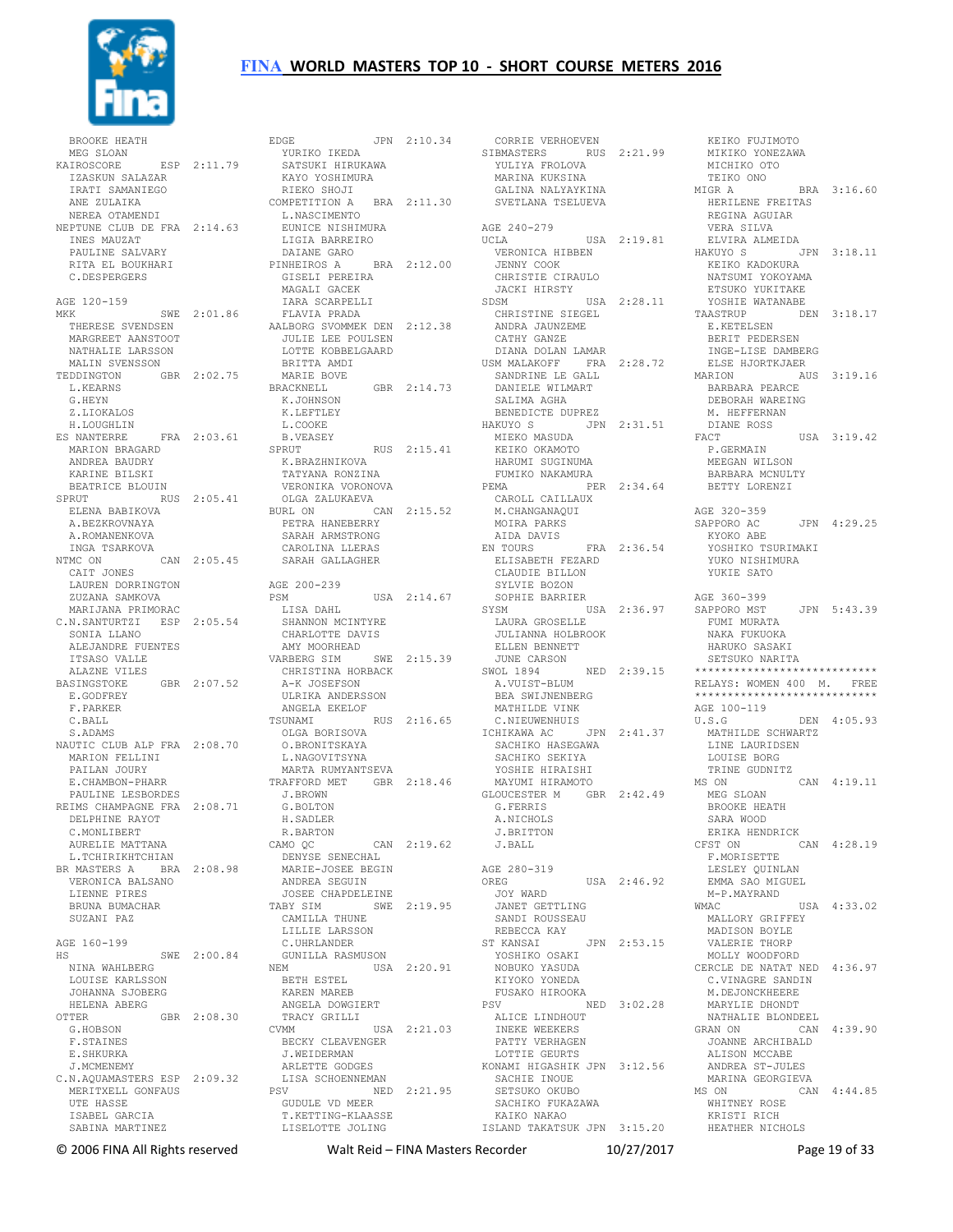

JANNA HOUSE<br>CFST ON CFST ON CAN 4:48.63 MYLENE LABBE CATHERINE ALLARD JOSEE CHAPDELEINE HILARY CAVERLY CLARE CHOI MALLORY MCDONALD NEM USA 4:49.76 K.LEVENSTEIN ERIN GAFFEY ALEXANDRA LEE ALANA AUBIN REKIN SWIEBODZI POL 5:03.03 CINDY BERTELINK ANNA TOGIAS A.GAJDOWSKA EWELINA KARSKA D.STOKLOSA-MOSOR V.CAMPBELL-ZEMIER AGE 120-159 TEDDINGTON SC GBR 4:00.78 Z LIOKALOS L KEARNS H LOUGHLIN G HEYN OTTER SC  $GRR$   $4 \cdot 05$  72 C DEMONT E SHKURKA H DAVIS G HOBSON SPRIIT RUS 4:09.66 ELENA BABIKOVA K.BRAZHNIKOVA A.ROMANENKOVA INGA TSARKOVA BIRMINGHAM MAST GBR 4:18.37 A MCCALL A PEAKMAN D STEELE K WALKER-STABELER C.N.AQUAMASTERS ESP 4:19.83 J.WEIDERMAN MERITYELL GONFAUS UTE HASSE GINA LOPEZ SABINA MARTINEZ EMSC AB CAN 4:27.67 SIUBHAN DRINNAN MSC AB<br>SIUBHAN DRINNAN<br>EMMA-LEE KRAMER MORVEN BURCH CEILIDH OSLAND<br>WVZ N WVZ NED 4:31.81 PETRA VERSTEGEN LINDA HOOGENDAM YVONNE GERRITSEN ISABELLE MASSAR C.N.VILA-REAL ESP 4:32.67 WAKAKO MATSUMURA CHIKAE ISHIMOTO NURIA VIDAL MS DEL MAR MARTI MARICARMEN CAMPOS IONE VILAR WS TWENTE NED 4:34.10 HENRIKE DE VRIES A.REEFHUIS<br>
PAULIEN SCHOKKER<br>
MARION BROEKHUIS<br>CHESTERFIELD SW GBR 4:34.57<br>
R PEARSON R MOUNTFORD L POOLE E WRIGHT AGE 160-199 PSV NED 4:15.85 SASKIA PHAFF LISELOTTE JOLING GUDULE VD MEER LISA DREESENS ROMFORD TOWN GBR 4:16.56 M. CURRY B. BOXALL K.NEAL D.PALMER CAMO QC CAN 4:20.70 S.DELIENCOURT KRISTA KLASSEN

 ANDREA SEGUIN ELISE JETTE<br>PSM PSM USA 4:22.56 ALLISON COX LIANNA BADRAN SHANNON MCINTYRE AMY MOORHEAD SHANNON...<br>
MY MOORHEAD<br>
ETOB ON CAN 4:26.42 MARCELLA DE LAAT<br>LYNN RODGERS LYNN RODGERS GOLDFISH JPN 4:31.22 KEIKO NAGAYA<br>SAYURI YOSHIHASHI<br>SATSUKI SEKIYA<br>YUKIE KUDO BURL ON CAN 4:31.78 CAROLINA LLERAS PETRA HANEBERRY SANDRA JUDD SARAH ARMSTRONG C.N.FANATIC SWI ESP 4:34.32 SANDRA FELIP MA JOSE FELIP ELENA SANCHEZ ANA BALLESTER PSV NED 4:36.36 ESTHER LOHUIZEN GONNIE BAK N.VAN STIPRIAAN INEKE WEEKERS GUDULE VD MEER LISELOTTE JOLING CVMM USA 4:38.61 LISA SCHOENNEMAN DEANNA KOEHLER LESLIE MONROE AGE 200-239 WCM USA 4:30.09 ERICKA RICHARDS CHARLENE O'BRIEN DANIELLE BOONE LISA WARD<br>PBM CHRIS WENZEL L.BOSTIC ISA PADILLA BIRGIT LOHBERG AXTOS KOBE JPN 4:40.13 CHIZU NAKANE MIHO NADAI KORONA KRAKOW POL 4:46.43 MARIOLA KULIS A.MACIERZEWSKA A.MACIERZEWSKA<br>MARTA WYSOCKA IZABELA FRACZEK NEM USA 4:47.69 TRACY GRILLI BETH ESTEL KARIN STOKES KAREN MAREB SYSM USA 4:48.21 MELISSA VARLAS ELLEN BENNETT D.ENGLISH-BAZENAS NANCY KRYKA KARI ADAMS PAMELA IVEY J.SAUL-ZACHAU MICHELLE ASHWORTH<br>TECH ON COURTNEY CHUBB JENNIFER MCARTON KAZUE YOSHIMI MITSUE DAIDOU

PBM USA 4:37.72 JUDIE OLIVER KINGS CORMORANT GBR 5:37.71 LVM USA 4:51.36 CWC KIYOSE JPN 6:46.51 ETSUKO BABA KYOKO MORI TECH ON CAN 4:53.58 CFC FUTAMATAGAW JPN 7:03.07 A.CANTABRA NAT ESP 6:32.89 GRAN ON CAN 4:55.84 SARAH WEIND KAREN FLEMING NICOLA TORY KATIE OSBORNE SEASIDE PIRATES AUS 5:04.59 CATHY CODLING SANDRA ROGERS SUE TOMPKINS NOEMI HALL AGE 240-279<br>
UCLA USA 4:30.74<br>
JACKI HIRSTY<br>
CHRISTIE CIRAULO<br>
JENNY COOK<br>
VERONICA HIBBEN SPENCER SWIM TE GBR 4:58.63 E ISEPPI F BAKER A GWYNN A HEATH KONAMI NISHINOM JPN 5:15.60 KYOKO FUJIOKA CHIKAKO MOCHIZUKI<br>YOKO CHIHARA<br>KAZUKO NOTO  $YONQ = 5:17.73$ <br>PSV  $NED = 5:17.73$  CORRIE VERHOEVEN KATRIN PENNINGS SWOL 1894 NED 5:20.37<br>BEA SWIJNENBERG<br>MATHILDE VINK<br>A.VUIST-BLUM<br>C.NIEUWENHUIS SHELLEY REIMER SARAH WELCH LINDA CHAPMAN CHARLOTTE DAVIS NYG ON CAN 5:35.28 KELLY LYON LYNN HORNACEK MICHELLE OLIVER SFTL USA 5:38.58 MARY SHAWN KELLY LINDA LARSON MYRIAM QUINTERO LINDA WEBB CNSW BEL 5:49.19 LAURA LUTJES CLAIRE ANTHONY ANNE DE SAUVAGE C.GODBILLE F.BLONDEEL-G AGE 280-319 JPN 6:00.72 FUSAKO HIROOKA KIYOKO YONEDA<br>Nobuko yasuda NOBUKO YASUDA YOSHIKO OSAKI HATSUE SUKEGAWA<br>TSUYAKO KAWATSU MICHIKO MASUDA MITSUKO KIKUCHI TAKAKO KANEKO KAORI TAGUCHI YASUKO TSUCHIYA YOSHIKO ISHIWATA

PSM USA 5:25.53 \*\*\*\*\*\*\*\*\*\*\*\*\*\*\*\*\*\*\*\*\*\*\*\*\*\*\*\* KONAMI OKUBO JPN 6:25.76 HATSUE SUKEGAWA CFST ON CAN 6:03.22 CLARE CHOI CAMPBELLTOWN AUS 7:05.64 ANNIE COOKE ELLY RAMON KAY HOUGH HELGA DUNCAN CFC YOGA JPN 7:12.64 YURIKO SATO TOKUKO OHASHI KEIKO TATENO RYOKO UCHIDA<br>MAC FUJISAWA JPN 7:12.85 TOSHIKO MONAI SUMAKO YAMAGUCHI JUNKO SANO CHIYOKO HISAMATSU PORT MACQUARIE AUS 7:30.88 CHRISTINE CARTER MARGARET PERKINS NANCY WHITELEY ROSLYN HODGE<br>CFC TENNOZU JPN 7:45.82 CFC TENNOZU JPN 7:45.82 MISAKO HIRATA SHUKUKO KAWABATA KAZUE KUMAGAI AKIE NAKAJIMA<br>ARIZ USA 8:23.01 JILL FRITZ JOAN PIERCE CORINNA GOODMAN P.TEWKSBURY AGE 320-359 PSV NED 8:54.55 LOTTIE GEURTS ANNIE SMITS ALICE LINDHOUT M.MAANDONKS RELAYS: WOMEN 400 M. MEDLEY \*\*\*\*\*\*\*\*\*\*\*\*\*\*\*\*\*\*\*\*\*\*\*\*\*\*\*\* AGE 100-119<br>MS ON  $CAN 4:48.91$ WHITNEY ROSE SARA WOOD BROOKE HEATH ERIKA HENDRICK NEM USA 4:51.97 ALEXANDRA LEE JENNIFER DOWNING ALANA AUBIN E.SULLIVAN WS TWENTE NED 5:11.67 PAULIEN SCHOKKER A.REEFHUIS HENRIKE DE VRIES CNSW BEL 5:20.07 SANDRA KOENIG M.DEJONCKHEERE FANNY KOENIG ISALINE MANCHEL MS ON CAN 5:28.28 ESA ESGUERRA JANNA HOUSE KRISTI RICH ERIN MACPGERSON CATIE KEYSER TRACY ALLIE FRANCESCA WALSH IREGUA-VILLAMED ESP 6:06.05 YOLANDA HIJAZO TERESA ARRONIZ ALMUDENA PRIOR MARTA FERNANDEZ DIANA RUBIO BELEN CAZORLA CAROLINA JUAREZ NATIVIDAD RINCON

© 2006 FINA All Rights reserved Walt Reid – FINA Masters Recorder 10/27/2017 Page 20 of 33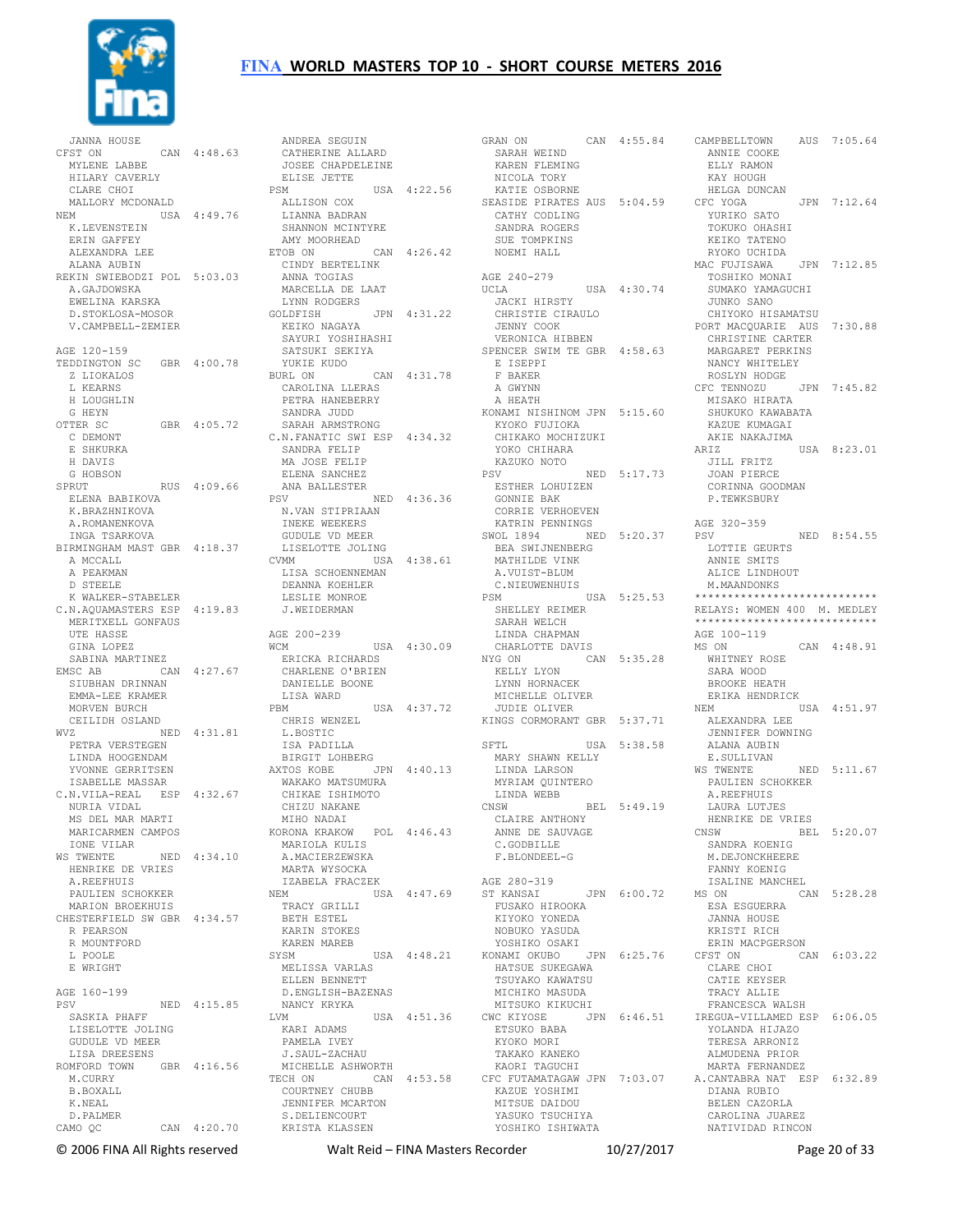

CLUB RIVALIA ESP 6:53.93 IRENE RAMOS GLORIA LEON MA PILI BAZO IRENE JIMENEZ AGE 120-159 NEM USA 4:33.70 ERICA CARROLL RAINY GOODALE ILDIKO SZEKELY ELIZABETH MANCUSO SPRUT RUS 4:44.41 ELENA BABIKOVA K.BRAZHNIKOVA A.ROMANENKOVA INGA TSARKOVA BIRMINGHAM MAST GBR 4:49.90 A PEAKMAN E JOHNSON A MCCALL K WALKER-STABELER ZPC WOERDEN NED 5:04.52 ILSE VD WIJNGAA MARJA VERWOERD MARJAN REMMITS MANDY VERBAKEL EMSC AB CAN 5:06.64 MORVEN BURCH SIUBHAN DRINNAN CEILIDH OSLAND EMMA-LEE KRAMER C.N.SANTURTZI ESP 5:07.48 SONIA LLANO ARRATE MARTIN<br>ALAZNE VILES ALAZNE VILES ALEJANDRE FUENTES GBM USA 5:10.05 KRISTINE TRUTOR CRYSTIE MCGRAIL LINDSAY MCKENNA KAREN GRANT CHESTERFIELD SW GBR 5:16.46 R MOUNTFORD E KISS R PEARSON E WRIGHT NORTH SYDNEY AUS 5:16.95 CHRISTINA ECHOLS ROWENA SOLOMONS ISLA HALE CAMILLE REED CFST ON CAN 5:17.96 MARJOLAINE PLANTE MALLORY MCDONALD M-P.MAYRAND M. DOYLE AGE 160-199 AGE 160-199<br>PSV NED 4:39.06 GUDULE VD MEER T.KETTING-KLAASSE LISA DREESENS SASKIA PHAFF EAST LEEDS GBR  $4:44.56$  J.HOYLE L.DOBSON P.RICKARD N.WILLIAMS SPM USA 4:54.00 PAULA TEXEL CHELSEA COLWILL KAREN WESTERMAN C.PETERSEN<br>RURL ON CAN 5:01.75 PETRA HANEBERRY SANDRA JUDD CAROLINA LLERAS SARAH ARMSTRONG STL CAN 5:05.46 CHANTAL VENNE

 PAOLA BOZZER MANON VENNE M.D'AMBOISE DE DINKEL NED 5:06.78 E DINNEL<br>F.JOHANNINK-WILL J.HEIJDENS-SCHA ANIQUE WILLEME ANJA PUNT SPRUT RUS 5:12.48 ELENA BABIKOVA TATYANA RONZINA 11111111111111111112.<br>N.SAVCHENKO OLGA ZALUKAEVA NEM USA 5:16.07 JILL LANCASTER ANGELINA BONIN KERI NAPPI DONNA NEUENDORF TEAM ANGLIA GBR 5:22.21 L.WITHERS H.DAVIS L.RYAN<br>H.TURNER H.TURNER<br>CNSW BEL 5:22.99 C.VINAGRE SANDIN CHARLOTTE SIX CLAIRE ANTHONY VALERIE ROLLAND AGE 200-239 NEM USA 5:15.27 BETH ESTEL KAREN MAREB MELINDA WILLIAMS TRACY GRILLI PSV NED 5:17.32<br>
GUDULE VD MEER<br>
INEKE WEEKERS<br>
LISELOTTE JOLING<br>
PATTY VERHAGEN KONAMI NISHINOM JPN 5:24.43 KYOKO FUJIOKA MAYUMI AMANO JUNKO NAGASE YOKO CHIHARA SYSM USA 5:28.73 NANCY KRYKA المحسنة<br>ELLEN BENNETT<br>MELISSA VARLAS MELISSA VARLAS CATHY FEDAKO PREGEL RUS 5:37.01 N.ALESHCHENKO MARINA KILINA ELENA KOLYADINA REGINA SYCH AURO ON CAN 5:37.49 JANET MITCHELL JULIE ANDERSON NICOLE BENNETT SHELAGH GREENWOOD GERM USA 5:42.70 GERM USA 5:42.70<br>DENISE DOMBAY TERRI POSTMA JEANNE LAPPIN CAREN BANCROFT TECH ON CAN 5:47.78 JENNIFER MCARTON WENDY MILFORD COURTNEY CHUBB S.DELIENCOURT SWOL 1894 NED 5:49.01 A.VUIST-BLUM ANNET KOOTSTRA MATHILDE VINK C.NIEUWENHUIS PORT MACQUARIE AUS 5:59.12 LAURICE SAUNDERS SANDIE CARDEN A. GRAINGER LORIS HENDY

AGE 240-279 UCLA USA 5:20.01 ALICE LINDHOUT M.MAANDONKS UCLA<br>UCLA VERONICA HIBBEN JENNY COOK CHRISTIE CIRAULO JACKI HIRSTY SPENCER SWIM TE GBR 5:41.78 F BAKER A HEATH E ISEPPI A GWYNN<br>SWOL 1894 NED 5:50.52 A.VUIST-BLUM BEA SWIJNENBERG MATHILDE VINK C.NIEUWENHUIS NEM USA 6:05.47 ANNE GALLIHER CHRISTIE HAYES CECILIA EMBLIDGE HOLLY MAGNA PBM USA 6:08.84 CAROLYNN FOLEY CHRIS WENZEL BIRGIT LOHBERG DARCY LAFOUNTAIN BLUE AUS 6:20.62 JENNIFER DOOLEY LISA MANNING KATHRYN DOBSON NERIDA MURRAY<br>SDSM SDSM USA 6:21.75 JACKIE MARR CHRISTINE SIEGEL CATHY NEVILLE CATHY GANZE ARIZ USA 6:49.87 CHRISTIE ALTMAN SUSAN FOSTER KATY JAMES JEAN HOFMANN<br>TSTT  $USA \quad 6:53.84$  W.DUCOURNEAU HELENE HIRSCH CINDY COOK PATRICIA CROSBY PORT MACQUARIE AUS 7:01.80 MARGARET JOPLING MARGARET HOWARD WENDY MCMURTRIE S. WALSH-BARLTROP AGE 280-319<br>FACT USA 7:10.93 P.GERMAIN MEEGAN WILSON BARBARA MCNULTY PATRICIA TULLMAN KONAMI OKUBO JPN 7:37.85 TSUYAKO KAWATSU HATSUE SUKEGAWA MICHIKO MASUDA MITSUKO KIKUCHI<br>IBARAKI SC JPN 8:03.58<br>ETSUKO MIYAI<br>HIROKO OTANI KEIKO OTANI YURIKO OKAMURA MAC FUJISAWA JPN 8:12.11 CHIYOKO HISAMATSU TOSHIKO MONAI MIEKO HORIGUCHI SUMAKO YAMAGUCHI<br>ARIZ USA USA 8:29.94 JILL FRITZ CORINNA GOODMAN JOANNIE EASTRIDGE JOAN PIERCE AGE 320-359 PSV NED 9:25.40

 CORRIE VERHOEVEN LOTTIE GEURTS \*\*\*\*\*\*\*\*\*\*\*\*\*\*\*\*\*\*\*\*\*\*\*\*\*\*\*\* RELAYS: WOMEN 800 M. FREE \*\*\*\*\*\*\*\*\*\*\*\*\*\*\*\*\*\*\*\*\*\*\*\*\*\*\*\* AGE 100-119 NEWCASTLE SWIMT GBR 9:08.81 R NEWMAN K NICHOLSON M FERRIER AGE 120-159 TEDDINGTON SC GBR 8:52.27 Z LIOKALOS L KEARNS H LOUGHLIN G HEYN<br>ETOB ON ETOB ON CAN 9:17.51 CINDY BERTELINK ANNA FREEMAN MICHELLE TAPSON ANNA TOGIAS<br>MS ON CAN 9:24.89 ANGIE HOOKER SARA WOOD ERIKA HENDRICK BROOKE HEATH C.N.AQUAMASTERS ESP 9:59.86 GINA LOPEZ ESTHER MARTINEZ MARIA LETOSA SABINA MARTINEZ WS TWENTE NED 10:19.88 A.REEFHUIS HENRIKE DE VRIES MARION BROEKHUIS PAULLEN SCHOKKER CHESTERFIELD SW GBR 10:22.42 R PEARSON E KISS R MOUNTFORD C BICKERSTAFFE TEAM ODENSE DEN 10:23.83 KIRSTEN POVLSEN KAREN MIKKELSEN NINA JESSE ANNE-SOFIE PII MVM USA 11:15.12 CATHERINE HARRIS LAURA SCHILLER SACHI SAWAMURA DANA THOMAS<br>PSM  $TISA$   $11:28.96$  JACQUELYN BRAGGIN K. LOMATEWAMA STEPHANIE HIEBERT AMANDA WINANS ATOM ON CAN 11:56.77 SUSAN FINKELSTEIN CHERYL WOODMAN LAUREN TOMASICH JOYCE CHIANG AGE 160-199 SPM USA 9:20.52 CHELSEA COLWILL PAULA TEXEL KAREN WESTERMAN C.PETERSEN EDGE JPN 9:32.68 SATSUKI HIRUKAWA KAYO YOSHIMURA RIEKO SHOJI YURIKO IKEDA<br>EXMOUTH GBR 10:07.74 P.O;GRADY A.PARHAM A.BROWNING

© 2006 FINA All Rights reserved Walt Reid – FINA Masters Recorder 10/27/2017 Page 21 of 33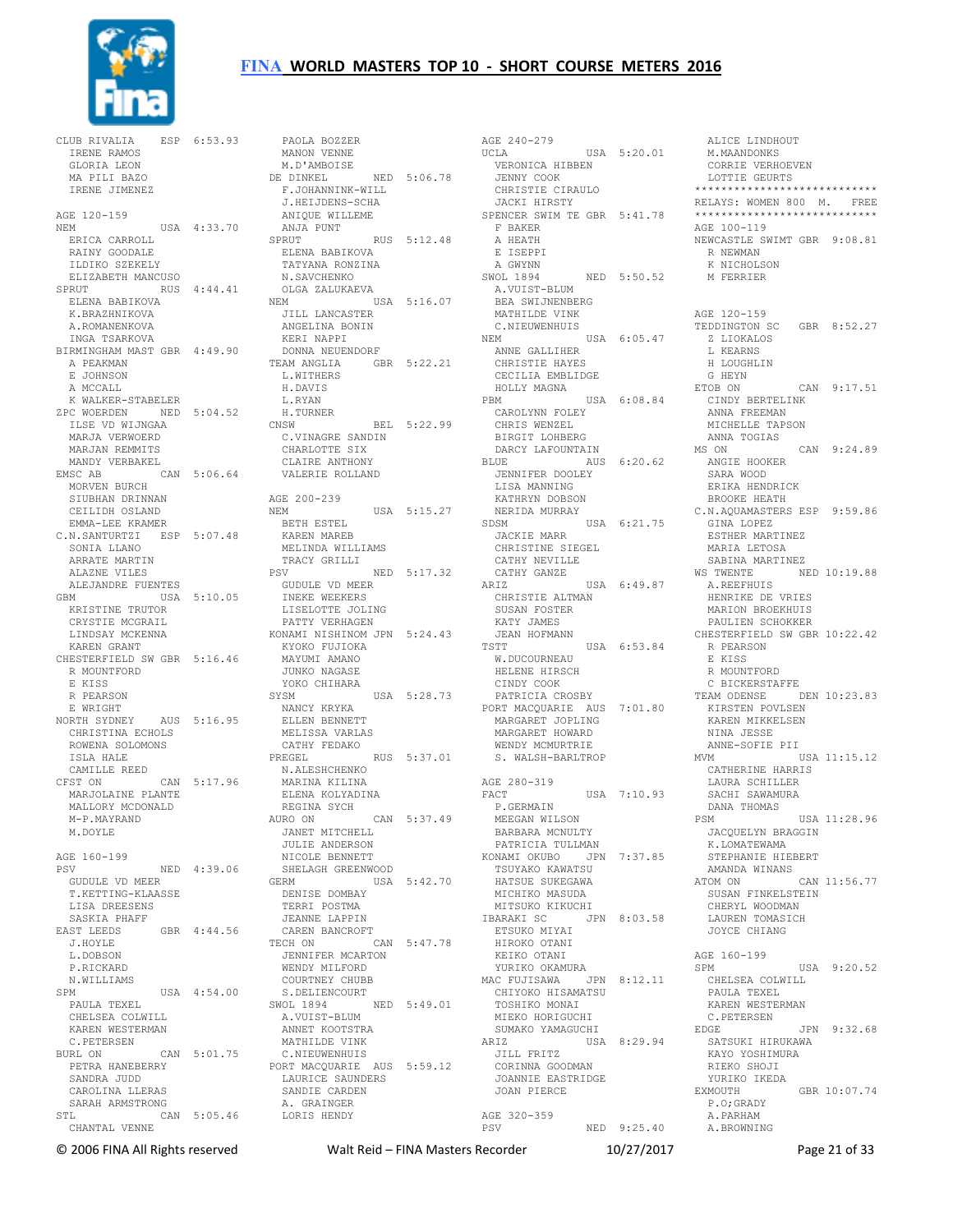

 T.DUDLEY AALBORG SVOMMEK DEN 10:08.97 BRITTA AMDI MARIE BOVE JULIE LEE POULSEN LOTTE KOBBELGAARD<br>PSM USA PSM USA 10:20.98 ALLISON COX SHELLEY REIMER WENDY POLIDORI KATHY PELHAM<br>TNDY EXATHY PELHAM CATHY NEVILLE<br>INDY USA 10:24.20 DIANA DOLAN LAMAR ERICA SMITH MEGAN CARLSON RACHEL STUTSMAN C.GETTELFINGER DWK NED 11:30.92 G.WYMA-TEITSMA IRIS VAN AURICH ELLEN WINGERDEN LIESBETH VAN MILL BURL ON CAN 11:43.32 PETRA HANEBERRY SARAH ARMEBERRY<br>SARAH ARMSTRONG SIAN SMITH<br>CAROLINA LLERAS<br>TEAM SASUKE JPN 11:48.01<br>YUKIKO MARUYAMA<br>HIROKO OTA MASAYO TAKATA YOSHIMI INAFUKU SFTL USA 12:14.68 TATIANA BARBOSA TATIANA BARBOSA<br>TATIANA BARBOSA<br>DANIELA ROSENBLAT MARY SHAWN KELLY D.NEVILLE AGE 200-239 CVMM USA 9:52.70 J.WEIDERMAN ARLETTE GODGES DEANNA KOEHLER BECKY CLEAVENGER TRAFFORD MET GBR 9:58.31 K.THOMAS R.BARTON J.BROWN H.SADLER H.SADLER<br>PBM USA 10:14.05 CHRIS WENZEL FRAN HARE BIRGIT LOHBERG L.BOSTIC SYSM USA 10:15.49 MELISSA VARLAS COSPA TSURUMI JPN 13:49.92 LAURA GROSELLE NANCY KRYKA ELLEN BENNETT AXTOS KOBE JPN 10:38.34 MIHO NADAI CHIZU NAKANE CHIKAE ISHIMOTO WAKAKO MATSUMURA NAESTVED IF DEN 10:41.61 VIBEKE LARSEN SANNE JUEL TINE CARSTENSEN KONAMI OKUBO JPN 14:16.92 JANNIE STEEN C.N.SABADELL ESP 10:54.52 LOLI BALBUENA M. BALBUENA JANA ADRIANA PORT FACT USA 15:13.55 MIREIA GOMEZ GOLD USA 11:08.32 LYDIA SEIER PEGGY MCDONNELL KATHRYN KING CELIA DEVANNEY<br>NSE 1190 11.57.00 ROSE USA 11:57.00 CHERYL SIMMONS HEIDI KHALIL

 SALLY COOK SUSAN GOLD FREM USA 12:02.39 LESLEY REID CLAIBORNE BROWN CAROL WALN JULIE WON AGE 240-279 SDSM USA 10:42.04 ANDRA JAUNZEME CATHY GANZE SPENCER SWIM TE GBR 10:50.12 E ISEPPI F BAKER - ------<br>F BAKER<br>A GWYNN A HEATH NEM USA 11:23.02 HOLLY MAGNA ANNE GALLIHER CHRISTIE HAYES CECILIA HAYES<br>CECILIA EMBLIDGE<br>WOI 1994 SWOL 1894 NED 11:38.59 BEA SWIJNENBERG MATHILDE VINK A.VUIST-BLUM C.NIEUWENHUIS<br>SFTL USA 12:17.19 MYRIAM QUINTERO LINDA WEBB MEGAN LASSEN LINDA LARSON TEAM FURINKAZAN JPN 12:57.53 AKI KOBAYASHI REIKO OTA YOKO ARAKI KYOKO KAWASHIMA COSPA NISHIJIN JPN 13:25.17 YUKIKO MARUYAMA TAKAKO TASHIMA KAZUKO SAEKI SHOKO SUGAWARA SDSM USA 13:25.47 TARA RAKOTZ DIANE HIRAKAWA JACKIE MARR MARIEKE THAYER KORSOR SV LIVR DEN 13:30.61 HANNE KLAUSEN M.FRIIS-OLSEN BENTE SORENSEN KIRSTEN HAUGAARD CHIZUKO ITAKURA MISAKO KADONO HIROKO KUSANO ATSUKO KASHIMA AGE 280-319 ATHENA AMC JPN 14:16.85 HARUYO KATO TSUYAKO WATANABE YOSHIKO OMURO KEIKO KAWAMURO HATSUE SUKEGAWA MICHIKO MASUDA MITSUKO KIKUCHI TSUYAKO KAWATSU MARTHA HENDERSON BETTY LORENZI ELSPETH SMITH VITALIY CHERNYY BARBARA MCNULTY YOUTH MACHIDA JPN 16:11.74 YOKO WAKABAYASHI KATSUE NOMURA MINEKO NAKAMURA JUNKO URUMA

TACHIKAWASUIKYO JPN 19:28.44 LEANDRO BENICIO KAZUKO TANINO CHIYO FUKUSHIMA NORIKO SATO KIYOKO OKANO AGE 320-359 SUNWAY YOKOHAMA JPN 16:44.41 YUKO SAKAGAMI SACHIE MORI SHIGEKO TANAKA SHOKO YONEZAWA \*\*\*\*\*\*\*\*\*\*\*\*\*\*\*\*\*\*\*\*\*\*\*\*\*\*\*\* RELAYS: M E N 200 M. FREE \*\*\*\*\*\*\*\*\*\*\*\*\*\*\*\*\*\*\*\*\*\*\*\*\*\*\*\* AGE 100-119 KIDLINGTON & GO GBR 1:35.18 C AUST I SURRAGE J CANLAN-SHAW R ANSCOMB USM MALAKOFF FRA 1:35.60 BRUNO BERTRAND JONAS LAIGNEZ S.ABDOURAZAKOU MAXIME DAUNAY  $OUT TO SWIM$ <br> $OUT TO SWIM$  GBR  $1:36.17$  N THOMSON A BENSON S LUE M LUE LEGIA WARSZAWA POL 1:36.20 TOMASZ WILCZEGA FILIP ROWINSKI M.MIKOLAJEWSKI JACEK KACZYNSKI LASTOCHKA RUS 1:36.26 IGOR KISELEV ANDREY KOZLOV ANDREY KOZLOV<br>ALEXEY TESLIK KIRILL ZUBOV CITY OF CAMBRID GBR 1:37.87 M LEAMON L BARNETT T SHIPTON L WESTWOOD<br>ETOB ON ETOB ON CAN 1:38.72<br>
P.DIRVONSKIS<br>
DYLAN KENT<br>
RICHARD NAYLOR<br>
DAVID LANDRY<br>
NO MARK JPN 1:39.32<br>
MAKOTO FUJII SHOTARO NISHIMURA<br>MAGAWILI MASAHIRO JITO TASUKU NAGAOKA TRAFFORD METRO GBR 1:39.57 D KORCZ S RIGBY C WARD M TUTTY BECCLES TOWN SC GBR 1:40.24 T DOUGLAS-COLLOW H BROWN D YALLOP M HAILES AGE 120-159 THE STAR JPN 1:31.65<br>
TOMOYA FUKUI<br>
JUNICHI FUKUI<br>KAZUO MATSUNAGA<br>
KONOSHIN TOGASHI<br>
TSUNAMI RUS 1:34.55 SERGEY MUKHIN<br>A.SATANOVSKIY PAVEL SEDYUK BARDI SWIMMINGA BRA 1:34.83 JOSE BALESTRIN FRANCISCO PINTO

MARIO CAMALIONTE<br>LADA RUS RUS 1:35.44 KIRILL CHIZHUN ALEXANDR KADUKHIN DINAR SHARIFULLIN ILYA TRUBNIKOV ASOKAIKEI JPN 1:36.02 YOSHIHIRO ASO TAKEFUMI KAKIZOE MASAHIRO INABA YUKI SOBASHIMA LEGIA WARSZAWA POL 1:36.11 .... wakszAW<br>JAN PENSKO<br>... MARCIN WILCZEGA MARCIN KACZMAREK P.KORZENIOWSKI SIGMA SWIM DEN 1:36.35 CLAUS WENG C.LERCHE IVERSEN J.LERCKE SKYTTE THOMAS LIANEE<br>'ELFT WAVE NED 1:37.28 D'ELFT WAVE RODERIK MEIJERS EGBERT STOLK ERIK SIMONS NOL VAN THULL GLADSAXE IDRAET DEN 1:37.90 ANDERS KILEN JOHAN BERGENDORFF RONNIE DALSGAARD ANDREAS OVERBECK SIBMASTERS RUS 1:38.25 SERGEY GEYBEL SERGEY MAKOV IVAN MILEV SERGEY STROGIY AGE 160-199 EAST LEEDS SC GBR 1:34.15 P CLEMENCE D EMERSON C KNEE A CRAWFORD<br>NEVA STARS NEVA STARS RUS 1:35.36 PAVEL LEBEDEV ALEXEY MANZHULA<br>
VLADIMIR PREDKIN<br>
ALEXANDR SHILIN<br>
KACHOSUIGETSU JPN 1:36.96<br>
TAKEFUMI KOGA<br>
AKIRA IMANISHI<br>
SATOSHI WADA<br>
ISAMU TSUZUKI REIMS CHAMPAGNE FRA 1:39.15 ALEXANDRE TANG NICOLAS GRANGER PATRICE JACOB PHILIPPE BERTHIER MALMO KK SWE 1:39.23 OLA FAGERSTRAND JONAS FALK HENRIK JANGVALL. TOBIAS LINDBOM SIGMA SWIM DEN 1:39.66 KJARTAN FAERCH CLAUS WENG MADS GJERLOV THOMAS LIANEE WARRINGTON MAST GBR 1:39.79 G ATHERTON R MASON C RIX T ELAND OSAKIRAKUEIKAI JPN 1:40.93 BRENT BARNES MANABU WATANABE KELVIN YEW ARON PARKER FANATIC SWIM CA ESP 1:41.43 VICENC ARCHILES

© 2006 FINA All Rights reserved Walt Reid – FINA Masters Recorder 10/27/2017 Page 22 of 33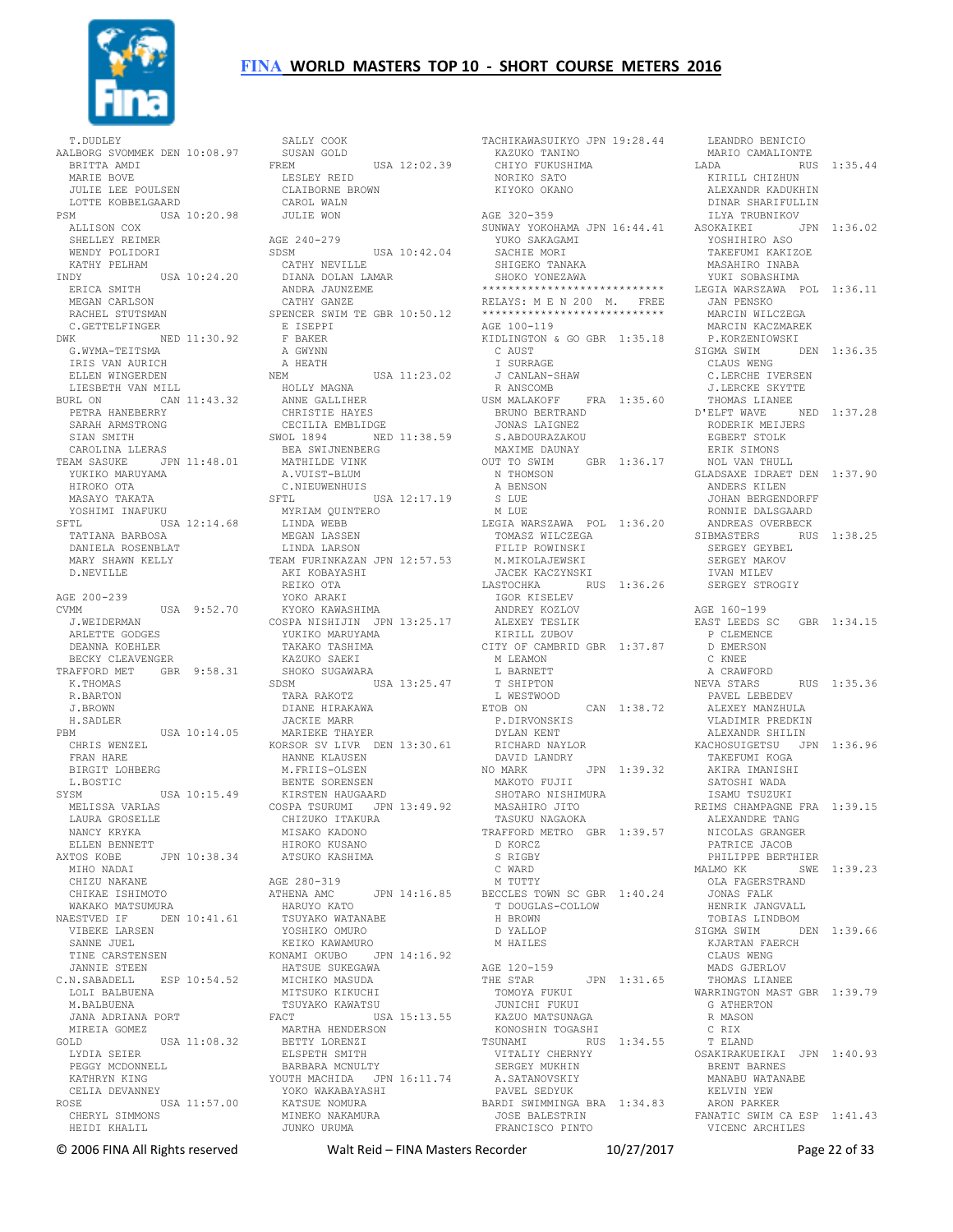

 CARLOS BERZAL MANUEL MARIN MIGUEL CORTES C.N.ARANJUEZ ESP 1:41.57 O.PLANES OSORIO ...<br>O.PLANES OSORIO<br>DIEGO MUNOZ EDUARDO ALEGRE SERGIO GOMEZ AGE 200-239<br>
BOULOGNE BILLAN FRA 1:39.92<br>
J.MELLADO<br>
LAURENT NEUVILLE<br>
PIERRE BLANC<br>
DAMIEN CUCUMEL<br>
CURITIBANO A BRA 1:42.91<br>
RENATO RAMALHO FELIPE MALBURG ROBERTO CLAUSI NEWTON KAMINSKI<br>SIBMASTERS RUS 1:43.74<br>VITALIY KRASAVIN<br>K.POLUEKTOV<br>A.PROKURATOV SERGEY ZHURKOVICH ES NANTERRE FRA 1:44.40 TOMAS LINDGREN JAN BLOMGREN C.SAINT MARTIN GILLES LAFFICHE STEPHANE SEIGNEUR LIONEL CHALENDAR PSM USA 1:44.87 MANUEL SERENO RICK CARDOSO CARL HAYNIE DAVE HANNULA MATS NYGREN<br>TRAFFORD MET GBR 1:45.68 A.JOHNSON N.BARTON R.SYMONS A.COOPER YCFM USA 1:45.97 MARC MIDDLETON SCOT WEISS ANDY KROUPA AMBROSE GAINES TABY SIM SWE 1:46.14 DAN ANDERBERG HAKAN PERSSON MATTHIAS SEEL PER GUSTAFSSON NCMS USA 1:46.17 HENRY STEWART EVAN EKMAN NELSON CLARK JONATHAN KLEIN LIRA T. C. A BRA 1:46.54 LUIZ MARTINS ALEXANDRE ROSA RODRIGO MEIRELES FELIPE AZEVEDO AGE 240-279 STADE FRANCAIS FRA 1:48.70 JOSE BAUDOIN FAUCK WMST BAUDOIN FAUCK PIERRE BAEHR P.HAYMANN-GONY PATRICK DELLOUE BOB BAILIE<br>
GOTEBORG SIM SWE 1:49.69 BRUCE ROLLINS LEONARD BIELICZ KARL JUSTH LENNART MENTOR B.ZARNOWIECKI ANCM USA 1:50.35 T.DEBETTENCOURT ....<br>T.DEBETTENCOURT<br>BRIAN OLIVER DAN MORROW<br>
DAVID CHENEY<br>
SYSM USA 1:50.71<br>
JACK GROSELLE<br>
RICK WALKER YSM<br>JACK GROSELLE<br>RICK WALKER<br>JEFFREY PEROUT

 EDWARD MENCH BOULOGNE BILLAN FRA 1:51.63 JACQUES PRADINES LUC LIEBEL MICHEL ZASS ABED OUADAH POSEIDON RUS 1:53.38 A.BASHMAKOV ALEXANDR GREKHOV DMITRIY KROMSKIY BIRMINGHAM M GBR 2:38.84 OLEG SULAKADZE<br>
AURO ON CAN 1:53.92<br>
DAVE WILKIN<br>
GAVIN HEILBRON<br>
PAUL HAFFENDEN<br>
DAN THOMPSON<br>
REAL CANOE N.C. ESP 1:55.12 ALBERTO DELGADO C.ALONSO-GOYA ARTHUR LITH NOEL PETERS FELIPE AREVALILLO<br>
LUIS MARTINEZ<br>
SODERTALJE SS SWE 1:56.17<br>
RONNY OLTNER<br>
VEIKKO MATTOLA BORDEAUX ETUDIA FRA 1:56.74 STEPHANE HUGOT CHRISTIAN PIERRAT GERARD LONNE AGE 280-319 JL SPORTS JPN 2:02.13 KATSUTAKA IZUMI UL SIUNIS<br>KATSUTAKA IZUMI<br>KIMINORI KOMARU SEIICHI YONEDA MAKOTO AKASAKI MURASAKI SPORTS JPN 2:02.57 YOSHIHIRO KISHI S.HASEGAWA RYUJI TAKAMINE MINORU TOYOTA PBM USA 2:02.57 KEEFE LODWIG ROGER PARSONS LEE CHILDS DAVID QUIGGIN KIMITSU MSC JPN 2:11.17<br>
SHIZUO UEDA<br>
TAKUJI TOMINO<br>
MASATO YOSHINO<br>
ATSUO MIYAKE<br>
HELLAS SK SWE 2:13.34 OLOF BUREBO LAURI MALK BO LJUNGBERG PETER BERGENGREN<br>PAINEIRAS A BRA 2:13.91<br>RICARDO YAMIN<br>DOUGLAS ALPINO<br>JOSE JUNIOR JOSE LORO<br>WMST USA 2:14.17<br>NIELS WOLFHAGEN<br>THOMAS BOAK ITOMAN OTSU JPN 2:16.21<br>
TOSHIHIKO INOUE<br>
MAKOTO KUWANO<br>
Y.MATSUMURO<br>
NOBORU MACHIDA<br>
GSM USA 2:17.30<br>
LAWRENCE SEIDMAN JERRY KATZ<br>JERRY KATZ<br>JERRY KATZ<br>Jerry Katz JACK ZAKIM ARTHUR WEIN HAKUYO S JPN 2:18.89 KEIJI GEMBA HIROSHI NONAKA LASTOCHKA RUS 1:46.58 SERGEY GEYBEL VITALIY KRASAVIN

 TOSHIFUMI UHARA KATASHI AOKI AGE 320-359 GOLD USA 2:36.92 CAV CAVANAUGH BILL DYKSTRA ALAN RAPPERPORT DAVID MCINTYRE CLUB TERRAZAS ARG 2:55.52<br>
WALTER NUNEZ<br>
MANUEL VIZCARDO<br>
JULIO ALVA<br>MARIO REINOSO<br>WARRINGAH AUS 3:02.20 JAMES REYNOLDS JOHN MARTIN JATHER ...<br>JOHN MARTIN<br>SDSM USA 3:05.62<br>BOB BEST<br>BILL COLES BOB BEST BILL COLES DONALD HUBBARD TOM MITCHELL MOSCOW MASTERS RUS 3:06.37 V.BELOKOVSKIY SERGEY GRIGOREV V.MESHCHERYAKOV SERGEY TORLETSKIY ARIZ USA 3:08.26 RICHARD PRICE WALTER HOWLAND GLENN TEWKSBURY ED THOMPSON MINAKUCHI SC JPN 3:08.66 YOSHIHIRO ASO LEGIA WARSZAWA POL 1:45.59 TAKESHI MIYAJI TOMIJI KURATA JOJI KITAMURA TAKEHIKO SAKAI ONOMICHI MDC JPN 3:11.82 BARDI SWIMMINGA BRA 1:45.64 JOJI OSHIMA YUTAKA MIYAMOTO SHOSAKU SHIMIZU NORIO YOSHIMOTO ZAVAS FUJIGAOKA JPN 3:24.06 USM MALAKOFF FRA 1:46.26 MAXIME DAUNAY KENICHI TOMITA AKINORI OHARA MUTSUO YANO OSAMU ASADA<br>\*\*\*\*\*\*\*\*\*\*\*\*\*\*\*\*\*\*\*\*\*\*\*\*\*\*\*\*\* \*\*\*\*\*\*\*\*\*\*\*\*\*\*\*\*\*\*\*\*\*\*\*\*\*\*\*\* RELAYS: M E N 200 M. MEDLEY \*\*\*\*\*\*\*\*\*\*\*\*\*\*\*\*\*\*\*\*\*\*\*\*\*\*\*\* AGE 100-119<br>GRA USA 1:39.29 GRA USA 1:39.29 TONY COX<br>
MICHOLAS KORTH<br>
MARIO MARSHALL<br>
LUKE PECHMANN<br>
KIDLINGTON & GO GBR 1:43.79<br>
J CANLAN-SHAW I SURRAGE<br>R ANSCOMB<br>C AUST<br>GR SAME JPN 1:45.79 KATSUNORI YUZAKI Y.KOBAYASHI SHUNSUKE ISHIZUKA<br>
TAKUYA HASEGAWA<br>
LEGIA WARSZAWA POL 1:46.13<br>
M.MIKOLAJEWSKI<br>
JACEK KACZYNSKI<br>
FILIP ROWINSKI<br>
TOMASZ WILCZEGA JACEK KACZINONI<br>FILIP ROWINSKI<br>TOMASZ WILCZEGA<br>LADA – RUS – 1:46.27 KIRILL CHIZHUN<br>ALEXANDR KADUKHIN<br>A.OVCHINNIKOV<br>ILYA TRUBNIKOV

 IGOR KISELEV ANDREY KOZLOV ALEXEY TESLIK KIRILL ZUBOV ES NANTERRE FRA 1:47.44 MATHIEU THOMAS VINCENT DELAFONT M.MADELAINE FABIEN LEBEAUX GETXO IGERIKETA ESP 1:47.59 I.BILDOSOLA M.BILDOSOLA OSCAR RIGUEIRA JOKIN OLABARRIETA OUT TO SWIM GBR 1:48.32 N THOMSON A BENSON S LUE M LUE AQUATORIA RUS 1:48.51 ALEXANDR KORNEEV YURIY PROZOROV VIKTOR SOLDATOV A.SOLPEKOVSKIY AGE 120-159 THE STAR JPN 1:40.67 TOMOYA FUKUI TAKURO OSAKI JUNICHI FUKUI KAZUO MATSUNAGA ASOKAIKEI JPN 1:44.17 MASAHIRO INABA YUKI WAGA TAKEFUMI KAKIZOE MARCIN KACZMAREK P.KORZENIOWSKI L.NONZENIOWSP<br>L.DRZEWINSKI JAN PENSKO MARIO CAMALIONTE RODRIGO BARDI LEANDRO BENICIO JOSE BALESTRIN BRUNO BERTRAND PIERRE ROGER BENJAMIN BOUILLE C.TENIS CHAMART ESP 1:46.28 EDUARD PEREZ DANIEL CAAMANO SERGIO MOLINA JORDAN MARTINEZ<br>EMS BRON FR FRA 1:46.31 JOHAN SELIN MARK ARZAGA MARC BEI S. COTFFARD CN VIRY-CHATILL FRA 1:47.98 CEDRIC POTHERAT JULIEN DESCHAMPS MATHIEU JACQUIN ALEXANDRE PITOT<br>C.N.ARANJUEZ ESP 1:48.39 C.N.ARANJUEZ ESP 1:48.39 RICARDO SALCEDO FIDEL GONFAUS<br>
CARLOS IGLESIAS<br>
DAVID MARTINEZ<br>
D'ELFT WAVE NED 1:48.75<br>
EGERT STOLK<br>
ERIK SIMONS<br>
RODERIK MEIJERS RODERIK MEIJERS<br>NOL VAN THULL AGE 160-199 SIBMASTERS RUS 1:43.04

© 2006 FINA All Rights reserved Walt Reid – FINA Masters Recorder 10/27/2017 Page 23 of 33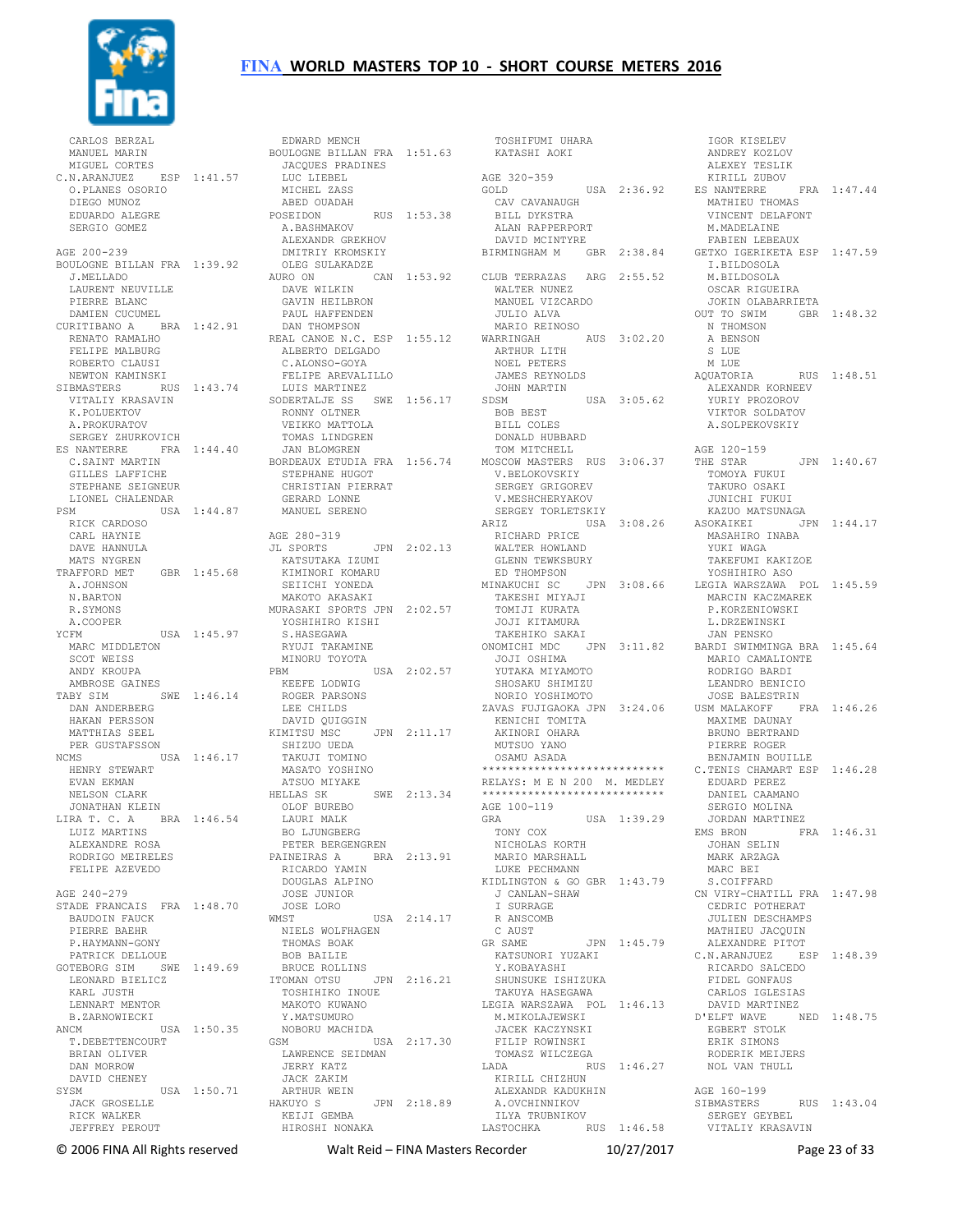

 SERGEY MAKOV A.PROKURATOV DAISUKE MIYASAKA TAKEFUMI KOGA ISAMU TSUZUKI NEVA STARS RUS 1:46.23 DAN ANDERBERG LIRA T. C. A BRA 1:58.91 PAVEL LEBEDEV ALEXEY MANZHULA VLADIMIR PREDKIN ALEXANDR SHILIN<br>ESBJERG DEL S.JOHANNESSEN BO JACOBSEN LARS NIKOLAJSEN SK NEPTUN SWE 1:50.28 S.PRESTINONI CHRISTER TOUR ANDREAS TAFLIN RAGNAR AGNELL C.N.ARANJUEZ ESP 1:50.57 EDUARDO ALEGRE SERGIO GOMEZ DIEGO MUNOZ O.PLANES OSORIO SIGMA SWIM DEN 1:50.86 THOMAS LIANEE JONAS HENRIKSEN CLAUS WENG MADS GJERLOV WARRINGTON M GBR 1:51.73 C.RIX R.MASON G.ATHERTON T.ELAND FANATIC SWIM CA ESP 1:51.76 VICENC ARCHILES DANIEL CASTELLANO DANIEL CASTELLANO<br>MIGUEL CORTES CARLOS BERZAL CLUB DES NAGEUR FRA 1:52.64 JOSE LORO CARLOS SILVA OLIVIER DUDAS SILVERE SCHUSTER OLIVIER CLAYER CEDRIC SCHONWALD AGE 200-239 BOULOGNE BILLAN FRA 1:53.09 PIERRE BLANC J.MELLADO DAMIEN CUCUMEL<br>LAURENT NEUVILLE LAURENT NEUVILLE CURITIBANO A BRA 1:54.92 RENATO RAMALHO NEWTON KAMINSKI FELIPE MALBURG ROBERTO JR. EAST LEEDS GBR 1:56.48 K.PARKER J.GREAVES D.EMERSON P.CLEMENCE ES NANTERRE FRA 1:57.03 LIONEL CHALENDAR C.SAINT MARTIN C.SAINT MARTIN<br>GILLES LAFFICHE STEPHANE SEIGNEUR TRAFFORD MET GBR 1:57.18 A.JOHNSON A.COOPER R.SYMONS N.BARTON SIBMASTERS RUS 1:58.66 IGOR FEYGIN LUUN KRUZE<br>KONSTANTIN KRUZE<br>KUDOTITILLU K.POLUEKTOV SERGEY ZHURKOVICH TOULOUSE ATHLET FRA 1:58.70 PHILIPPE HERVE YOSHIHIRO KISHI

KACHOSUIGETSU JPN 1:44.74 TAKUMA YAMAOKA THIERRY LEMAITRE TABY SIM SWE 1:58.90 MIKLOS KOVATS GABOR SOMLAI ESBJERG DEN 1:49.70 J.CARSTENSEN CARLOS CARDOSO SOSHIGAYA JPN 1:59.91 BLACKIE CHASE ROSS HOLDEN STEPHANE GILBERT S.HASEGAWA **OLIVIER GILBERT**<br>OLIVIER BORIOS PER GUSTAFSSON HAKAN PERSSON MATTHIAS SEEL ROGERIO GOMES FLAVIO KELNER RODRIGO MEIRELES SHIGEKI NAGAFUJI HIROOKI AOKI TAKANORI KANEKO HIROYUKI AMAZAKI AGE 240-279 PSM USA 1:57.52 CARL HAYNIE RICK COLELLA DONALD GRAHAM DAVE HANNULA GOTEBORG SIM SWE 2:01.71 LENNART MENTOR GLEN CHRISTIANSEN LEONARD BIELICZ B.ZARNOWIECKI<br>SYSM SYSM USA 2:03.05 JEFFREY PEROUT STEPHEN PANZARINO JACK GROSELLE BERT BOWERS SODERTALJE SS SWE 2:10.30 VEIKKO MATTOLA RONNY OLTNER TOMAS LINDGREN JAN BLOMGREN BR MASTERS A BRA 2:10.48 M.GUIMARAES LUIZ FAGUNDES BORDEAUX ETUDIA FRA 2:10.98 OLIVIER BOURIAT MANUEL SERENO GERARD LONNE CHRISTIAN PIERRAT REAL CANOE N.C. ESP 2:11.04 ALBERTO DELGADO LUIS MARTINEZ C.ALONSO-GOYA FELIPE AREVALILLO PBM USA 2:11.45 GEORGE SCHMIDT AL MORENO F.CAUDRILLIER DAVID QUIGGIN ETOB ON CAN 2:12.26 TOSHIMI INATOMI MOSCOW MASTERS RUS 3:22.05 RON ARMSTRONG ROB KENT NICK FOSTER BRIAN SHERIDAN POSEIDON RUS 2:13.36 VLADIMIR GETMAN دن.<br>VLADIMIR GETMAN<br>ALEXANDR GREKHOV OLEG SULAKADZE EVGENIY ZELENIY AGE 280-319 HAKUYO S JPN 2:17.86 HIROSHI NONAKA SEIKO OKAZAKI SADAO SAJIKI TAKASHI TERAKOSHI MURASAKI SPORTS JPN 2:20.79 RYUJI TAKAMINE JACK FRITZ KENNETH MCKINNEY WALTER HOWLAND HIDEAKI HOSODA

© 2006 FINA All Rights reserved Walt Reid – FINA Masters Recorder 10/27/2017 Page 24 of 33 TOROKBALINT HUN 2:23.16 JOHN PAGDEN ARTHUR LITH LASZLO CSABA FERENC ERDELYI PBM USA 2:29.35 SKIP MONSEIN GEORGE SCHMIDT LEE CHILDS TONY JARVIS PC  $QC$  CAN  $2:32.67$  KEN RANSOM CLIFF BARRY PAINEIRAS A BRA 2:33.39 DOUGLAS ALPINO JOSE OLIVA JOSE LORO<br>JOSE JUNIOR JOSE JUNIOR HELLAS SK SWE 2:33.64 MARTIN WAGNER JONAS HANSEN ERIK FORSLUND OLOF BUREBO BO LJUNGBERG PETER BERGENGREN PINHEIROS A BRA 2:36.07 ALFRED JACOB OSCAR RIGUEIRA M.BILDOSOLA DETLEF SCHULTZE THOMAS KINUGAWA WOLF HEINEKEN MANLY MASTERS AUS 2:38.11<br>
BARRY SEYMOUR<br>
TONY GOODWIN<br>
STEPHEN LAMY<br>
PETER MULHOLLAND<br>
WARRINGAH AUS 2:38.85<br>
JOHN MARTIN PETER KAUPERT<br>
MARRINGAH AUS 2:38.85<br>
JOHN MARTIN<br>
PETER KAUPERT STUART MEARES WILSON GAMBLE AGE 320-359 BIRMINGHAM GBR 3:03.37 KONAMI IKOMA JPN 3:05.18 HIROYUKI SATO MASAMICHI OGAWA NORIJI MURATA SEIICHIRO OTSUKA PVKBR CZE 3:06.82 VLADIMIR REPKA FRANTISEK POKORNY RUDOLF SMERDA JAN ZIEGLER HAKUYO S JPN 3:19.27 A.GARCIA LOPEZ YONATAN CASTET SATOSHI FUJITA KEIJI GEMBA ETSUO FUTAMACHI V.BELOKOVSKIY SERGEY GRIGOREV V.MESHCHERYAKOV SERGEY TORLETSKIY GOLD USA 3:25.47 BILL DYKSTRA ALAN RAPPERPORT DAVID MCINTYRE CAV CAVANAUGH MANUEL VIZCARDO WALTER NUNEZ

CLUB TERRAZAS ARG 3:39.00 BRIGHTON DOLPHI GBR 3:40.33 JULIO ALVA MARIO REINOSO ARIZ USA 3:59.36 GLENN TEWKSBURY CYPHER JPN 3:42.36 WARRINGAH AUS 4:03.06 BICESTER BLUE F GBR 3:42.86 PETER KAUPERT OSSIE DOHERTY TENERIFE MASTER ESP 4:03.63 FRANCISCO GARCIA JUAN JOSE MANSO INGOLF BOSSERT RICARDO FERNANDEZ \*\*\*\*\*\*\*\*\*\*\*\*\*\*\*\*\*\*\*\*\*\*\*\*\*\*\*\* RELAYS: M E N 400 M. FREE \*\*\*\*\*\*\*\*\*\*\*\*\*\*\*\*\*\*\*\*\*\*\*\*\*\*\*\* AGE 100-119 GRA USA 3:25.36 LUKE PECHMANN TONY COX MARIO MARSHALL NICHOLAS KORTH FARUM DEN 3:27.03 NIKLAS HEDEGAARD FREDERIK PEDERSEN GETXO IGERIKETA ESP 3:30.96 I.BILDOSOLA JOKIN OLABARRIETA M.BlLDUSULA<br>KIDLINGTON & GO GBR 3:31.62 C AUST J CANLAN-SHAW I SURRAGE R ANSCOMB<br>ETOB ON CAN 3:39.10<br>P.DIRVONSKIS<br>AL STATKEVICIUS COLIN COOMBS DYLAN KENT CITY OF CAMBRID GBR 3:41.34 M LEAMON J RUMBELOW T SHIPTON L WESTWOOD NED 3:43.33 JEFFREY BREEDIJK REMCO VD BERKT TEUN GROENEWEG ANTONIO VEGA CFC FUTAMATAGAW JPN 3:50.21 SHUN SAKAI MASAYUKI HOZUMI SATORU OKADA KOTA OTAKE C.N.VILA-REAL ESP 3:53.30 ALEJANDRO REJANO AGUSTIN MARTI G&G SWIMMERS JPN 3:59.13 DAIKI IMAKAWA NAOFUMI NIIZEKI NAOKI MITA YIIKT MTTA AGE 120-159 NED 3:35.42 RODERIK MEIJERS EGBERT STOLK ERIK SIMONS NOL VAN THULL M LAMBERT J POOK S CHALLIS K PICKARD NAOKI HORAGUCHI TAKAYUKI KAWAMURA KOICHI HORIE Y.TAKAHASHI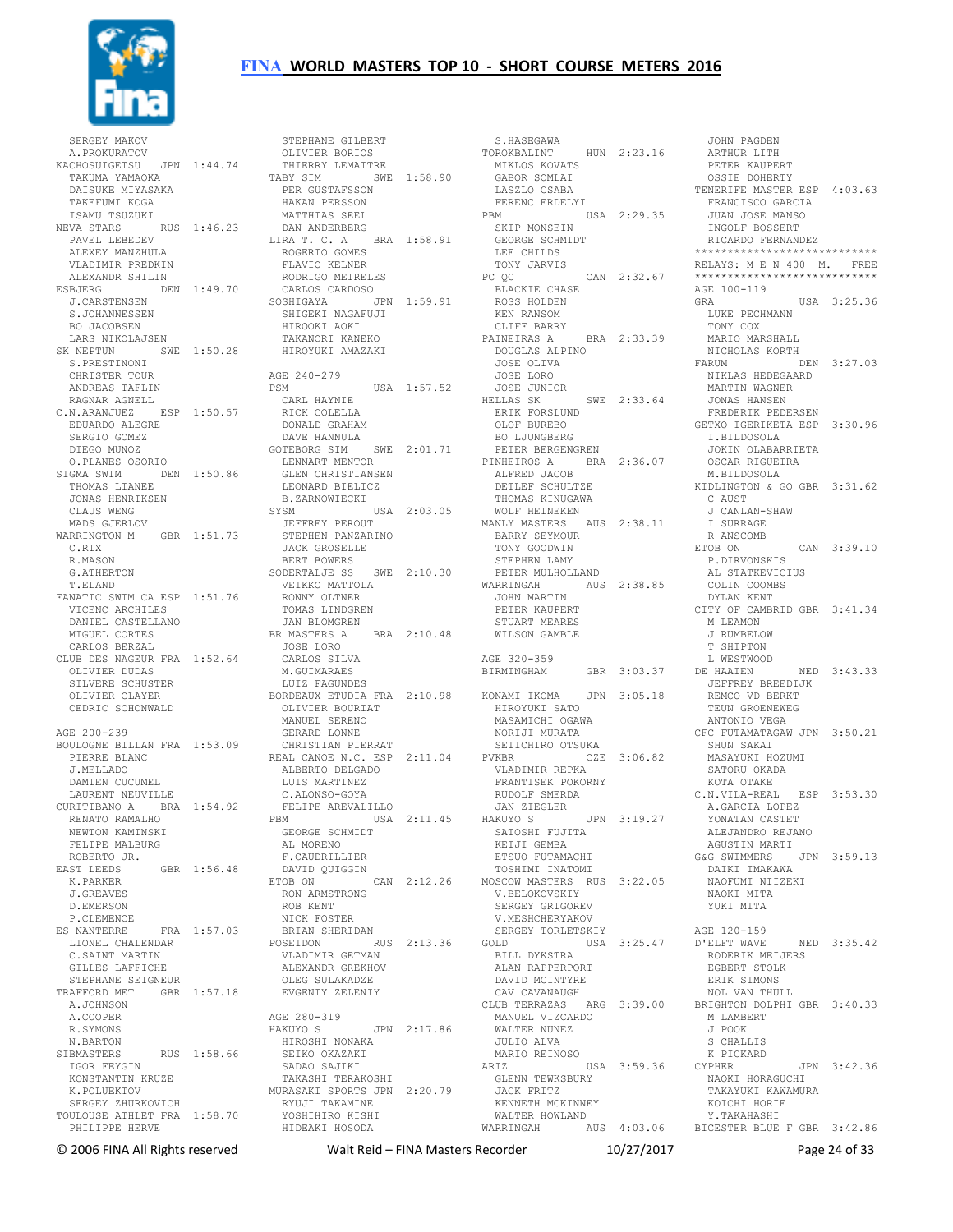

 J ROWLAND D JARDINE A SMITH R STEWARD CAMO QC CAN 3:44.65 ALEXANDRE PIUZE MARK ARZAGA FRANCOIS BERNIER KELLEY MCALPINE OTTER SC GBR 3:45.31 N BARBER J SAMBROOK-SMITH W KWONG WAN W RIMBACH CFC FUTAMATAGAW JPN 3:49.32 TAKAYUKI MAEDA RYO SUZUKI H.TAKAYANAGI TOMOYUKI KIMURA SIGMA SWIM DEN 3:51.41 CLAUS WENG MICHAEL NIELSEN JOHN PEDERSEN THOMAS LIANEE TRAFFORD METRO GBR 3:52.13 P ECCLES C ATHERTON S BARTON D KORCZ LITORAL ALENTEJ POR 3:52.28 HECTOR VEISMAN MARK RUTLEDGE IVO MARGARIDO J.FERNANDO COSTA M.SANTOS INACIO R.MARQUES COSTA AGE 160-199  $EAST{}^{1,9}$ <br>  $D GIN"$ <br>  $D GIN"$  P.CLEMENCE D.EMERSON C.KNEE A.CRAWFORD SIGMA SWIM DEN 3:36.09 MADS GJERLOV J.LERCKE SKYTTE HENRIK PEDERSEN C.LERCHE IVERSEN KACHOSUIGETSU JPN 3:36.53 TAKEFUMI KOGA SATOSHI WADA JUMPEI INENO ISAMU TSUZUKI BRIGHTON DOL GBR 3:43.54 P.ALLEN A.FARRELL C.TAIT S.EVERETT COMICBUSTER JPN 3:44.47 MASANORI TAKEGAWA KAZUSHI KAMBA HIROKI TAKADA TOSHIMITSU KAMON C.N.FANATIC SWI ESP 3:50.05 VICENC ARCHILES CARLOS BERZAL<br>JOSE MANUEL MARIN<br>MIGUEL CORTES<br>DE GELENBERG<br>JOHN COBUSSEN<br>JOHN COBUSSEN ERIK LAMERS JEROEN JACOBS MARCEL WINSSEN DAW NED 3:51.15 PIETER GEMEREN KARS LUTTIK JOOST HOETJES ALEX DAMEN AQUAMASTERS ESP 3:51.38 CARLES PUIG JUANMA TORRALBO JORDI TALAVERA DANIEL MORALES

GETXO IGERIKETA ESP 3:51.90 JAVIER ETXEBESTE F.BERRETEAGA UNAI GANA BENAT ELORRIAGA AGE 200-239 OREG USA 3:56.31 MIKE SELF MARK FROST BRENT WASHBURNE SCOT SULLIVAN<br>
DE ROG NED 3:57.04<br>
ROB SPETTER<br>
ERIK KAMPHUIS<br>
PETER BERNSEN<br>
GLEN LE CLERCQ TOKYO SC JPN 3:57.69 TAKENORI SUZUKI KATSUYA TAKAHASHI Y.MATSUMOTO KEITA MATSUI<br>ST YOKOHAMA ST YOKOHAMA JPN 3:59.25 MASAHIRO MISHINA FRED KETTING ANCM USA 4:38.40 KAZUO MIYAJIMA<br>SHUSAKU SAKATA YASUHIDE NAKAMURA GRAN ON CAN 4:00.57 SEAN WARBURTON MARK ABOUD NTMC ON CAN 4:01.76 ANDREY TIHANY DEREK MURCHIE CAMERON ROTHERY JOHN SCOTT NEM USA 4:02.31 BOB TYLER CHRIS FRENCH CHRISTOPHER DELEW NICLAS OHMAN POSEIDON RUS 4:03.36 A.BASHMAKOV ALEXANDR GREKHOV MIKHAIL GROMOV OLEG PLUTOK EMSC AB CAN 4:04.73 BARRY SARETSKY TIM FLOYD<br>BARRY LEWIS<br>GRANT ANDRUCHOW<br>ILCMA CILE BARRY LEWIS GRANT ANDRUCHOW SIGMA SWIM DEN 4:05.54 PETER HOLMSTEEN ISINI S...<br>PETER HOLMSTEEN<br>ULRIK SCHAFER ANDERS DALSGAARD C.DRACHMANN AGE 240-279 PSM USA 4:02.66 DONALD GRAHAM DANIEL PHILLIPS DAVE HANNULA RICK COLELLA<br>EIAI CLUB JPN 4:10.09<br>AKIRA IIDA<br>KAZUMASA SOBUE<br>YUKIO HORIUCHI YOSHIO FURUYA SYSM USA 4:16.54 JACK GROSELLE JEFFREY PEROUT JEFFREY PEROUT<br>BERT BOWERS STEVEN NEWMAN POSEIDON RUS 4:18.17 A.BASHMAKOV DMITRIY KROMSKIY SERGEY MAKARYCHEV V.ZHITLOVSKIY ETOB ON CAN 4:25.79 RON ARMSTRONG

 TOM NAYLOR BRIAN SHERIDAN AGE 320-359 MICH USA 5:48.17 NICK FOSTER SYSM USA 4:29.79 JOHN SYLVESTER RICK WALKER BOB COUCH SCOTT TYLE<br>WWV WWV NED 4:30.71 KEES-JAN OVERBEEK THEO SCHOUTEN RUUD RUITER ROBERT VINK<br>WCM WCM USA 4:33.83 MICHAEL WILLIAMS PETER GUADAGNI DOUG COOK LOREN DRUZ PSV NED 4:35.15 HANS WIJSMAN ROB HANOU NOD HANOU<br>BREND BREVE<br>ERER 117 EDWIN MCCLESKEY DAVID HARMON T.DEBETTENCOURT THOMAS DENES AGE 280-319 TEAM FURINKAZAN JPN 4:50.00 HIROSHI MATSUMOTO S.YANAGISAWA TAKUO OHORI AKIRA FUJIMAKI TECH ON CAN 5:15.12 MARK ROBSON JOHN WEEKS PETER LEACH MIKE OLSEN WARRINGAH AUS 5:34.73 WILSON GAMBLE KENT SMITH JOHN PAGDEN JOHN PAGDEN<br>STUART MEARES ARIZ USA 5:39.55 CARL MARRIOTT TED PIERCE CRAIG SHAFFER DOUGLAS SPRINGER MACIEJ KOZA BOGDAN ZEBRACKI RYSZARD MAJSIAK A.SKUBA-ZAJDEL KAZUHIDE MAEDA TAKESHI FUKUCHI TAKASHI INOUE HIDEYUKI TAKEMASA NEAL WIENER BILL DONOVAN JAY OLSON PAULO FIGUEIREDO GLEN PETERSON KENNETH MCKINNEY BILL TON JACK ALLISON JOSE SACADURA LUIS VIEGAS ALEXANDRE GASPAR O.GOMES BAIRRADA MINN USA 6:33.99 NEILL MERCK JAY JOYNER NIEL PETERSEN DANIEL KORNBLATT

MASTERS KROSNO POL 5:41.78 IREGUA-VILLAMED ESP 4:40.09 RYOEIKAI JPN 6:07.86 CLUB NATACION R ESP 4:50.05 WH2O USA 6:23.50 TRIATLON CIERZO ESP 4:55.82 ARIZ USA 6:26.31 MAKW AB CAN 4:56.40 ALGES 7 POR 6:30.64 MEDITERRANEO ESP 5:07.77 US<br>KEITH CROMPTON<br>TOTT JOEL LOCKWOOD RAY MARTIN ERIK LOKENSGARD GOLD USA 6:14.79 DAVID MCINTYRE BILL DYKSTRA ALAN RAPPERPORT CAV CAVANAUGH ARIZ USA 7:36.32 RICHARD PRICE WALTER HOWLAND GLENN TEWKSBURY ED THOMPSON ARIZ USA 9:41.97 ROBERT SEARS PHIL SIMPSON RODGER BIVENS JACK FRITZ \*\*\*\*\*\*\*\*\*\*\*\*\*\*\*\*\*\*\*\*\*\*\*\*\*\*\*\* RELAYS: M E N 400 M. MEDLEY \*\*\*\*\*\*\*\*\*\*\*\*\*\*\*\*\*\*\*\*\*\*\*\*\*\*\*\* AGE 100-119 KIDLINGTON & GO GBR 3:49.33 J CANLAN-SHAW I SURRAGE R ANSCOMB C AUST GRA USA 3:58.72 TONY COX LUKE PECHMANN CHRISTOPHER KANG ANDREW WOOD ETOB ON CAN 4:01.71<br>
DYLAN KENT<br>
KABIR MANO<br>
COLIN COOMBS<br>
DAVID LANDRY<br>
GETXO IGERIKETA ESP 4:02.85 I.BILDOSOLA M. BILDOSOLA OSCAR RIGUEIRA JOKIN OLABARRIETA<br>CFC FUTAMATAGAW JPN 4:20.05<br>TAKAAKI SUZUKI<br>MASAYUKI HOZUMI<br>RYO SUZUKI SHUN SAKAT ALBERTO ROSAS JAVIER VEGA G.ARRILLAGA A.RODRIGUEZ URIBE-ECHEVERRIA EDUARDO MARCELLAN PEDRO VIDONDO ALVARO FERNANDEZ DAVID SANCHEZ SERGIO BENAVIDES JESUS SIMON DAVID MUNIESA JUSTIN SHIELDS HECTOR FUKUSHI NATHAN KINDRACHUK RAKIM WALJI ALEJANDRO PEREZ SAMUEL SAEZ FRANCISCO MONCHO DAVID SALGADO AGE 120-159 OTTER SC GBR  $4:07.92$  N BARBER C GILLESPIE W RIMBACH

© 2006 FINA All Rights reserved Walt Reid – FINA Masters Recorder 10/27/2017 Page 25 of 33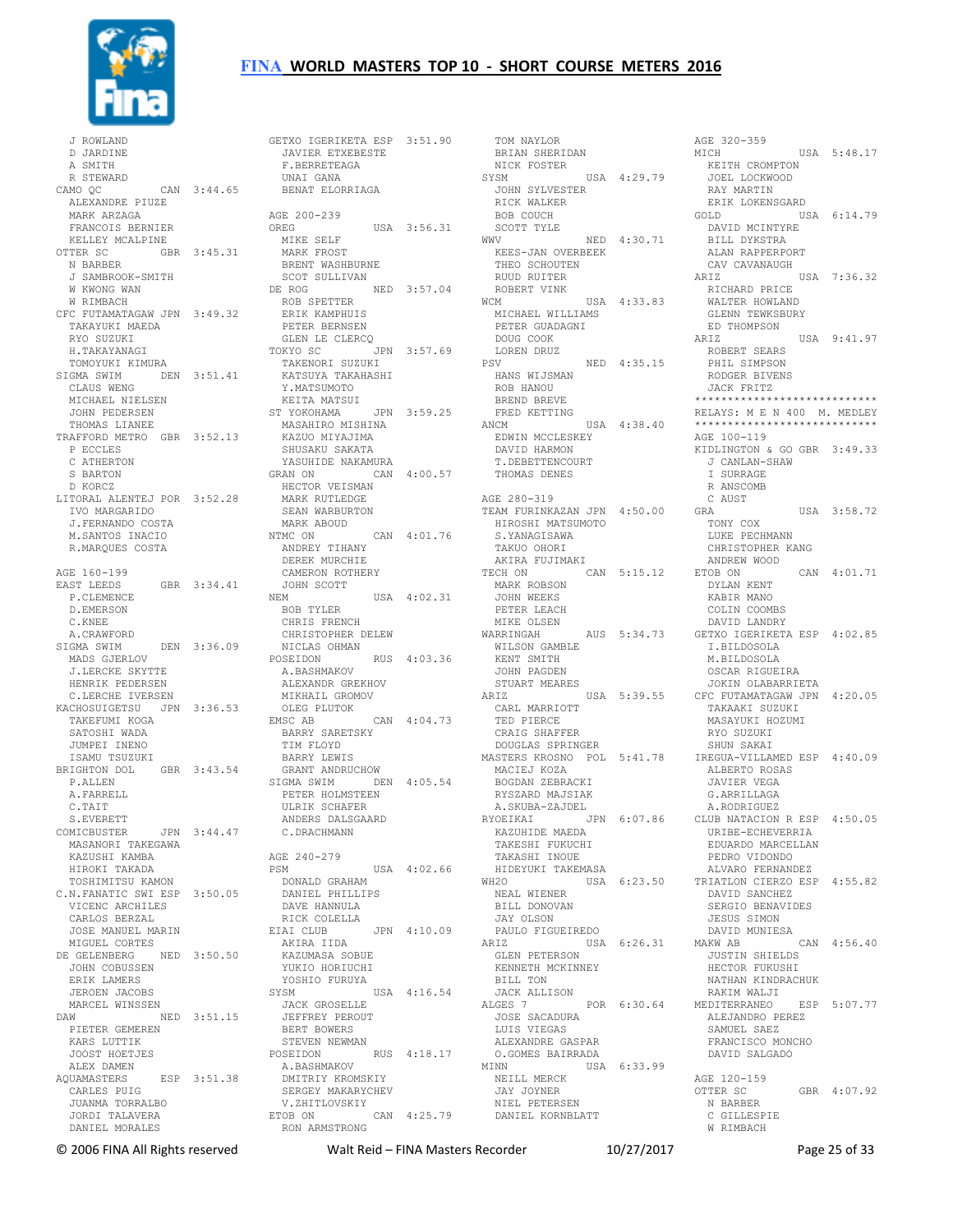

 J SAMBROOK-SMITH CFC FUTAMATAGAW JPN 4:10.27 HIDEAKI AOKI TAKEHIKO NAKAMURA H.TAKAYANAGI TAKAYUKI MAEDA TEDDINGTON SC GBR 4:13.72 P GRIFFIN M DEAKIN L SMITH D CURANT CFST ON CAN 4:15.41 MARC PRUDHOMME GARTH SINDREY AIDEN KIM DUGALD THOMSON ETOB ON CAN 4:15.97 COLIN COOMBS KABIR MANO DYLAN KENT AL STATKEVICIUS ACQUAALE JPN 4:16.38 TSUBASA TANAKA FUMINORI MURAI T.FUJIWARA MASAKI KAWABE RACING CLUB FRA 4:16.82 JEROEN VD BOSCH JO ROGIERS GIL ROGIERS KEN ROGIERS BRIGHTON DOLPHI GBR 4:20.14 S CHALLIS K PICKARD C TAIT M LAMBERT OKAYAMADAI WAKA JPN 4:23.72 TETSUO FUJIWARA YUKI SHIMIZU HIROAKI KURAHASHI MAKOTO IWAZAWA T.O.SC JPN 4:24.78 A.BOLKHOVITINOV V.DOSHCHECHNIKOV ....<br>KAZUHIRO KUSAKABE SHUTO HASEGAWA YUMI MORI MAKOTO SAITO AGE 160-199 KACHOSUIGETSU JPN 3:53.67 TAKUMA YAMAOKA HUNUSULULULU<br>TAKUMA YAMAOKA<br>-------- miyasaka ISAMU TSUZUKI<br>TAKEFUMI KOGA<br>COMICBUSTER JPN 4:01.66<br>SHUICHI YASUNAGA<br>KAZUSHI KAMBA MASANORI TAKEGAWA TOSHIMITSU KAMON ESBJERG DEN 4:08.99 J.CARSTENSEN S.JOHANNESSEN BO JACOBSEN LARS NIKOLAJSEN WARRINGTON M GBR 4:11.04 C.RIX R.MASON G.ATHERTON T.ELAND COCONUT FURUMIT JPN 4:12.02 SHIGEO SHIRAISHI KYOTARO FUKAMI YOSHIKI HOMMA TAKEHIKO WATANABE CAMO QC CAN 4:14.14 ANDREW KATZ FRANCOIS BERNIER MARK ARZAGA GREGORY FUENTES PSM USA 4:16.74 RICK CARDOSO RICK CARDOSO<br>DANIEL PHILLIPS

 TODD DOHERTY MATS NYGREN PSV NED 4:18.57 RONALD SMITS HAROLD MATLA GIJSBERT VD LEDE JAN VD GRAA GETXO IGERIKETA ESP 4:18.70 GETXO IGERIKETA ESP 4:18.70<br>DAVID MAYO EDER ISUSKIZA BENAT ELORRIAGA JAVIER ETXEBESTE NED 4:22.37 ALEX DAMEN JOOST HOETJES KARS LUTTIK PIETER GEMEREN AGE 200-239 SPLASHINDIANS JPN 4:17.45 Y.NAKAHARA<br>MITSUGU HIRANO<br>MASAKATSU RACHI<br>SUSUMU FUKAZAWA CWC SHINURAYASU JPN 4:27.81 RYOSUKE KUNISAWA MAKOTO ONODERA YASUHIDE SATO SHINYA ISHIZUKI EMSC ON CAN 4:32.56 BARRY SARETSKY TIM FLOYD BARRY LEWIS GRANT ANDRUCHOW<br>DE ROG NED DE ROG NED 4:34.65 PETER BERNSEN GLEN LE CLERCQ EBIEN EERIKSEE<br>GLEN LE CLERCQ<br>ERIK KAMPHUIS ROB SPETTER<br>SPARTAK RUS 4:38.14 ANDREY MOSKOVOY YURIY PERIN CAMPHILL ED GBR 4:39.03 C.NORREY M.FAWKNER S.NASH S.HEMMING NORTH SHORE AUS 4:43.86 CRAIG JOHNS STUART ELLICOTT CRAIG MAGNUSSON PETER GILLINGS TSUNAMI RUS 4:45.42 EDUARD BERSENEV **EDUARD BERSENEV<br>ANDREY KRYLOV** VLADIMIR KULAGIN<br>VLADLEN NESVETAEV<br>PSM USA VLADLEN NESVETAEV PSM USA 4:45.83 MAX HANSON KEVIN ESKO MICHAEL PORTER DAVID MCCARTY NORTH SYDNEY AUS 4:46.26 JOHN DE VRIES JOHN KAIN DAVID GRIBBLE TREVOR TAYLOR AGE 240-279 PSM USA 4:23.96 CARL HAYNIE RICK COLELLA DONALD GRAHAM DAVE HANNULA SYSM USA 4:43.97 JEFFREY PEROUT EDWARD MENCH JACK GROSELLE EDWARD FERNON<br>JACK GROSELLE<br>RICK WALKER

PSV NED 5:17.72 BREND BREVE BERT VAN KRAAIJ HANS WIJSMAN JOOP ARIAENS CWC SEIJO JPN 5:19.16 RYO YOSHIDA<br>SUSUMU YOSHIMURA KOICHI HADA TSUYOSHI WAKAMIYA<br>WH2O USA 5:26.62<br>JAMES BALLARD<br>MAURO BORDOVSKY CHARLES LARSON MIKE WALLACE NED 5:27.39 K.OVERBEEK LAURENS BRETELE RUUD RUITER THEO SCHOUTEN<br>MICH USA 5:33.07 KELLY REVENAUGH BILL PALMER M.SCHULDINGER CHUCK OLSON<br>AURO ON CAN 5:33.08 DAVE WILKIN LES LINDQUIST ALBERT NAPAST PAUL HAFFENDEN<br>ARIZ U USA 5:36.23 ROBERT HUCK LEON WACHTEL MARK MODJESKA RAY BELLEM UZSC NED 5:36.70 NARTANO GLIJN TOM MEIJNEN HENK KUIPERS FREDERIK ESHUIS AGE 280-319 BRASIL MASTER A BRA 5:05.89 JOSE LORO ANTONIO ORSELLI ANTONIO ORSEI<br>PAULO MOTTA JOSE FERRAZ HIDEYUKI TAKEMASA HIROSHI AMMO TOSHIAKI URANO TAKASHI INOUE SPL KANI JPN 5:55.41 MISAO TASHIRO H.SHIMOMURA T.TAKESHITA T.MATSUNAMI WARRINGAH AUS 6:07.55 JOHN PAGDEN PETER KAUPERT STUART MEARES BILL HARRIS KONAMI AKASHI JPN 6:10.28 TOSHIAKI MIYATA TATSUYA WATANABE TAIRA MORITA K.TOMINAGA<br>CMSC AB CAN 6:46.79 DREW AGNEW KEITH SHAW PETER O'BRIEN DAVID SMITH CFC YACHIYODAI JPN 6:57.58 HIROMU INADA YOSHIHISA FUJITA<br>YOSHIHISA FUJITA YOICHIRO YASUDA S.HASHIMOTO MINN USA 6:57.83 PETE MAGEE BILL KANSAS MARC ANDERSON

RYOEIKAI JPN 5:51.37 CITY OF CAMBRID GBR 8:07.15 MARK KAPLAN<br>ARTZ  $TISA$  7:19.75 TED PIERCE KENNETH MCKINNEY BILL TON JAMES SPIEGEL TECH ON CAN 7:21.14 ROBB JACK VELLO MIJAL GRAHAM BARBER MIKE OLSEN AGE 320-359 MICH USA 6:35.34 RAY MARTIN JOEL LOCKWOOD ERIK LOKENSGARD WALLIE JEFFRIES SDSM USA 7:57.49 TOM MITCHELL PETER ANDERSEN BOB BEST DONALD HUBBARD ARIZ USA 9:46.03 GLEN PETERSON RICHARD PRICE DOUGLAS SPRINGER ROBERT SEARS \*\*\*\*\*\*\*\*\*\*\*\*\*\*\*\*\*\*\*\*\*\*\*\*\*\*\*\* RELAYS: M E N 800 M. FREE \*\*\*\*\*\*\*\*\*\*\*\*\*\*\*\*\*\*\*\*\*\*\*\*\*\*\*\* AGE 100-119<br>FARUM DEN 7:40.86 NIKLAS HEDEGAARD MARTIN WAGNER JONAS HANSEN FREDERIK PEDERSEN AQAMAX JPN 7:41.63 KAZUKI OKANO SUGURU ANDO TOMOKI TANAKA CHIKAHIDE ENDO KIDLINGTON & GO GBR 7:57.72 C AUST R ANSCOMB I SURRAGE J CANLAN-SHAW  $M$  LEAMON T SHIPTON J RUMBELOW L WESTWOOD<br>ETOB ON CAN 8:10.74 AL STATKEVICIUS DYLAN KENT P.DIRVONSKIS COLIN COOMBS GRA USA 9:35.04 JAMES GRANADOS CHRISTOPHER ROTH NICKOLAS POPOV A.CAMPBELL  $HSS 10:40.56$  JOSEPH LABUDDE JOSHUA GRIFFEY J.DASINGER CARL KAISER AGE 120-159 ST YOKOHAMA JPN 7:43.54 IKUMI HASEGAWA RYOTARO KOJIMA KOTARO HARA RYOSUKE HISHINUMA D'ELFT WAVE NED 8:08.40 RODERIK MEIJERS EGBERT STOLK ERIK SIMONS NOL VAN THULL KASATKA RUS 8:17.19 ROMAN EVGRAFOV

© 2006 FINA All Rights reserved Walt Reid – FINA Masters Recorder 10/27/2017 Page 26 of 33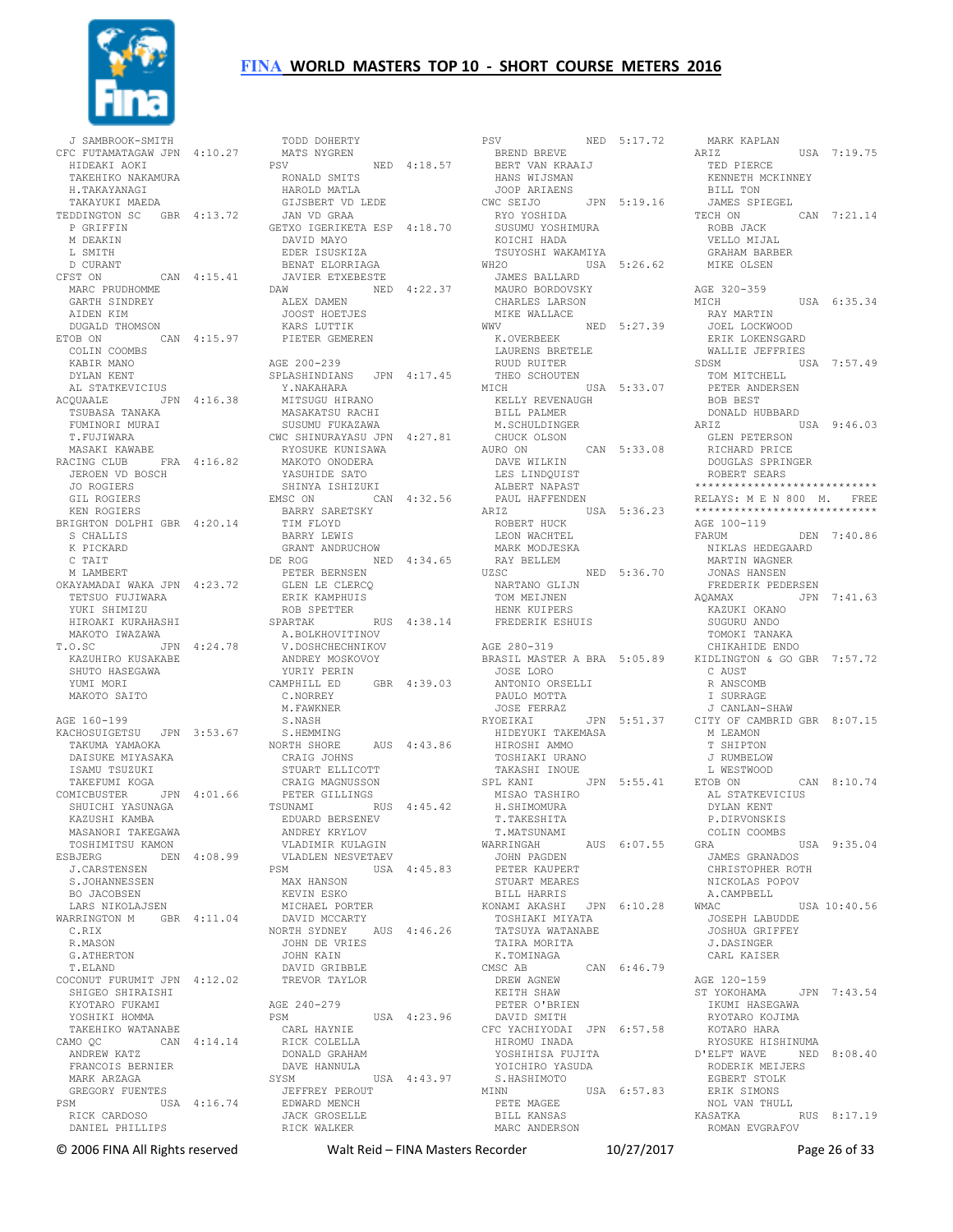

 SERGEY KONDRATEV YURIY SHIMIN RENAT ZIGANSHIN GRAN ON CAN 8:27.78 ERIC WOOLVEN JONATHAN GOLER CHRIS VD WATER DAVE SPENCER ACQUAALE JPN 8:29.27 GENYA OGATA MASAKI KAWABE TSUBASA TANAKA T.FUJIWARA BICESTER BLUE F GBR 8:37.52 D JARDINE F VARNEY A SMITH R STEWARD ROSE USA 8:49.76 JOHN KEIM ANDRE PASSOS SIMON BURNETT FRANK GODOR DE HAAIEN NED 8:50.98 ANDERS DALSGAARD ULRIK SCHAFER REMCO VD BERKT TON PETERS JEFFREY BREEDIJK ANTONIO VEGA MS ON CAN 9:01.66 BEN HEDLEY JOHNY HEWERDINE IAN BALL TIMOTHY HEBBS SILKEBORG DEN 9:11.40 STEFFEN SKJODT JORN RASMUSSEN JENS MIKKELSEN DENNIS KINNERUP AGE 160-199 SIGMA SWIM DEN 7:52.68 MADS GJERLOV CAMERON REID C.N.SABADELL ESP 9:55.16 J.LERCKE SKYTTE HENRIK PEDERSEN C.LERCHE IVERSEN OREG USA 8:30.69 MATTHEW MARCEAU MATT MILLER EILHARD LUSSIER SCOT SULLIVAN TEDDINGTON GBR 8:44.70<br>
SCRIPTING S. GRIFFITHS A.ACLAND F.HOLE P.GRIFFIN EXMOUTH GBR 8:56.54 S.BAKER J.PAGE D.BEER A.TAPP<br>DE GELENBERG DE GELENBERG NED 9:00.09 HAROLD BROUWER ERIK LAMERS JOHN COBUSSEN MARCEL WINSSEN TEAM ANGLIA GBR 9:05.26 R.WISBY R.O'LEARY A.BEVIS R.DAVIS INDY USA 9:05.56 ROBERT CUMMINS STEPHEN ROUCH BRUCE YOUNG<br>
MICHAEL MCCULLOCH<br>
PBM USA 9:08.44<br>
DANIEL LOTANO SCOTT LODER CHRISTOPHER BEACH ETOB ON THE TOPHER BEACH ETOB ON MICHAEL AUBREY 2BFISH JPN 9:09.79 TOM NAYLOR BRIAN SHERIDAN

 KATSUYOSHI INOUE TAKENORI GOTO NAOHIKO TAKEYAMA TETSUYA SAKAGUCHI<br>TRIVIA NED NED 9:10.34 THEO BAKKER BERRY VAN HOLLAND GUSTAV VD BERG ERIK SCHRODER AGE 200-239 ST YOKOHAMA JPN 8:54.92 MASAHIRO MISHINA KAZUO MIYAJIMA SHUSAKU SAKATA YASUHIDE NAKAMURA DE ROG NED 9:04.60 ROB SPETTER ERIK KAMPHUIS PETER BERNSEN GLEN LE CLERCQ SIGMA SWIM DEN 9:16.36 C.DRACHMANN PETER HOLMSTEEN<br>ROSE USA 9:30.69<br>DAN BORTON<br>JULIO CIENEGA ----- BUKTON<br>JULIO CIENEGA<br>RAY FROST<br>DAMPI- PATRICK MC GINLEY HAFL USA 9:30.83 SEAN FRAMPTON JONATHAN OLSEN DAN BRASSIL JOHN GRZESZCZAK FREM USA 9:39.48 GREG DOYAS DEREK DUNLAP EDWARD DENG LLUIS GABARRO ENRIC TRENS XAVIER TORRENTS JOAN FERRANI CMS<br>JOE MORIN<br>COE MORIN JOE MORIN JEFFREY MAGOUIRK FRANK ORTEN JOHN HUGHES TSUN USA 10:03.06 BART MCDERMOTT LAURENCE FRY STUART HILLS PAUL FRENTSOS AZC NED 10:22.80 JAN SONNEVELD G.KALTENECKER GUIDO KEUTGEN JOERI STOFFELS AGE 240-279 SYSM USA 9:16.98 JACK GROSELLE JEFFREY PEROUT RICK WALKER STEVEN NEWMAN<br>TSUNAMI RUS 9:31.89 VLADIMIR GORKOV VLADIMIR KULAGIN VLADLEN NESVETAEV EVGENIY SATAEV POSEIDON RUS 9:44.54 A.BASHMAKOV DMITRIY KROMSKIY SERGEY MAKARYCHEV V.ZHITLOVSKIY ETOB ON CAN 10:01.15

 ROB KENT RON ARMSTRONG MOSCOW MASTERS RUS 18:13.49 V.BELOKOVSKIY CVMM USA 10:06.22 MARK BUCKLEY DOUG KOEHLER TERRY REDING ROBERT ROSEN SDSM USA 10:17.56 PETER ANDERSEN<br>---------- TORD BENNER MIKE KEENEY BRIAN STRATE WCM USA 10:26.02 LOREN DRUZ MICHAEL PIAZZA PETER GUADAGNI TOM NOOTBAAR WWV NED 10:35.87 ROBERT VINK THEO SCHOUTEN RUUD RUITER K-J VAN OVERBEEK UTSUNOMIYA MEC JPN 11:27.72 HARUO KUBO YUICHI FUKASAWA IJICHI IJAADAMA<br>HIROAKI YOKOCHI<br>MITSUTOSHI SUZUKI MITSUTOSHI SUZUKI RN KUNITACHI JPN 11:48.51 R.MATSUSHITA KOSHIRO NOGUCHI TAKAO SHIBAYAMA YASUHIRO CHIBA AGE 280-319<br>PBM PBM USA 10:34.43 NATACION SAN JU ESP 1:44.85 KEEFE LODWIG LEE CHILDS DAVID QUIGGIN PATRICK CANNAN TIP TAKARAZUKA JPN 13:33.00 ACBR A BRA 1:45.65 SADAO KAMBAYASHI TADAOMI MURATA VICTOR GONCALVES ADRIANO BECCARI ISAO YAMAMOTO FUMIAKI YAMAO TECH ON CAN 13:33.51 GRAHAM BARBER ROBB JACK VELLO MIJAL MIKE OLSEN WH2O USA 13:37.80 NEAL WIENER BILL DONOVAN JAY OLSON PAULO FIGUEIREDO C.N.SABADELL ESP 13:47.30 CIUDAD REAL ESP 1:47.60 JOSEP JOU ROIG ENRIQUE ALARCON JOAN CASARAMONA JOSE GABARRO TACHIKAWASUIKYO JPN 14:30.91 TOSHIO ISHIBASHI TSUTOMU MIYAUCHI MAKOTO KOMANO SHIGETAKA KATO MINN USA 15:49.54 NEILL MERCK JAY JOYNER NIEL PETERSEN MARK KAPLAN AGE 320-359 MICH USA 12:15.50 WALLIE JEFFRIES JOEL LOCKWOOD RAY MARTIN ERIK LOKENSGARD GOLD USA 14:25.87<br>
CAV CAVANAUGH<br>
DAVID MCINTYRE<br>
ALAN RAPPERPORT<br>
BILL DYKSTRA

SERGET MASTERS RI<br>V.BELOKOVSKIY<br>SERGEY GRIGOREV V.MESHCHERYAKOV SERGEY TORLETSKIY \*\*\*\*\*\*\*\*\*\*\*\*\*\*\*\*\*\*\*\*\*\*\*\*\*\*\*\* RELAYS: MIXED 200 M. FREE<br>\*\*\*\*\*\*\*\*\*\*\*\*\*\*\*\*\*\*\*\*\*\*\*\*\*\*\*\* AGE 100-119<br>U.S.G  $DEN$  1:40.49 KIRKETERP-MOLLER C.CHRISTENSEN LINE LAURIDSEN MATHILDE SCHWARTZ C.TENIS CHAMART ESP 1:42.00 JORDAN MARTINEZ DANIEL CAAMANO E.BAILEY OHLGREN T.SHCHERBININA NEVA STARS RUS 1:43.10 EKATERINA BABAEVA SERGEY GUNDAEV ANNA KUZMICHEVA A.SPIRIDONOV CN VIRY-CHATILL FRA 1:44.50 MATHIEU JACQUIN<br>TIOL TO LISA BROUARD **B.BOULANGER**  JULIEN DESCHAMPS NATACION AQUIS ESP 1:44.85 LUIS JERONIMO MARTA GARCIA RAQUEL LUENGO CARLOS RODRIGUEZ HECTOR ORTIZ ANGEL VERDUGO LORETO LORENZO MAJOSE ALVAREZ MARIANA NAKAGAKI ANA MORELLI MALMO KK SWE 1:45.75 JESPER AKESSON MOLLER-BENGTSSON NATHALIE LARSSON THERESE SVENDSEN BR MASTERS A BRA 1:46.25 VERONICA BALSANO MIGUEL RODRIGUEZ SUZANI PAZ THIAGO REZZO NOELIA MARTIN ANA DEL CERRO ENRIQUE MUNOZ JAIME DEL CERRO AGE 120-159 RUS 1:39.95 ALLA FEOKTISTOVA SERGEY MUKHIN A.SATANOVSKIY IRINA SHLEMOVA TEDDINGTON SC GBR 1:40.27 P GRIFFIN G HEYN Z LIOKALOS L SMITH SPRUT RUS 1:42.16 ELENA BABIKOVA<br>\*\*\*\*\*\* ANDREY DEGTYAREV SERGEY SHIBAEV INGA TSARKOVA C.N.ARANJUEZ ESP 1:43.25 OLIVER PLANES MARIA CORREAS ROSALBA LETIZIA RICARDO SALCEDO

© 2006 FINA All Rights reserved Walt Reid – FINA Masters Recorder 10/27/2017 Page 27 of 33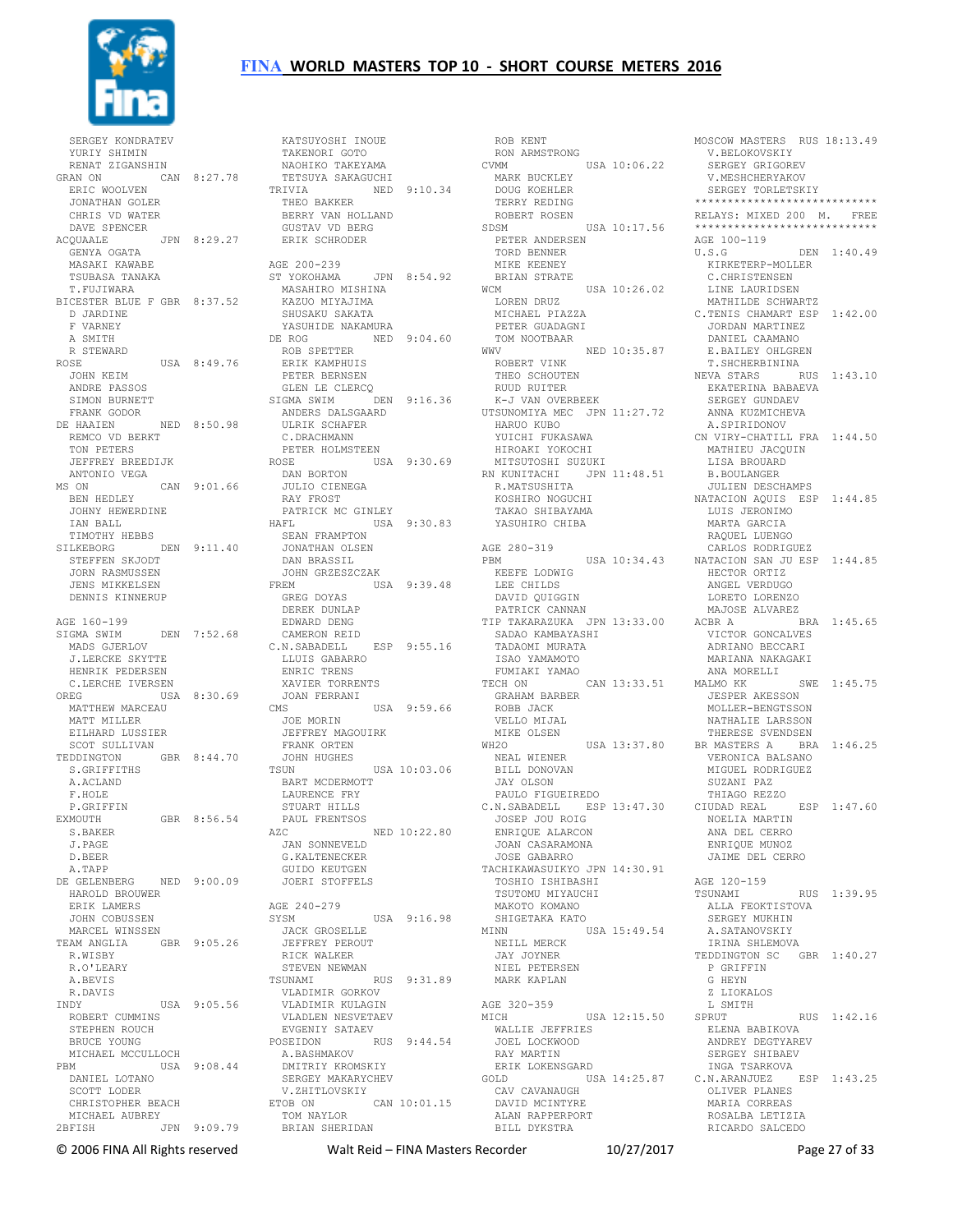

NTMC ON CAN 1:43.39 S ALDRIDGE JOAO FONTENELLE LAUREN DORRINGTON M.PRIMORAC ANDREY TIHANY LADA RUS 1:44.10 ALEXANDR KADUKHIN NATALYA KARABLINA MARIYA PROKOFEVA<br>
ILYA TRUBNIKOV<br>
C.N.SANTURTZI ESP 1:44.25<br>
EIDER FUENTES<br>
ENDIKA ESTEBANEZ<br>
JOSE MIRAS ITSASO VALLE NAUTIC CLUB ALP FRA 1:44.98 F.MIGNATELLI KARINE JANNOT KARIM JENHANI ANTOINE JOURY E.CHAMBON-PHARR PATLAN JOURY ALLIANCE ORLEAN FRA 1:46.44 E.JAVOY CECILE BERTET MEISSA DIEYE B.CHAVAGNAC OLYMPIC NICE NA FRA 1:47.19 EMMA HUMBERT OLIVIER LETTIERI MORGAN LHERMITTE SYLVIE WILCZYNSKI AGE 160-199 PAVEL LEBEDEV<br>
ANNA POLYAKOVA<br>
OLGA POZDNYAKOVA<br>
VLADIMIR PREDKIN<br>
KVIK KASTRUP DEN 1:46.43<br>
S.MARKO-VARGA<br>
KLAUS NISSEN<br>
SOPHIA SKOU BERIT PUGGAARD MALMO KK SWE 1:46.65 OLA FAGERSTRAND JONAS FALK CECILIA KENTELL A-L VILHELMSSON C.D.HALEGATOS ESP 1:46.77 JUAN BENAVIDES LETICIA MARTINEZ JAVIER SAURA ANA GONZALES A.C AGGLOMERATI FRA 1:47.23 HECTOR VEISMAN ARMELLE MEYER YANNICK RIVET PASCAL MEYER LOANE RIVET COMPETITION A BRA 1:47.25 TATIANA SEVIERI LEONIDAS NETO LOUISE COMINATO EDUARDO SEVIERI WCM USA 1:47.35 ANDY NONAKA ERICKA RICHARDS ALISON ZAMANIAN JONATHAN FLAKOLL C.N.TERRASSA ESP 1:47.62 JACK GROSELLE RICK WALKER JORDI MARTI BOU JOAN ORENSANZ CINTA VILANOVA LAURA ROCA REIMS CHAMPAGNE FRA 1:47.97 NICOLAS GRANGER DELPHINE RAYOT PHILIPPE BERTHIER<br>
AURELIE MATTANA<br>CITY OF SOUTHAM GBR 1:48.07<br>
M BENNELL<br>
C JONES A RUSH

NEVA STARS RUS 1:43.80 SK NEPTUN SWE 1:53.10 ROLF GUSTAFSSON AGE 200-239 TABY SIM SWE 1:50.43 DAN ANDERSSON PER GUSTAFSSON C.UHRLANDER GUNILLA RASMUSON PSM USA 1:50.70 LISA DAHL DANIEL PHILLIPS AMY MOORHEAD MATS NYGREN BOULOGNE BILLAN FRA 1:50.85 DAMIEN CUCUMEL PIERRE BLANC<br>
TSUNAMI RUS 1:51.77 OLGA BORISOVA VLADIMIR KULAGIN .<br>VLADLEN NESVETAEV EKATERINA YUDINA GOTEBORG SIM SWE 1:52.12 LEONARD BIELICZ LENNART MENTOR ANNA JENSEN ANNA OLSSON L4S USA 1:52.44 SUSAN WILLIAMS<br>
SUSAN WILLIAMS JAY KRESS MARGARET CONZE S.SCHUTZMEISTER CAMILLA LAGERFORS<br>
A-L ARKTOFT<br>
ANDERS HAGLUND<br>
CAMO QC<br>
ANDREA SEGUIN<br>
DENYSE SENECHAL DENYSE SENECHAL<br>LUC MORIN MARC SAMSON EMSC AB CAN 1:54.01 SIUBHAN DRINNAN JANIS SHIRRIF GRANT ANDRUCHOW BARRY LEWIS GRAN ON CAN 1:54.08 MARK ABOUD MELANIE VD WATER KATIE OSBORNE AGE 240-279<br>SDSM USA 1:56.87 CATHY GANZE ANDRA JAUNZEME ANDREY KOMISSAROV ANDRE KEENEY<br>MIKE KEENEY<br>PBM (1990) USA 1:57.91 PBM USA 1:57.91 GEORGE SCHMIDT BIRGIT LOHBERG CHRIS WENZEL LEE CHILDS<br>SYSM USA 1:59.59 LAURA KIRKPATRICK LAURA GROSELLE SDSM USA 2:01.75 BETH LUTZ KNIGHT JASMINE STILES PETER ANDERSEN ELLEN .....<br>G.HOFFMANN<br>COSTINON RUS 2:02.53 POSEIDON RUS 2:02.53 L.BEZRUCHENKO SERGEY KOZLOV IRINA RYBANINA OLEG SULAKADZE WCM USA 2:03.38 KEIKO KADOKURA

 AMY COOK CHARLENE O'BRIEN JAMES DELACY ETSUO FUTAMACHI ISLAND TAKATSUK JPN 2:47.99 LOREN DRUZ DANDERYDS SIM SWE 2:04.37 HENRIK BODEN MARIA GUSTAFSSON OLLE AXLING BITTE AXLING BOULOGNE BILLAN FRA 2:05.06 MICHEL ZASS J.MELLADO MARYSE FERRY CLAIRE LE NAIL<br>CLAIRE LE NAIL PERU MASTERS PER 2:06.65 JOSE CORTEZ EDUARDO ESCARDO AIDA DAVIS MOIRA PARKS CWC MAEBASHI JPN 2:07.12 SHOTARO IMAI NAOKO SHIDE YOSHIKO SHIGENO FUMIO SHIGENO AGE 280-319<br>PC QC PC QC CAN 2:24.86 P.GERMAIN GUNZE NISHINOMI JPN 3:31.21 KEN RANSOM MAE WALDIE GINNT MALCOLM CLIFF BARRY ISLAND TAKATSUK JPN 2:26.43 KIHEI YOSHIMURA<br>MICHIKO OTO<br>SHINGO YAMAMOTO TOMOKO MOCHIZUKI TOMOKO MOCHIZUKI<br>DONCASTER DOLP. AUS 2:27.11 ROD CLARKE DOROTHY DICKEY LEANNE SHEEAN ROBERT PATTERSON GOLD USA 2:27.40 PEGGY MCDONNELL DEBORAH HATIC ELIOT WINOKUR CAV CAVANAUGH VSA HIRAKATA JPN 2:28.40 SHIGEO MIYOSHI KYOKO NAITO NORIKO TERADA TAKEKAZU KOTERA PBM USA 2:30.18 DAVID QUIGGIN FRAN HARE CAROLYNN FOLEY KEEFE LODWIG SYSM USA 2:30.45 JULIANNA HOLBROOK SUSAN MEYERS TOM CORNELL<br>TERRY BRINKMAN TERRY BRINKMAN WARRINGAH AUS 2:30.81 BILL HARRIS SUSAN MYERS SUZANNE LEVETT GORDON WHYTE MAINICHI MSC JPN 2:30.96 TOMOKO TAMPO KIRKETERP-MOLLER MATHILDE SCHWARTZ MASAYASU KAMIYA TOSHIKO SHIMIZU KENICHI MIYAMOTO WETERAN ZABRZE POL 2:31.44 RENATA BASTEK BARBARA BRENDLER ES NANTERRE FRA 1:53.88 KARINE BILSKI ANDREA BAUDRY EWALD BASTEK WIESLAW KORNICKI AGE 320-359 HAKUYO S JPN 2:39.98 FUMIKO NAKAMURA

TOSHIMI INATOMI<br>ETSUO FUTAMACHI KIHEI YOSHIMURA KEIKO FUJIMOTO<br>KIYOKO IKEUCHI SHINGO YAMAMOTO TACHIKAWASUIKYO JPN 3:06.06 TSUTOMU MIYAUCHI MAKOTO KOMANO NAOE NOGUCHI CHIYO FUKUSHIMA RECRA A BRA 3:19.64 MARIA SAMPAIO GUILHERME SILVA VERA SILVA ANTONIO ORSELLI PEMA PER 3:24.59 JOSE PENALOZA LAURA SUITO VICTORIA LEON EDUARDO VILLARAN<br>FACT USA USA 3:30.82 LUKE KUNG JOHN CORNELL MARTHA HENDERSON NORIO OKAMI TOSHIKO UCHIYAMA MASAKO KANEKO TADAO URITANI TENERIFE MASTER ESP 3:39.33 AMANDA HERRERA AMPARO MARTINEZ FRANCISCO GARCIA INGOLF BOSSERT ARIZ USA 3:42.86 JILL FRITZ GLORIA TOLARO JACK FRITZ WALTER HOWLAND IMG ARG 3:43.50 SANDRA RIBEIRO LEILA HASSELMANN IRINEU MATTOS SERGIO LIMA AGE 360-399 USA 3:56.13 EDWIN GRAVES JOAN CAMPBELL BETTY LORENZI JOHN CORSE \*\*\*\*\*\*\*\*\*\*\*\*\*\*\*\*\*\*\*\*\*\*\*\*\*\*\*\* RELAYS: MIXED 200 M. MEDLEY \*\*\*\*\*\*\*\*\*\*\*\*\*\*\*\*\*\*\*\*\*\*\*\*\*\*\*\* AGE 100-119 ARARAQUARENSE A BRA 1:51.04 VICTOR GONCALVES DIEGO PRADO KARINA SEGURA L.MARCHESONI U.S.G DEN 1:51.73 LINE LAURIDSEN C.CHRISTENSEN C.TENIS CHAMART ESP 1:51.91 EDUARD PEREZ SERGIO MORALES EVA OHLGREN T.SHCHERBININA VINCENT DELAFONT MACIEJ CERTA ASPTT TOULOUSE FRA 1:55.13 MICHAEL KARGBO TYPHANIE MIGEON

© 2006 FINA All Rights reserved Walt Reid – FINA Masters Recorder 10/27/2017 Page 28 of 33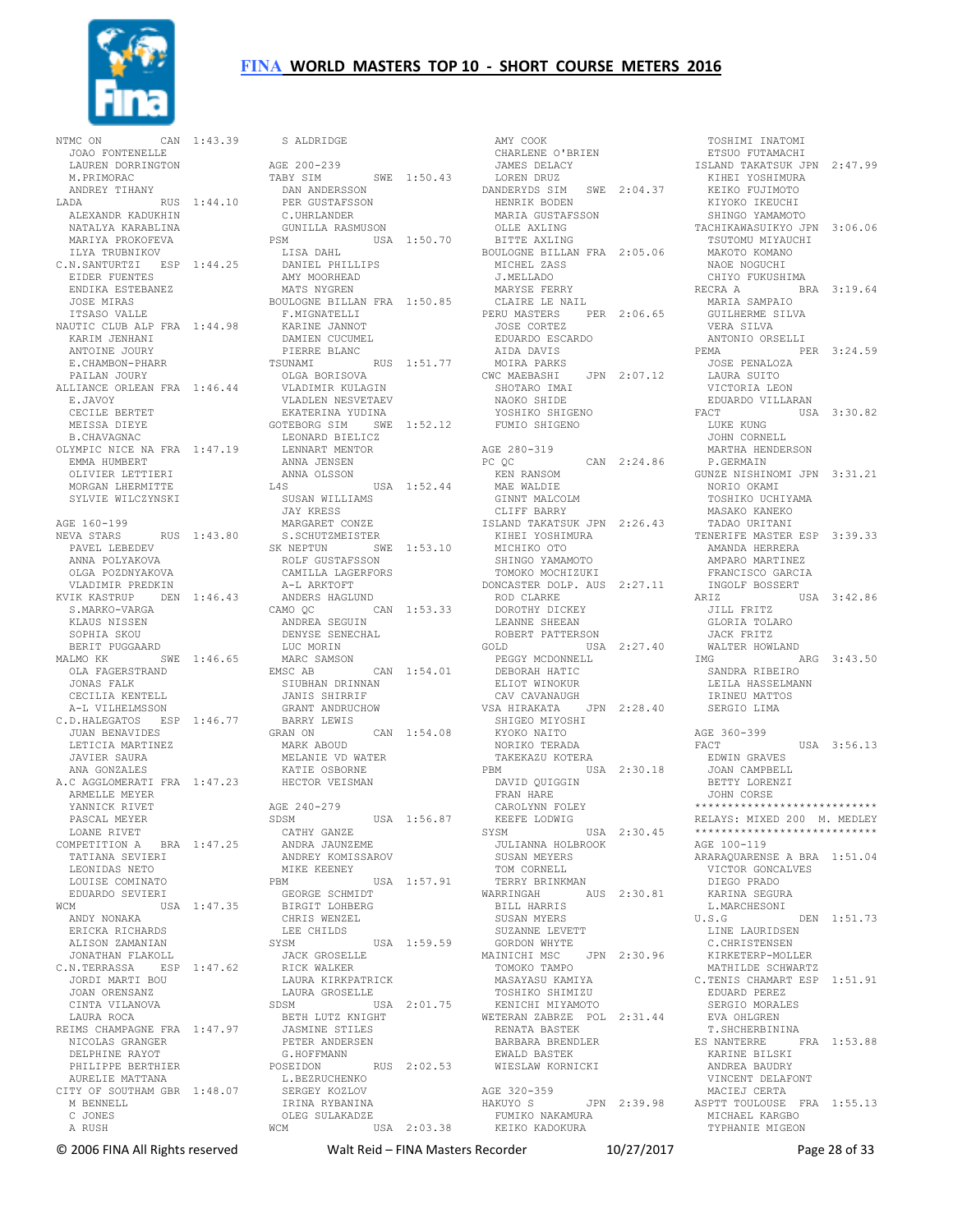

| CHARLOTTE KIEFFER                              |
|------------------------------------------------|
| VICTOR MIGEON<br>ESP 1:55.22<br>CLUB AQUIS     |
| MARTA GARCIA<br>CARLOS RODRIGUEZ               |
| LUIS JERONIMO<br>RAQUEL LUENGO                 |
| BRA 1:56.63<br>ACBR A<br>ANA MORELLI           |
| ADRIANO BECCARI                                |
| VICTOR GONCALVES<br>MARIANA NAKAGAKI           |
| ASPTT TOULOUSE FRA 1:57.93<br>CAMILLE MARCHAND |
| GIL PANCHOO<br>QUENTIN GRIVEL                  |
| GWENOLA PERIOT                                 |
| C.D.HALEGATOS ESP 1:58.10<br>ISABEL NUNEZ      |
| MARCOS RUBIO<br>ELEUTERIO GARCIA               |
| PAULA RELANO                                   |
| GIRONDINS BORDE FRA 1:59.03<br>VINCENT JOULIA  |
| KARINE YETKINOGLU<br>YOHANN ESTACHY            |
| LUCIE MAIRE                                    |
| AGE 120-159                                    |
| GBR 1:51.18<br>TEDDINGTON<br>P.GRIFFIN         |
| L.SMITH<br>Z.LIOKALOS                          |
| G.HEYN                                         |
| SWE 1:53.33<br>MKK<br>THERESE SVENDSEN         |
| <b>JESPER AKESSON</b><br>NATHALIE LARSSON      |
| JONAS FALK<br>GBR 1:53.85<br>SILVER CITY       |
| R.KEIR                                         |
| E.RAFIPAY<br>A.DIAMOND                         |
| C.FERGUSON<br>NAUTIC CLUB ALP FRA 1:54.09      |
| E.CHAMBON-PHARR<br>KEVIN DILLMANN              |
| KEVIN TONNERRE                                 |
| PAILAN JOURY<br>CLUB DES NAGEUR FRA 1:54.87    |
| CLEMENT VAUTRIN<br>SILVERE SCHUSTER            |
| KATE MAIDENS                                   |
| MARIE FUZZATI<br>NAUTICO UNIAO A BRA 1:55.26   |
| CARLA VAINE<br>M.NASCIMENTO                    |
| FAUSTO MATTOS<br>JULIANA ARRUDA                |
| LADA<br>RUS 1:55.88                            |
| ALEXANDR KADUKHIN<br>NATALYA KARABLINA         |
| MARIYA PROKOFEVA<br>ILYA TRUBNIKOV             |
| SS04<br>SWE 1:55.95                            |
| MIKAEL LENNEHAG<br>LOFGREN-BENGTSSON           |
| ANNA-MARIA OWEN<br>JENNIE KARLSSON             |
| CAN 1:56.01<br>NTMC ON<br>ANDREY TIHANY        |
| LAUREN DORRINGTON                              |
| JOAO FONTENELLE<br>MARIJANA PRIMORAC           |
| 1:56.21<br>CZE<br>UNBR<br>VENDULA ANTOSOVA     |
| <b>JAKUB HORACEK</b>                           |
| VERONIKA MILERSKA<br>V. STEINBAUER             |
| AGE 160-199                                    |

© 2006 FINA All Rights reserved Walt Reid – FINA Masters Recorder 10/27/2017 Page 29 of 33

| SIBMASTERS<br>YULIYA FROLOVA                 | RUS 1:52.51 |
|----------------------------------------------|-------------|
| SERGEY GEYBEL<br>MARINA KUKSINA              |             |
| SERGEY MAKOV                                 |             |
| REIMS CHAMPAGNE FRA 1:55.40<br>PATRICE JACOB |             |
| L.TCHIRIKHTCHIAN<br>AURELIE MATTANA          |             |
| NICOLAS GRANGER                              |             |
| CO SOUTH'TON GBR 1:58.80<br>A.RUSH           |             |
| C.JONES                                      |             |
| M.BENNELL                                    |             |
| S.ALDRIDGE                                   |             |
| EAST LEEDS                                   | GBR 1:58.98 |
| KVIK KASTRUP                                 | DEN 1:59.47 |
| BERIT PUGGAARD                               |             |
| KLAUS NISSEN                                 |             |
| SOPHIA SKOU<br>S.MARKO-VARGA                 |             |
| ROMFORD TOWN GBR 2:00.72                     |             |
| M.CURRY                                      |             |
| D. EBANKS                                    |             |
| M.LANE<br><b>B.BOXALL</b>                    |             |
| OTTER                                        | GBR 2:01.00 |
| G.HOBSON                                     |             |
| F.STAINES                                    |             |
| D. WARREN<br>M.REYS                          |             |
| ETOB ON                                      | CAN 2:01.30 |
| MICHELLE TAPSON                              |             |
| AL STATKEVICIUS<br>CHRISTOPHER NAGY          |             |
| CINDY BERTELINK                              |             |
| OLYMPIC NICE NA FRA 2:01.36                  |             |
| MORGAN LHERMITTE                             |             |
| LOIC BRANDA<br>EMMA HUMBERT                  |             |
| SYLVIE WILCZYNSKI                            |             |
| MKK                                          | SWE 2:01.43 |
| OLA FAGERSTRAND<br>A-L VILHELMSSON           |             |
| H.BEHRENDORFF                                |             |
| MARGREET AANSTOOT                            |             |
| AGE 200-239                                  |             |
| TABY SIM                                     | SWE 2:01.00 |
| PETER PARKLO                                 |             |
| HAKAN PERSSON<br>C.UHRLANDER                 |             |
| GUNILLA RASMUSON                             |             |
| TSUNAMI                                      | RUS 2:02.37 |
| OLGA BORISOVA                                |             |
| O.BRONITSKAYA<br>VLADIMIR GORKOV             |             |
| ANDREY KREMLEVSKY                            |             |
| PSM<br>CARL HAYNIE                           | USA 2:05.23 |
| SHANNON MCINTYRE                             |             |
| DANIEL PHILLIPS                              |             |
| AMY MOORHEAD                                 |             |
| STADE FRANCAIS FRA 2:05.87<br>PIERRE BAEHR   |             |
| P.HAYMANN-GONY                               |             |
| SARA EL BEKRI                                |             |
| CHANTAL ROCHAT                               |             |
| GOTEBORG SIM SWE 2:06.02<br>LENNART MENTOR   |             |
| ANNA JENSEN                                  |             |
| LEONARD BIELICZ                              |             |
| ANNA OLSSON<br>RACING CLUB DE FRA 2:06.23    |             |
| SYLVIE ALLERY                                |             |
| C.STARZEC                                    |             |
| <b>J.CABROL</b><br>MAYLIS VIEL               |             |
| TOULOUSE ATHLET FRA 2:06.92                  |             |
|                                              |             |

 STEPHANE GILBERT OLIVIER BORIOS SUZANNE LEVETT NAMIHAYA SUIEI JPN 2:44.89 L.MORVAN-BORIOS BOULOGNE BILLAN FRA 2:07.70 J.MELLADO KARINE JANNOT SOPHIE MORAND PIERRE BLANC BOULOGNE BILLAN FRA 2:08.41 ABED OUADAH DAMIEN CUCUMEL G.FOURAISON F.MIGNATELLI STADE FRANCAIS FRA 2:08.48 JACKIE MARR PETER ANDERSEN PATRICK DELLOUE ISABELLE BATISTA LAURENT DETAIS M.KOPP-LEFORT AGE 240-279 LISA DAHL RICK COLELLA DONALD GRAHAM CHARLOTTE DAVIS TAASTRUP DEN 2:12.34<br>
E.KETELSEN<br>
PIA THULSTRUP<br>
JENS KLARSKOV<br>
DAN OLE JOHANSEN<br>
SYSM USA 2:14.55 SYLVIA BUXTON RICK WALKER JACK GROSELLE JUNE CARSON PBM USA 2:19.02 CHRIS WENZEL MICHAEL AUBREY ENEY JONES DAVID QUIGGIN BOULOGNE BILLAN FRA 2:19.54 NORIKO MIKI CLAIRE LE NAIL MARYSE FERRY OLIVIER FAYOLLE MICHEL ZASS PAINEIRAS A BRA 2:20.12 RICARDO YAMIN CWC MAEBASHI JPN 2:20.36 NAOKO SHIDE NAOE NOGUCHI YOSHIKO SHIGENO SHOTARO IMAI FUMIO SHIGENO<br>VERN BC VERN BC CAN 2:22.96 HELLA VERSVELD MEGAN BUTLER MIKE STAMHUIS GARY HURRY BORDEAUX ETUDIA FRA 2:23.31 CHRISTIAN JOGUET VERONIQUE STEPHAN BEATRICE ORSONI GERARD LONNE 1776 USA 2:23.65 MAE WALDIE HENRI ROY CECILIA MCCLOSKEY STEPHEN DOUGHERTY JEFF REILLY SUE WATTS AGE 280-319 USA 2:41.82 BOB COUCH BILL KELLEY SUSAN MEYERS JUNE CARSON WARRINGAH AUS 2:43.62 MARILYN EARP MARILYN EARP<br>PETER KAUPERT GORDON WHYTE

PSM USA 2:08.42 EWALD BASTEK BR MASTERS A BRA 2:53.98 AROMA MARTORELL JOSE LORO MARIA ALMEIDA TACHIKAWASUIKYO JPN 3:37.87 MAKOTO KOMANO ATSUYO KOMINAMI KAIZO YAMAMOTO KYOKO SHIMOYAMA TAKUMI SAKATA VSA HIRAKATA JPN 2:47.98 MAYUMI KINUGAWA SHIGEO MIYOSHI NORIKO TERADA TAKEKAZU KOTERA USA 2:48.55 LISA SIMPSON BOB BEST WETERAN ZABRZE POL 2:52.92 RENATA BASTEK WIESLAW KORNICKI JANINA BOSOWSKA JOSE FERRAZ ANA SOLDAN GYORGY PAVETITS ARLEINE SANTOS PVKBR CZE 2:57.71 J.STRITEZSKA DANA MALONOVA FRANTISEK POKORNY RUDOLF SMERDA PINOS JPN 2:58.19 JUN MURASE YUKIE SAWAGUCHI TSUTOMU TANAKA CHIEKO FUJITA BIG KUZUHA JPN 3:01.72 MIKIKO NISHIO MASAO HAYASHI MASAO HAYASHI<br>HIDETSUGU OTSUGU AGE 320-359 JUEI CLUB JPN 3:16.52 KAZUYA ONUKI MASAE KURATA IKURO SHIMONO YURIKO NAGAMATSU TSUTOMU MIYAUCHI CHIYO FUKUSHIMA OKAN BC CAN 3:43.41 CONNIE STAMHUIS ROSS CARVIEL TONY HOFT BETTY BRUSSEL<br>EMA PER 4:02.95 PEMA PER 4:02.95 VICTORIA LEON MARIA ROSPIGLIOSI EDUARDO VILLARAN JOSE PENALOZA  $CAN$  4:04.39 ANDRE KORPASSY SHEILA NAIMAN STADIUM SNAPPER AUS 4:18.35 PATRICIA SUGARS MARGARET SOMES STUART GRAY<br>WILLIAM CURTIS WILLIAM CURTIS WARRINGAH AUS 4:18.72 DIANA MOORE THOMAS RYAN MARILYN EARP OSSIE DOHERTY<br>GNU BRA 4:21.66 A.BIEDERMANN ENIO AGUZZOLI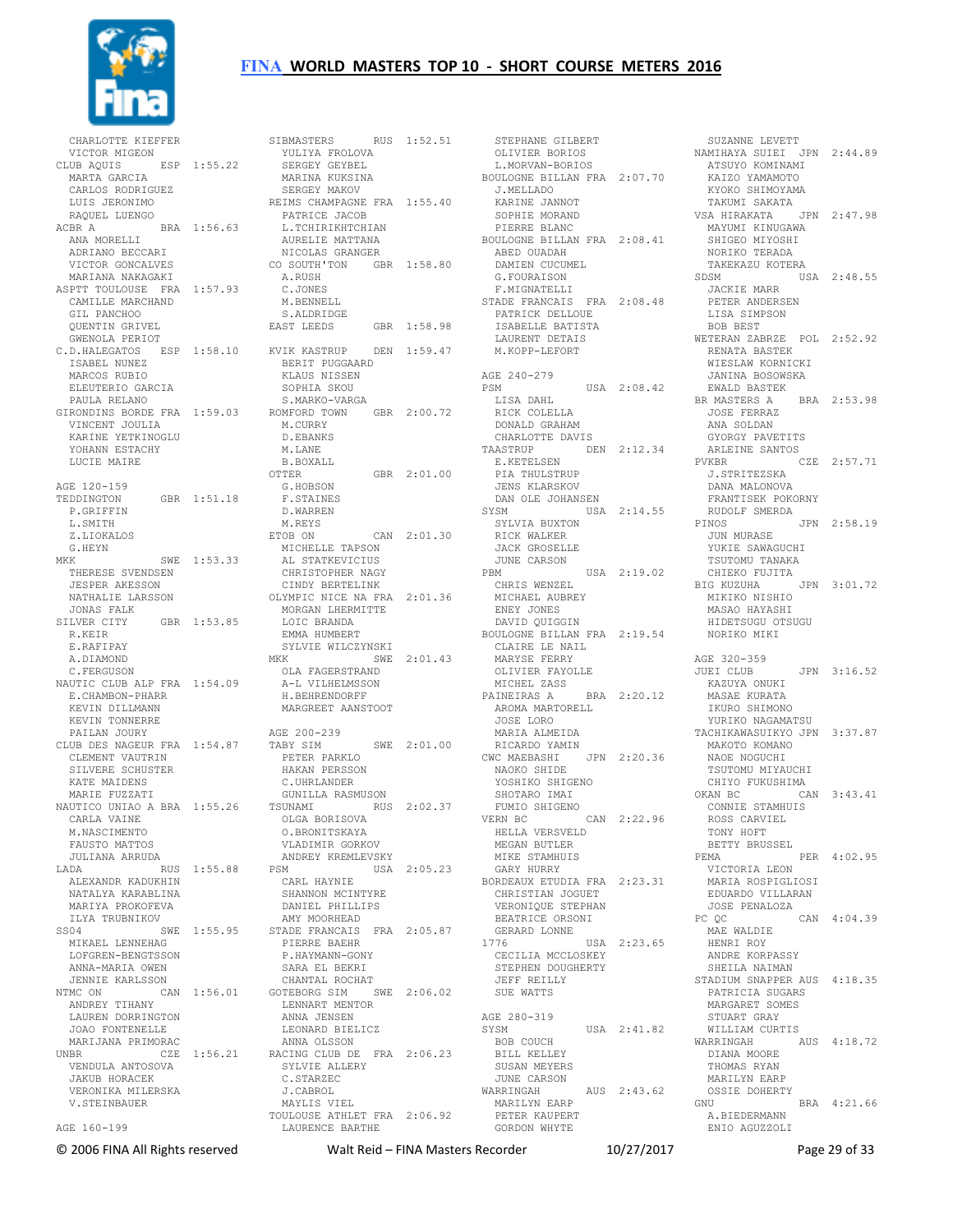

 NORA TAUSZ RONAI JULIANA AGUZZOLI LOCO USA 4:29.49 DJ MURRAY PETE PALMER JIM CARROLL BARBARA EISELE TENERIFE MASTER ESP 4:31.43 AMPARO MARTINEZ RICARDO FERNANDEZ AMANDA HERRERA FRANCISCO GARCIA \*\*\*\*\*\*\*\*\*\*\*\*\*\*\*\*\*\*\*\*\*\*\*\*\*\*\*\* RELAYS: MIXED 400 M. FREE \*\*\*\*\*\*\*\*\*\*\*\*\*\*\*\*\*\*\*\*\*\*\*\*\*\*\*\* AGE 100-119 GREAT BRITAIN P GBR 3:56.06 T ALLEN V STANDEN A RAMM D JOHNSTON C.D.HALEGATOS ESP 3:58.58 PAULA RELANO JORGE LOPEZ MARCOS RUBIO ANA GONZALES LAUR ON CAN 4:01.43 JENNIFER PIPER BUDDY GREEN KYLEIGH COMMITO NICK PRICE C.N.JEREZ-DKV ESP 4:16.40 PALOMA SUAREZ RAQUEL ALONSO ADRIAN RUIZ PABLO CABRERA PENG AB CAN 4:23.01 BRIANNA VD ENDE TAT WONG DEREK WARDLE GABRIELA ARANA R.PATTIPEILUHU NED 4:23.38 JIM GEESTMAN RIANNE IN T HOUT CHRISTA STAM RENS POST MACC QC CAN 4:25.39 VICTOR YANEZ P-L. TURGEON ELOISE GAGNON AUDREY LAISNEY C.N.VILA-REAL ESP 4:36.53 A.THURSTON D.DONEGANI IONE VILAR MIGUEL LLOP MS DEL MAR MARTI PSM HECTOR GARCIA C.N.LEGANES ESP 4:37.57 SARA GARCIA DIEGO HERNANDO ANGEL ARAGON DENIS OROPESA TECH ON CAN 4:40.57 JUSTINE SCHWEIZER CURRY LEAMEN SUZIE LEAMEN WILLIAM VAN BEEK AGE 120-159 TEDDINGTON SC GBR 3:42.83 P GRIFFIN G HEYN Z LIOKALOS L SMITH YORK CITY BATHS GBR 3:52.70 D WISEMAN E WILLS L BOAZ N BOAZ ETOB ON CAN 3:54.24 ANNA TOGIAS CINDY BERTELINK

 COLIN COOMBS DYLAN KENT NEWCASTLE SWIMT GBR 3:54.53 W JOLLY W JOLLY<br>K NICHOLSON E CHARLTON J PLUMLEY GBR 3:56.53 J SAMBROOK-SMITH A PRYKE G HOBSON O REYNOLDS LVM USA 4:03.20 KATE HIBBARD DAN WEGNER DANNICA BRENNAN BILLY GAINES ZVVS NED 4:03.80 NADYA PUTTER FINN VAN DER BAS MANON VAN ROOIJEN PAUL BRINKMAN C.N.ARANJUEZ ESP 4:07.29 R.NUNZIATINA SERGIO GOMEZ MARIA CORREAS RICARDO SALCEDO<br>DE DINKEL MED 4:08.57<br>KARIN HIDDING<br>ROGIER BECKER ANIQUE WILLEME JOOST SCHASFOORT C.N.LEGANES ESP 4:11.66 CARLOS LOPEZ BEATRIZ ANDREA SORAYA FRESNO ROBERTO ANTON AGE 160-199 EDGE JPN 3:53.01 MASATERU IKEDA TORU TAKUBO KAYO YOSHIMURA YURIKO IKEDA PBM USA 4:00.05 DANIEL LOTANO CHRIS WENZEL CJ PISANO CHRISTOPHER BEACH NOTTMLEANDER GBR 4:05.27 E.CARTER M WHITE USA 4:06.37 TODD DOHERTY MAX HANSON SHANNON MCINTYRE AMY MOORHEAD<br>CRAWLEY GBR 4:08.95 G.GOODWIN S.BAKER L.MICKEL N.ISAACSON SPRUT RUS 4:12.57 ELENA BABIKOVA IGOR PENCHUKOV ALEXEY TRUSOV INGA TSARKOVA NEM USA 4:13.66 STEPHEN CARROLL MELINDA WILLIAMS KYSA CRUSCO BRENDAN WRIGHT RTW MASTERS GBR 4:13.75 A.LANGRIDGE A.WAIN<br>
R.GARDNER<br>
E.PRICE<br>NTMC ON CAN 4:15.13<br>CHRIS SMELT

 ZUZANA SAMKOVA MELANIE FABES ANDREY TIHANY ZPC AMERSFOORT NED 4:15.40 MARIJE VAN MANEN P.CASTELEIJN-FROW RON KORZELIUS EDWIN VAN NORDEN AGE 200-239 CVMM USA 4:06.25 SCOTT ADAIR ARLETTE GODGES BECKY CLEAVENGER MICHAEL BOOSIN EMSC AB CAN 4:11.29 BARRY LEWIS GRANT ANDRUCHOW JANIS SHIRRIF SIUBHAN DRINNAN ETOB ON CAN 4:18.56 TOM NAYLOR LYNN RODGERS MICHELLE TAPSON RON ARMSTRONG LAPS USA 4:28.24 CHUCK PONTHIER ANN FINLEY BARBARA GOODWIN DUNCAN MC BRIDE<br>CAMO QC CAN 4:29.75 GINETTE BOIVIN GREGORY FUENTES JANINE BOIVIN ANDREW KATZ PREGEL RUS 4:30.31 TATYANA KALININA VIKTOR LYUBAVIN ALEXANDR SMIRNOV IRINA TITOVA SPRUT RUS 4:34.84 MARINA MALTSEVA IGOR PENCHUKOV ALEXEY TRUSOV VERONIKA VORONOVA SDSM USA 4:41.58 KENTON JONES MARIEKE THAYER TARA RAKOTZ CHRIS HOHN KAUNO TAKAS LTU 4:42.68 A.JUODESKA L.KABASINSKIENE J.DULEVICIENE A.BURINSKAS TECH ON CAN 4:42.76 C.LADANOWSKI JANICE MCGUINNESS TOM OLIVA MICHAEL DOWNING AGE 240-279<br>PSM PSM USA 4:16.39 RICK COLELLA CHARLOTTE DAVIS DAVE HANNULA LISA DAHL SYSM USA 4:22.52 JACK GROSELLE JEFFREY PEROUT LAURA GROSELLE NANCY KRYKA PBM USA 4:26.35 GEORGE SCHMIDT BIRGIT LOHBERG CHRIS WENZEL LEE CHILDS VERN BC CAN 4:34.14 GARY HURRY HELLA VERSVELD MEGAN BUTLER

MIKE STAMHUIS<br>SPATIO JPN 4:46.09<br> TOSHIYUKI IWASA<br>HISAKO KITAYAMA YOSHIKO MORIMOTO KAZUO MAEKAWA SDSM USA 4:46.66 CATHY NEVILLE ANDRA JAUNZEME PETER ANDERSEN STEPHEN ROZOW CWC MAEBASHI JPN 4:47.24 SHOTARO IMAI NAOKO SHINO YOSHIKO SHIGENO FUMIO SHIGENO SDSM USA 4:55.67 MIKE KEENEY CATHY GANZE BRIAN STRATE JACKIE MARR TECH ON CAN 4:58.71 MARK ROBSON KRISTA KLASSEN S.DELIENCOURT PETER LEACH C.N.SABADELL ESP 5:00.40 LOLI BALBUENA JOSEP JOU M.BALBUENA JOAN FERRANI AGE 280-319 PBM USA 5:34.89 DAVID QUIGGIN FRAN HARE CAROLYNN FOLEY KEEFE LODWIG BIG KUZUHA JPN 6:22.77 MIKIKO NISHIO TADAAKI OKAYA TADAAKI OKAYA<br>Y.KISHISHITA HIDETSUGU OTSUGU WARRINGAH AUS 6:26.25 NICOLA PERVAN HELEN CAMPBELL KENT SMITH WILSON GAMBLE PS OGIMACHI JPN 6:30.02 TAKASHI SHIBATA YUKIE TSUZAKI HIROKO MINEMATSU JUNICHIRO SATO AER LINGUS IRL 6:31.26 MARY FITZPATRICK CLAIRE O'DWYER PAUL FLYNN JEFF PHILLIPS PORT MACQUARIE AUS 6:44.54 PAUL PATTON TED GIBLIN CHRISTINE CARTER NANCY WHITELEY MAIDA VALE AUS 6:50.65 IAN STEWART KATE ELLIOTT TERRY MCKIE LESLEY HART ARIZ USA 7:00.27 JOANNIE EASTRIDGE CORINNA GOODMAN ED THOMPSON RODGER BIVENS FACT USA 7:01.20 LUKE KUNG TODD DICKSON MARTHA HENDERSON ELSPETH SMITH<br>ARIZ USA 7:06.59 MICKEY STILLWELL FRANK EISSING

© 2006 FINA All Rights reserved Walt Reid – FINA Masters Recorder 10/27/2017 Page 30 of 33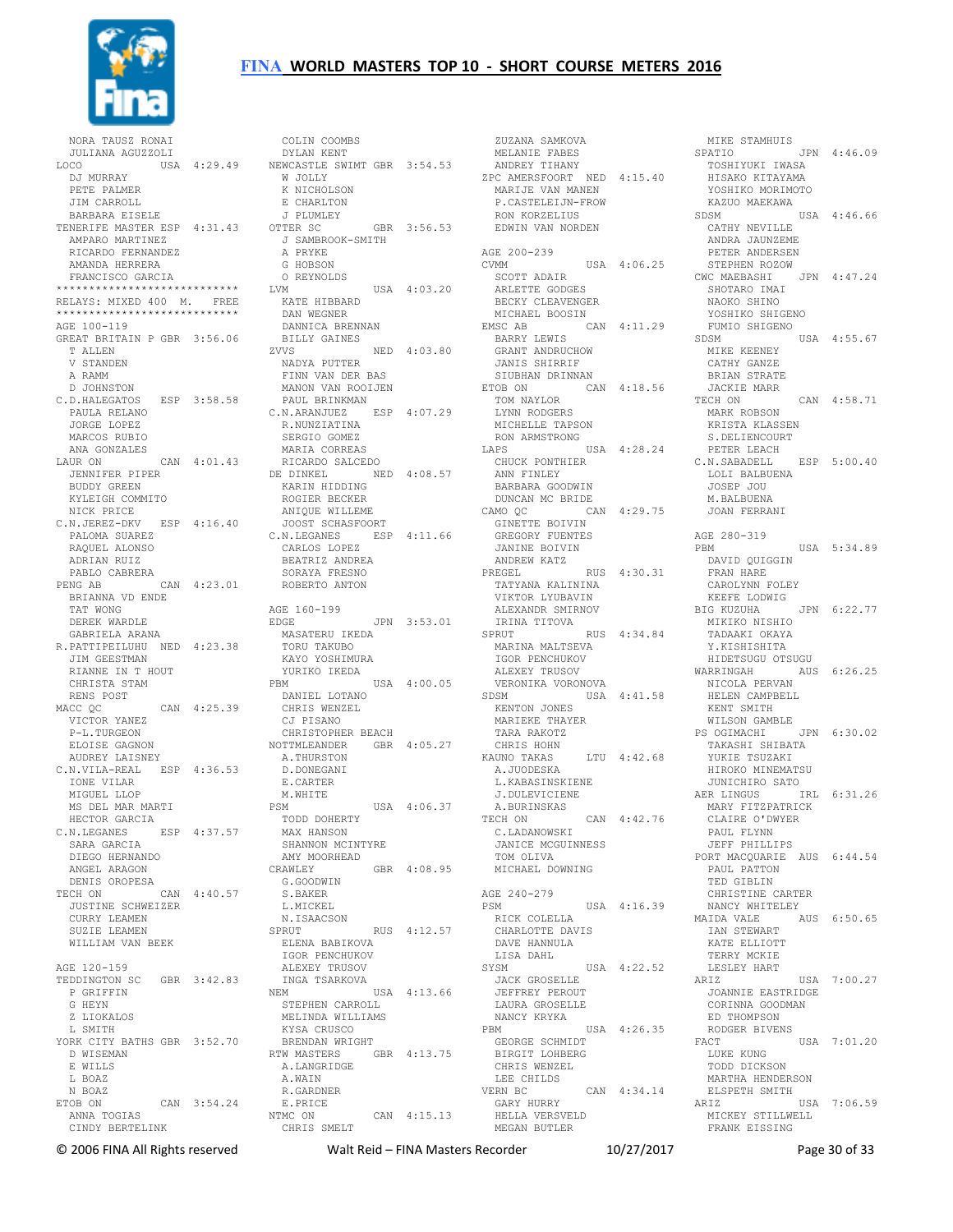

 PAM SPEER RICHARD LEROY AGE 320-359 ISLAND TAKATSUK JPN 6:31.05 KEIKO FUJIMOTO KIYOKO IKEUCHI SHINGO YAMAMOTO KIHEI YOSHIMURA ETOB ON CAN 8:10.85 CHARLIE LANE KALIS RASMUSSEN JOHN MONNE COLLEEN SHIELDS ARIZ USA 9:05.06 GLORIA TOLARO JILL FRITZ JACK FRITZ WALTER HOWLAND ARIZ USA 9:23.68 K SHAFFORD<br>KARIN BIVENS S ALDRIDGE P.TEWKSBURY ROBERT SEARS GLENN TEWKSBURY WARRINGAH AUS 9:50.81 LYNNE HARRIS DIANA MOORE THOMAS RYAN OSSIE DOHERTY \*\*\*\*\*\*\*\*\*\*\*\*\*\*\*\*\*\*\*\*\*\*\*\*\*\*\*\* RELAYS: MIXED 400 M. MEDLEY \*\*\*\*\*\*\*\*\*\*\*\*\*\*\*\*\*\*\*\*\*\*\*\*\*\*\*\* AGE 100-119 AGE 100-119<br>U.S.G DEN 4:10.28 LINE LAURIDSEN C.CHRISTENSEN KIRKETERP-MOLLER MATHILDE SCHWARTZ C.D.HALEGATOS ESP 4:30.28 ARIZ USA 4:37.38 ISAAC JONES BEATRIZ ANDREA TENIS CHAMARTIN ESP 4:50.00 M.CHAMBERLIN DEREK KNITTLE HILARY OTTAVIANO GRAN ON CAN 4:38.36<br>REYAN LONG BRYAN LONG ALISON MCCABE ANDREA ST-JULES DAVE SPENCER CUATRO CAMINOS ESP 4:43.05 ANTONIO LLOPIS PALOMA DOMINGUEZ CRISTIAN TORRES BEGONA VAZQUEZ START POZNARI POL 4:44.52 MIKOLAJ OSUCH ANETA MADUZIA MICHAL KAMINSKI JOANNA KOSTENCKA C.N.JEREZ-DKV ESP 4:46.93 ADRIAN RUIZ PALOMA SUAREZ PABLO CABRERA RAQUEL ALONSO RGC COVADONGA ESP 4:52.72 C.SUAREZ-LLEDO IGNACIO SUAREZ JESUS CASADO ALMUDENA ROZAS SZCZEC POL 4:54.61 A.KRZYZOSTANIAK MICHAL KRYSIAK MACIEJ BRODACKI HELENA SZULC MASTER MADRID ESP 4:57.46 EMILY PARKER BRIAN STRATE JOSSUE FRANQUIZ SILVIA MUELAS CHRISTINE GIESEN RYOHEI UETA

AGE 120-159 TEDDINGTON SC GBR 4:11.77 H LOUGHLIN G HEYN P GRIFFIN L SMITH<br>NTMC CAN 4:37.00 MELANIE FABES JEFF CERNELE JASON SINGER DAYNA HOGAN UASON<br>DAYNA HOGAN<br>LVM USA 4:37.86 DANNICA BRENNAN JOHN HOUX BILLY GAINES KATE HIBBARD CITY OF SOUTHAM GBR 4:41.74 J MACTAVISH M BENNELL S ALDRIDGE C.N.ARANJUEZ ESP 4:43.88 RICARDO SALCEDO CRISTINA RUBIO CARLOS IGLESIAS MAROSARIO GARCIA<br>SPM USA SPM USA 4:44.07 ANDREY BARZHAK ANDREY MONIN OLGA POZDNYAKOVA PAULA TEXEL CHELSEA COLWILL ROBERT TULLMAN DAVID STILES REKIN SWIEBODZI POL 4:44.39 ALEKSANDRA HEBEL MAREK STUCZYNSKI KAROL ZEMIER V.CAMPBELL-ZEMIER C.N.LEGANES ESP 4:44.86 SORAYA FRESNO OTILIO MATAMOROS RICARDO SANCHEZ MANUEL FERNANDEZ LAURA PEPONI ROBERTO ALONSO LICINIA ARROYO CHESTERFIELD SW GBR 4:51.72 C BICKERSTAFFE S GOODALL R PEARSON K FLETT AGE 160-199<br>EDGE JPN 4:15.01<br> SATSUKI HIRUKAWA MASATERU IKEDA TORU TAKUBO ROMFORD TOWN GBR 4:23.73 M.FENNER D.EBANKS D.EBANKS<br>D.PALMER K.NEAL<br>SIGMA SWIM DEN 4:31.41 THOMAS LIANEE CAROLINE SUHR CLAUS WENG<br>DORTHY BENGTSON PBM USA 4:40.82 DANIEL LOTANO MICHAEL AUBREY CJ PISANO CHRIS WENZEL<br>SDSM USA 4:44.26 SCOTT NEWMANN<br>
NANCY NORTH<br>
DE BIESBOSCHZWE NED 4:44.76<br>
ARJON DE BOK<br>
M.GOELEMA-KOEK

 HARRY COMET A.WIJNJA-VISSER SPRUT RUS 4:46.29 IGOR PENCHUKOV SPROI<br>IGOR PENCHUKOV<br>VERONIKA RAYNES A.ROMANENKOVA ALEXEY TRUSOV LOUGHBOROUGH GBR 4:48.24 K.HARRISON S.LOCK I.WILKES B.WILKES C.N.SANTA OLAYA ESP 4:52.10 ANDREA GONZALEZ A.IGLESIAS<br>PABLO CUERVO PABLO CUERVO C.GUTIERREZ LVM USA 4:52.32 DAN WEGNER NICK BOSHOFF MEGAN ANDRUS KARIN WEGNER AGE 200-239<br>NEVA STARS RUS 4:45.66 T.TIKHOMIROVA EMSC AB CAN 4:49.63 JANIS SHIRRIF ADAM PARRISH SIUBHAN DRINNAN BARRY LEWIS<br>PBM  $USA = 4:59.60$  CHRIS WENZEL MICHAEL AUBREY DANIEL LOTANO ENEY JONES GRAN ON CAN 5:01.45 KAREN FLEMING HENRY VEHOVEC MARK RUTLEDGE KATIE OSBORNE<br>TYMS ON CAN 5:17.17  $\begin{array}{ll}\n\multicolumn{3}{l}\n\text{SUE} & \text{WELR} \\
\text{SUE} & \text{WELR}\n\end{array}$  MATT WILLIAMSON JANA CHVATAL JOHN MACLEAN CFC PALACE JPN 5:18.68 WAKANA SUZUKI NORIHITO MIYAGAWA T.WAKABAYASHI H.TSUBAKIYAMA F-SWIM JPN 5:21.49 KEIKO UENO YUJI HIKICHI TATSUHIRO EZAWA AKEMI TANAKA PREGEL RUS 5:23.26 TATYANA KALININA VIKTOR LYUBAVIN ALEXANDR SMIRNOV IRINA TITOVA PSV NED 5:24.60 JOLANDA GENDT HAROLD MATLA JOOP ARIAENS GONNIE BAK BLUE AUS 5:25.43 JEFF PHILLIPS MADELINE MCKEON RONALD LEGGATT LISA MANNING RUSSELL MERRICK KATHRYN DOBSON AGE 240-279<br>SDSM SDSM USA 5:03.55 BETH LUTZ KNIGHT G.HOFFMANN ANDRA JAUNZEME MIKE KEENEY

CWC MAEBASHI JPN 5:15.12 NAOKO SHINO YOSHIKO SHIGENO SHOTARO IMAI FUMIO SHIGENO TEAM KANALOA JPN 5:20.89 MIYUKI UMEDA YOSHIO OCHI TOMOHIRO MUSHA RITSUKO SUGIMURA<br>SYSM USA USA 5:22.21 NANCY KRYKA STEPHEN PANZARINO JACK GROSELLE JUNE CARSON<br>LSD  $CAN$  5:32.97 ANNEKE SALMON SANDIE MACTAVISH CHUCK GRACE NICK GILBERT<br>T.VM USA 5:42.88 CAROLYN BATTIN JOSEPH WYSON LAURENCE JAFFEE BEVERLY METEYER<br>CMSC AB CA CAN 5:43.64 DEBRA PARKER KEITH SHAW RENE STARRATT GLENN LEROUX<br>NEM  $IISA$  5:49.32 DIANN UUSTAL C.KIELYKILPATRICK DOUGLAS SAYLES ROBERT NELSON R.G.C.COVADONGA ESP 5:57.92 MARIA ELIO LUCAS FORCEN MARTA FOZ BALDIZ MONDEJAR SANCHEZ MOVY USA 5:59.71 SUSAN BLATTNER AMY HEARST DAVE NOBLE CHIP GLIDDEN AGE 280-319 JPN 6:04.89 MACHIKO UEDA NORIAKI TSUJI YASUNOBU OKAMURA HISAKO KITAYAMA WARRINGAH AUS 6:45.86 SUZANNE LEVETT PETER KAUPERT GORDON WHYTE HELEN CAMPBELL BIG KUZUHA JPN 6:52.51 MIKIKO NISHIO MASAO HAYASHI HIDETSUGU OTSUGU NORIKO MIKI<br>TECH ON  $CAN 6:53.47$  PETER LEACH ANDREW ROBERTS ROBB JACK JOHN WEEKS<br>AER LINGUS IRL 6:56.13 TONY O'BRIEN CLAIRE O'DWYER ARIZ USA 7:09.02 GRETCHEN SCHMOCK RAY BELLEM MARIANNE ERICKSON MARSHALL KANE ARIZ USA 7:16.71 JILL FRITZ CORINNA GOODMAN DOUGLAS SPRINGER

© 2006 FINA All Rights reserved Walt Reid – FINA Masters Recorder 10/27/2017 Page 31 of 33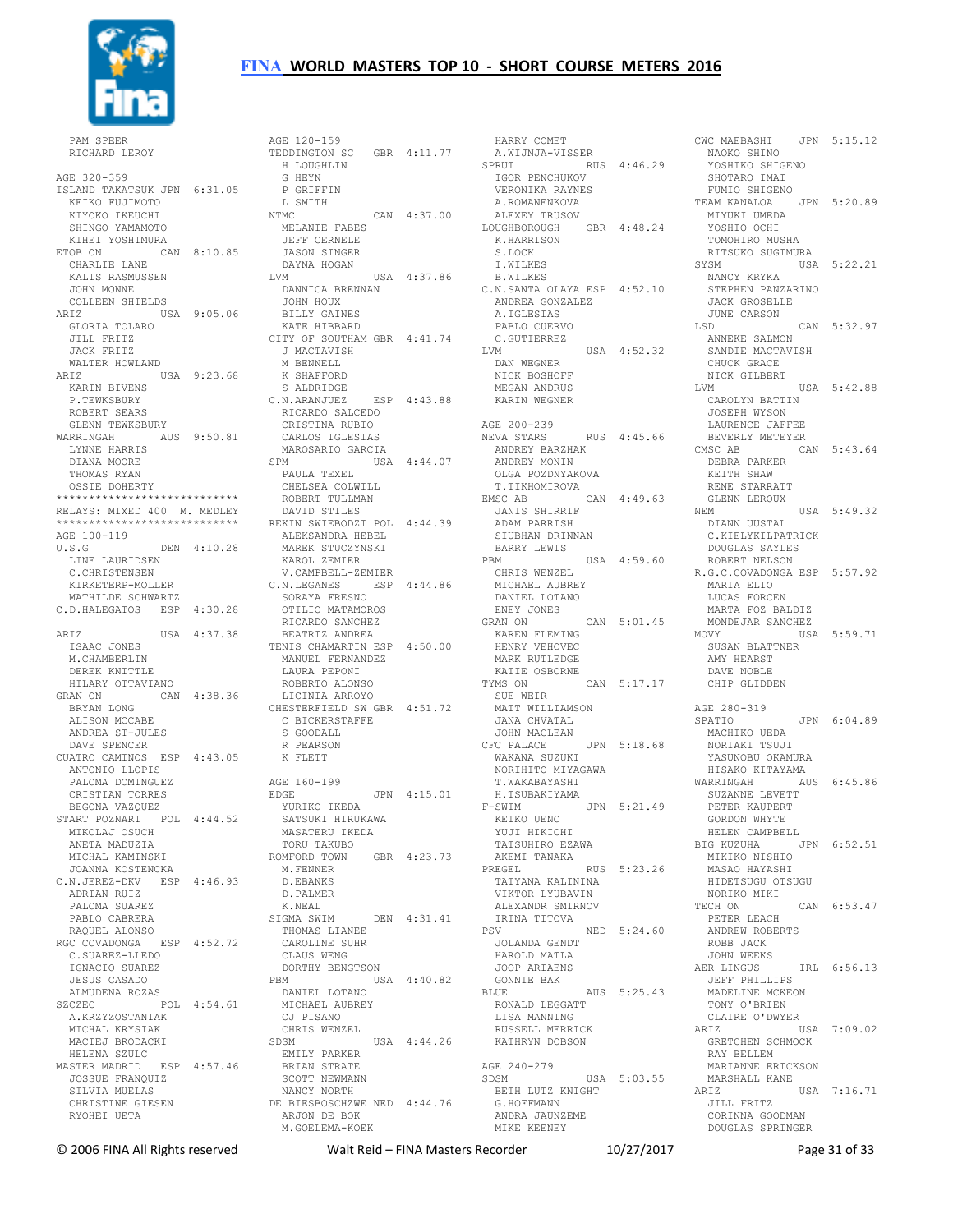

 BILL TON ITOMAN MAMIGAOK JPN 7:40.22 SETSUKO SAKAGUCHI KEISUKO SAKAGUCHI<br>KEIZO YAGYU SHOGO FUKUDA<br>SHIGEMI NAKAYA SMS USA 7:53.53 DOUGLAS HOLMES SALLY TREUTING DALE WILLIAMS RICHARD HARTMAN ETOB CAN 7:54.59 J.BOIER PEDERSEN ANNE ROSLYNG TINEKE BERTELINK BRIAN SHERIDAN CHARLIE LANE COLLEEN SHIELDS AGE 320-359 MAKOTO KOMANO<br>NAOE NOGUCHI NAOE NOGUCHI<br>TSUTOMU MIYAUCHI<br>CHIYO FUKUSHIMA<br>ETOB ON CAN 9:15.33<br>KALIS RASMUSSEN JOHN MONNE CHARLIE LANE COLLEEN SHIELDS \*\*\*\*\*\*\*\*\*\*\*\*\*\*\*\*\*\*\*\*\*\*\*\*\*\*\*\* RELAYS: MIXED 800 M. FREE \*\*\*\*\*\*\*\*\*\*\*\*\*\*\*\*\*\*\*\*\*\*\*\*\*\*\*\* AGE 100-119 SILVER CITY BLU GBR 8:28.90 A HONEY L ROBERTSON R KEIR D SUTHERLAND ATOM ON CAN 9:43.06 VIRGILIO MAIA I.FARI AYESHA ROLLINSON CATE SKAIN CACERES DELFINE ESP 9:50.09 PATRICIA PASCUAL LUIS ROSADO SNADRA ESCUDERO RAFAEL MOGENA C.N.BADAJOZ ESP 11:31.74 NEREA ORTEGA ROSA FATIMA DIAZ SAMUEL PACHECO ROBERTO PARRA C.N.MORALO ESP 13:04.35 MARIA MARCOS DANIEL IZQUIERDO NOELIA SANCHEZ FERNANDO SANCHEZ AGE 120-159 KONAMI NISHINOM JPN 8:44.31 SHINPEI IRIE YUUICHI SAKAI AIKO HATA JUNKO NAGASE C.N.AQUAMASTERS ESP 8:44.46 DANIEL MORALES SABINA MARTINEZ MERITYELL GONFAUS JORDI TALAVERA SANDRA PANNEKEET JOOST HOETJES MAAIKE VOOREN ALEX DAMEN KONAMI TAKAMATS JPN 9:13.64 TAKUYA ONISHI SATOMI KUBO IKUMI ONISHI YOSHIHISA ONISHI EXMOUTH SWIMMIN GBR 9:25.92 S BAKER

TACHIKAWASUIKYO JPN 8:39.44 PLASENCIA 96 ESP 9:52.71 DAW NED 9:02.74 AMY RITTENHOUSE JOSEPH ANDERSON SDSM USA 9:39.33 A BROWNING<br>T DUDLEY<br>A TAPP CITY OF SOUTHAM GBR 9:32.40 M BENNELL J MACTAVISH L KERRIGAN K SHAFFORD HOVEDSTADENS DEN 9:34.46 ERIK NORGAARD CAROLA PEDERSEN MGO SG NED 9:40.72 ELINE ROELAND FRANK VD VOORDT MARJON VAN KEMPEN NIELS ALBRECHTS MARCIAL FLORES<br>ELENA FUENTES ELENA FUENTES<br>
ISABEL BURGOS<br>
RAFAEL CASTELLANO<br>
MS ON CAN 10:11.74<br>
HEATHER NICHOLS HEATHER NICHOLS<br>ESA ESGUERRA TONY STACKHOUSE RICK BAUER AGE 160-199<br>EDGE JPN 8:37.11 MASATERU IKEDA SATSUKI HIRUKAWA TORU TAKUBO YURIKO IKEDA BASINGSTOKE GBR 8:43.06 O.ESPINASSE S.TURNER S.ADAMS F.PARKER F.PARKER<br>LVM USA 9:06.94 MELISSA GIOVANNI BILLY GAINES KARIN WEGNER DAN WEGNER L'HOSPITALET ESP 9:10.24 ADOLFO ORTIZ MIREIA FLORES MARTA FLORES MANUEL CABELLO<br>SDSM U USA 9:15.00 SCOTT NEWMANN KENTON JONES EMILY PARKER NANCY NORTH ITOMAN OTSU JPN 9:29.19 AKIKO OKAMOTO FUMIE MIYOTA SHINGO TACHIKAWA DAVID QUIGGIN SPATIO JPN 10:42.87 TAKUDO IKAI COCONUT FURUMIT JPN 9:31.97 SHIGEO SHIRAISHI TAKEHIKO WATANABE RUMI OKAMURA<br>NOZOMI SHIRAISHI USA 9:36.85 KAREN ZEMLIN RANDY SCHLICHTING TERRY FROGLEY JASMINE STILES KRISTINA MAROUDIS MATTHEW YOUNG RN KUNITACHI JPN 9:40.63 TAKEMI KUROSAKI MIKA HIROSE REI OBIKA TADAYOSHI KOIZUMI

AGE 200-239 LVM USA 9:52.78 LAURENCE JAFFEE MICHELLE ASHWORTH KARI ADAMS GABRIEL OSORIO PBM USA 9:53.02 DARCY LAFOUNTAIN L.BOSTIC SCOTT LODER MICHAEL AUBREY CNSW BEL 10:08.52 JEAN-MARIE CADIAT LIONEL GODEAUX CLAIRE ANTHONY CLAIRE ANTHONY<br>NATHALIE BLONDEEL DE FUTEN NED 10:36.55 ARNOLD DE ROVER ALISON GILBERT ZILLA FOKKE ERWIN ZUIJDERVELT KAUNO TAKAS LTU 10:43.58 A.JUODESKA L.KABASINSKIENE J.DULEVICIENE A.BURINSKAS MOVY USA 10:49.29 AMY HEARST SUSAN BLATTNER SUSAN DEALLAST.<br>SANDY COHEN BILL SHERMAN KOGE SVOMMEKLUB DEN 11:14.74 KAREN LAU PETER CHRISTENSEN MADS BO LARSEN C.THEM JENSEN<br>TSTT USA 11:37.65<br>JOHN EDWARDS<br>W.DUCOURNEAU FERNANDO MEJIA JESSICA JAMES UTSUNOMIYA MEC JPN 11:52.19 DONALD HUBBARD DIANE HIRAKAWA HIROKAZU FUJIE YOSHIKO NAGAOKA YUICHI FUKASAWA EMI TASAKI STEENWIJK 1934 NED 12:01.33 CASPER DOLLEKAMP HANS VAN SCHEEPEN I.LOLKEMA-SOETER W.HEIJMAN-HARTKA AGE 240-279 USA 10:41.01 CHRIS WENZEL L.BOSTIC TONY JARVIS TOSHIYUKI IWASA HISAKO KITAYAMA YOSHIKO MORIMOTO KAZUO MAEKAWA ZVVS NED 10:44.20 WILLEM PUTTER EMIEL VAN ELDEREN CONNY BOER-BUYS KAREN STEIN WS TWENTE NED 11:09.86 M.KRAAK-BECKERS FRANS VAN ENST BART VAN CALKER J.RUESINK USA 11:22.46 MURRAY MCLACHLAN DAVID GILDEA STEPHANIE COUCH TASHA CAPEN<br>LVM USA 11:30.92 FACT BEVERLY METEYER CAROLYN BATTIN

 DAVE ARPIN RICK FULLJAMES ATHENA AMC JPN 11:33.71 AKIKO IWAMIZU ATSUKO YAMADA YOSHIYUKI OKOSHI HITOSHI KOJIMA NED 11:47.47 HANS WIJSMAN GONNIE BAK PATTY VERHAGEN ROB HANOU FUNDACIO CLAROR ESP 12:17.92 MIREIA PACHECO JUAN MA CAMARA RAMON GAGO ROSER CASTILLO<br>OLD DUTCH NED 13:01.88<br>PHIL TRETHEWIE MATTIE VD VEEN MAR VAN GEEL K.VAN NASSAU-VAN AGE 280-319 PBM USA 11:57.79 KEEFE LODWIG **DAVID QUIGGIN<br>FRAN HARE**  FRAN HARE CAROLYNN FOLEY FACT USA 14:39.16 DAVID JARVIS ELSPETH SMITH JOHN CORNELL MEEGAN WILSON USA 14:51.16 MIKE CALWELL MARCO RECALDE N.STEPHENSON NAN BOHL<br>SDSM  $IISA$  15:30.25 DARRELL JETT ALTA STENGEL C.N.SABADELL ESP 15:33.70 JOSEP JOU JOSE GABARRO PAQUITTA MURILLO NATIVIDAD MORALES<br>MICH USA  $IISA$   $16.35$   $11$  PEGGY BRUIN JOYCE KOWALSKI WILLIAM PORTER DONALD KROEGER USA 16:42.20 PATRICIA BOND SUSAN MEYERS MARK KRAKOWER JACK MITCHELL AGE 320-359 TACHIKAWASUIKYO JPN 16:31.02 MAKOTO KOMANO MAKOTO KOMANO<br>NAOE NOGUCHI TSUTOMU MIYAUCHI CHIYO FUKUSHIMA ETOB ON CAN 17:37.08 COLLEEN SHIELDS KALIS RASMUSSEN KALIS RASMUSSEN<br>JOHN MONNE CHARLIE LANE<br>FACT USA 18:58.16 JOAN CAMPBELL ROBERT MRAOVICH MARTHA HENDERSON JOHN CORNELL AGE 360-399  $TISA$  23:00.65 EDWIN GRAVES JOHN CORSE